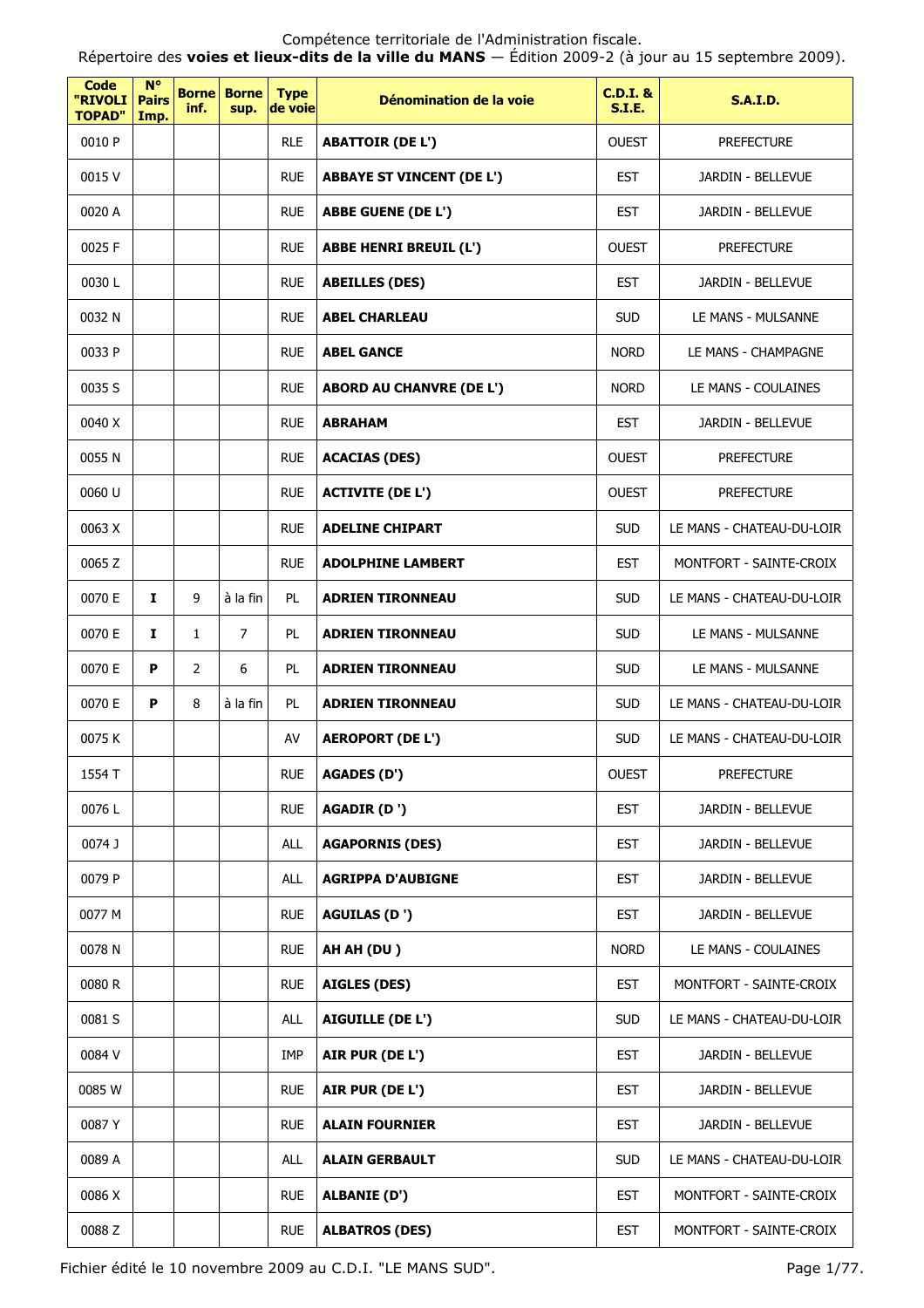Répertoire des **voies et lieux-dits de la ville du MANS** — Édition 2009-2 (à jour au 15 septembre 2009).

| <b>Code</b><br>"RIVOLI<br><b>TOPAD"</b> | <b>N°</b><br><b>Pairs</b><br>Imp. | <b>Borne</b><br>inf. | <b>Borne</b><br>sup. | <b>Type</b><br>de voie | Dénomination de la voie  | <b>C.D.I. &amp;</b><br><b>S.I.E.</b> | <b>S.A.I.D.</b>           |
|-----------------------------------------|-----------------------------------|----------------------|----------------------|------------------------|--------------------------|--------------------------------------|---------------------------|
| 0090 B                                  |                                   |                      |                      | <b>RUE</b>             | <b>ALBERT CAMUS</b>      | <b>EST</b>                           | JARDIN - BELLEVUE         |
| 0095 G                                  |                                   |                      |                      | <b>RUE</b>             | <b>ALBERT DE MUN</b>     | <b>NORD</b>                          | LE MANS - COULAINES       |
| 0097 J                                  |                                   |                      |                      | <b>RUE</b>             | <b>ALBERT EINSTEIN</b>   | <b>NORD</b>                          | LE MANS - COULAINES       |
| 0100 M                                  |                                   |                      |                      | <b>RUE</b>             | <b>ALBERT MAIGNAN</b>    | <b>EST</b>                           | MONTFORT - SAINTE-CROIX   |
| 0105 T                                  |                                   |                      |                      | <b>RUE</b>             | <b>ALBERT MEZERGUES</b>  | <b>SUD</b>                           | LE MANS - CHATEAU-DU-LOIR |
| 0108 W                                  |                                   |                      |                      | <b>RUE</b>             | <b>ALBERT SAMAIN</b>     | <b>EST</b>                           | MONTFORT - SAINTE-CROIX   |
| 0110Y                                   |                                   |                      |                      | <b>RUE</b>             | <b>ALBERT THOMAS</b>     | <b>SUD</b>                           | LE MANS - CHATEAU-DU-LOIR |
| 0112 A                                  |                                   |                      |                      | <b>RUE</b>             | <b>ALCIDE DE GASPERI</b> | <b>EST</b>                           | JARDIN - BELLEVUE         |
| 0115 D                                  |                                   |                      |                      | <b>RUE</b>             | ALEMBERT (D')            | <b>SUD</b>                           | LE MANS - CHATEAU-DU-LOIR |
| 0120 J                                  |                                   |                      |                      | <b>ALL</b>             | <b>ALENCON (D')</b>      | <b>NORD</b>                          | LE MANS - COULAINES       |
| 0125 P                                  |                                   |                      |                      | <b>RTE</b>             | <b>ALENCON (D')</b>      | <b>NORD</b>                          | LE MANS - COULAINES       |
| 0133 Y                                  |                                   |                      |                      | <b>RUE</b>             | <b>ALEXANDER FLEMING</b> | <b>NORD</b>                          | LE MANS - COULAINES       |
| 0130 V                                  |                                   |                      |                      | <b>RUE</b>             | <b>ALEXANDRE DUBOIS</b>  | <b>SUD</b>                           | LE MANS - MULSANNE        |
| 0134 Z                                  |                                   |                      |                      | <b>RUE</b>             | <b>ALEXANDRE DUMAS</b>   | <b>EST</b>                           | JARDIN - BELLEVUE         |
| 0135 A                                  |                                   |                      |                      | <b>BD</b>              | <b>ALEXANDRE OYON</b>    | <b>OUEST</b>                         | <b>PREFECTURE</b>         |
| 0140 F                                  |                                   |                      |                      | <b>RUE</b>             | <b>ALFRED DE MUSSET</b>  | <b>SUD</b>                           | LE MANS - CHATEAU-DU-LOIR |
| 0142 H                                  |                                   |                      |                      | <b>RUE</b>             | <b>ALFRED DE VIGNY</b>   | <b>EST</b>                           | MONTFORT - SAINTE-CROIX   |
| 0139 E                                  |                                   |                      |                      | <b>RUE</b>             | <b>ALFRED HITCHCOCK</b>  | <b>EST</b>                           | MONTFORT - SAINTE-CROIX   |
| 0144 K                                  |                                   |                      |                      | <b>RUE</b>             | <b>ALFRED KASTLER</b>    | <b>SUD</b>                           | LE MANS - CHATEAU-DU-LOIR |
| 0141 G                                  |                                   |                      |                      | ALL                    | <b>ALFRED NOBEL</b>      | <b>NORD</b>                          | LE MANS - CHAMPAGNE       |
| 0143 J                                  |                                   |                      |                      | <b>RUE</b>             | <b>ALFRED SISLEY</b>     | <b>SUD</b>                           | LE MANS - MULSANNE        |
| 0146 M                                  |                                   |                      |                      | PL                     | <b>ALGER</b>             | <b>NORD</b>                          | LE MANS - CHAMPAGNE       |
| 0145L                                   |                                   |                      |                      | <b>RUE</b>             | ALGER (D')               | <b>NORD</b>                          | LE MANS - CHAMPAGNE       |
| 0148 P                                  |                                   |                      |                      | <b>RUE</b>             | <b>ALICANTE (D')</b>     | <b>EST</b>                           | JARDIN - BELLEVUE         |
| B001L                                   |                                   |                      |                      |                        | ALLEE (L')               | <b>NORD</b>                          | LE MANS - CHAMPAGNE       |
| 0152 U                                  |                                   |                      |                      | <b>RUE</b>             | <b>ALLEMAGNE (D')</b>    | <b>EST</b>                           | JARDIN - BELLEVUE         |
| 0155 X                                  |                                   |                      |                      | <b>CHE</b>             | <b>ALLONNES (D')</b>     | <b>OUEST</b>                         | <b>PREFECTURE</b>         |
| 0156 Y                                  |                                   |                      |                      | PL                     | <b>ALLONNES (D')</b>     | <b>OUEST</b>                         | <b>PREFECTURE</b>         |
| 0160 C                                  |                                   |                      |                      | <b>RTE</b>             | <b>ALLONNES (D')</b>     | <b>OUEST</b>                         | <b>PREFECTURE</b>         |
| 0157 Z                                  |                                   |                      |                      | <b>RUE</b>             | <b>ALLONNES (D')</b>     | <b>OUEST</b>                         | <b>PREFECTURE</b>         |
| 0170 N                                  |                                   |                      |                      | <b>RUE</b>             | ALMA (DE L')             | <b>OUEST</b>                         | <b>PREFECTURE</b>         |
| 0172 R                                  |                                   |                      |                      | IMP                    | <b>ALMADA (D')</b>       | <b>EST</b>                           | JARDIN - BELLEVUE         |

Fichier édité le 10 novembre 2009 au C.D.I. "LE MANS SUD". Page 2/77.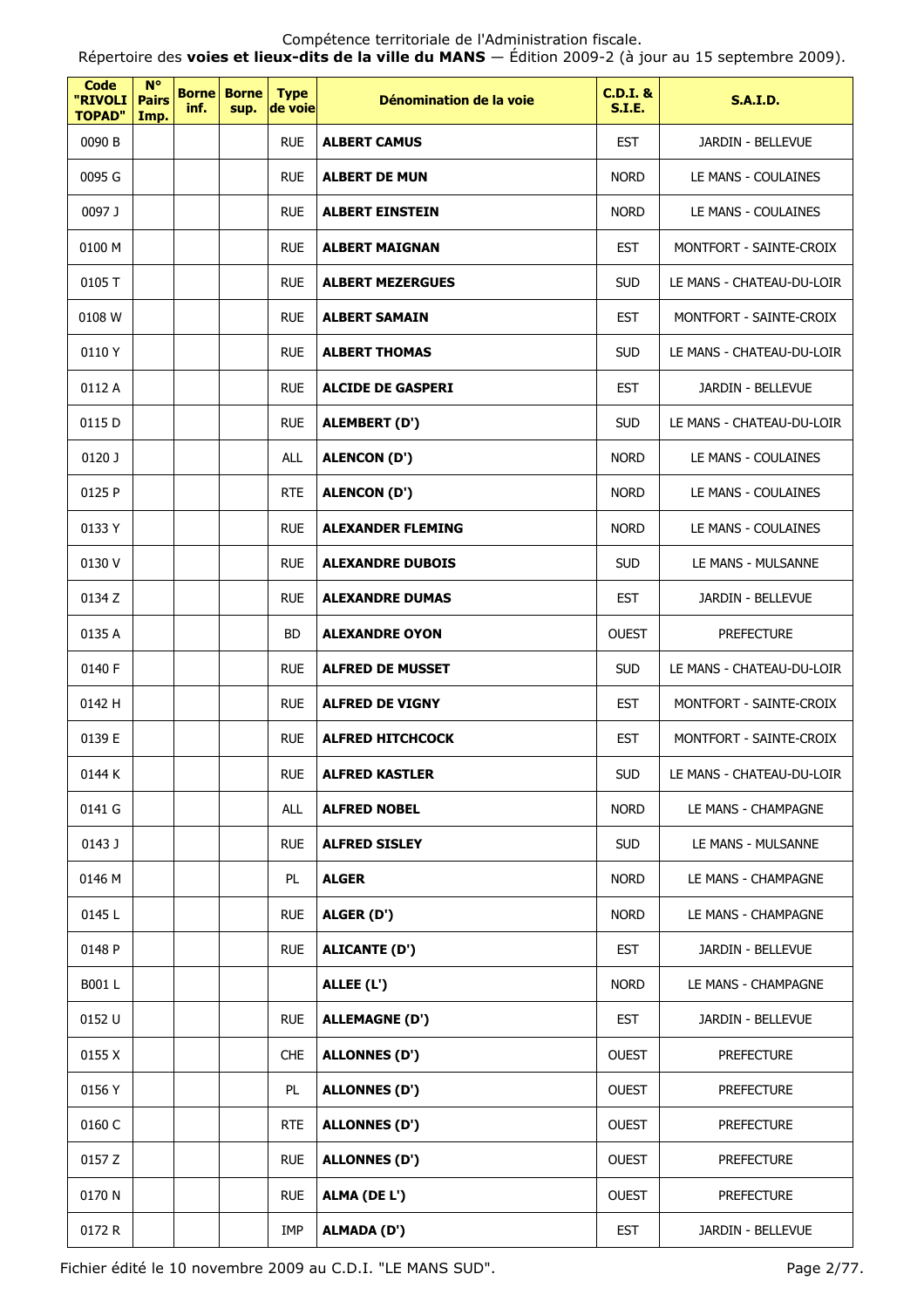Répertoire des **voies et lieux-dits de la ville du MANS** — Édition 2009-2 (à jour au 15 septembre 2009).

| <b>Code</b><br>"RIVOLI<br><b>TOPAD"</b> | $N^{\circ}$<br><b>Pairs</b><br>Imp. | inf.           | <b>Borne Borne</b><br>sup. | <b>Type</b><br>de voie | Dénomination de la voie  | <b>C.D.I. &amp;</b><br><b>S.I.E.</b> | <b>S.A.I.D.</b>           |
|-----------------------------------------|-------------------------------------|----------------|----------------------------|------------------------|--------------------------|--------------------------------------|---------------------------|
| 0175 U                                  |                                     |                |                            | <b>RUE</b>             | <b>ALOES (DES)</b>       | <b>OUEST</b>                         | <b>PREFECTURE</b>         |
| 0180 Z                                  |                                     |                |                            | <b>RUE</b>             | <b>ALOUETTES (DES)</b>   | <b>EST</b>                           | JARDIN - BELLEVUE         |
| 0182 B                                  |                                     |                |                            | <b>RUE</b>             | <b>ALPES (DES)</b>       | <b>EST</b>                           | MONTFORT - SAINTE-CROIX   |
| 0184 D                                  |                                     |                |                            | <b>RUE</b>             | <b>ALPHONSE ALIMI</b>    | <b>SUD</b>                           | LE MANS - CHATEAU-DU-LOIR |
| 0185 E                                  |                                     |                |                            | <b>RUE</b>             | <b>ALPHONSE ALLAIN</b>   | <b>NORD</b>                          | LE MANS - COULAINES       |
| 0187 G                                  |                                     |                |                            | CR.                    | <b>ALPHONSE DAUDET</b>   | <b>EST</b>                           | JARDIN - BELLEVUE         |
| 0186 F                                  |                                     |                |                            | <b>RUE</b>             | <b>ALPHONSE DAUDET</b>   | <b>EST</b>                           | JARDIN - BELLEVUE         |
| 0190 K                                  |                                     |                |                            | <b>RUE</b>             | <b>ALPHONSE POITEVIN</b> | <b>EST</b>                           | JARDIN - BELLEVUE         |
| 0195 R                                  |                                     |                |                            | <b>RUE</b>             | <b>ALSACE (D')</b>       | <b>OUEST</b>                         | <b>PREFECTURE</b>         |
| 0201 X                                  |                                     |                |                            | <b>RUE</b>             | <b>AMANDIERS (DES)</b>   | <b>EST</b>                           | JARDIN - BELLEVUE         |
| 0205B                                   |                                     |                |                            | <b>RUE</b>             | <b>AMARANTES (DES)</b>   | <b>OUEST</b>                         | <b>PREFECTURE</b>         |
| 0208 E                                  |                                     |                |                            | ALL                    | <b>AMBOISE (D')</b>      | <b>NORD</b>                          | LE MANS - COULAINES       |
| 0210 G                                  |                                     |                |                            | <b>RUE</b>             | <b>AMBROISE GENTIL</b>   | <b>EST</b>                           | MONTFORT - SAINTE-CROIX   |
| 0215 M                                  |                                     |                |                            | <b>RUE</b>             | <b>AMBROISE PARE</b>     | <b>NORD</b>                          | LE MANS - CHAMPAGNE       |
| 0220 T                                  |                                     |                |                            | IMP                    | <b>AMEDEE BOLLEE</b>     | <b>EST</b>                           | MONTFORT - SAINTE-CROIX   |
| 0225 Y                                  |                                     |                |                            | QUA                    | <b>AMIRAL LALANDE</b>    | <b>NORD</b>                          | LE MANS - CHAMPAGNE       |
| 0230 D                                  |                                     |                |                            | <b>RUE</b>             | <b>AMPERE</b>            | <b>OUEST</b>                         | <b>PREFECTURE</b>         |
| 0239 N                                  |                                     |                |                            | <b>RUE</b>             | <b>AMSTERDAM (D')</b>    | <b>EST</b>                           | JARDIN - BELLEVUE         |
| 0235 J                                  | $\mathbf{I}$                        | $\mathbf{1}$   | $\lambda$ la fin           | <b>BD</b>              | <b>ANATOLE FRANCE</b>    | <b>OUEST</b>                         | <b>PREFECTURE</b>         |
| 0235 J                                  | P                                   | $\overline{2}$ | à la fin                   | BD.                    | <b>ANATOLE FRANCE</b>    | <b>NORD</b>                          | LE MANS - CHAMPAGNE       |
| 0245 V                                  |                                     |                |                            | <b>RUE</b>             | <b>ANDAINE (D')</b>      | <b>EST</b>                           | JARDIN - BELLEVUE         |
| 0248 Y                                  |                                     |                |                            | <b>RUE</b>             | <b>ANDORRE (D')</b>      | <b>EST</b>                           | JARDIN - BELLEVUE         |
| 0250 A                                  |                                     |                |                            | <b>RUE</b>             | <b>ANDRE BERGET</b>      | <b>NORD</b>                          | LE MANS - COULAINES       |
| 0251 B                                  |                                     |                |                            | <b>RUE</b>             | <b>ANDRE BLONDEL</b>     | <b>OUEST</b>                         | <b>PREFECTURE</b>         |
| 0256 G                                  |                                     |                |                            | <b>ALL</b>             | <b>ANDRE BOUTON</b>      | <b>EST</b>                           | MONTFORT - SAINTE-CROIX   |
| 0252 C                                  |                                     |                |                            | <b>RUE</b>             | <b>ANDRE BRETON</b>      | <b>EST</b>                           | MONTFORT - SAINTE-CROIX   |
| 0257 H                                  |                                     |                |                            | <b>RUE</b>             | <b>ANDRE CAYATTE</b>     | <b>NORD</b>                          | LE MANS - CHAMPAGNE       |
| 0253 D                                  |                                     |                |                            | <b>RUE</b>             | <b>ANDRE CHENIER</b>     | <b>OUEST</b>                         | <b>PREFECTURE</b>         |
| 0254 E                                  |                                     |                |                            | <b>RUE</b>             | <b>ANDRE CITROEN</b>     | <b>NORD</b>                          | LE MANS - COULAINES       |
| 0255 F                                  |                                     |                |                            | IMP                    | <b>ANDRE DEROUET</b>     | <b>OUEST</b>                         | <b>PREFECTURE</b>         |
| 0259 K                                  |                                     |                |                            | IMP                    | <b>ANDRE FERTRE</b>      | <b>SUD</b>                           | LE MANS - CHATEAU-DU-LOIR |
| 0260L                                   |                                     |                |                            | <b>RUE</b>             | <b>ANDRE FOUCHER</b>     | <b>SUD</b>                           | LE MANS - MULSANNE        |

Fichier édité le 10 novembre 2009 au C.D.I. "LE MANS SUD". Page 3/77.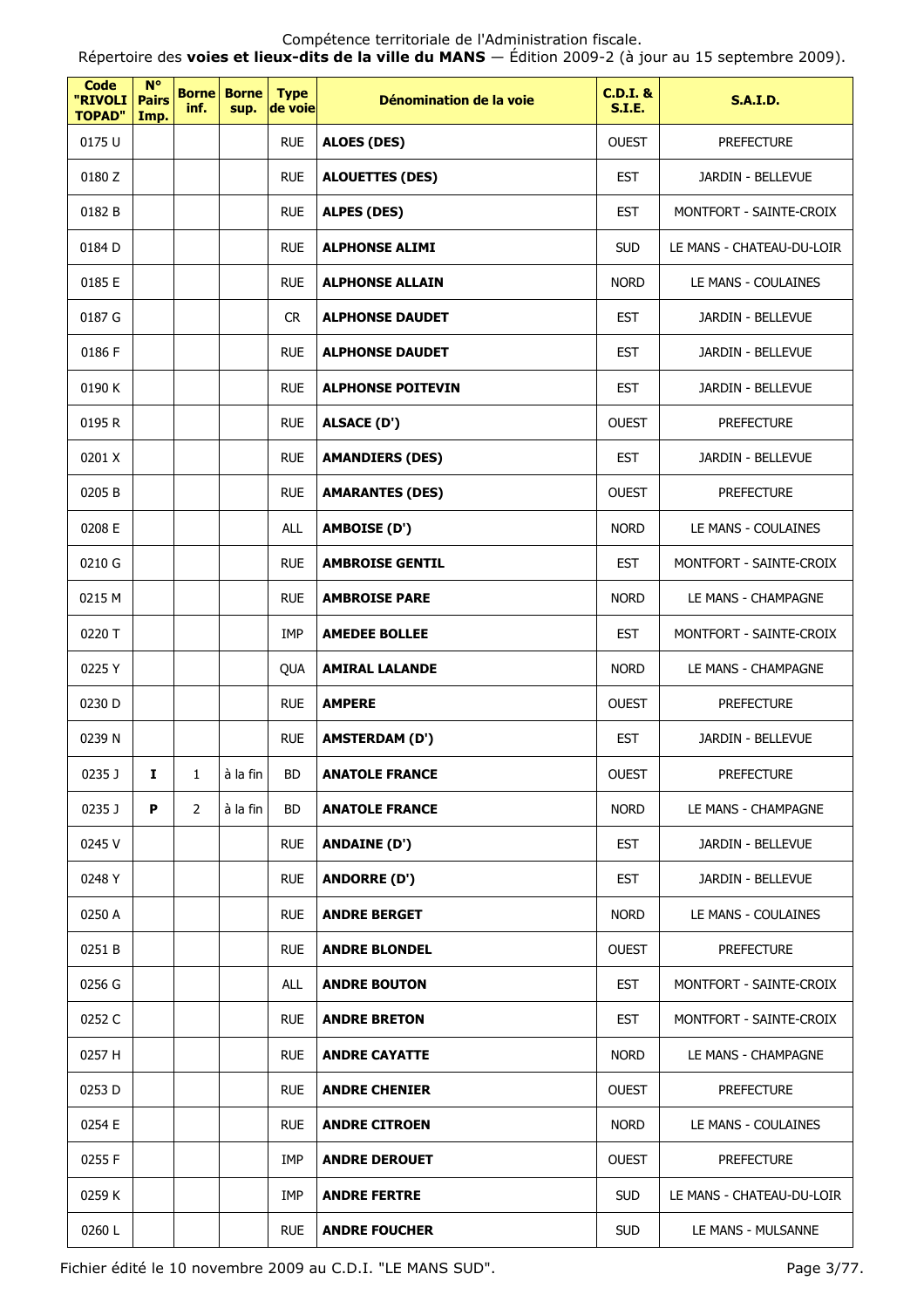Répertoire des **voies et lieux-dits de la ville du MANS** — Édition 2009-2 (à jour au 15 septembre 2009).

| <b>Code</b><br>"RIVOLI<br><b>TOPAD"</b> | $N^{\circ}$<br><b>Pairs</b><br>Imp. | <b>Borne</b><br>inf. | <b>Borne</b><br>sup. | <b>Type</b><br>de voie | Dénomination de la voie       | <b>C.D.I. &amp;</b><br><b>S.I.E.</b> | <b>S.A.I.D.</b>           |
|-----------------------------------------|-------------------------------------|----------------------|----------------------|------------------------|-------------------------------|--------------------------------------|---------------------------|
| 0265 S                                  |                                     |                      |                      | <b>RUE</b>             | <b>ANDRE GABELLE</b>          | <b>SUD</b>                           | LE MANS - CHATEAU-DU-LOIR |
| 0267 U                                  |                                     |                      |                      | <b>RUE</b>             | <b>ANDRE GIDE</b>             | <b>NORD</b>                          | LE MANS - COULAINES       |
| 0270 X                                  |                                     |                      |                      | <b>RUE</b>             | <b>ANDRE MALRAUX</b>          | <b>OUEST</b>                         | <b>PREFECTURE</b>         |
| 0278 F                                  |                                     |                      |                      | <b>PRO</b>             | <b>ANDROMEDE (D')</b>         | <b>OUEST</b>                         | <b>PREFECTURE</b>         |
| 0279 G                                  |                                     |                      |                      | <b>ALL</b>             | <b>ANEMONES (DES)</b>         | <b>SUD</b>                           | LE MANS - CHATEAU-DU-LOIR |
| A010 J                                  |                                     |                      |                      | <b>CIT</b>             | <b>ANGELIKA</b>               | <b>SUD</b>                           | LE MANS - CHATEAU-DU-LOIR |
| 0280 H                                  |                                     |                      |                      | <b>RTE</b>             | <b>ANGERS (D')</b>            | <b>SUD</b>                           | LE MANS - CHATEAU-DU-LOIR |
| 0282K                                   |                                     |                      |                      | <b>RUE</b>             | <b>ANGEVINIERE (DE L')</b>    | <b>OUEST</b>                         | <b>PREFECTURE</b>         |
| B002 M                                  |                                     |                      |                      |                        | ANGEVINIERE (L')              | <b>OUEST</b>                         | <b>PREFECTURE</b>         |
| 0284 M                                  |                                     |                      |                      | PL                     | ANJOU (D')                    | <b>SUD</b>                           | LE MANS - CHATEAU-DU-LOIR |
| 0285N                                   |                                     |                      |                      | <b>RUE</b>             | ANJOU (D')                    | <b>NORD</b>                          | LE MANS - COULAINES       |
| 0286 P                                  |                                     |                      |                      | <b>RUE</b>             | <b>ANKARA (D')</b>            | <b>EST</b>                           | JARDIN - BELLEVUE         |
| 0281 J                                  |                                     |                      |                      | <b>RUE</b>             | <b>ANNA DE NOAILLES</b>       | <b>EST</b>                           | JARDIN - BELLEVUE         |
| 0283L                                   |                                     |                      |                      | AV                     | <b>ANTARES</b>                | <b>SUD</b>                           | LE MANS - CHATEAU-DU-LOIR |
| 0287 R                                  |                                     |                      |                      | <b>RUE</b>             | <b>ANTOINE BECQUEREL</b>      | <b>SUD</b>                           | LE MANS - CHATEAU-DU-LOIR |
| 0290 U                                  |                                     |                      |                      | <b>RUE</b>             | <b>ANTOINE DE ST EXUPERY</b>  | <b>EST</b>                           | MONTFORT - SAINTE-CROIX   |
| 0288 S                                  |                                     |                      |                      | <b>CRS</b>             | <b>ANTOINE ETEX</b>           | <b>SUD</b>                           | LE MANS - CHATEAU-DU-LOIR |
| 0293 X                                  |                                     |                      |                      | <b>RUE</b>             | <b>ANTONIN MAGNE</b>          | <b>SUD</b>                           | LE MANS - CHATEAU-DU-LOIR |
| 0295 Z                                  |                                     |                      |                      | <b>RUE</b>             | <b>AQUEDUC (DE L')</b>        | <b>EST</b>                           | JARDIN - BELLEVUE         |
| 0297 B                                  |                                     |                      |                      | <b>RUE</b>             | <b>ARANDA(D')</b>             | <b>EST</b>                           | JARDIN - BELLEVUE         |
| 0298 C                                  |                                     |                      |                      | PAS                    | <b>ARCADES (DES)</b>          | <b>NORD</b>                          | LE MANS - CHAMPAGNE       |
| 0300 E                                  |                                     |                      |                      | <b>RUE</b>             | <b>ARCHE (DE L')</b>          | <b>EST</b>                           | MONTFORT - SAINTE-CROIX   |
| 0305 K                                  |                                     |                      |                      | <b>RUE</b>             | <b>ARCHE CHAUMARD (DE L')</b> | <b>OUEST</b>                         | <b>PREFECTURE</b>         |
| 0310 R                                  | $\mathbf{I}$                        | $\mathbf{1}$         | à la fin             | <b>RUE</b>             | <b>ARCOLE (D')</b>            | <b>NORD</b>                          | LE MANS - CHAMPAGNE       |
| 0310 R                                  | P                                   | 2                    | à la fin             | <b>RUE</b>             | ARCOLE (D')                   | <b>OUEST</b>                         | <b>PREFECTURE</b>         |
| 0312 T                                  |                                     |                      |                      | <b>RUE</b>             | <b>ARDENNES (DES)</b>         | <b>EST</b>                           | MONTFORT - SAINTE-CROIX   |
| 0315 W                                  | 1                                   | $\mathbf{1}$         | à la fin             | <b>RUE</b>             | <b>ARDOISE (DE L')</b>        | <b>EST</b>                           | JARDIN - BELLEVUE         |
| 0315 W                                  | P                                   | $\overline{2}$       | à la fin             | <b>RUE</b>             | <b>ARDOISE (DE L')</b>        | <b>EST</b>                           | MONTFORT - SAINTE-CROIX   |
| <b>B003 N</b>                           |                                     |                      |                      |                        | ARDOISE (L')                  | <b>NORD</b>                          | LE MANS - COULAINES       |
| 0320 B                                  |                                     |                      |                      | <b>RUE</b>             | <b>ARDRIERS (DES)</b>         | <b>NORD</b>                          | LE MANS - CHAMPAGNE       |
| 0325 G                                  |                                     |                      |                      | <b>RUE</b>             | <b>ARENES (DES)</b>           | <b>EST</b>                           | MONTFORT - SAINTE-CROIX   |
| 0330 M                                  |                                     |                      |                      | <b>RUE</b>             | <b>ARGONNE (DE L')</b>        | <b>SUD</b>                           | LE MANS - MULSANNE        |

Fichier édité le 10 novembre 2009 au C.D.I. "LE MANS SUD". Page 4/77.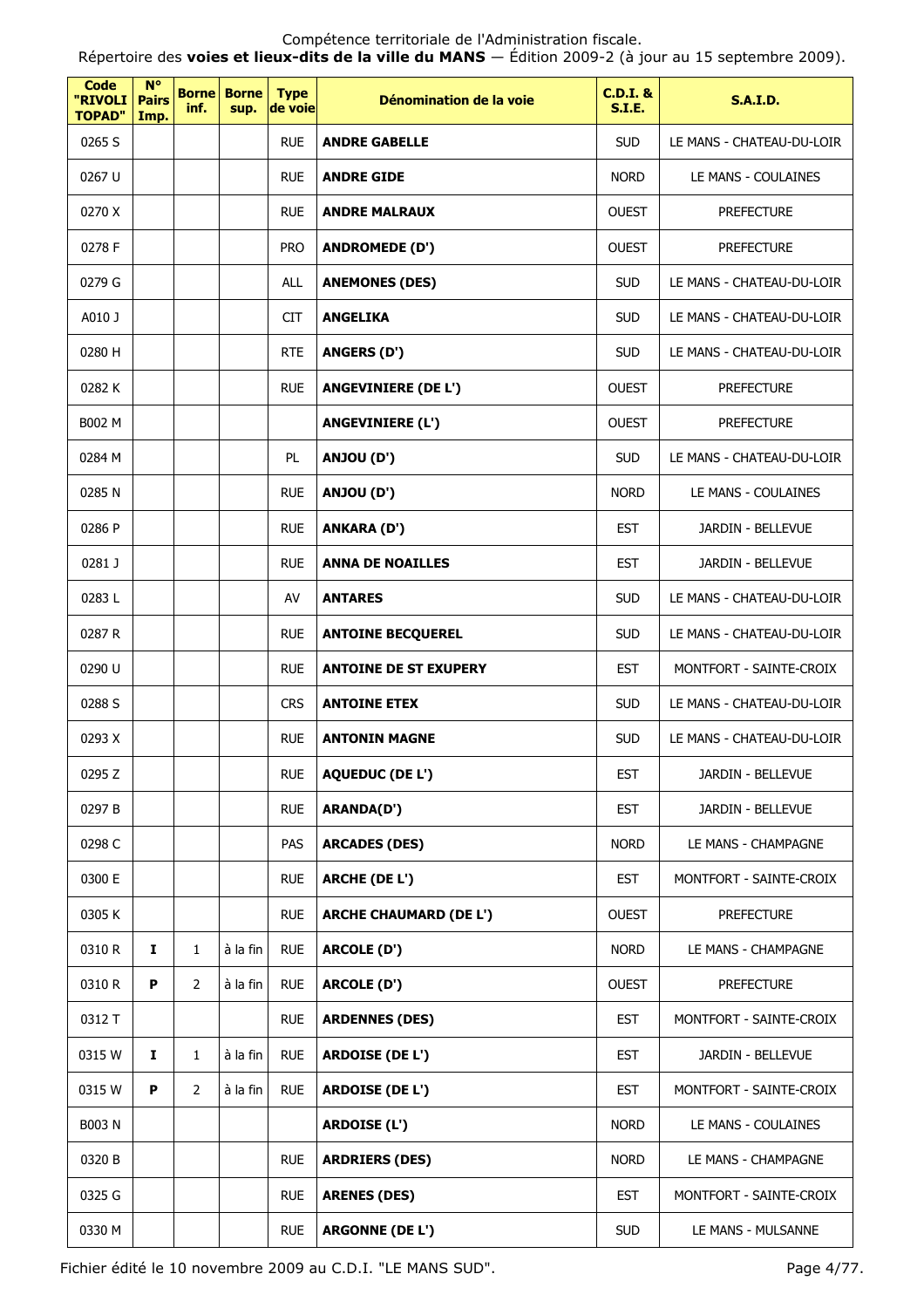Répertoire des **voies et lieux-dits de la ville du MANS** — Édition 2009-2 (à jour au 15 septembre 2009).

| <b>Code</b><br>"RIVOLI<br><b>TOPAD"</b> | <b>N°</b><br><b>Pairs</b><br>Imp. | <b>Borne</b><br>inf. | <b>Borne</b><br>sup. | <b>Type</b><br>de voie | Dénomination de la voie           | <b>C.D.I. &amp;</b><br><b>S.I.E.</b> | <b>S.A.I.D.</b>           |
|-----------------------------------------|-----------------------------------|----------------------|----------------------|------------------------|-----------------------------------|--------------------------------------|---------------------------|
| 0082 T                                  |                                   |                      |                      | <b>ALL</b>             | <b>ARISTE JACQ TROUVE CHAUVEL</b> | <b>EST</b>                           | MONTFORT - SAINTE-CROIX   |
| 0333 R                                  |                                   |                      |                      | PL.                    | <b>ARISTE JACQ TROUVE CHAUVEL</b> | <b>OUEST</b>                         | <b>PREFECTURE</b>         |
| 0335 T                                  | $\mathbf{I}$                      | 9                    | 15                   | <b>PL</b>              | <b>ARISTIDE BRIAND</b>            | <b>NORD</b>                          | LE MANS - CHAMPAGNE       |
| 0335 T                                  | $\mathbf{I}$                      | 17                   | à la fin             | PL.                    | <b>ARISTIDE BRIAND</b>            | <b>OUEST</b>                         | <b>PREFECTURE</b>         |
| 0335 T                                  | I.                                | $\mathbf{1}$         | $\overline{7}$       | PL.                    | <b>ARISTIDE BRIAND</b>            | <b>OUEST</b>                         | <b>PREFECTURE</b>         |
| 0335 T                                  | P                                 | 8                    | à la fin             | PL.                    | <b>ARISTIDE BRIAND</b>            | <b>NORD</b>                          | LE MANS - CHAMPAGNE       |
| 0335 T                                  | P                                 | $\overline{2}$       | 6                    | PL.                    | <b>ARISTIDE BRIAND</b>            | <b>OUEST</b>                         | <b>PREFECTURE</b>         |
| 0336 U                                  |                                   |                      |                      | <b>RUE</b>             | <b>ARISTOPHANE</b>                | <b>NORD</b>                          | LE MANS - CHAMPAGNE       |
| 0337 V                                  |                                   |                      |                      | <b>RUE</b>             | <b>ARISTOTE</b>                   | <b>NORD</b>                          | LE MANS - CHAMPAGNE       |
| 5562 Z                                  |                                   |                      |                      | <b>RUE</b>             | <b>ARLETTY</b>                    | <b>NORD</b>                          | LE MANS - CHAMPAGNE       |
| 0338 W                                  |                                   |                      |                      | <b>RUE</b>             | <b>ARMAND PEUGEOT</b>             | <b>NORD</b>                          | LE MANS - COULAINES       |
| 0340 Y                                  |                                   |                      |                      | IMP                    | <b>ARMAND SAFFRAY</b>             | <b>NORD</b>                          | LE MANS - CHAMPAGNE       |
| 0345 D                                  |                                   |                      |                      | <b>RUE</b>             | <b>ARMAND SAFFRAY</b>             | <b>NORD</b>                          | LE MANS - CHAMPAGNE       |
| 0350 J                                  |                                   |                      |                      | <b>RUE</b>             | <b>ARNAGE (D')</b>                | <b>OUEST</b>                         | <b>PREFECTURE</b>         |
| 0353 M                                  |                                   |                      |                      | <b>RUE</b>             | <b>ARNOLD DOLMETSCH</b>           | <b>NORD</b>                          | LE MANS - CHAMPAGNE       |
| 0355 P                                  |                                   |                      |                      | <b>RUE</b>             | <b>ARRIVEE (DE L')</b>            | <b>SUD</b>                           | LE MANS - CHATEAU-DU-LOIR |
| 0360 V                                  |                                   |                      |                      | <b>RUE</b>             | <b>ARROMANCHES (D')</b>           | <b>SUD</b>                           | LE MANS - MULSANNE        |
| 0365 A                                  |                                   |                      |                      | <b>RUE</b>             | <b>ARSENAL (DE L')</b>            | <b>SUD</b>                           | LE MANS - MULSANNE        |
| 0367 C                                  |                                   |                      |                      | <b>RUE</b>             | ARSENE D ARSONVAL                 | EST                                  | JARDIN - BELLEVUE         |
| 0370 F                                  |                                   |                      |                      | <b>ALL</b>             | <b>ARTHUR RIMBAUD</b>             | <b>EST</b>                           | JARDIN - BELLEVUE         |
| 0371 G                                  |                                   |                      |                      | <b>RUE</b>             | <b>ARTOIS (DE L')</b>             | <b>EST</b>                           | MONTFORT - SAINTE-CROIX   |
| 0373J                                   |                                   |                      |                      | <b>CRS</b>             | ASSE (D')                         | <b>EST</b>                           | JARDIN - BELLEVUE         |
| 0375L                                   |                                   |                      |                      | ALL                    | <b>ATHENES (D')</b>               | <b>EST</b>                           | JARDIN - BELLEVUE         |
| 0380 S                                  |                                   |                      |                      | <b>RUE</b>             | ATLAS (DE L')                     | <b>SUD</b>                           | LE MANS - CHATEAU-DU-LOIR |
| 0382 U                                  |                                   |                      |                      | <b>RUE</b>             | <b>AUBEPINE (DE L')</b>           | <b>EST</b>                           | JARDIN - BELLEVUE         |
| 0381 T                                  |                                   |                      |                      | IMP                    | <b>AUBEPINES (DES)</b>            | <b>OUEST</b>                         | <b>PREFECTURE</b>         |
| 0383V                                   |                                   |                      |                      | <b>RUE</b>             | <b>AUBRAC (DE L')</b>             | <b>EST</b>                           | MONTFORT - SAINTE-CROIX   |
| 0384 W                                  |                                   |                      |                      | <b>RUE</b>             | <b>AUGUSTE BLANQUI</b>            | <b>SUD</b>                           | LE MANS - MULSANNE        |
| 0385 X                                  |                                   |                      |                      | <b>RUE</b>             | <b>AUGUSTE PIRON</b>              | <b>SUD</b>                           | LE MANS - CHATEAU-DU-LOIR |
| 0386 Y                                  |                                   |                      |                      | <b>ALL</b>             | <b>AULNES (DES)</b>               | <b>OUEST</b>                         | <b>PREFECTURE</b>         |
| 0390 C                                  |                                   |                      |                      | <b>RUE</b>             | <b>AUNIS (D')</b>                 | <b>SUD</b>                           | LE MANS - CHATEAU-DU-LOIR |
| 0395 H                                  |                                   |                      |                      | <b>RUE</b>             | <b>AUSTERLITZ (D')</b>            | <b>NORD</b>                          | LE MANS - CHAMPAGNE       |

Fichier édité le 10 novembre 2009 au C.D.I. "LE MANS SUD". Page 5/77.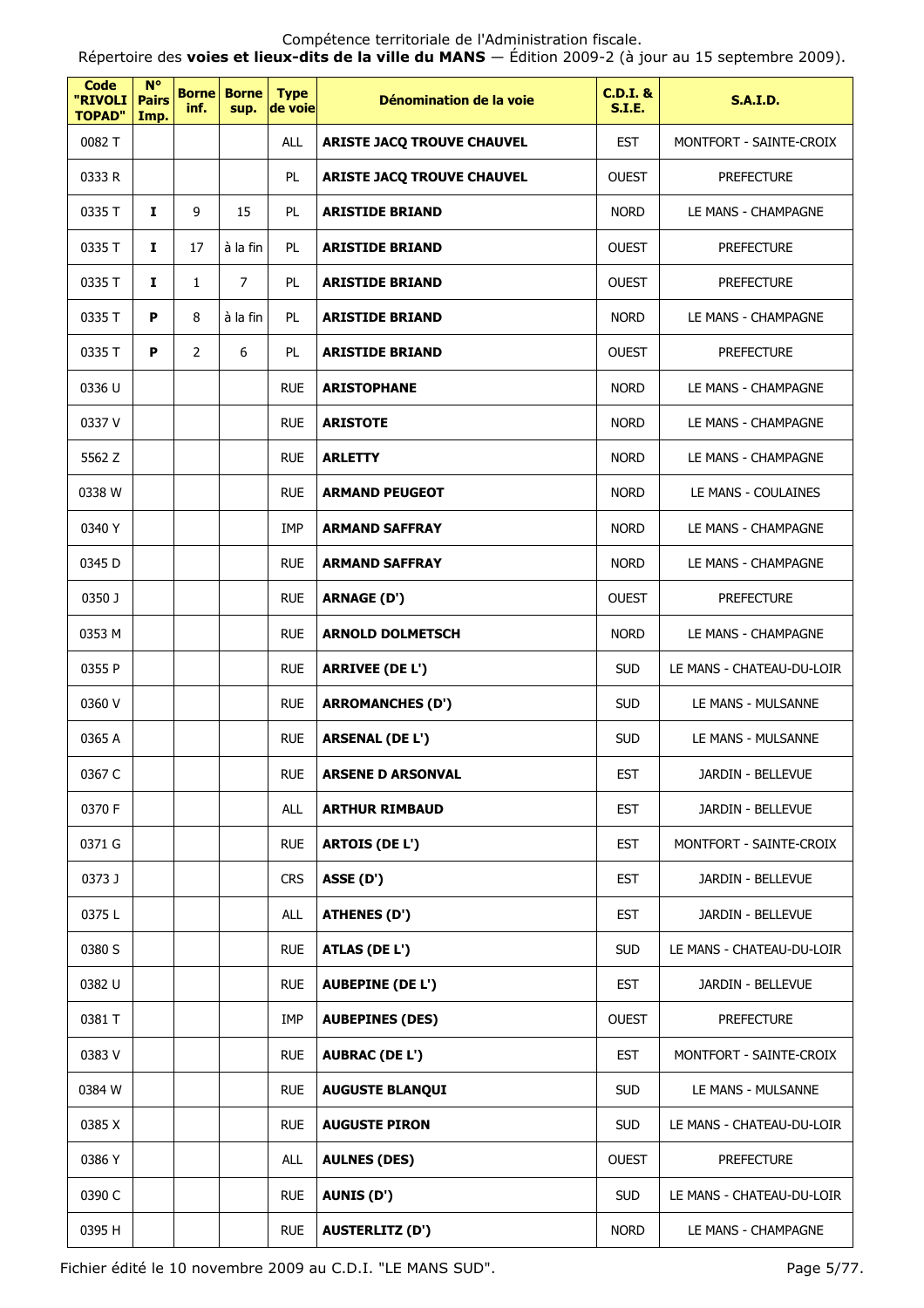| <b>Code</b><br>"RIVOLI<br><b>TOPAD"</b> | $N^{\circ}$<br><b>Pairs</b><br>Imp. | inf.           | <b>Borne Borne</b><br>sup. | <b>Type</b><br>de voie | Dénomination de la voie    | <b>C.D.I. &amp;</b><br><b>S.I.E.</b> | <b>S.A.I.D.</b>           |
|-----------------------------------------|-------------------------------------|----------------|----------------------------|------------------------|----------------------------|--------------------------------------|---------------------------|
| 0400 N                                  |                                     |                |                            | <b>RUE</b>             | <b>AUSTRALIE (D')</b>      | <b>OUEST</b>                         | <b>PREFECTURE</b>         |
| B004 P                                  |                                     |                |                            |                        | <b>AUTERRE (L')</b>        | <b>OUEST</b>                         | <b>PREFECTURE</b>         |
| 0402 R                                  |                                     |                |                            | <b>RUE</b>             | <b>AUTRICHE (D')</b>       | <b>EST</b>                           | JARDIN - BELLEVUE         |
| 0405 U                                  | I                                   | 1              | à la fin                   | <b>RUE</b>             | <b>AUVRAY</b>              | <b>OUEST</b>                         | <b>PREFECTURE</b>         |
| 0405 U                                  | P                                   | 2              | à la fin                   | <b>RUE</b>             | <b>AUVRAY</b>              | <b>NORD</b>                          | LE MANS - CHAMPAGNE       |
| 0410Z                                   |                                     |                |                            | <b>ALL</b>             | <b>AVENIR (DE L')</b>      | <b>SUD</b>                           | LE MANS - MULSANNE        |
| 5569 G                                  |                                     |                |                            | <b>RUE</b>             | <b>AVERROES</b>            | <b>NORD</b>                          | LE MANS - COULAINES       |
| 0412 B                                  |                                     |                |                            | <b>ALL</b>             | AVILA (D')                 | <b>EST</b>                           | JARDIN - BELLEVUE         |
| 0415 E                                  |                                     |                |                            | <b>RLE</b>             | <b>AVOCAT (DE L')</b>      | <b>EST</b>                           | JARDIN - BELLEVUE         |
| 0411 A                                  |                                     |                |                            | <b>RUE</b>             | <b>AZALEES DES</b>         | <b>OUEST</b>                         | <b>PREFECTURE</b>         |
| 0413 C                                  |                                     |                |                            | <b>RUE</b>             | <b>AZAY LE RIDEAU (D')</b> | <b>OUEST</b>                         | <b>PREFECTURE</b>         |
| 0416 F                                  |                                     |                |                            | <b>RUE</b>             | <b>BABLOT</b>              | <b>SUD</b>                           | LE MANS - MULSANNE        |
| 0417 G                                  |                                     |                |                            | IMP                    | <b>BAGATELLE (DE)</b>      | <b>EST</b>                           | JARDIN - BELLEVUE         |
| 0418 H                                  |                                     |                |                            | <b>RTE</b>             | <b>BAGATELLE (DE)</b>      | <b>EST</b>                           | JARDIN - BELLEVUE         |
| 0420 K                                  |                                     |                |                            | <b>RLE</b>             | <b>BAINS (DES)</b>         | <b>SUD</b>                           | LE MANS - CHATEAU-DU-LOIR |
| 0425 R                                  |                                     |                |                            | <b>RUE</b>             | <b>BALE (DE)</b>           | <b>NORD</b>                          | LE MANS - COULAINES       |
| 0430 W                                  |                                     |                |                            | <b>RUE</b>             | <b>BALLON (DE)</b>         | <b>EST</b>                           | JARDIN - BELLEVUE         |
| 0434 A                                  |                                     |                |                            | <b>IMP</b>             | <b>BALLONNIERE (DE LA)</b> | <b>NORD</b>                          | LE MANS - CHAMPAGNE       |
| 0435 B                                  |                                     |                |                            | <b>RUE</b>             | <b>BALLONNIERE (DE LA)</b> | <b>NORD</b>                          | LE MANS - CHAMPAGNE       |
| 0437 D                                  |                                     |                |                            | <b>RUE</b>             | <b>BALSAMINES (DES)</b>    | <b>SUD</b>                           | LE MANS - MULSANNE        |
| 0440 G                                  |                                     |                |                            | IMP                    | <b>BALYVER</b>             | <b>NORD</b>                          | LE MANS - CHAMPAGNE       |
| 0445 M                                  |                                     |                |                            | <b>RUE</b>             | <b>BALYVER (DE)</b>        | <b>NORD</b>                          | LE MANS - CHAMPAGNE       |
| 0455 Y                                  |                                     |                |                            | <b>RUE</b>             | <b>BANJAN</b>              | <b>EST</b>                           | JARDIN - BELLEVUE         |
| 0460 D                                  |                                     |                |                            | <b>RUE</b>             | <b>BARA</b>                | <b>SUD</b>                           | LE MANS - CHATEAU-DU-LOIR |
| 0462 F                                  |                                     |                |                            | <b>RUE</b>             | <b>BARBARA</b>             | <b>NORD</b>                          | LE MANS - CHAMPAGNE       |
| 0465J                                   |                                     |                |                            | <b>RUE</b>             | <b>BARBES</b>              | <b>SUD</b>                           | LE MANS - CHATEAU-DU-LOIR |
| 0470 P                                  | Ι.                                  | $\mathbf{1}$   | à la fin                   | <b>RUE</b>             | <b>BARBIER</b>             | <b>NORD</b>                          | LE MANS - CHAMPAGNE       |
| 0470 P                                  | P                                   | 98             | à la fin                   | <b>RUE</b>             | <b>BARBIER</b>             | <b>OUEST</b>                         | <b>PREFECTURE</b>         |
| 0470 P                                  | P                                   | $\overline{2}$ | 96                         | <b>RUE</b>             | <b>BARBIER</b>             | <b>NORD</b>                          | LE MANS - CHAMPAGNE       |
| 0472 S                                  |                                     |                |                            | <b>RUE</b>             | <b>BARCELONE (DE)</b>      | <b>EST</b>                           | JARDIN - BELLEVUE         |
| 0475V                                   |                                     |                |                            | <b>RUE</b>             | <b>BARILLERIE (DE LA)</b>  | <b>EST</b>                           | JARDIN - BELLEVUE         |
| 0480 A                                  |                                     |                |                            | <b>RUE</b>             | <b>BARY</b>                | <b>OUEST</b>                         | <b>PREFECTURE</b>         |

Fichier édité le 10 novembre 2009 au C.D.I. "LE MANS SUD". Page 6/77.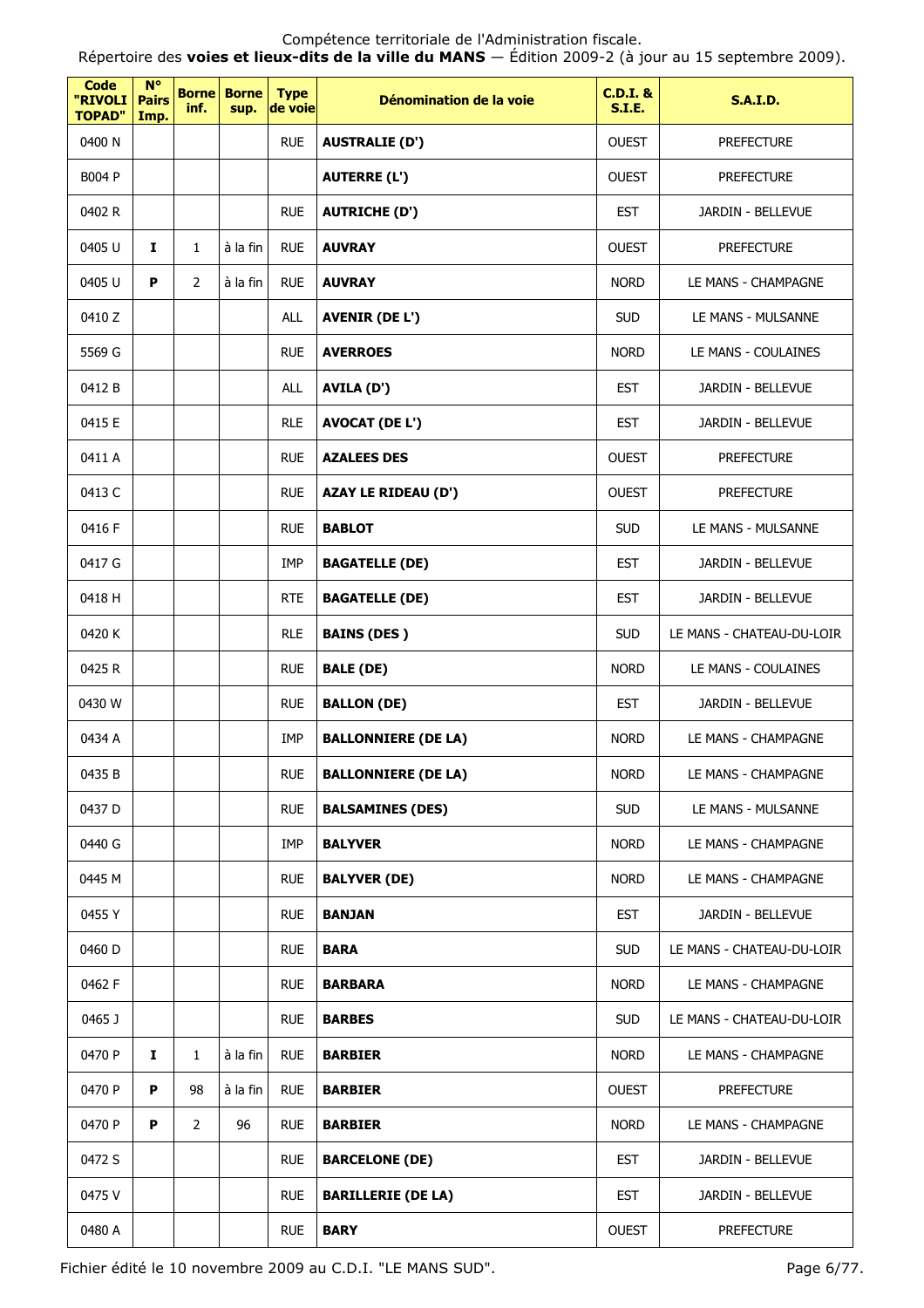Compétence territoriale de l'Administration fiscale. Répertoire des **voies et lieux-dits de la ville du MANS** — Édition 2009-2 (à jour au 15 septembre 2009).

| <b>Code</b><br>"RIVOLI<br><b>TOPAD"</b> | $N^{\circ}$<br><b>Pairs</b><br>Imp. | inf. | <b>Borne</b> Borne<br>sup. | <b>Type</b><br>de voie | Dénomination de la voie     | <b>C.D.I. &amp;</b><br><b>S.I.E.</b> | <b>S.A.I.D.</b>           |
|-----------------------------------------|-------------------------------------|------|----------------------------|------------------------|-----------------------------|--------------------------------------|---------------------------|
| <b>B005 R</b>                           |                                     |      |                            |                        | <b>BAS DE FUNAY (LES)</b>   | <b>SUD</b>                           | LE MANS - MULSANNE        |
| 0485 F                                  |                                     |      |                            | <b>RUE</b>             | <b>BASCULE (DE LA)</b>      | <b>NORD</b>                          | LE MANS - CHAMPAGNE       |
| B006 S                                  |                                     |      |                            |                        | <b>BASOLIERE (LA)</b>       | <b>EST</b>                           | JARDIN - BELLEVUE         |
| <b>B007 T</b>                           |                                     |      |                            |                        | <b>BASSES COURBES (LES)</b> | <b>OUEST</b>                         | <b>PREFECTURE</b>         |
| 0490L                                   |                                     |      |                            | <b>RUE</b>             | <b>BATAILLE (DE LA)</b>     | <b>SUD</b>                           | LE MANS - MULSANNE        |
| 0495 S                                  |                                     |      |                            | <b>RUE</b>             | <b>BATELIERS (DES)</b>      | <b>OUEST</b>                         | <b>PREFECTURE</b>         |
| 0500 X                                  |                                     |      |                            | <b>RUE</b>             | <b>BATIGNOLLES (DES)</b>    | <b>OUEST</b>                         | <b>PREFECTURE</b>         |
| 0510 H                                  |                                     |      |                            | <b>RUE</b>             | <b>BAUDELAIRE</b>           | <b>OUEST</b>                         | <b>PREFECTURE</b>         |
| 0515N                                   |                                     |      |                            | <b>RUE</b>             | <b>BAUDIN</b>               | <b>SUD</b>                           | LE MANS - CHATEAU-DU-LOIR |
| 0520 U                                  |                                     |      |                            | <b>RUE</b>             | <b>BAZEILLES (DE)</b>       | <b>OUEST</b>                         | <b>PREFECTURE</b>         |
| <b>B008 U</b>                           |                                     |      |                            |                        | <b>BAZINIERE (LA)</b>       | <b>SUD</b>                           | LE MANS - MULSANNE        |
| 0525 Z                                  |                                     |      |                            | <b>RUE</b>             | <b>BAZOGE</b>               | <b>OUEST</b>                         | <b>PREFECTURE</b>         |
| 0531 F                                  |                                     |      |                            | <b>ALL</b>             | <b>BEARN (DU)</b>           | <b>SUD</b>                           | LE MANS - CHATEAU-DU-LOIR |
| 0570 Y                                  |                                     |      |                            | <b>RUE</b>             | <b>BEAU RIVAGE (DE)</b>     | <b>OUEST</b>                         | <b>PREFECTURE</b>         |
| <b>B009 V</b>                           |                                     |      |                            |                        | <b>BEAU SOLEIL</b>          | <b>EST</b>                           | JARDIN - BELLEVUE         |
| A020 V                                  |                                     |      |                            | <b>CIT</b>             | <b>BEAUBOUCHEZ</b>          | <b>OUEST</b>                         | <b>PREFECTURE</b>         |
| 0535 K                                  |                                     |      |                            | <b>RUE</b>             | <b>BEAUCE (DE)</b>          | <b>SUD</b>                           | LE MANS - CHATEAU-DU-LOIR |
| 0537 M                                  |                                     |      |                            | <b>ALL</b>             | <b>BEAUCHAMP (DE)</b>       | <b>EST</b>                           | JARDIN - BELLEVUE         |
| 0540 R                                  |                                     |      |                            | <b>RUE</b>             | <b>BEAUFILS</b>             | <b>SUD</b>                           | LE MANS - MULSANNE        |
| 0545 W                                  |                                     |      |                            | <b>RTE</b>             | <b>BEAUGE (DE)</b>          | <b>NORD</b>                          | LE MANS - CHAMPAGNE       |
| 0550 B                                  |                                     |      |                            | <b>RUE</b>             | <b>BEAUGE (DE)</b>          | <b>NORD</b>                          | LE MANS - CHAMPAGNE       |
| 0552D                                   |                                     |      |                            | <b>ALL</b>             | <b>BEAUGENCY (DE)</b>       | <b>NORD</b>                          | LE MANS - COULAINES       |
| 0555 G                                  |                                     |      |                            | <b>RUE</b>             | <b>BEAULIEU (DE)</b>        | <b>NORD</b>                          | LE MANS - COULAINES       |
| 0560 M                                  |                                     |      |                            | <b>RUE</b>             | <b>BEAUMARCHAIS</b>         | <b>OUEST</b>                         | <b>PREFECTURE</b>         |
| 0565 T                                  |                                     |      |                            | <b>RUE</b>             | <b>BEAUREGARD (DE)</b>      | <b>OUEST</b>                         | <b>PREFECTURE</b>         |
| 0575 D                                  |                                     |      |                            | <b>RUE</b>             | <b>BEAUVERGER</b>           | <b>OUEST</b>                         | <b>PREFECTURE</b>         |
| 0580 J                                  |                                     |      |                            | ALL                    | <b>BEETHOVEN</b>            | <b>SUD</b>                           | LE MANS - CHATEAU-DU-LOIR |
| 0583 M                                  |                                     |      |                            | <b>RUE</b>             | <b>BEGONIAS (DES)</b>       | <b>SUD</b>                           | LE MANS - MULSANNE        |
| 0585 P                                  |                                     |      |                            | <b>IMP</b>             | <b>BEGUIN</b>               | <b>NORD</b>                          | LE MANS - CHAMPAGNE       |
| <b>B010W</b>                            |                                     |      |                            |                        | BEL AIR                     | <b>NORD</b>                          | LE MANS - CHAMPAGNE       |
| B011 X                                  |                                     |      |                            |                        | BEL AIR                     | <b>EST</b>                           | JARDIN - BELLEVUE         |
| 0591 W                                  |                                     |      |                            | <b>RUE</b>             | <b>BEL AIR (DE)</b>         | <b>SUD</b>                           | LE MANS - CHATEAU-DU-LOIR |

Fichier édité le 10 novembre 2009 au C.D.I. "LE MANS SUD". Page 7/77.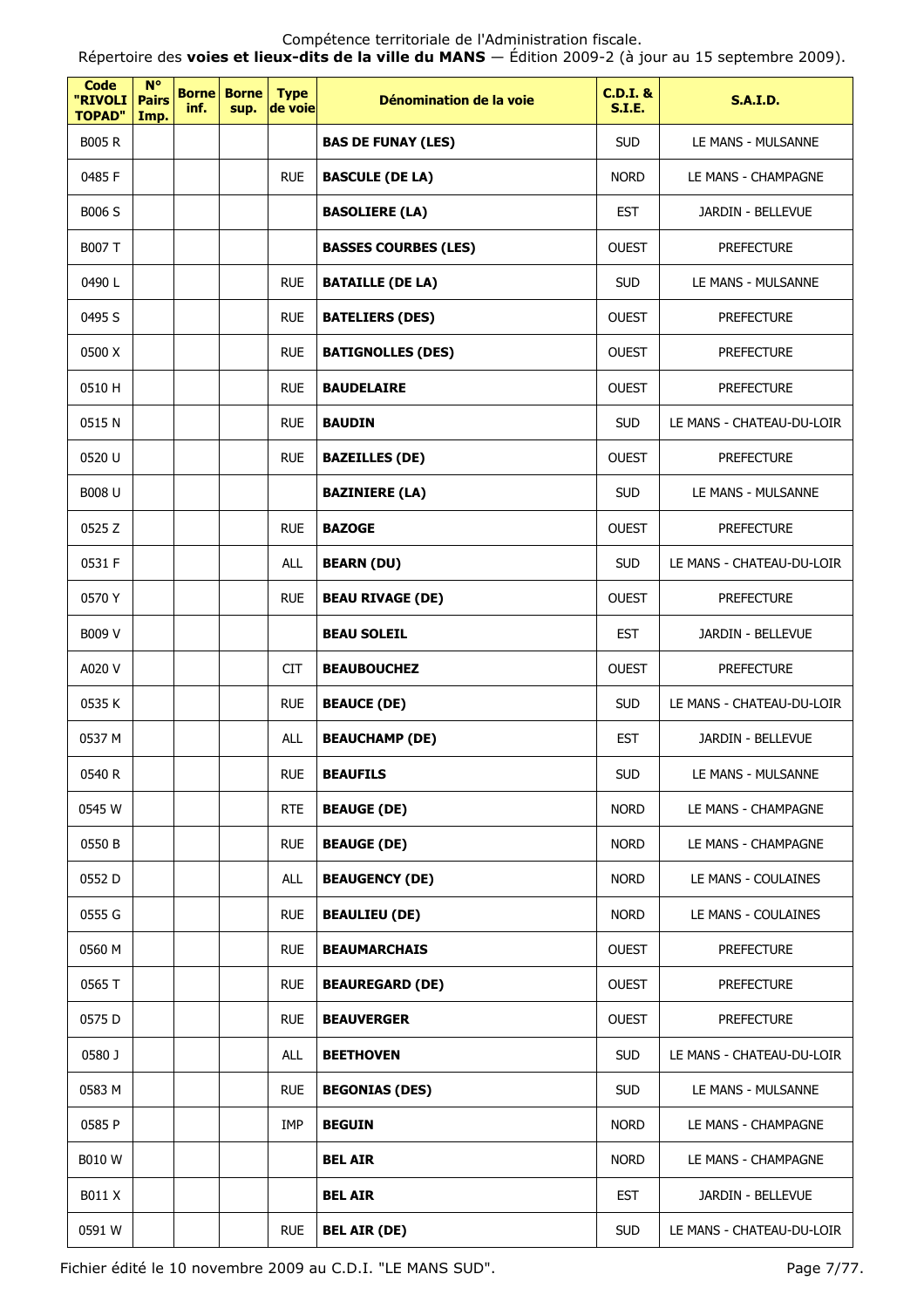Compétence territoriale de l'Administration fiscale. Répertoire des **voies et lieux-dits de la ville du MANS** — Édition 2009-2 (à jour au 15 septembre 2009).

| Code<br>"RIVOLI<br><b>TOPAD"</b> | <b>N°</b><br><b>Pairs</b><br>Imp. | inf. | <b>Borne Borne</b><br>sup. | <b>Type</b><br>de voie | Dénomination de la voie        | <b>C.D.I. &amp;</b><br><b>S.I.E.</b> | <b>S.A.I.D.</b>           |
|----------------------------------|-----------------------------------|------|----------------------------|------------------------|--------------------------------|--------------------------------------|---------------------------|
| 0594 Z                           |                                   |      |                            | <b>ALL</b>             | <b>BEL ESSOR (DE)</b>          | <b>SUD</b>                           | LE MANS - MULSANNE        |
| 0592 X                           |                                   |      |                            | <b>RUE</b>             | <b>BELFAST (DE)</b>            | <b>EST</b>                           | JARDIN - BELLEVUE         |
| 0595 A                           |                                   |      |                            | IMP                    | <b>BELFORT (DE)</b>            | <b>OUEST</b>                         | <b>PREFECTURE</b>         |
| 0600 F                           |                                   |      |                            | <b>RUE</b>             | <b>BELFORT (DE)</b>            | <b>OUEST</b>                         | <b>PREFECTURE</b>         |
| 0602 H                           |                                   |      |                            | <b>RUE</b>             | <b>BELGIQUE (DE)</b>           | <b>EST</b>                           | JARDIN - BELLEVUE         |
| 0603 J                           |                                   |      |                            | AV                     | <b>BELGRADE (DE)</b>           | <b>EST</b>                           | JARDIN - BELLEVUE         |
| B012 Y                           |                                   |      |                            |                        | <b>BELLE CHASSE</b>            | <b>NORD</b>                          | LE MANS - CHAMPAGNE       |
| 0604 K                           |                                   |      |                            | <b>CHE</b>             | <b>BELLE CHASSE (DE LA)</b>    | <b>NORD</b>                          | LE MANS - CHAMPAGNE       |
| B013 Z                           |                                   |      |                            |                        | <b>BELLE CHASSE EST</b>        | <b>NORD</b>                          | LE MANS - CHAMPAGNE       |
| 0605L                            |                                   |      |                            | <b>RUE</b>             | <b>BELLE ETOILE (DE LA)</b>    | <b>OUEST</b>                         | <b>PREFECTURE</b>         |
| <b>B014 A</b>                    |                                   |      |                            |                        | <b>BELLE ETOILE (LA)</b>       | <b>NORD</b>                          | LE MANS - CHAMPAGNE       |
| 0610 S                           |                                   |      |                            | <b>RUE</b>             | <b>BELLE GABRIELLE (DE LA)</b> | <b>OUEST</b>                         | <b>PREFECTURE</b>         |
| 0615 X                           |                                   |      |                            | <b>RUE</b>             | <b>BELLEME (DE)</b>            | <b>SUD</b>                           | LE MANS - CHATEAU-DU-LOIR |
| <b>B015B</b>                     |                                   |      |                            |                        | <b>BELLEVUE</b>                | <b>OUEST</b>                         | <b>PREFECTURE</b>         |
| 0620 C                           |                                   |      |                            | <b>ALL</b>             | <b>BELLEVUE (DE)</b>           | <b>SUD</b>                           | LE MANS - CHATEAU-DU-LOIR |
| 0625 H                           |                                   |      |                            | <b>BD</b>              | <b>BELLEVUE (DE)</b>           | <b>SUD</b>                           | LE MANS - CHATEAU-DU-LOIR |
| 0627K                            |                                   |      |                            | IMP                    | <b>BELLEVUE (DE)</b>           | <b>SUD</b>                           | LE MANS - CHATEAU-DU-LOIR |
| 0630N                            |                                   |      |                            | <b>RUE</b>             | <b>BELLEVUE (DE)</b>           | <b>EST</b>                           | JARDIN - BELLEVUE         |
| B016 C                           |                                   |      |                            |                        | <b>BELVEDERE (LE)</b>          | <b>NORD</b>                          | LE MANS - CHAMPAGNE       |
| 0632 R                           |                                   |      |                            | <b>RUE</b>             | <b>BENJAMIN CONSTANT</b>       | <b>EST</b>                           | JARDIN - BELLEVUE         |
| 5235 U                           |                                   |      |                            | <b>RUE</b>             | <b>BENOIST TEXIER</b>          | <b>EST</b>                           | JARDIN - BELLEVUE         |
| 0638 X                           |                                   |      |                            | IMP                    | <b>BERANGER</b>                | <b>NORD</b>                          | LE MANS - CHAMPAGNE       |
| 0635 U                           |                                   |      |                            | <b>RUE</b>             | <b>BERANGER</b>                | <b>NORD</b>                          | LE MANS - CHAMPAGNE       |
| 0640 Z                           |                                   |      |                            | IMP                    | <b>BERARD</b>                  | <b>SUD</b>                           | LE MANS - CHATEAU-DU-LOIR |
| 0645 E                           |                                   |      |                            | <b>RUE</b>             | <b>BERARD</b>                  | <b>SUD</b>                           | LE MANS - CHATEAU-DU-LOIR |
| 0650 K                           |                                   |      |                            | <b>ALL</b>             | <b>BERCE (DE)</b>              | <b>OUEST</b>                         | <b>PREFECTURE</b>         |
| 0655 R                           |                                   |      |                            | <b>RUE</b>             | <b>BERCE (DE)</b>              | <b>OUEST</b>                         | <b>PREFECTURE</b>         |
| B017 D                           |                                   |      |                            |                        | <b>BERGERE (LA)</b>            | <b>NORD</b>                          | LE MANS - CHAMPAGNE       |
| 0657 T                           |                                   |      |                            | <b>IMP</b>             | <b>BERNARD LYOT</b>            | <b>EST</b>                           | MONTFORT - SAINTE-CROIX   |
| 0660 W                           |                                   |      |                            | <b>RUE</b>             | <b>BERNE (DE)</b>              | <b>NORD</b>                          | LE MANS - COULAINES       |
| 0665B                            |                                   |      |                            | ALL                    | <b>BERNIN</b>                  | <b>SUD</b>                           | LE MANS - MULSANNE        |
| 0670 G                           |                                   |      |                            | <b>RUE</b>             | <b>BERRY (DU)</b>              | <b>SUD</b>                           | LE MANS - CHATEAU-DU-LOIR |

Fichier édité le 10 novembre 2009 au C.D.I. "LE MANS SUD". Page 8/77.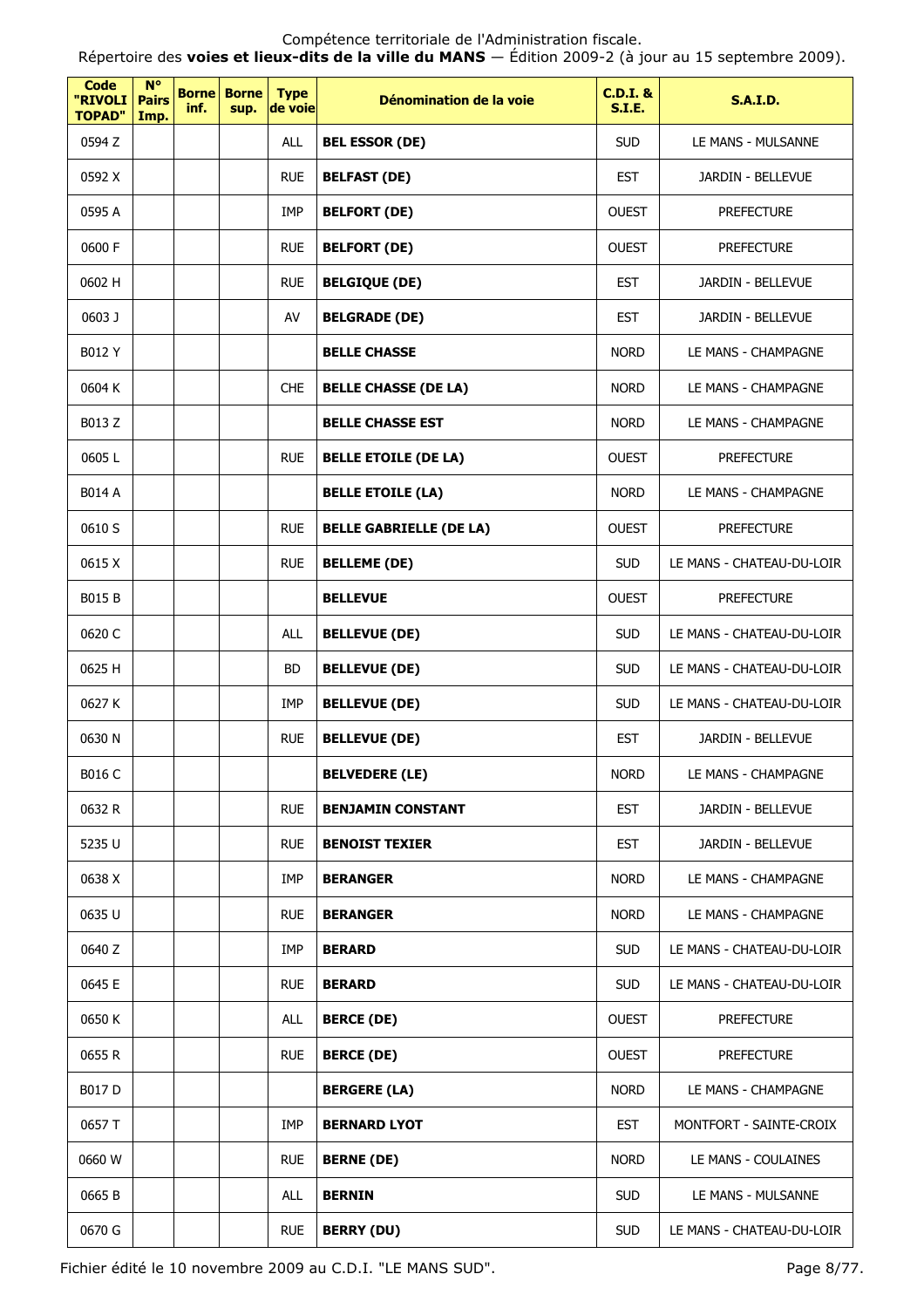Répertoire des **voies et lieux-dits de la ville du MANS** — Édition 2009-2 (à jour au 15 septembre 2009).

| <b>Code</b><br>"RIVOLI<br><b>TOPAD"</b> | $N^{\circ}$<br><b>Pairs</b><br>Imp. | inf.           | <b>Borne Borne</b><br>sup. | <b>Type</b><br>de voie | Dénomination de la voie      | <b>C.D.I. &amp;</b><br>S.I.E. | <b>S.A.I.D.</b>           |
|-----------------------------------------|-------------------------------------|----------------|----------------------------|------------------------|------------------------------|-------------------------------|---------------------------|
| 0673K                                   |                                     |                |                            | <b>RUE</b>             | <b>BERTHE MORISOT</b>        | <b>SUD</b>                    | LE MANS - MULSANNE        |
| 0675 M                                  | $\mathbf{I}$                        | $\mathbf{1}$   | à la fin                   | <b>RUE</b>             | <b>BERTHELOT</b>             | <b>SUD</b>                    | LE MANS - MULSANNE        |
| 0675 M                                  | P                                   | $\overline{2}$ | à la fin                   | <b>RUE</b>             | <b>BERTHELOT</b>             | <b>OUEST</b>                  | <b>PREFECTURE</b>         |
| 0680 T                                  | Ι.                                  | 1              | à la fin                   | <b>RUE</b>             | <b>BERTINIERE (DE LA)</b>    | <b>SUD</b>                    | LE MANS - MULSANNE        |
| 0680 T                                  | P                                   | 220            | à la fin                   | <b>RUE</b>             | <b>BERTINIERE (DE LA)</b>    | <b>EST</b>                    | MONTFORT - SAINTE-CROIX   |
| 0680 T                                  | P                                   | $\overline{2}$ | 218                        | <b>RUE</b>             | <b>BERTINIERE (DE LA)</b>    | <b>SUD</b>                    | LE MANS - MULSANNE        |
| 0685Y                                   |                                     |                |                            | <b>IMP</b>             | <b>BESNIER</b>               | <b>EST</b>                    | MONTFORT - SAINTE-CROIX   |
| 0690 D                                  |                                     |                |                            | <b>RUE</b>             | <b>BESNIER</b>               | <b>EST</b>                    | MONTFORT - SAINTE-CROIX   |
| 0692 F                                  |                                     |                |                            | <b>RUE</b>             | <b>BESSEMER</b>              | <b>OUEST</b>                  | <b>PREFECTURE</b>         |
| A025 A                                  |                                     |                |                            | <b>CIT</b>             | <b>BIGARREAUX (DES)</b>      | <b>SUD</b>                    | LE MANS - MULSANNE        |
| 0700 P                                  |                                     |                |                            | <b>RUE</b>             | <b>BIGARREAUX (DES)</b>      | <b>SUD</b>                    | LE MANS - MULSANNE        |
| 0705V                                   |                                     |                |                            | IMP                    | <b>BIGOT</b>                 | <b>OUEST</b>                  | <b>PREFECTURE</b>         |
| 0710 A                                  |                                     |                |                            | <b>RUE</b>             | <b>BIGOT</b>                 | <b>OUEST</b>                  | <b>PREFECTURE</b>         |
| 0713 D                                  |                                     |                |                            | <b>RUE</b>             | <b>BILBAO (DE)</b>           | <b>EST</b>                    | JARDIN - BELLEVUE         |
| A030 F                                  |                                     |                |                            | <b>CIT</b>             | <b>BINOIS</b>                | <b>SUD</b>                    | LE MANS - CHATEAU-DU-LOIR |
| 0714 E                                  |                                     |                |                            | <b>IMP</b>             | <b>BINOIS</b>                | <b>SUD</b>                    | LE MANS - MULSANNE        |
| 0720L                                   |                                     |                |                            | <b>RUE</b>             | <b>BITCHE</b>                | <b>OUEST</b>                  | PREFECTURE                |
| 0725 S                                  |                                     |                |                            | PL                     | <b>BLAISE PASCAL</b>         | <b>EST</b>                    | MONTFORT - SAINTE-CROIX   |
| 0730 X                                  |                                     |                |                            | <b>RUE</b>             | <b>BLANCHARD</b>             | <b>SUD</b>                    | LE MANS - CHATEAU-DU-LOIR |
| 0735 C                                  |                                     |                |                            | <b>RUE</b>             | <b>BLANCHISSERIE (DE LA)</b> | <b>NORD</b>                   | LE MANS - COULAINES       |
| 0740 H                                  |                                     |                |                            | IMP                    | <b>BLAVETTE</b>              | <b>NORD</b>                   | LE MANS - CHAMPAGNE       |
| 0745 N                                  |                                     |                |                            | <b>RUE</b>             | <b>BLEUETS (DES)</b>         | <b>SUD</b>                    | LE MANS - CHATEAU-DU-LOIR |
| 0747 R                                  |                                     |                |                            | IMP                    | <b>BLUCHE</b>                | <b>SUD</b>                    | LE MANS - MULSANNE        |
| 5567 E                                  |                                     |                |                            | <b>RUE</b>             | <b>BOB WOLLEK</b>            | <b>SUD</b>                    | LE MANS - CHATEAU-DU-LOIR |
| 0748 S                                  |                                     |                |                            | <b>RUE</b>             | <b>BOBBY SANDS</b>           | <b>EST</b>                    | MONTFORT - SAINTE-CROIX   |
| A035 L                                  |                                     |                |                            | <b>CIT</b>             | <b>BOBETTE</b>               | <b>EST</b>                    | MONTFORT - SAINTE-CROIX   |
| 0750 U                                  |                                     |                |                            | <b>RUE</b>             | <b>BOBILLOT</b>              | <b>OUEST</b>                  | <b>PREFECTURE</b>         |
| 0751V                                   |                                     |                |                            | <b>CHE</b>             | <b>BŒUFS (AUX)</b>           | <b>SUD</b>                    | LE MANS - CHATEAU-DU-LOIR |
| 0752 W                                  |                                     |                |                            | PL                     | <b>BOGOTA</b>                | <b>EST</b>                    | JARDIN - BELLEVUE         |
| 0754 Y                                  |                                     |                |                            | ALL                    | <b>BOHEME (DE)</b>           | <b>EST</b>                    | JARDIN - BELLEVUE         |
| 0753 X                                  |                                     |                |                            | <b>RUE</b>             | <b>BOILEAU</b>               | <b>EST</b>                    | JARDIN - BELLEVUE         |
| B018 E                                  |                                     |                |                            |                        | <b>BOIS (LE)</b>             | <b>NORD</b>                   | LE MANS - CHAMPAGNE       |

Fichier édité le 10 novembre 2009 au C.D.I. "LE MANS SUD". Page 9/77.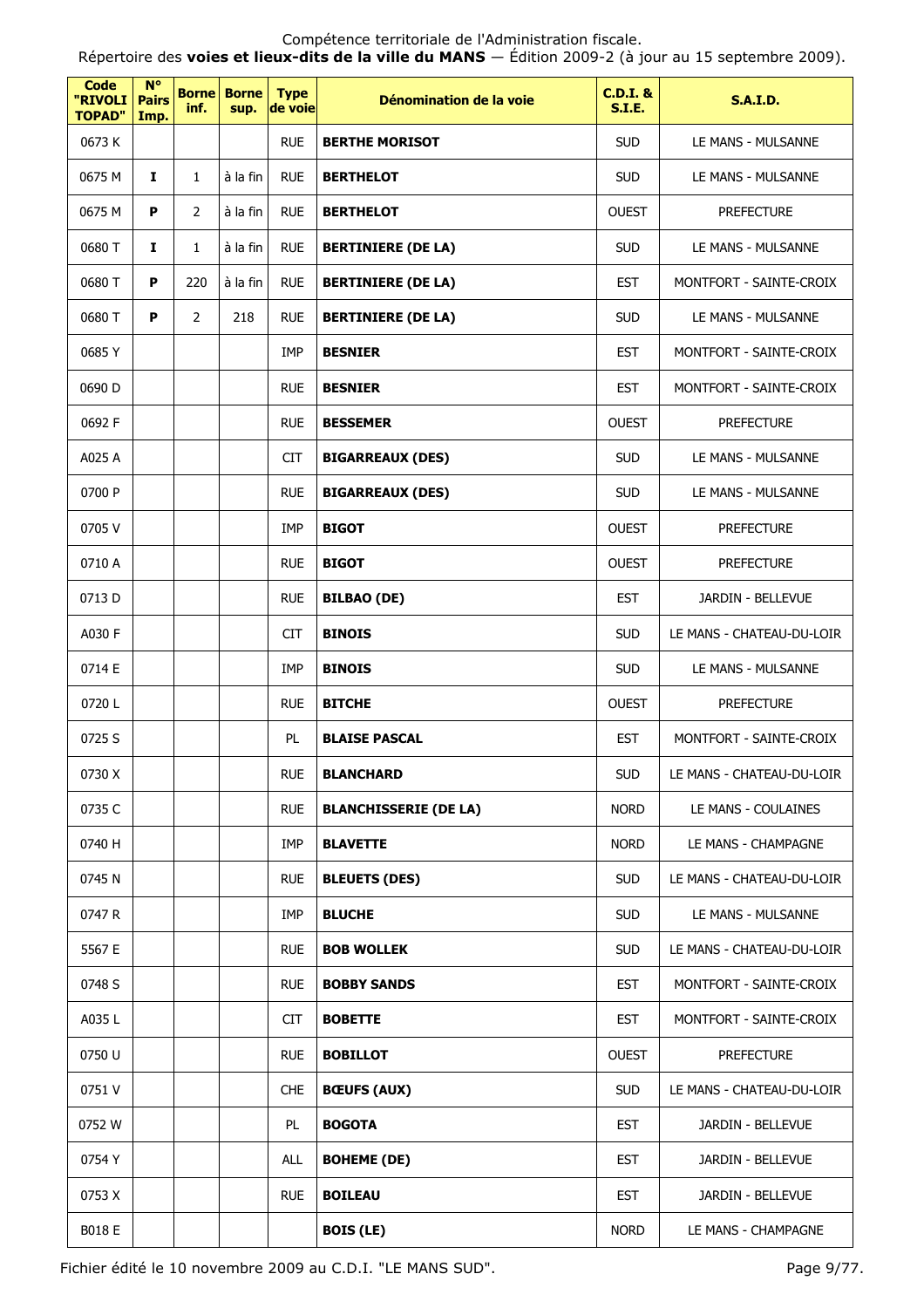Répertoire des **voies et lieux-dits de la ville du MANS** — Édition 2009-2 (à jour au 15 septembre 2009).

| <b>Code</b><br>"RIVOLI<br><b>TOPAD"</b> | $N^{\circ}$<br><b>Pairs</b><br>Imp. | inf.         | <b>Borne Borne</b><br>sup. | <b>Type</b><br>de voie | Dénomination de la voie       | <b>C.D.I. &amp;</b><br><b>S.I.E.</b> | <b>S.A.I.D.</b>           |
|-----------------------------------------|-------------------------------------|--------------|----------------------------|------------------------|-------------------------------|--------------------------------------|---------------------------|
| B019 F                                  |                                     |              |                            |                        | <b>BOIS DE LA BRUNETTE</b>    | <b>SUD</b>                           | LE MANS - CHATEAU-DU-LOIR |
| B020 G                                  |                                     |              |                            |                        | <b>BOIS DE LA FUTAIE (LE)</b> | <b>NORD</b>                          | LE MANS - CHAMPAGNE       |
| 0755 Z                                  |                                     |              |                            | <b>RUE</b>             | <b>BOITARD</b>                | <b>SUD</b>                           | LE MANS - MULSANNE        |
| 0760 E                                  |                                     |              |                            | <b>RUE</b>             | <b>BOITOUT</b>                | <b>SUD</b>                           | LE MANS - CHATEAU-DU-LOIR |
| 0765K                                   | 1                                   | 311          | à la fin                   | AV                     | <b>BOLLEE</b>                 | <b>EST</b>                           | JARDIN - BELLEVUE         |
| 0765K                                   | $\mathbf{I}$                        | $\mathbf{1}$ | 309                        | AV                     | <b>BOLLEE</b>                 | <b>EST</b>                           | MONTFORT - SAINTE-CROIX   |
| 0765K                                   | P                                   | 224          | à la fin                   | AV                     | <b>BOLLEE</b>                 | <b>EST</b>                           | JARDIN - BELLEVUE         |
| 0765 K                                  | P                                   | 154          | 222                        | AV                     | <b>BOLLEE</b>                 | <b>EST</b>                           | MONTFORT - SAINTE-CROIX   |
| 0765 K                                  | P                                   | 2            | 152                        | AV                     | <b>BOLLEE</b>                 | <b>SUD</b>                           | LE MANS - MULSANNE        |
| 0768N                                   |                                     |              |                            | <b>RUE</b>             | <b>BOLTON (DE)</b>            | <b>EST</b>                           | JARDIN - BELLEVUE         |
| 0770 R                                  |                                     |              |                            | <b>RUE</b>             | <b>BON PASTEUR (DU)</b>       | <b>NORD</b>                          | LE MANS - COULAINES       |
| 0775 W                                  |                                     |              |                            | <b>RUE</b>             | <b>BONE (DE)</b>              | <b>NORD</b>                          | LE MANS - CHAMPAGNE       |
| 0780 B                                  |                                     |              |                            | <b>RTE</b>             | <b>BONNETABLE (DE)</b>        | <b>EST</b>                           | JARDIN - BELLEVUE         |
| 0785 G                                  |                                     |              |                            | <b>RUE</b>             | <b>BONS ENFANTS (DES)</b>     | <b>EST</b>                           | MONTFORT - SAINTE-CROIX   |
| 0790 M                                  |                                     |              |                            | <b>RUE</b>             | <b>BORDEAUX (DE)</b>          | <b>NORD</b>                          | LE MANS - COULAINES       |
| 0792 P                                  |                                     |              |                            | COU                    | <b>BORIS VIAN</b>             | <b>SUD</b>                           | LE MANS - CHATEAU-DU-LOIR |
| 0795 T                                  |                                     |              |                            | <b>RUE</b>             | <b>BOSQUET (DU)</b>           | <b>EST</b>                           | JARDIN - BELLEVUE         |
| 0797 V                                  |                                     |              |                            | <b>RUE</b>             | <b>BOSSUET</b>                | <b>EST</b>                           | MONTFORT - SAINTE-CROIX   |
| 0804 C                                  |                                     |              |                            | <b>ESC</b>             | <b>BOUCHERIES (DES)</b>       | <b>EST</b>                           | JARDIN - BELLEVUE         |
| 0805D                                   |                                     |              |                            | <b>RUE</b>             | <b>BOUCHERIES (DES)</b>       | <b>EST</b>                           | JARDIN - BELLEVUE         |
| 0810 J                                  |                                     |              |                            | <b>CHE</b>             | <b>BOUCHES L HUISNE (DES)</b> | <b>OUEST</b>                         | <b>PREFECTURE</b>         |
| B021 H                                  |                                     |              |                            |                        | <b>BOULAIE (LA)</b>           | <b>SUD</b>                           | LE MANS - CHATEAU-DU-LOIR |
| 0815 P                                  |                                     |              |                            | <b>RUE</b>             | <b>BOULEAUX (DES)</b>         | <b>SUD</b>                           | LE MANS - MULSANNE        |
| 0820 V                                  |                                     |              |                            | <b>ALL</b>             | <b>BOULOGNE (DE)</b>          | <b>NORD</b>                          | LE MANS - COULAINES       |
| 0825 A                                  |                                     |              |                            | <b>RUE</b>             | <b>BOUQUET (DU)</b>           | <b>EST</b>                           | JARDIN - BELLEVUE         |
| 0830 F                                  |                                     |              |                            | <b>RUE</b>             | <b>BOURDELLE</b>              | <b>SUD</b>                           | LE MANS - CHATEAU-DU-LOIR |
| 0835L                                   |                                     |              |                            | IMP                    | <b>BOURDON</b>                | <b>NORD</b>                          | LE MANS - CHAMPAGNE       |
| 0840 S                                  |                                     |              |                            | <b>RUE</b>             | <b>BOURDON</b>                | <b>NORD</b>                          | LE MANS - CHAMPAGNE       |
| 0842 U                                  |                                     |              |                            | <b>CHE</b>             | <b>BOURDONNIERES (DES)</b>    | <b>OUEST</b>                         | <b>PREFECTURE</b>         |
| B022 J                                  |                                     |              |                            |                        | <b>BOURG (LE)</b>             | <b>OUEST</b>                         | <b>PREFECTURE</b>         |
| 0845 X                                  |                                     |              |                            | <b>RUE</b>             | <b>BOURG BAS (DU)</b>         | <b>SUD</b>                           | LE MANS - MULSANNE        |
| 0850 C                                  |                                     |              |                            | IMP                    | <b>BOURG BELE (DU)</b>        | <b>OUEST</b>                         | <b>PREFECTURE</b>         |

Fichier édité le 10 novembre 2009 au C.D.I. "LE MANS SUD". Page 10/77.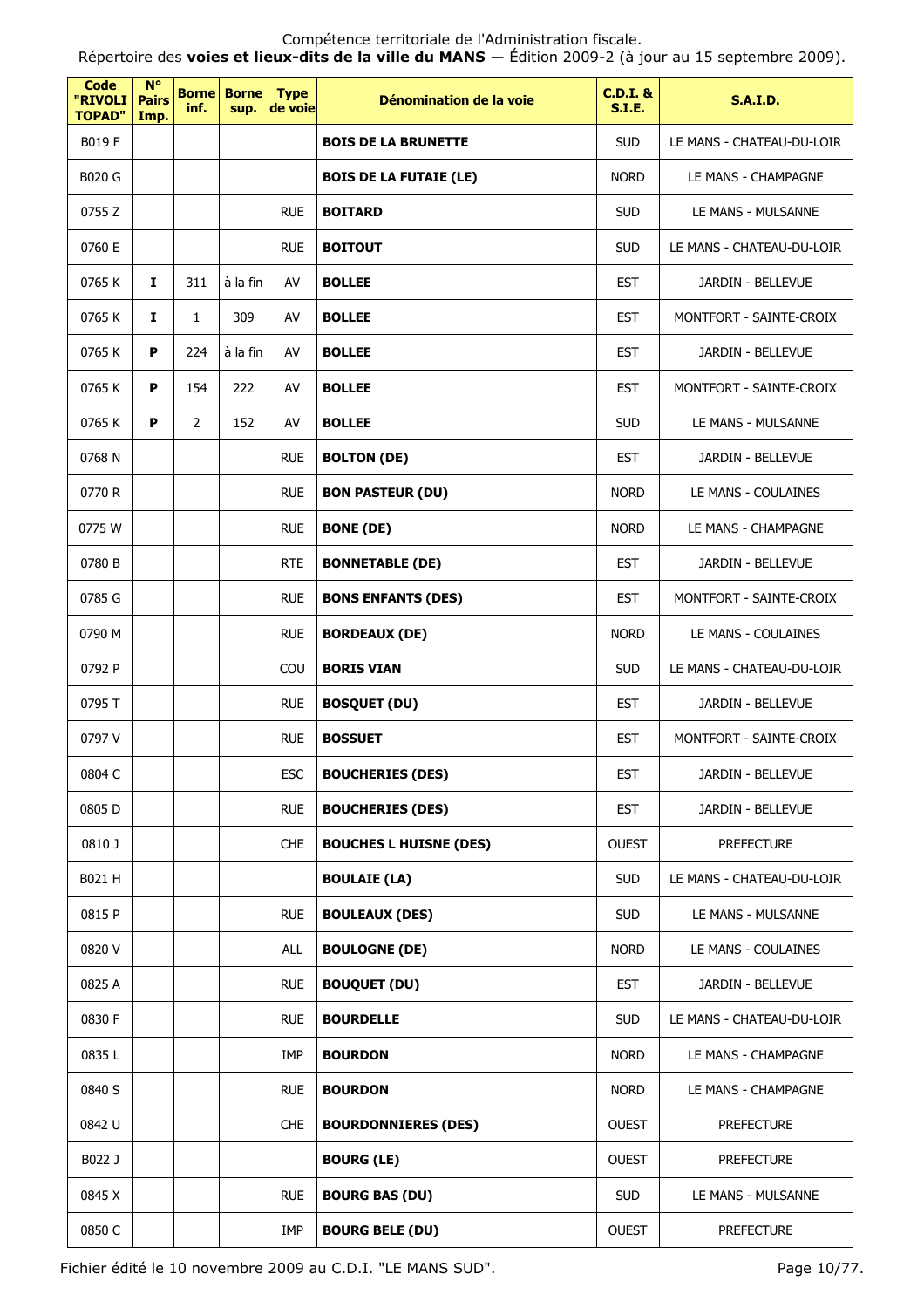Répertoire des **voies et lieux-dits de la ville du MANS** — Édition 2009-2 (à jour au 15 septembre 2009).

| <b>Code</b><br>"RIVOLI<br><b>TOPAD"</b> | $N^{\circ}$<br><b>Pairs</b><br>Imp. | <b>Borne</b><br>inf. | <b>Borne</b><br>sup. | <b>Type</b><br>de voie | Dénomination de la voie     | <b>C.D.I. &amp;</b><br><b>S.I.E.</b> | <b>S.A.I.D.</b>           |
|-----------------------------------------|-------------------------------------|----------------------|----------------------|------------------------|-----------------------------|--------------------------------------|---------------------------|
| 0856 J                                  |                                     |                      |                      | <b>PONT</b>            | <b>BOURG BELE (DU)</b>      | <b>OUEST</b>                         | <b>PREFECTURE</b>         |
| 0855 H                                  |                                     |                      |                      | <b>RUE</b>             | <b>BOURG BELE (DU)</b>      | <b>OUEST</b>                         | <b>PREFECTURE</b>         |
| 0854 G                                  |                                     |                      |                      | <b>ALL</b>             | <b>BOURG D ANGUY (DU)</b>   | <b>NORD</b>                          | LE MANS - CHAMPAGNE       |
| 0865 U                                  |                                     |                      |                      | <b>RUE</b>             | <b>BOURGES</b>              | <b>NORD</b>                          | LE MANS - CHAMPAGNE       |
| 0870 Z                                  |                                     |                      |                      | <b>IMP</b>             | <b>BOURGNEUF (DU)</b>       | <b>SUD</b>                           | LE MANS - CHATEAU-DU-LOIR |
| 0875 E                                  |                                     |                      |                      | <b>RUE</b>             | <b>BOURGOIN</b>             | <b>SUD</b>                           | LE MANS - CHATEAU-DU-LOIR |
| B023 K                                  |                                     |                      |                      |                        | <b>BOUVERIE (LA)</b>        | <b>NORD</b>                          | LE MANS - CHAMPAGNE       |
| 0876 F                                  |                                     |                      |                      | <b>RUE</b>             | <b>BOUVINES (DE)</b>        | <b>OUEST</b>                         | <b>PREFECTURE</b>         |
| 0877 G                                  |                                     |                      |                      | <b>RUE</b>             | <b>BOUVREUILS (DES)</b>     | <b>EST</b>                           | JARDIN - BELLEVUE         |
| 0878 H                                  |                                     |                      |                      | <b>RUE</b>             | <b>BRASILIA (DE)</b>        | <b>EST</b>                           | JARDIN - BELLEVUE         |
| 0880 K                                  |                                     |                      |                      | PL.                    | <b>BREST (DE)</b>           | <b>NORD</b>                          | LE MANS - COULAINES       |
| 0885 R                                  |                                     |                      |                      | AV                     | <b>BRETAGNE (DE)</b>        | <b>SUD</b>                           | LE MANS - CHATEAU-DU-LOIR |
| 0890 W                                  |                                     |                      |                      | IMP                    | <b>BRIFFAULT</b>            | <b>SUD</b>                           | LE MANS - CHATEAU-DU-LOIR |
| 0895 B                                  |                                     |                      |                      | <b>RUE</b>             | <b>BRIFFAULT</b>            | <b>SUD</b>                           | LE MANS - CHATEAU-DU-LOIR |
| 0900 G                                  |                                     |                      |                      | <b>RUE</b>             | <b>BRIGITTE</b>             | <b>EST</b>                           | JARDIN - BELLEVUE         |
| 0905 M                                  |                                     |                      |                      | <b>RUE</b>             | <b>BRINDEJONC MOULINAIS</b> | <b>SUD</b>                           | LE MANS - CHATEAU-DU-LOIR |
| 0910 T                                  |                                     |                      |                      | <b>RUE</b>             | <b>BRIQUETERIE (DE LA)</b>  | <b>OUEST</b>                         | <b>PREFECTURE</b>         |
| B024 L                                  |                                     |                      |                      |                        | <b>BROUSSIS (LE)</b>        | <b>EST</b>                           | JARDIN - BELLEVUE         |
| B025 M                                  |                                     |                      |                      |                        | <b>BRUNETTE LONGUE (LA)</b> | <b>SUD</b>                           | LE MANS - CHATEAU-DU-LOIR |
| 0914 X                                  |                                     |                      |                      | ALL                    | <b>BRUXELLES (DE)</b>       | <b>EST</b>                           | JARDIN - BELLEVUE         |
| 0915Y                                   |                                     |                      |                      | AV                     | <b>BRUXELLES (DE)</b>       | <b>EST</b>                           | JARDIN - BELLEVUE         |
| 0920 D                                  |                                     |                      |                      | <b>RUE</b>             | BRUYERE --> LOUIS BRUYERE   | EST                                  | MONTFORT - SAINTE-CROIX   |
| <b>B026 N</b>                           |                                     |                      |                      |                        | <b>BUANDERIE (LA)</b>       | <b>SUD</b>                           | LE MANS - CHATEAU-DU-LOIR |
| 0923 G                                  |                                     |                      |                      | ALL                    | <b>BUDAPEST (DE)</b>        | <b>EST</b>                           | JARDIN - BELLEVUE         |
| 0921 E                                  |                                     |                      |                      | <b>RUE</b>             | <b>BUDAPEST (DE)</b>        | <b>EST</b>                           | JARDIN - BELLEVUE         |
| 0922 F                                  |                                     |                      |                      | <b>RUE</b>             | <b>BUENOS AIRES (DE)</b>    | <b>EST</b>                           | JARDIN - BELLEVUE         |
| 0924 H                                  |                                     |                      |                      | <b>RUE</b>             | <b>BUFFON</b>               | <b>EST</b>                           | MONTFORT - SAINTE-CROIX   |
| 0925 J                                  |                                     |                      |                      | <b>CHE</b>             | <b>BUISSON (DU)</b>         | <b>NORD</b>                          | LE MANS - CHAMPAGNE       |
| 0926 K                                  |                                     |                      |                      | <b>RUE</b>             | <b>BUISSON (DU)</b>         | <b>NORD</b>                          | LE MANS - CHAMPAGNE       |
| B027 P                                  |                                     |                      |                      |                        | <b>BUISSON (LE)</b>         | <b>NORD</b>                          | LE MANS - CHAMPAGNE       |
| 0919 C                                  |                                     |                      |                      | IMP                    | <b>BULGARIE (DE)</b>        | <b>EST</b>                           | JARDIN - BELLEVUE         |
| 0927L                                   |                                     |                      |                      | <b>RUE</b>             | <b>BULGARIE (DE)</b>        | <b>EST</b>                           | JARDIN - BELLEVUE         |

Fichier édité le 10 novembre 2009 au C.D.I. "LE MANS SUD". Page 11/77.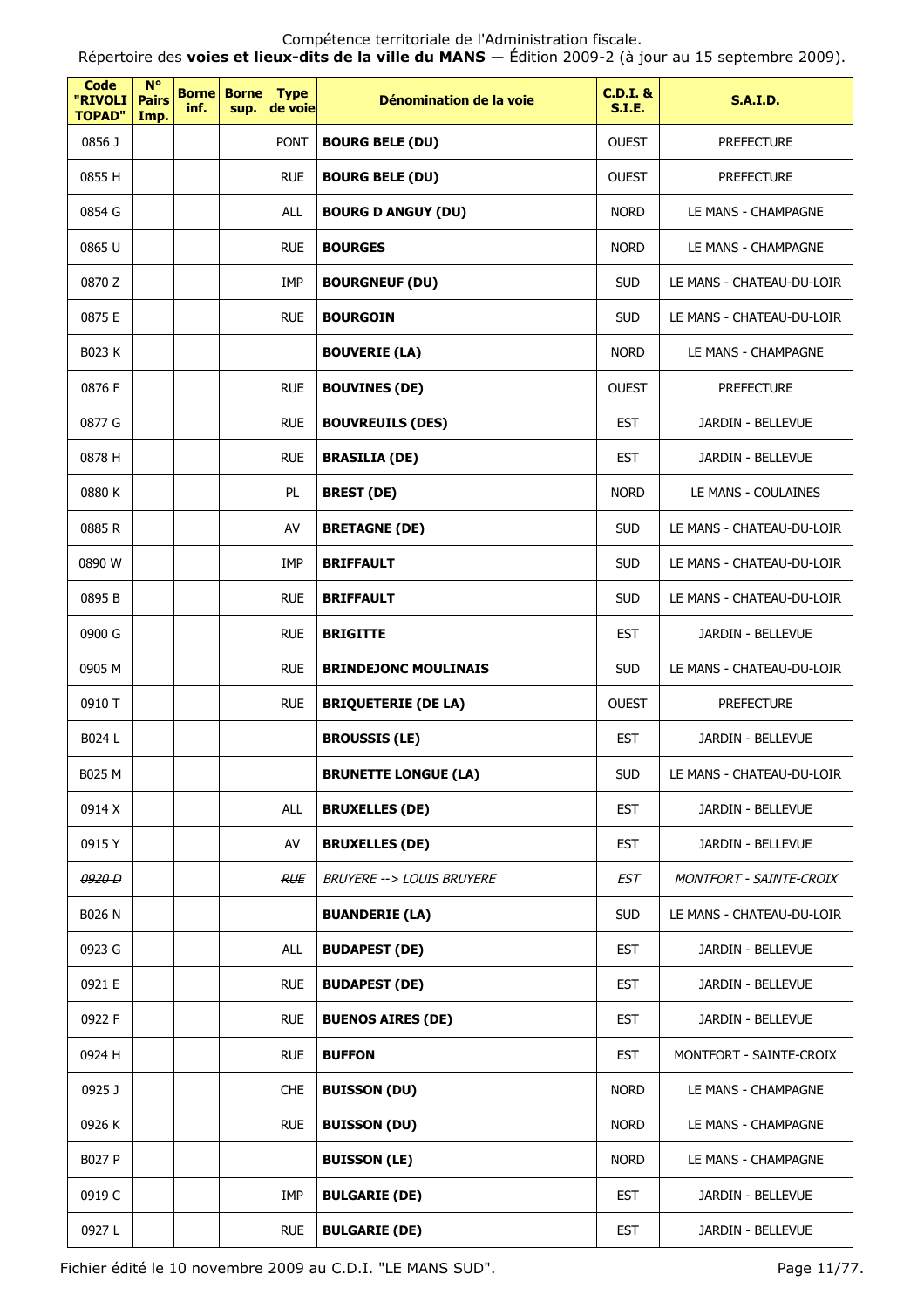Répertoire des **voies et lieux-dits de la ville du MANS** — Édition 2009-2 (à jour au 15 septembre 2009).

| Code<br>"RIVOLI<br><b>TOPAD"</b> | $N^{\circ}$<br><b>Pairs</b><br>Imp. | <b>Borne</b><br>inf. | <b>Borne</b><br>sup. | <b>Type</b><br>de voie | Dénomination de la voie             | $C.D.I.$ &<br><b>S.I.E.</b> | <b>S.A.I.D.</b>           |
|----------------------------------|-------------------------------------|----------------------|----------------------|------------------------|-------------------------------------|-----------------------------|---------------------------|
| 0929 N                           |                                     |                      |                      | <b>RUE</b>             | <b>BURGOS (DE)</b>                  | <b>EST</b>                  | JARDIN - BELLEVUE         |
| <b>B028 R</b>                    |                                     |                      |                      |                        | <b>BUTTE DU BOIS (LA)</b>           | <b>NORD</b>                 | LE MANS - COULAINES       |
| B029 S                           |                                     |                      |                      |                        | <b>BUTTES (LES)</b>                 | <b>OUEST</b>                | <b>PREFECTURE</b>         |
| B030 T                           |                                     |                      |                      |                        | <b>BUTTES LE PETIT VEAU R (LES)</b> | <b>OUEST</b>                | <b>PREFECTURE</b>         |
| 0931 R                           |                                     |                      |                      | <b>RUE</b>             | CADIX (DE)                          | <b>EST</b>                  | JARDIN - BELLEVUE         |
| B031 U                           |                                     |                      |                      |                        | <b>CADRAN (LE)</b>                  | <b>NORD</b>                 | LE MANS - CHAMPAGNE       |
| B032 V                           |                                     |                      |                      |                        | <b>CADRAN SUD (LE)</b>              | <b>NORD</b>                 | LE MANS - CHAMPAGNE       |
| 0930 P                           |                                     |                      |                      | <b>RUE</b>             | <b>CALANDRE (DE LA)</b>             | <b>NORD</b>                 | LE MANS - COULAINES       |
| B033 W                           |                                     |                      |                      |                        | <b>CALIFORNIE (LA)</b>              | <b>SUD</b>                  | LE MANS - MULSANNE        |
| 0932 S                           |                                     |                      |                      | <b>RUE</b>             | <b>CAMILLE CLAUDEL</b>              | <b>SUD</b>                  | LE MANS - CHATEAU-DU-LOIR |
| 0933 T                           |                                     |                      |                      | <b>RUE</b>             | <b>CAMILLE PISSARO</b>              | <b>SUD</b>                  | LE MANS - MULSANNE        |
| 0935V                            |                                     |                      |                      | <b>RUE</b>             | <b>CAMPANULES (DES)</b>             | <b>OUEST</b>                | <b>PREFECTURE</b>         |
| 0938 Y                           |                                     |                      |                      | <b>RUE</b>             | <b>CANAL (DU)</b>                   | <b>OUEST</b>                | <b>PREFECTURE</b>         |
| 0940 A                           |                                     |                      |                      | <b>ALL</b>             | <b>CANNES (DE)</b>                  | <b>NORD</b>                 | LE MANS - COULAINES       |
| 0945 F                           |                                     |                      |                      | <b>RUE</b>             | <b>CANONS (DES)</b>                 | <b>SUD</b>                  | LE MANS - MULSANNE        |
| 0948 J                           |                                     |                      |                      | PL                     | <b>CANTAL</b>                       | <b>EST</b>                  | MONTFORT - SAINTE-CROIX   |
| 0947 H                           |                                     |                      |                      | <b>RUE</b>             | <b>CANTAL (DU)</b>                  | <b>EST</b>                  | MONTFORT - SAINTE-CROIX   |
| 0952 M                           |                                     |                      |                      | PL                     | <b>CAPITAINE ALFRED DREYFUS</b>     | <b>OUEST</b>                | <b>PREFECTURE</b>         |
| 0950L                            |                                     |                      |                      | <b>RUE</b>             | <b>CAPITAINE DAMPIERRE (DU)</b>     | <b>SUD</b>                  | LE MANS - CHATEAU-DU-LOIR |
| 0955 S                           |                                     |                      |                      | <b>RUE</b>             | <b>CAPITAINE FERBER (DU)</b>        | <b>SUD</b>                  | LE MANS - CHATEAU-DU-LOIR |
| 0960 X                           |                                     |                      |                      | <b>RUE</b>             | <b>CAPITAINE FLOCH (DU)</b>         | <b>EST</b>                  | MONTFORT - SAINTE-CROIX   |
| 0965 C                           |                                     |                      |                      | <b>RUE</b>             | <b>CAPITAINE GUYNEMER (DU)</b>      | <b>SUD</b>                  | LE MANS - CHATEAU-DU-LOIR |
| 0970 H                           |                                     |                      |                      | <b>RUE</b>             | <b>CAPITAINE REYX (DU)</b>          | <b>OUEST</b>                | <b>PREFECTURE</b>         |
| 0976 P                           |                                     |                      |                      | <b>IMP</b>             | <b>CAPUCINS (DES)</b>               | <b>EST</b>                  | JARDIN - BELLEVUE         |
| 0977 R                           |                                     |                      |                      | PL                     | <b>CARACAS (DE)</b>                 | <b>EST</b>                  | JARDIN - BELLEVUE         |
| 0978 S                           |                                     |                      |                      | <b>RUE</b>             | <b>CARCASSONNE (DE)</b>             | <b>SUD</b>                  | LE MANS - MULSANNE        |
| 0980 U                           |                                     |                      |                      | PL                     | <b>CARDINAL GRENTE (DU)</b>         | <b>EST</b>                  | JARDIN - BELLEVUE         |
| 0985 Z                           |                                     |                      |                      | <b>RUE</b>             | <b>CAREL</b>                        | <b>OUEST</b>                | <b>PREFECTURE</b>         |
| 0990 E                           |                                     |                      |                      | <b>RUE</b>             | <b>CARENTAN (DE)</b>                | <b>SUD</b>                  | LE MANS - MULSANNE        |
| 0995K                            |                                     |                      |                      | <b>BD</b>              | <b>CARNOT</b>                       | <b>NORD</b>                 | LE MANS - CHAMPAGNE       |
| 1000 R                           |                                     |                      |                      | <b>IMP</b>             | <b>CARNOT</b>                       | <b>NORD</b>                 | LE MANS - CHAMPAGNE       |
| 1005 W                           |                                     |                      |                      | <b>RUE</b>             | <b>CARPEAUX</b>                     | <b>SUD</b>                  | LE MANS - CHATEAU-DU-LOIR |

Fichier édité le 10 novembre 2009 au C.D.I. "LE MANS SUD". Page 12/77.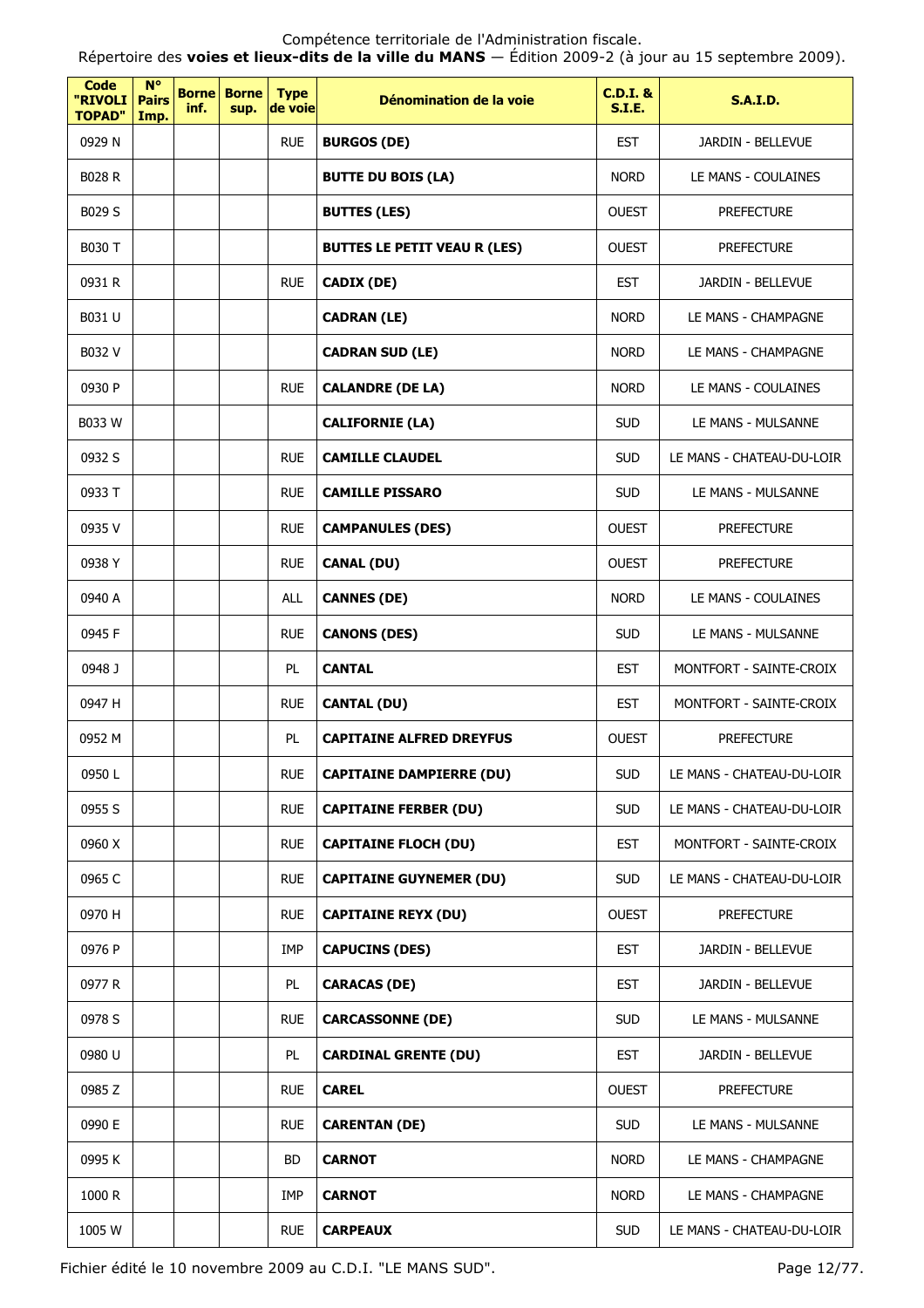Répertoire des **voies et lieux-dits de la ville du MANS** — Édition 2009-2 (à jour au 15 septembre 2009).

| <b>Code</b><br>"RIVOLI<br><b>TOPAD"</b> | $N^{\circ}$<br><b>Pairs</b><br>Imp. | inf. | <b>Borne Borne</b><br>sup. | <b>Type</b><br>de voie | Dénomination de la voie            | <b>C.D.I. &amp;</b><br><b>S.I.E.</b> | <b>S.A.I.D.</b>           |
|-----------------------------------------|-------------------------------------|------|----------------------------|------------------------|------------------------------------|--------------------------------------|---------------------------|
| 1010 B                                  |                                     |      |                            | <b>RUE</b>             | <b>CARRIERE (DE LA)</b>            | <b>SUD</b>                           | LE MANS - CHATEAU-DU-LOIR |
| 1015 G                                  |                                     |      |                            | IMP                    | <b>CARROSSERIE (DE LA)</b>         | <b>SUD</b>                           | LE MANS - CHATEAU-DU-LOIR |
| 1018K                                   |                                     |      |                            | <b>RUE</b>             | <b>CASABLANCA (DE)</b>             | <b>EST</b>                           | JARDIN - BELLEVUE         |
| 1020 M                                  |                                     |      |                            | PAS                    | <b>CASERNES (DES)</b>              | <b>OUEST</b>                         | <b>PREFECTURE</b>         |
| 1023 R                                  |                                     |      |                            | IMP                    | <b>CASTORS (DES)</b>               | <b>OUEST</b>                         | <b>PREFECTURE</b>         |
| 1025 T                                  |                                     |      |                            | <b>RUE</b>             | <b>CAUVIN</b>                      | <b>EST</b>                           | MONTFORT - SAINTE-CROIX   |
| 1030 Y                                  |                                     |      |                            | <b>RUE</b>             | <b>CAVAIGNAC</b>                   | <b>SUD</b>                           | LE MANS - MULSANNE        |
| 1035 D                                  |                                     |      |                            | PL                     | <b>CEDRES (DES)</b>                | <b>SUD</b>                           | LE MANS - MULSANNE        |
| 1040 J                                  |                                     |      |                            | <b>RUE</b>             | <b>CELESTIN PEGOUD</b>             | <b>SUD</b>                           | LE MANS - CHATEAU-DU-LOIR |
| 1045 P                                  |                                     |      |                            | PL                     | CENT DIX SEPTIEME RI (117ème)      | <b>NORD</b>                          | LE MANS - CHAMPAGNE       |
| 1202 K                                  |                                     |      |                            | CD                     | <b>CENT QUARANTE SEPT (147ème)</b> | <b>OUEST</b>                         | <b>PREFECTURE</b>         |
| B034 X                                  |                                     |      |                            |                        | <b>CENTRE DE FORMATION</b>         | <b>NORD</b>                          | LE MANS - CHAMPAGNE       |
| 1050 V                                  |                                     |      |                            | <b>RUE</b>             | <b>CERISIERS (DES)</b>             | <b>EST</b>                           | JARDIN - BELLEVUE         |
| 1055 A                                  |                                     |      |                            | <b>ALL</b>             | <b>CESAR FRANCK</b>                | <b>SUD</b>                           | LE MANS - CHATEAU-DU-LOIR |
| 1057 C                                  |                                     |      |                            | <b>RUE</b>             | <b>CEVENNES (DES)</b>              | <b>SUD</b>                           | LE MANS - MULSANNE        |
| 1060 F                                  |                                     |      |                            | <b>RUE</b>             | <b>CHALETS (DES)</b>               | <b>EST</b>                           | JARDIN - BELLEVUE         |
| 1062 H                                  |                                     |      |                            | <b>ALL</b>             | <b>CHAMBORD (DE)</b>               | <b>NORD</b>                          | LE MANS - COULAINES       |
| B092 K                                  |                                     |      |                            |                        | <b>CHAMP AUX LIEVRES</b>           | <b>OUEST</b>                         | <b>PREFECTURE</b>         |
| B035 Y                                  |                                     |      |                            |                        | <b>CHAMP CHATEAU</b>               | <b>NORD</b>                          | LE MANS - CHAMPAGNE       |
| B036 Z                                  |                                     |      |                            |                        | <b>CHAMP CREUX (LE)</b>            | <b>NORD</b>                          | LE MANS - CHAMPAGNE       |
| B093L                                   |                                     |      |                            |                        | <b>CHAMP DE CHARBONNIERE</b>       | <b>EST</b>                           | JARDIN - BELLEVUE         |
| B038 B                                  |                                     |      |                            |                        | <b>CHAMP DE DEVANT</b>             | <b>OUEST</b>                         | <b>PREFECTURE</b>         |
| B037 A                                  |                                     |      |                            |                        | <b>CHAMP DE DEVANT (LE)</b>        | <b>NORD</b>                          | LE MANS - CHAMPAGNE       |
| B094 M                                  |                                     |      |                            |                        | <b>CHAMP DE GUETTELOUP</b>         | <b>SUD</b>                           | LE MANS - MULSANNE        |
| B095 N                                  |                                     |      |                            |                        | <b>CHAMP DE L AIRE (LE)</b>        | <b>NORD</b>                          | LE MANS - COULAINES       |
| B039 C                                  |                                     |      |                            |                        | <b>CHAMP DE L ALLEE (LE)</b>       | <b>NORD</b>                          | LE MANS - CHAMPAGNE       |
| B096 P                                  |                                     |      |                            |                        | <b>CHAMP DE LA CHOUANAS</b>        | <b>OUEST</b>                         | <b>PREFECTURE</b>         |
| B040 D                                  |                                     |      |                            |                        | <b>CHAMP DE LA CLEE (LE)</b>       | <b>NORD</b>                          | LE MANS - CHAMPAGNE       |
| B041 E                                  |                                     |      |                            |                        | <b>CHAMP DE LA COUR (LE)</b>       | <b>SUD</b>                           | LE MANS - MULSANNE        |
| B042 F                                  |                                     |      |                            |                        | <b>CHAMP DE LA DOUVE (LE)</b>      | <b>NORD</b>                          | LE MANS - CHAMPAGNE       |
| B043 G                                  |                                     |      |                            |                        | <b>CHAMP DE LA FUTAIE</b>          | <b>NORD</b>                          | LE MANS - CHAMPAGNE       |
| B044 H                                  |                                     |      |                            |                        | <b>CHAMP DE LA GRANGE</b>          | <b>NORD</b>                          | LE MANS - CHAMPAGNE       |

Fichier édité le 10 novembre 2009 au C.D.I. "LE MANS SUD". Page 13/77.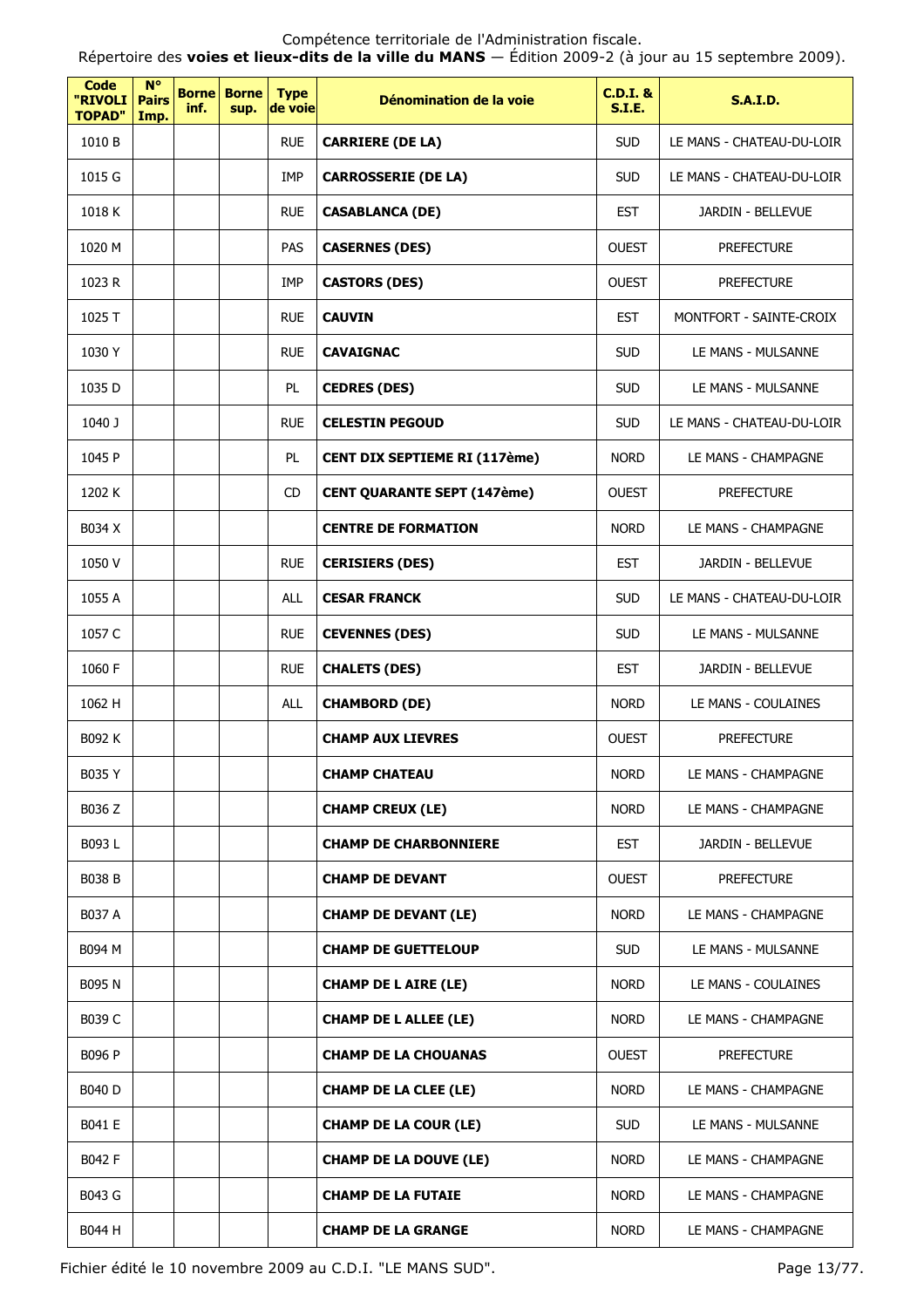Répertoire des **voies et lieux-dits de la ville du MANS** — Édition 2009-2 (à jour au 15 septembre 2009).

| Code<br>"RIVOLI<br><b>TOPAD"</b> | <b>N°</b><br><b>Pairs</b><br>Imp. | <b>Borne</b><br>inf. | <b>Borne</b><br>sup. | <b>Type</b><br>de voie | Dénomination de la voie              | $C.D.I.$ &<br>S.I.E. | <b>S.A.I.D.</b>           |
|----------------------------------|-----------------------------------|----------------------|----------------------|------------------------|--------------------------------------|----------------------|---------------------------|
| B045 J                           |                                   |                      |                      |                        | <b>CHAMP DE LA GUEULE ROUGE (LE)</b> | <b>NORD</b>          | LE MANS - CHAMPAGNE       |
| <b>B046 K</b>                    |                                   |                      |                      |                        | <b>CHAMP DE LA MARE</b>              | <b>NORD</b>          | LE MANS - CHAMPAGNE       |
| B047 L                           |                                   |                      |                      |                        | <b>CHAMP DE LA PETITE VIGNE (LE)</b> | <b>NORD</b>          | LE MANS - CHAMPAGNE       |
| B048 M                           |                                   |                      |                      |                        | <b>CHAMP DE LA PIERRE (LE)</b>       | <b>NORD</b>          | LE MANS - CHAMPAGNE       |
| B049 N                           |                                   |                      |                      |                        | <b>CHAMP DE LA POINTE</b>            | <b>EST</b>           | JARDIN - BELLEVUE         |
| <b>B050 P</b>                    |                                   |                      |                      |                        | <b>CHAMP DE LA PREE</b>              | <b>NORD</b>          | LE MANS - CHAMPAGNE       |
| <b>B051 R</b>                    |                                   |                      |                      |                        | <b>CHAMP DE LA VIGNE (LE)</b>        | <b>NORD</b>          | LE MANS - CHAMPAGNE       |
| 1065 L                           |                                   |                      |                      | <b>RUE</b>             | <b>CHAMP DE MARS (DU)</b>            | <b>SUD</b>           | LE MANS - CHATEAU-DU-LOIR |
| B052 S                           |                                   |                      |                      |                        | <b>CHAMP DE ST BLAISE</b>            | <b>EST</b>           | JARDIN - BELLEVUE         |
| <b>B053 T</b>                    |                                   |                      |                      |                        | <b>CHAMP DE TUSCULAN</b>             | <b>NORD</b>          | LE MANS - CHAMPAGNE       |
| B054 U                           |                                   |                      |                      |                        | <b>CHAMP DES BADAUDS</b>             | <b>OUEST</b>         | <b>PREFECTURE</b>         |
| B055 V                           |                                   |                      |                      |                        | <b>CHAMP DES BALAIS (LE)</b>         | <b>NORD</b>          | LE MANS - CHAMPAGNE       |
| <b>B098 S</b>                    |                                   |                      |                      |                        | <b>CHAMP DES BUTTES</b>              | <b>NORD</b>          | LE MANS - COULAINES       |
| B099 T                           |                                   |                      |                      |                        | <b>CHAMP DES CHATAIGNES (LE)</b>     | <b>EST</b>           | JARDIN - BELLEVUE         |
| <b>B056 W</b>                    |                                   |                      |                      |                        | <b>CHAMP DES DEUX JOURS</b>          | <b>NORD</b>          | LE MANS - CHAMPAGNE       |
| B100 U                           |                                   |                      |                      |                        | <b>CHAMP DES GRANDES MAISONS</b>     | <b>NORD</b>          | LE MANS - CHAMPAGNE       |
| B057 X                           |                                   |                      |                      |                        | <b>CHAMP DES GRANDES RUES (LE)</b>   | <b>NORD</b>          | LE MANS - CHAMPAGNE       |
| B058 Y                           |                                   |                      |                      |                        | <b>CHAMP DES LARDERIES (LE)</b>      | <b>NORD</b>          | LE MANS - CHAMPAGNE       |
| B059 Z                           |                                   |                      |                      |                        | <b>CHAMP DES MURS (LE)</b>           | <b>SUD</b>           | LE MANS - MULSANNE        |
| <b>B060 A</b>                    |                                   |                      |                      |                        | <b>CHAMP DES PETITES RIVIERES</b>    | <b>SUD</b>           | LE MANS - CHATEAU-DU-LOIR |
| B061 B                           |                                   |                      |                      |                        | <b>CHAMP DES QUARTIERS (LE)</b>      | <b>NORD</b>          | LE MANS - CHAMPAGNE       |
| B062 C                           |                                   |                      |                      |                        | <b>CHAMP DES ROTTES</b>              | <b>NORD</b>          | LE MANS - CHAMPAGNE       |
| B063 D                           |                                   |                      |                      |                        | <b>CHAMP DES TROIS QUARTS (LE)</b>   | <b>NORD</b>          | LE MANS - CHAMPAGNE       |
| B101 V                           |                                   |                      |                      |                        | <b>CHAMP DES VALLEES</b>             | <b>OUEST</b>         | <b>PREFECTURE</b>         |
| B064 E                           |                                   |                      |                      |                        | <b>CHAMP DES YBLANCS</b>             | <b>NORD</b>          | LE MANS - CHAMPAGNE       |
| <b>B065 F</b>                    |                                   |                      |                      |                        | <b>CHAMP DU BAS (LE)</b>             | <b>OUEST</b>         | <b>PREFECTURE</b>         |
| B066 G                           |                                   |                      |                      |                        | <b>CHAMP DU BOIS (LE)</b>            | <b>NORD</b>          | LE MANS - CHAMPAGNE       |
| B067 H                           |                                   |                      |                      |                        | <b>CHAMP DU BOUE</b>                 | <b>OUEST</b>         | <b>PREFECTURE</b>         |
| B068 J                           |                                   |                      |                      |                        | <b>CHAMP DU CADRAN</b>               | <b>NORD</b>          | LE MANS - CHAMPAGNE       |
| <b>B070 L</b>                    |                                   |                      |                      |                        | <b>CHAMP DU CORMIER</b>              | <b>SUD</b>           | LE MANS - CHATEAU-DU-LOIR |
| B069 K                           |                                   |                      |                      |                        | <b>CHAMP DU CORMIER (LE)</b>         | <b>SUD</b>           | LE MANS - CHATEAU-DU-LOIR |
| B072 N                           |                                   |                      |                      |                        | <b>CHAMP DU DEVANT (LE)</b>          | <b>EST</b>           | JARDIN - BELLEVUE         |

Fichier édité le 10 novembre 2009 au C.D.I. "LE MANS SUD". Page 14/77.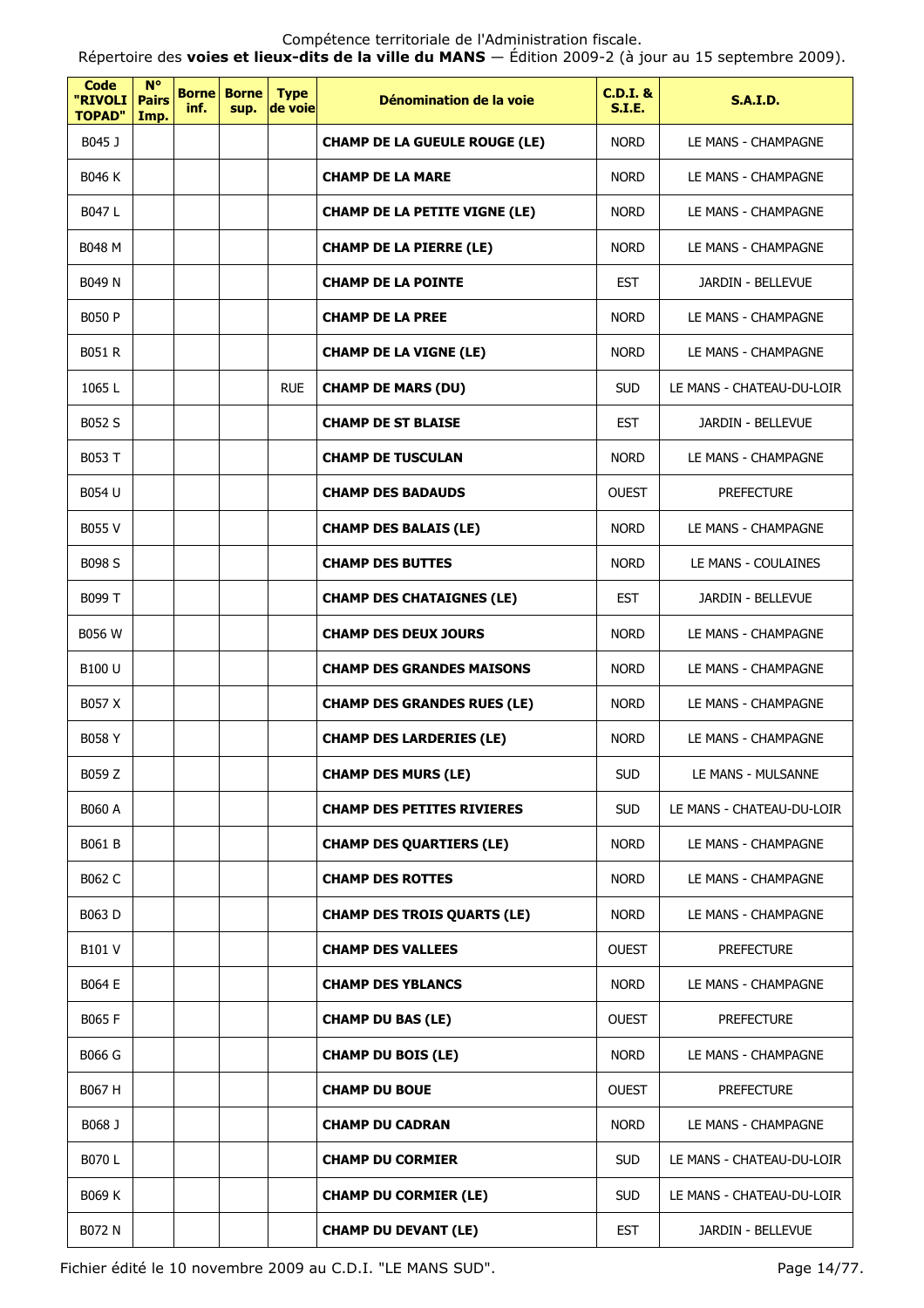| <b>Code</b><br>"RIVOLI<br><b>TOPAD"</b> | $N^{\circ}$<br><b>Pairs</b><br>Imp. | inf.         | <b>Borne Borne</b><br>sup. | <b>Type</b><br>de voie | Dénomination de la voie     | <b>C.D.I. &amp;</b><br><b>S.I.E.</b> | <b>S.A.I.D.</b>           |
|-----------------------------------------|-------------------------------------|--------------|----------------------------|------------------------|-----------------------------|--------------------------------------|---------------------------|
| <b>B073 P</b>                           |                                     |              |                            |                        | <b>CHAMP DU FOUR</b>        | <b>OUEST</b>                         | <b>PREFECTURE</b>         |
| <b>B074 R</b>                           |                                     |              |                            |                        | <b>CHAMP DU FOURNEAU</b>    | <b>NORD</b>                          | LE MANS - COULAINES       |
| <b>B102W</b>                            |                                     |              |                            |                        | <b>CHAMP DU GUE (LE)</b>    | <b>SUD</b>                           | LE MANS - CHATEAU-DU-LOIR |
| B <sub>103</sub> X                      |                                     |              |                            |                        | <b>CHAMP DU HAUT</b>        | <b>OUEST</b>                         | <b>PREFECTURE</b>         |
| B075 S                                  |                                     |              |                            |                        | <b>CHAMP DU JARDIN</b>      | <b>NORD</b>                          | LE MANS - CHAMPAGNE       |
| <b>B104 Y</b>                           |                                     |              |                            |                        | <b>CHAMP DU MILIEU</b>      | <b>OUEST</b>                         | <b>PREFECTURE</b>         |
| <b>B076 T</b>                           |                                     |              |                            |                        | <b>CHAMP DU MURIER</b>      | <b>NORD</b>                          | LE MANS - COULAINES       |
| B078 V                                  |                                     |              |                            |                        | <b>CHAMP DU NOYER</b>       | <b>OUEST</b>                         | <b>PREFECTURE</b>         |
| B077 U                                  |                                     |              |                            |                        | <b>CHAMP DU NOYER (LE)</b>  | <b>NORD</b>                          | LE MANS - CHAMPAGNE       |
| B079 W                                  |                                     |              |                            |                        | <b>CHAMP DU PAVE</b>        | <b>NORD</b>                          | LE MANS - CHAMPAGNE       |
| B080 X                                  |                                     |              |                            |                        | <b>CHAMP DU PAVE (LE)</b>   | <b>NORD</b>                          | LE MANS - CHAMPAGNE       |
| <b>B081 Y</b>                           |                                     |              |                            |                        | <b>CHAMP DU PAVILLON</b>    | <b>NORD</b>                          | LE MANS - CHAMPAGNE       |
| B082 Z                                  |                                     |              |                            |                        | <b>CHAMP DU PIPORE</b>      | <b>NORD</b>                          | LE MANS - COULAINES       |
| <b>B083 A</b>                           |                                     |              |                            |                        | <b>CHAMP DU PUITS (LE)</b>  | <b>EST</b>                           | JARDIN - BELLEVUE         |
| <b>B084 B</b>                           |                                     |              |                            |                        | <b>CHAMP DU RIBAY</b>       | <b>NORD</b>                          | LE MANS - CHAMPAGNE       |
| B <sub>105</sub> Z                      |                                     |              |                            |                        | <b>CHAMP DU TAILLIS</b>     | <b>SUD</b>                           | LE MANS - CHATEAU-DU-LOIR |
| <b>B085 C</b>                           |                                     |              |                            |                        | <b>CHAMP DU VERGER</b>      | <b>OUEST</b>                         | <b>PREFECTURE</b>         |
| <b>B086 D</b>                           |                                     |              |                            |                        | <b>CHAMP FLEURI</b>         | <b>NORD</b>                          | LE MANS - CHAMPAGNE       |
| 1070 S                                  |                                     |              |                            | IMP                    | <b>CHAMP LONG (DU)</b>      | <b>NORD</b>                          | LE MANS - CHAMPAGNE       |
| 1064 K                                  |                                     |              |                            | <b>RUE</b>             | <b>CHAMP MARINE (DU)</b>    | <b>OUEST</b>                         | <b>PREFECTURE</b>         |
| B087 E                                  |                                     |              |                            |                        | <b>CHAMP PICARD</b>         | <b>SUD</b>                           | LE MANS - CHATEAU-DU-LOIR |
| 1068 P                                  |                                     |              |                            | <b>CHE</b>             | <b>CHAMPFLEURY (DE)</b>     | <b>NORD</b>                          | LE MANS - CHAMPAGNE       |
| 1075 X                                  |                                     |              |                            | IMP                    | <b>CHAMPGARREAU</b>         | <b>EST</b>                           | JARDIN - BELLEVUE         |
| 1077 Z                                  |                                     |              |                            | IMP                    | <b>CHAMPOLLION</b>          | <b>OUEST</b>                         | <b>PREFECTURE</b>         |
| 1080 C                                  |                                     |              |                            | <b>RUE</b>             | <b>CHAMPOLLION</b>          | <b>OUEST</b>                         | <b>PREFECTURE</b>         |
| 1085 H                                  |                                     |              |                            | <b>RUE</b>             | <b>CHAMPS (DES)</b>         | <b>OUEST</b>                         | <b>PREFECTURE</b>         |
| 1090 N                                  |                                     |              |                            | <b>RUE</b>             | <b>CHAMPS ELYSEES (DES)</b> | <b>NORD</b>                          | LE MANS - CHAMPAGNE       |
| 1095 U                                  |                                     |              |                            | <b>RTE</b>             | <b>CHANGE (DE)</b>          | <b>SUD</b>                           | LE MANS - MULSANNE        |
| 1100 Z                                  |                                     |              |                            | <b>RUE</b>             | <b>CHANOINE J LELIEVRE</b>  | <b>OUEST</b>                         | <b>PREFECTURE</b>         |
| 1105 E                                  |                                     |              |                            | <b>RUE</b>             | <b>CHANOINES (DES)</b>      | <b>EST</b>                           | JARDIN - BELLEVUE         |
| 1110 K                                  |                                     |              |                            | <b>RUE</b>             | <b>CHANUTE</b>              | <b>SUD</b>                           | LE MANS - CHATEAU-DU-LOIR |
| 1115 R                                  | I                                   | $\mathbf{1}$ | à la fin                   | <b>RUE</b>             | <b>CHANZY</b>               | <b>SUD</b>                           | LE MANS - MULSANNE        |

Fichier édité le 10 novembre 2009 au C.D.I. "LE MANS SUD". Page 15/77.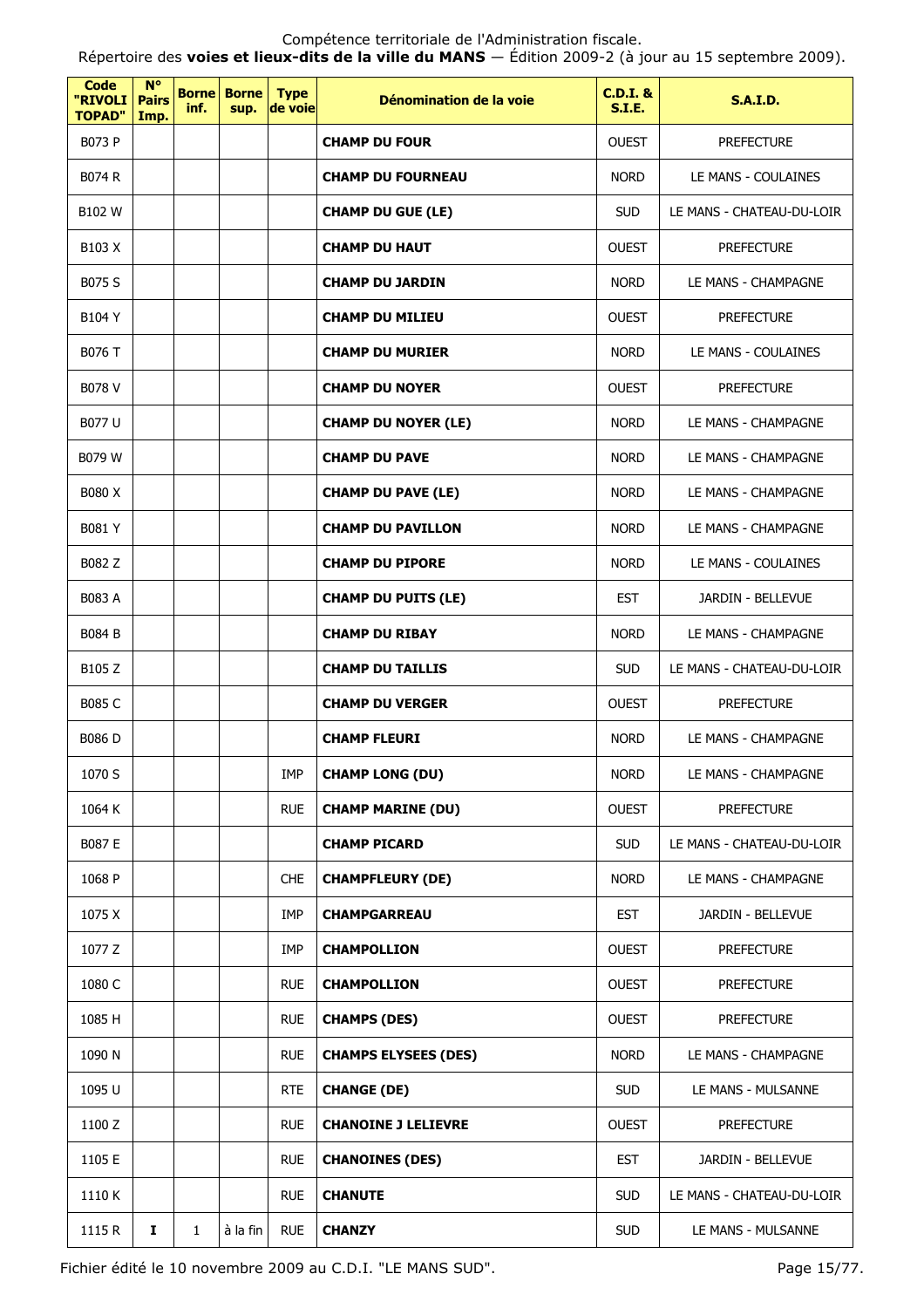Répertoire des **voies et lieux-dits de la ville du MANS** — Édition 2009-2 (à jour au 15 septembre 2009).

| <b>Code</b><br>"RIVOLI<br><b>TOPAD"</b> | <b>N°</b><br><b>Pairs</b><br>Imp. | <b>Borne</b><br>inf. | <b>Borne</b><br>sup. | <b>Type</b><br>de voie | Dénomination de la voie          | $C.D.I.$ &<br><b>S.I.E.</b> | <b>S.A.I.D.</b>           |
|-----------------------------------------|-----------------------------------|----------------------|----------------------|------------------------|----------------------------------|-----------------------------|---------------------------|
| 1115 R                                  | P                                 | 26                   | à la fin             | <b>RUE</b>             | <b>CHANZY</b>                    | <b>OUEST</b>                | <b>PREFECTURE</b>         |
| 1115 R                                  | P                                 | $\overline{2}$       | 24                   | <b>RUE</b>             | <b>CHANZY</b>                    | <b>SUD</b>                  | LE MANS - MULSANNE        |
| 1120 W                                  |                                   |                      |                      | <b>IMP</b>             | <b>CHAPEAU ROUGE (DU)</b>        | <b>NORD</b>                 | LE MANS - CHAMPAGNE       |
| 1125 B                                  |                                   |                      |                      | <b>RUE</b>             | <b>CHAPELAINS (DES)</b>          | <b>EST</b>                  | JARDIN - BELLEVUE         |
| 1130 G                                  |                                   |                      |                      | <b>RUE</b>             | <b>CHAPPE</b>                    | <b>EST</b>                  | MONTFORT - SAINTE-CROIX   |
| 1133 K                                  |                                   |                      |                      | <b>CHE</b>             | <b>CHARBONNIERE (DE LA)</b>      | <b>EST</b>                  | JARDIN - BELLEVUE         |
| 1135 M                                  |                                   |                      |                      | <b>RUE</b>             | <b>CHARCOT</b>                   | <b>OUEST</b>                | <b>PREFECTURE</b>         |
| 1140 T                                  |                                   |                      |                      | <b>RUE</b>             | <b>CHARLES CABARET</b>           | <b>EST</b>                  | JARDIN - BELLEVUE         |
| 1141 U                                  |                                   |                      |                      | <b>RUE</b>             | <b>CHARLES CROS</b>              | <b>NORD</b>                 | LE MANS - COULAINES       |
| 1142 V                                  |                                   |                      |                      | <b>RUE</b>             | <b>CHARLES DE BEAUMANOIR</b>     | <b>SUD</b>                  | LE MANS - CHATEAU-DU-LOIR |
| 1144 X                                  |                                   |                      |                      | <b>CRS</b>             | <b>CHARLES DELESCLUZE</b>        | <b>SUD</b>                  | LE MANS - MULSANNE        |
| 1148 B                                  |                                   |                      |                      | <b>RUE</b>             | <b>CHARLES FABRY</b>             | <b>NORD</b>                 | LE MANS - CHAMPAGNE       |
| 1147 A                                  |                                   |                      |                      | <b>RUE</b>             | <b>CHARLES FAROUX</b>            | <b>SUD</b>                  | LE MANS - MULSANNE        |
| 1150 D                                  |                                   |                      |                      | <b>RUE</b>             | <b>CHARLES LARROUIL</b>          | <b>SUD</b>                  | LE MANS - MULSANNE        |
| 1153 G                                  |                                   |                      |                      | <b>RUE</b>             | <b>CHARLES LAVERAN</b>           | <b>NORD</b>                 | LE MANS - COULAINES       |
| 1155 J                                  |                                   |                      |                      | <b>RUE</b>             | <b>CHARLES MORANCE</b>           | <b>NORD</b>                 | LE MANS - CHAMPAGNE       |
| 1159 N                                  |                                   |                      |                      | BD                     | <b>CHARLES NICOLLE</b>           | <b>NORD</b>                 | LE MANS - CHAMPAGNE       |
| 1160 P                                  |                                   |                      |                      | <b>RUE</b>             | <b>CHARLES NUNGESSER</b>         | <b>SUD</b>                  | LE MANS - CHATEAU-DU-LOIR |
| 1163 T                                  |                                   |                      |                      | <b>RUE</b>             | <b>CHARLES RICHET</b>            | <b>NORD</b>                 | LE MANS - COULAINES       |
| 1167 X                                  |                                   |                      |                      | <b>RUE</b>             | <b>CHARLES SAURIA</b>            | <b>NORD</b>                 | LE MANS - COULAINES       |
| A040 S                                  |                                   |                      |                      | <b>CIT</b>             | <b>CHARMES (DES)</b>             | <b>SUD</b>                  | LE MANS - MULSANNE        |
| 1170 A                                  |                                   |                      |                      | <b>RUE</b>             | <b>CHARMES (DES)</b>             | <b>SUD</b>                  | LE MANS - CHATEAU-DU-LOIR |
| 1175 F                                  |                                   |                      |                      | <b>RUE</b>             | <b>CHARNIE (DE LA)</b>           | <b>SUD</b>                  | LE MANS - CHATEAU-DU-LOIR |
| A045 X                                  |                                   |                      |                      | <b>RES</b>             | <b>CHASSE ROYALE</b>             | <b>NORD</b>                 | LE MANS - CHAMPAGNE       |
| 1177 H                                  |                                   |                      |                      | PL                     | <b>CHASSE ROYALE (DE LA)</b>     | <b>NORD</b>                 | LE MANS - CHAMPAGNE       |
| 1180L                                   |                                   |                      |                      | <b>RUE</b>             | <b>CHÂTEAU (DU)</b>              | <b>EST</b>                  | JARDIN - BELLEVUE         |
| 1190 X                                  |                                   |                      |                      | <b>RUE</b>             | <b>CHATEAU D EAU (DU)</b>        | <b>SUD</b>                  | LE MANS - CHATEAU-DU-LOIR |
| 1196 D                                  |                                   |                      |                      | <b>CHE</b>             | <b>CHATEAU GAILLARD (DE)</b>     | <b>OUEST</b>                | <b>PREFECTURE</b>         |
| <b>B088 F</b>                           |                                   |                      |                      |                        | <b>CHATEAU GAILLARD LA PIECE</b> | <b>OUEST</b>                | <b>PREFECTURE</b>         |
| 1185 S                                  |                                   |                      |                      | <b>CRS</b>             | <b>CHATEAUBRIAND</b>             | <b>SUD</b>                  | LE MANS - MULSANNE        |
| 1195 C                                  |                                   |                      |                      | <b>RUE</b>             | <b>CHATEAUDUN (DE)</b>           | <b>OUEST</b>                | <b>PREFECTURE</b>         |
| B089 G                                  |                                   |                      |                      |                        | <b>CHATEAUGAILLARD</b>           | <b>OUEST</b>                | <b>PREFECTURE</b>         |

Fichier édité le 10 novembre 2009 au C.D.I. "LE MANS SUD". Page 16/77.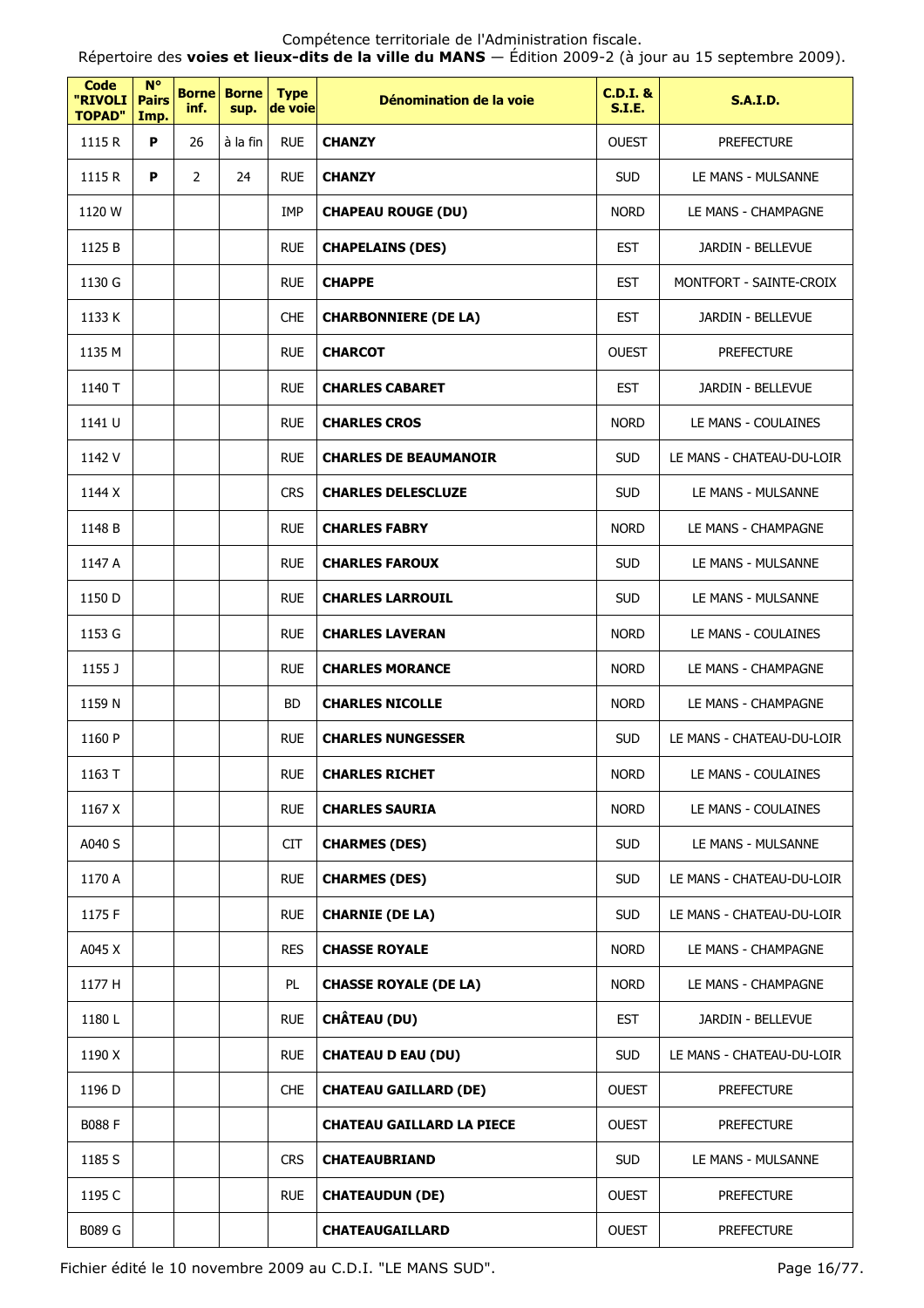Répertoire des **voies et lieux-dits de la ville du MANS** — Édition 2009-2 (à jour au 15 septembre 2009).

| <b>Code</b><br>"RIVOLI<br><b>TOPAD"</b> | $N^{\circ}$<br><b>Pairs</b><br>Imp. | <b>Borne</b><br>inf. | <b>Borne</b><br>sup. | <b>Type</b><br>de voie | Dénomination de la voie     | $C.D.I.$ &<br><b>S.I.E.</b> | <b>S.A.I.D.</b>           |
|-----------------------------------------|-------------------------------------|----------------------|----------------------|------------------------|-----------------------------|-----------------------------|---------------------------|
| X021 K                                  |                                     |                      |                      | <b>RUI</b>             | <b>CHAUMARD (DE)</b>        | <b>OUEST</b>                | <b>PREFECTURE</b>         |
| 1200 H                                  |                                     |                      |                      | <b>RUE</b>             | <b>CHEMIN DE FER (DU)</b>   | <b>SUD</b>                  | LE MANS - MULSANNE        |
| 1203L                                   |                                     |                      |                      | <b>RUE</b>             | <b>CHEMINOTS (DES)</b>      | <b>OUEST</b>                | <b>PREFECTURE</b>         |
| 1204 M                                  |                                     |                      |                      | <b>RUE</b>             | <b>CHENE LIEGE (DU)</b>     | <b>SUD</b>                  | LE MANS - MULSANNE        |
| 1205 N                                  |                                     |                      |                      | <b>RUE</b>             | <b>CHENE VERT (DU)</b>      | <b>NORD</b>                 | LE MANS - COULAINES       |
| 1209 T                                  |                                     |                      |                      | <b>CRS</b>             | <b>CHENES (DES)</b>         | <b>SUD</b>                  | LE MANS - MULSANNE        |
| B090 H                                  |                                     |                      |                      |                        | <b>CHENEVASSIERE (LA)</b>   | <b>SUD</b>                  | LE MANS - MULSANNE        |
| 1215 Z                                  |                                     |                      |                      | <b>RUE</b>             | <b>CHENEVIS (DU)</b>        | <b>NORD</b>                 | LE MANS - COULAINES       |
| 1216 A                                  |                                     |                      |                      | ALL                    | <b>CHENONCEAUX (DE)</b>     | <b>NORD</b>                 | LE MANS - COULAINES       |
| 1217 B                                  |                                     |                      |                      | <b>RUE</b>             | <b>CHENONCEAUX (DE)</b>     | <b>NORD</b>                 | LE MANS - COULAINES       |
| 1220 E                                  |                                     |                      |                      | <b>RUE</b>             | <b>CHERBOURG (DE)</b>       | <b>NORD</b>                 | LE MANS - COULAINES       |
| 1222 G                                  |                                     |                      |                      | <b>RUE</b>             | <b>CHEVERNY (DE)</b>        | <b>NORD</b>                 | LE MANS - COULAINES       |
| 1224 J                                  |                                     |                      |                      | <b>RUE</b>             | <b>CHINON (DE)</b>          | <b>NORD</b>                 | LE MANS - COULAINES       |
| 1227 M                                  |                                     |                      |                      | <b>CHE</b>             | <b>CHOUANAS</b>             | <b>NORD</b>                 | LE MANS - CHAMPAGNE       |
| B091 J                                  |                                     |                      |                      |                        | <b>CHOUANAS (LA)</b>        | <b>OUEST</b>                | <b>PREFECTURE</b>         |
| 1228 N                                  |                                     |                      |                      | <b>RUE</b>             | <b>CHRISTIAN LEON</b>       | <b>SUD</b>                  | LE MANS - CHATEAU-DU-LOIR |
| 1229 P                                  |                                     |                      |                      | <b>RUE</b>             | <b>CHRISTIAN PINEAU</b>     | <b>SUD</b>                  | LE MANS - CHATEAU-DU-LOIR |
| 1230 R                                  |                                     |                      |                      | ALL                    | <b>CHRYSANTHEMES (DES)</b>  | <b>SUD</b>                  | LE MANS - MULSANNE        |
| 1235 W                                  |                                     |                      |                      | <b>RUE</b>             | CIGALE (DE LA)              | EST                         | JARDIN - BELLEVUE         |
| B405 A                                  |                                     |                      |                      |                        | <b>CIGOGNE (LA)</b>         | <b>NORD</b>                 | LE MANS - COULAINES       |
| 1237 Y                                  |                                     |                      |                      | <b>ALL</b>             | <b>CIGOGNES (DES)</b>       | <b>EST</b>                  | JARDIN - BELLEVUE         |
| 1240 B                                  |                                     |                      |                      | <b>RUE</b>             | <b>CIMETIERE ST GEORGES</b> | <b>OUEST</b>                | <b>PREFECTURE</b>         |
| 1245 G                                  |                                     |                      |                      | <b>RUE</b>             | <b>CIRCUIT (DU)</b>         | <b>SUD</b>                  | LE MANS - CHATEAU-DU-LOIR |
| 1250 M                                  |                                     |                      |                      | <b>RUE</b>             | <b>CIRQUE (DU)</b>          | <b>EST</b>                  | MONTFORT - SAINTE-CROIX   |
| B109 D                                  |                                     |                      |                      |                        | <b>CITE DU RONCERAY</b>     | <b>SUD</b>                  | LE MANS - CHATEAU-DU-LOIR |
| 1259 X                                  |                                     |                      |                      | <b>CRS</b>             | <b>CITRONNIERS (DES)</b>    | <b>SUD</b>                  | LE MANS - MULSANNE        |
| 1265 D                                  |                                     |                      |                      | <b>RUE</b>             | <b>CLAIE (DE LA)</b>        | <b>NORD</b>                 | LE MANS - CHAMPAGNE       |
| 1270 J                                  |                                     |                      |                      | <b>RUE</b>             | <b>CLAIR LOGIS (DU)</b>     | <b>SUD</b>                  | LE MANS - MULSANNE        |
| 1275 P                                  |                                     |                      |                      | IMP                    | <b>CLAIRCIGNY</b>           | <b>NORD</b>                 | LE MANS - COULAINES       |
| 1280 V                                  |                                     |                      |                      | <b>RUE</b>             | <b>CLAIRCIGNY</b>           | <b>NORD</b>                 | LE MANS - COULAINES       |
| 1285 A                                  |                                     |                      |                      | ALL                    | <b>CLAIRE</b>               | <b>OUEST</b>                | <b>PREFECTURE</b>         |
| 1290 F                                  |                                     |                      |                      | <b>RUE</b>             | <b>CLAIRE</b>               | <b>OUEST</b>                | <b>PREFECTURE</b>         |

Fichier édité le 10 novembre 2009 au C.D.I. "LE MANS SUD". Page 17/77.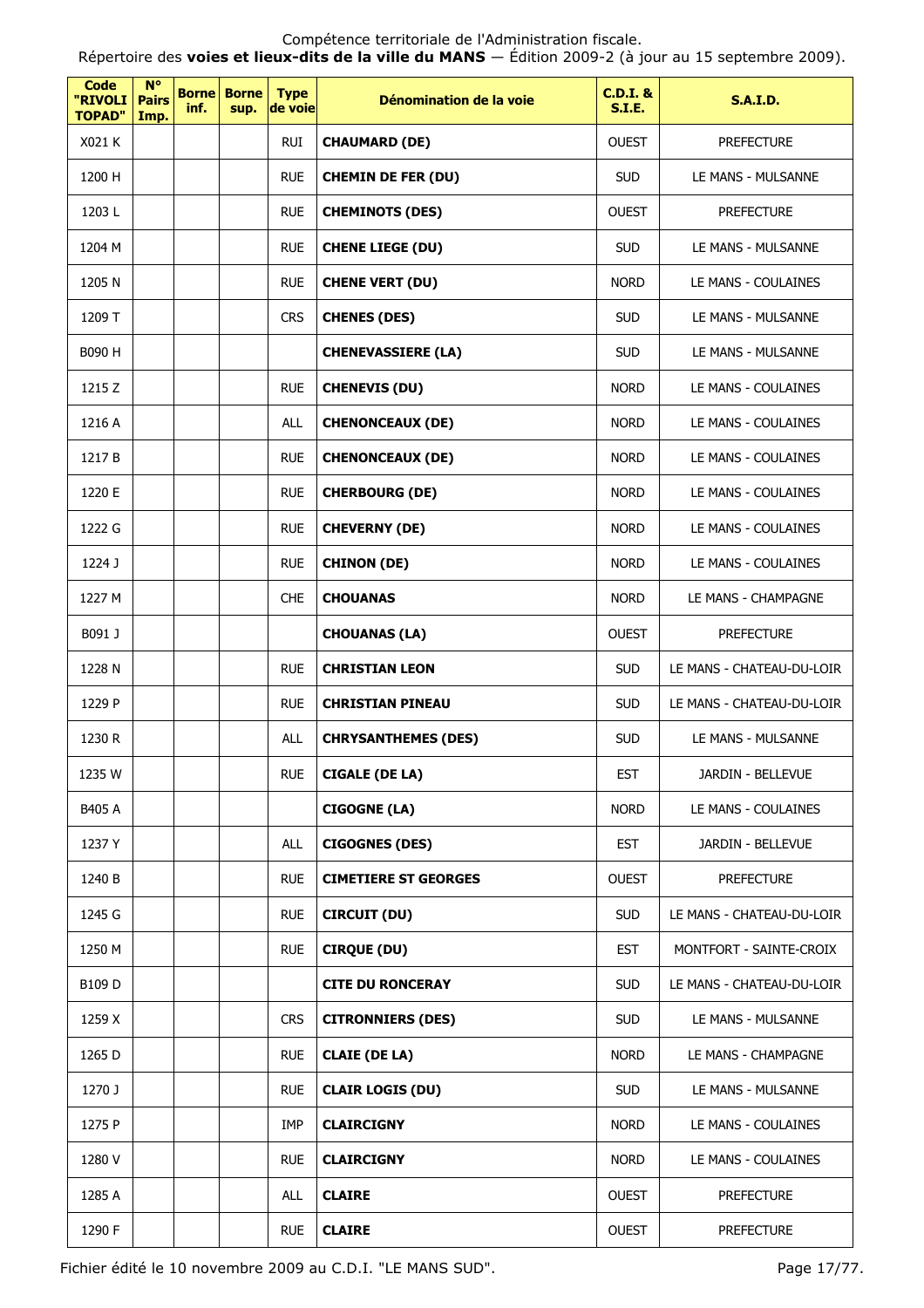Répertoire des **voies et lieux-dits de la ville du MANS** — Édition 2009-2 (à jour au 15 septembre 2009).

| Code<br>"RIVOLI<br><b>TOPAD"</b> | $N^{\circ}$<br><b>Pairs</b><br>Imp. | <b>Borne</b><br>inf. | <b>Borne</b><br>sup. | <b>Type</b><br>de voie | Dénomination de la voie          | <b>C.D.I. &amp;</b><br><b>S.I.E.</b> | <b>S.A.I.D.</b>           |
|----------------------------------|-------------------------------------|----------------------|----------------------|------------------------|----------------------------------|--------------------------------------|---------------------------|
| 1295L                            |                                     |                      |                      | <b>RUE</b>             | <b>CLAIRE FONTAINE (DE)</b>      | <b>EST</b>                           | JARDIN - BELLEVUE         |
| B110 E                           |                                     |                      |                      |                        | <b>CLAIREFONTAINE</b>            | <b>EST</b>                           | <b>JARDIN - BELLEVUE</b>  |
| 1300 S                           |                                     |                      |                      | <b>RUE</b>             | <b>CLARENCE (DE)</b>             | <b>OUEST</b>                         | <b>PREFECTURE</b>         |
| X016 E                           |                                     |                      |                      | <b>RAC</b>             | <b>CLARTE (DE LA)</b>            | <b>SUD</b>                           | LE MANS - CHATEAU-DU-LOIR |
| 1303 V                           |                                     |                      |                      | <b>RUE</b>             | <b>CLAUDE BERNARD</b>            | <b>NORD</b>                          | LE MANS - CHAMPAGNE       |
| 1305 X                           |                                     |                      |                      | <b>RUE</b>             | <b>CLAUDE BLONDEAU</b>           | <b>EST</b>                           | JARDIN - BELLEVUE         |
| 1309 B                           |                                     |                      |                      | <b>ALL</b>             | <b>CLAUDE DEBUSSY</b>            | <b>SUD</b>                           | LE MANS - CHATEAU-DU-LOIR |
| 1310 C                           |                                     |                      |                      | AV                     | <b>CLAUDE DEBUSSY</b>            | <b>SUD</b>                           | LE MANS - CHATEAU-DU-LOIR |
| 1315 H                           |                                     |                      |                      | <b>RUE</b>             | <b>CLAUDE HILLERET</b>           | <b>SUD</b>                           | LE MANS - MULSANNE        |
| 1317 K                           |                                     |                      |                      | <b>RUE</b>             | <b>CLAUDE MONET</b>              | <b>SUD</b>                           | LE MANS - MULSANNE        |
| 1320 N                           |                                     |                      |                      | BD.                    | <b>CLEMENCEAU</b>                | <b>SUD</b>                           | LE MANS - MULSANNE        |
| 1322 R                           |                                     |                      |                      | SQ                     | <b>CLEMENT ADER</b>              | <b>SUD</b>                           | LE MANS - CHATEAU-DU-LOIR |
| 1325 U                           |                                     |                      |                      | <b>RUE</b>             | <b>CLEMENT MAROT</b>             | <b>SUD</b>                           | LE MANS - MULSANNE        |
| 1327 W                           |                                     |                      |                      | <b>CHE</b>             | <b>CLOS BRUANT (DU)</b>          | <b>NORD</b>                          | LE MANS - COULAINES       |
| <b>B111 F</b>                    |                                     |                      |                      |                        | <b>CLOS BRUANT (LE)</b>          | <b>NORD</b>                          | LE MANS - COULAINES       |
| B113 H                           |                                     |                      |                      |                        | <b>CLOS DE DOUCE AMIE</b>        | <b>EST</b>                           | MONTFORT - SAINTE-CROIX   |
| B114 J                           |                                     |                      |                      |                        | <b>CLOS DE HAPPEAU (LE)</b>      | <b>NORD</b>                          | LE MANS - CHAMPAGNE       |
| <b>B115K</b>                     |                                     |                      |                      |                        | <b>CLOS DE L EPINE</b>           | <b>EST</b>                           | <b>JARDIN - BELLEVUE</b>  |
| B116L                            |                                     |                      |                      |                        | <b>CLOS DE LA MORINIERE</b>      | <b>EST</b>                           | MONTFORT - SAINTE-CROIX   |
| B117 M                           |                                     |                      |                      |                        | <b>CLOS DE MAROLLE</b>           | <b>EST</b>                           | JARDIN - BELLEVUE         |
| <b>B118N</b>                     |                                     |                      |                      |                        | <b>CLOS DE VAUGAUTHIER</b>       | <b>EST</b>                           | JARDIN - BELLEVUE         |
| B119 P                           |                                     |                      |                      |                        | <b>CLOS DE VAUTOUCHARD</b>       | <b>EST</b>                           | JARDIN - BELLEVUE         |
| <b>B120 R</b>                    |                                     |                      |                      |                        | <b>CLOS DES FILLES DIEU (LE)</b> | <b>NORD</b>                          | LE MANS - CHAMPAGNE       |
| B121 S                           |                                     |                      |                      |                        | <b>CLOS DES GOUCHIERES (LE)</b>  | <b>EST</b>                           | JARDIN - BELLEVUE         |
| B122 T                           |                                     |                      |                      |                        | <b>CLOS DU CHÂTEAU (LE)</b>      | <b>NORD</b>                          | LE MANS - CHAMPAGNE       |
| B123 U                           |                                     |                      |                      |                        | <b>CLOS DU LEARD</b>             | <b>EST</b>                           | JARDIN - BELLEVUE         |
| B124 V                           |                                     |                      |                      |                        | <b>CLOS DU LEARD NORD (LE)</b>   | <b>EST</b>                           | JARDIN - BELLEVUE         |
| B125 W                           |                                     |                      |                      |                        | <b>CLOS DU RADOUIN</b>           | <b>EST</b>                           | JARDIN - BELLEVUE         |
| B126 X                           |                                     |                      |                      |                        | <b>CLOS DU ROCCENT</b>           | <b>EST</b>                           | JARDIN - BELLEVUE         |
| 1328 X                           |                                     |                      |                      | <b>CHE</b>             | <b>CLOS FOSSET (DU)</b>          | <b>EST</b>                           | JARDIN - BELLEVUE         |
| 1329 Y                           |                                     |                      |                      | ALL                    | <b>CLOS LUCE (DU)</b>            | <b>NORD</b>                          | LE MANS - COULAINES       |
| 1330 Z                           |                                     |                      |                      | <b>RUE</b>             | <b>CLOS MARGOT</b>               | <b>EST</b>                           | JARDIN - BELLEVUE         |

Fichier édité le 10 novembre 2009 au C.D.I. "LE MANS SUD". Page 18/77.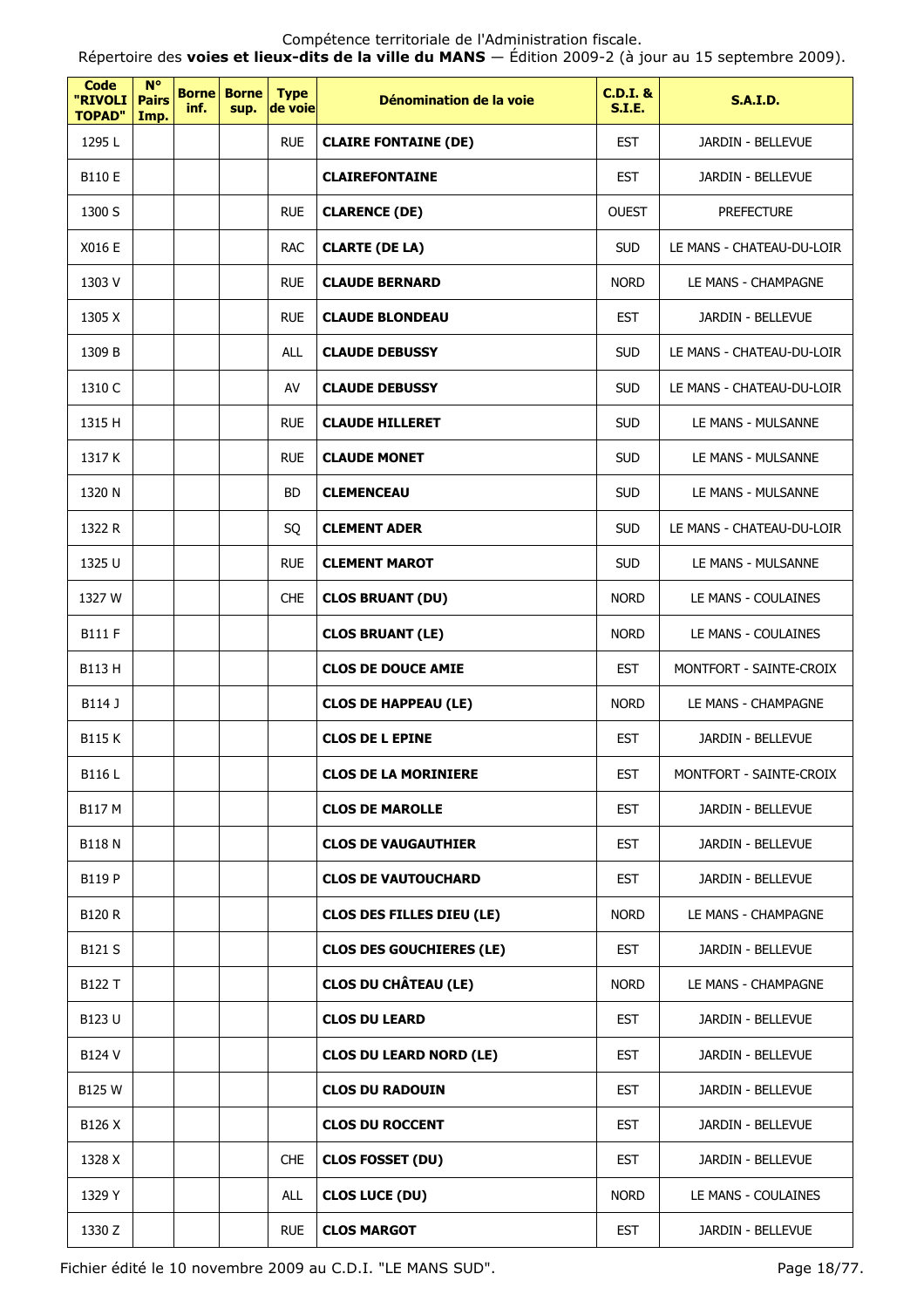Répertoire des **voies et lieux-dits de la ville du MANS** — Édition 2009-2 (à jour au 15 septembre 2009).

| Code<br>"RIVOLI<br><b>TOPAD"</b> | <b>N°</b><br><b>Pairs</b><br>Imp. | <b>Borne</b><br>inf. | <b>Borne</b><br>sup. | <b>Type</b><br>de voie | Dénomination de la voie          | $C.D.I.$ &<br><b>S.I.E.</b> | <b>S.A.I.D.</b>           |
|----------------------------------|-----------------------------------|----------------------|----------------------|------------------------|----------------------------------|-----------------------------|---------------------------|
| B127 Y                           |                                   |                      |                      |                        | <b>CLOS MONTFORT</b>             | <b>OUEST</b>                | <b>PREFECTURE</b>         |
| 1335 E                           |                                   |                      |                      | <b>RUE</b>             | <b>CLOS SAINT GEORGES (DU)</b>   | <b>OUEST</b>                | <b>PREFECTURE</b>         |
| B128 Z                           |                                   |                      |                      |                        | <b>CLOTEAU DE LA COUR</b>        | <b>SUD</b>                  | LE MANS - CHATEAU-DU-LOIR |
| B129 A                           |                                   |                      |                      |                        | <b>CLOTEAU DU CANAL(LE)</b>      | <b>OUEST</b>                | <b>PREFECTURE</b>         |
| 1338 H                           |                                   |                      |                      | IMP                    | <b>COCHEREAUX (DES)</b>          | <b>NORD</b>                 | LE MANS - COULAINES       |
| 1340 K                           |                                   |                      |                      | <b>RUE</b>             | <b>COCHEREAUX (DES)</b>          | <b>NORD</b>                 | LE MANS - COULAINES       |
| 1346 S                           |                                   |                      |                      | <b>PONT</b>            | <b>COEFFORT</b>                  | <b>OUEST</b>                | <b>PREFECTURE</b>         |
| 1345 R                           |                                   |                      |                      | <b>RUE</b>             | <b>COEFFORT</b>                  | <b>OUEST</b>                | <b>PREFECTURE</b>         |
| 1355 B                           |                                   |                      |                      | <b>RUE</b>             | <b>COLBERT</b>                   | <b>SUD</b>                  | LE MANS - MULSANNE        |
| 1360 G                           |                                   |                      |                      | <b>RUE</b>             | <b>COLETTE</b>                   | <b>EST</b>                  | JARDIN - BELLEVUE         |
| 1365 M                           |                                   |                      |                      | <b>RUE</b>             | <b>COLI</b>                      | <b>SUD</b>                  | LE MANS - CHATEAU-DU-LOIR |
| 1367 P                           |                                   |                      |                      | <b>RUE</b>             | <b>COLIBRIS (DES)</b>            | <b>EST</b>                  | JARDIN - BELLEVUE         |
| 1370 T                           |                                   |                      |                      | IMP                    | <b>COLIN THOMAS</b>              | <b>NORD</b>                 | LE MANS - CHAMPAGNE       |
| 1375 Y                           |                                   |                      |                      | <b>RUE</b>             | <b>COLIN THOMAS (DE)</b>         | <b>NORD</b>                 | LE MANS - CHAMPAGNE       |
| 1380 D                           |                                   |                      |                      | <b>RUE</b>             | <b>COLLECTIVITE (DE LA)</b>      | <b>SUD</b>                  | LE MANS - CHATEAU-DU-LOIR |
| 1390 P                           |                                   |                      |                      | <b>RUE</b>             | <b>COLONEL BOCKLER (DU)</b>      | <b>EST</b>                  | JARDIN - BELLEVUE         |
| 1395 V                           |                                   |                      |                      | <b>RUE</b>             | <b>COLONEL COUTELLE (DU)</b>     | <b>NORD</b>                 | LE MANS - COULAINES       |
| 1400 A                           |                                   |                      |                      | <b>BD</b>              | <b>COLONEL QUERU (DU)</b>        | <b>NORD</b>                 | LE MANS - COULAINES       |
| 1405 F                           |                                   |                      |                      | <b>RUE</b>             | <b>COLONEL RAYNAL (DU)</b>       | OUEST                       | <b>PREFECTURE</b>         |
| 1410L                            |                                   |                      |                      | <b>RUE</b>             | <b>COLONEL RENARD (DU)</b>       | <b>SUD</b>                  | LE MANS - CHATEAU-DU-LOIR |
| 1415 S                           |                                   |                      |                      | <b>RUE</b>             | <b>COLONIES (DES)</b>            | <b>SUD</b>                  | LE MANS - CHATEAU-DU-LOIR |
| 1418 V                           |                                   |                      |                      | IMP                    | <b>COMBOURG (DE)</b>             | <b>SUD</b>                  | LE MANS - MULSANNE        |
| 1420 X                           |                                   |                      |                      | <b>RUE</b>             | <b>COMEDIE (DE LA)</b>           | <b>EST</b>                  | JARDIN - BELLEVUE         |
| 1425 C                           |                                   |                      |                      | <b>RUE</b>             | <b>COMMANDANT DELABOUDINIERE</b> | <b>EST</b>                  | MONTFORT - SAINTE-CROIX   |
| 1428 F                           |                                   |                      |                      | PAS                    | <b>COMMERCE (DU)</b>             | <b>NORD</b>                 | LE MANS - CHAMPAGNE       |
| 1430 H                           |                                   |                      |                      | <b>RUE</b>             | <b>COMPAIN LAURENT</b>           | <b>OUEST</b>                | <b>PREFECTURE</b>         |
| B130 B                           |                                   |                      |                      |                        | <b>COMPLAN (LE)</b>              | <b>EST</b>                  | JARDIN - BELLEVUE         |
| 1429 G                           |                                   |                      |                      | PL.                    | <b>COMTES DU MAINE (DES)</b>     | <b>EST</b>                  | MONTFORT - SAINTE-CROIX   |
| 1431 J                           |                                   |                      |                      | PL.                    | <b>CONFERENCE DE LOCARNO</b>     | <b>OUEST</b>                | <b>PREFECTURE</b>         |
| 1435 N                           |                                   |                      |                      | <b>RUE</b>             | <b>CONSTANT DROUAULT</b>         | <b>OUEST</b>                | <b>PREFECTURE</b>         |
| 1440 U                           |                                   |                      |                      | <b>RUE</b>             | <b>CONSTANTINE (DE)</b>          | <b>NORD</b>                 | LE MANS - CHAMPAGNE       |
| 1445 Z                           |                                   |                      |                      | PAS                    | <b>CONTREAU</b>                  | <b>OUEST</b>                | <b>PREFECTURE</b>         |

Fichier édité le 10 novembre 2009 au C.D.I. "LE MANS SUD". Page 19/77.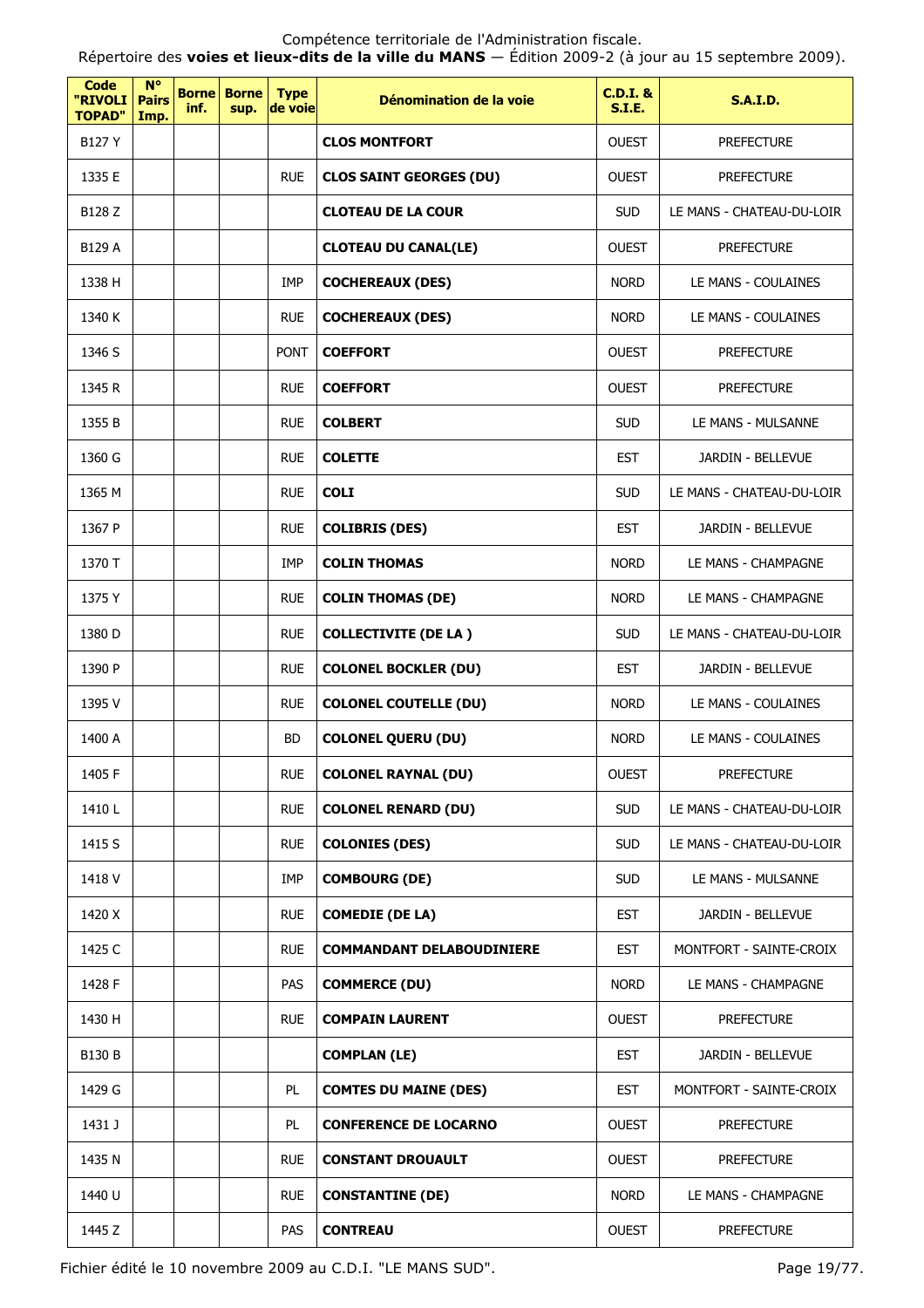$\overline{\phantom{0}}$ 

| Code<br>"RIVOLI<br><b>TOPAD"</b> | $N^{\circ}$<br><b>Pairs</b><br>Imp. | <b>Borne</b><br>inf. | <b>Borne</b><br>sup. | <b>Type</b><br>de voie | Dénomination de la voie    | <b>C.D.I. &amp;</b><br>S.I.E. | <b>S.A.I.D.</b>           |
|----------------------------------|-------------------------------------|----------------------|----------------------|------------------------|----------------------------|-------------------------------|---------------------------|
| 1450 E                           |                                     |                      |                      | <b>RUE</b>             | <b>CONTREXEVILLE (DE)</b>  | <b>SUD</b>                    | LE MANS - MULSANNE        |
| 1455 K                           |                                     |                      |                      | <b>RUE</b>             | <b>COOPERATION (DE LA)</b> | <b>NORD</b>                   | LE MANS - COULAINES       |
| 1456 L                           |                                     |                      |                      | <b>RUE</b>             | <b>COPENHAGUE</b>          | <b>EST</b>                    | JARDIN - BELLEVUE         |
| 1454 J                           |                                     |                      |                      | <b>ALL</b>             | <b>COPENHAGUE (DE)</b>     | <b>EST</b>                    | JARDIN - BELLEVUE         |
| 1457 M                           | 1                                   | $\mathbf{1}$         | à la fin             | <b>RUE</b>             | <b>COPERNIC</b>            | <b>EST</b>                    | MONTFORT - SAINTE-CROIX   |
| 1457 M                           | P                                   | $\overline{2}$       | à la fin             | <b>RUE</b>             | <b>COPERNIC</b>            | <b>SUD</b>                    | LE MANS - MULSANNE        |
| 1460 H                           |                                     |                      |                      | <b>RLE</b>             | <b>COQ HARDI (DU)</b>      | <b>NORD</b>                   | LE MANS - COULAINES       |
| 1465 W                           |                                     |                      |                      | <b>RUE</b>             | <b>COQUELICOTS (DES)</b>   | <b>OUEST</b>                  | <b>PREFECTURE</b>         |
| 1468 Z                           |                                     |                      |                      | <b>RUE</b>             | <b>CORBIERES (DES)</b>     | <b>EST</b>                    | MONTFORT - SAINTE-CROIX   |
| 1469 A                           |                                     |                      |                      |                        | <b>CORDE (LA)</b>          | <b>EST</b>                    | JARDIN - BELLEVUE         |
| 1470 B                           |                                     |                      |                      | <b>RUE</b>             | <b>CORDERIE (DE LA)</b>    | <b>SUD</b>                    | LE MANS - MULSANNE        |
| 1471 C                           |                                     |                      |                      | <b>RUE</b>             | <b>CORDOUE (DE)</b>        | <b>EST</b>                    | JARDIN - BELLEVUE         |
| 1475 G                           |                                     |                      |                      | <b>RUE</b>             | <b>CORMIER (DU)</b>        | <b>SUD</b>                    | LE MANS - CHATEAU-DU-LOIR |
| 1476 H                           |                                     |                      |                      | <b>RUE</b>             | <b>CORMORANS (DES)</b>     | <b>OUEST</b>                  | <b>PREFECTURE</b>         |
| 1478 K                           |                                     |                      |                      | <b>RUE</b>             | <b>CORNEILLE</b>           | <b>EST</b>                    | JARDIN - BELLEVUE         |
| 1480 M                           |                                     |                      |                      | <b>RUE</b>             | <b>CORNET (DU)</b>         | <b>NORD</b>                   | LE MANS - CHAMPAGNE       |
| B131 C                           |                                     |                      |                      |                        | <b>CORNUE (LA)</b>         | <b>EST</b>                    | JARDIN - BELLEVUE         |
| 1481 N                           |                                     |                      |                      | <b>RUE</b>             | <b>COROT</b>               | <b>SUD</b>                    | LE MANS - MULSANNE        |
| 1483 R                           |                                     |                      |                      | <b>RUE</b>             | <b>CORSE (DE)</b>          | <b>EST</b>                    | JARDIN - BELLEVUE         |
| 1482 P                           |                                     |                      |                      | <b>RUE</b>             | <b>COSMONAUTES (DES)</b>   | <b>OUEST</b>                  | <b>PREFECTURE</b>         |
| 1484 S                           |                                     |                      |                      | <b>COUR</b>            | <b>COSTES ET BELLONTE</b>  | <b>SUD</b>                    | LE MANS - CHATEAU-DU-LOIR |
| 1485 T                           |                                     |                      |                      | IMP                    | <b>COTEAU (DU)</b>         | <b>EST</b>                    | JARDIN - BELLEVUE         |
| 1490 Y                           |                                     |                      |                      | <b>RUE</b>             | <b>COTENTIN (DU)</b>       | <b>SUD</b>                    | LE MANS - CHATEAU-DU-LOIR |
| 1492 A                           |                                     |                      |                      | <b>RUE</b>             | <b>COUDRAIE (DE LA)</b>    | <b>SUD</b>                    | LE MANS - CHATEAU-DU-LOIR |
| 1495 D                           |                                     |                      |                      | <b>ALL</b>             | <b>COUPERIN</b>            | <b>SUD</b>                    | LE MANS - CHATEAU-DU-LOIR |
| 1500 J                           |                                     |                      |                      | <b>RUE</b>             | <b>COURARD</b>             | <b>SUD</b>                    | LE MANS - CHATEAU-DU-LOIR |
| X001 N                           |                                     |                      |                      | <b>CAN</b>             | <b>COURBES (DES)</b>       | <b>OUEST</b>                  | <b>PREFECTURE</b>         |
| 1501 K                           |                                     |                      |                      | <b>CHE</b>             | <b>COURBES (DES)</b>       | <b>OUEST</b>                  | <b>PREFECTURE</b>         |
| 1503 M                           |                                     |                      |                      | <b>CHE</b>             | <b>COURSES (DES)</b>       | <b>SUD</b>                    | LE MANS - CHATEAU-DU-LOIR |
| 1505 P                           |                                     |                      |                      | <b>RUE</b>             | <b>COURTHARDY</b>          | <b>NORD</b>                   | LE MANS - CHAMPAGNE       |
| 1510 V                           |                                     |                      |                      | <b>RUE</b>             | <b>COURTILLE (DE LA)</b>   | <b>NORD</b>                   | LE MANS - CHAMPAGNE       |
| 1509 U                           |                                     |                      |                      | <b>ALL</b>             | <b>COUTURE (DE LA)</b>     | <b>SUD</b>                    | LE MANS - MULSANNE        |

Répertoire des **voies et lieux-dits de la ville du MANS** — Édition 2009-2 (à jour au 15 septembre 2009).

Fichier édité le 10 novembre 2009 au C.D.I. "LE MANS SUD". Page 20/77.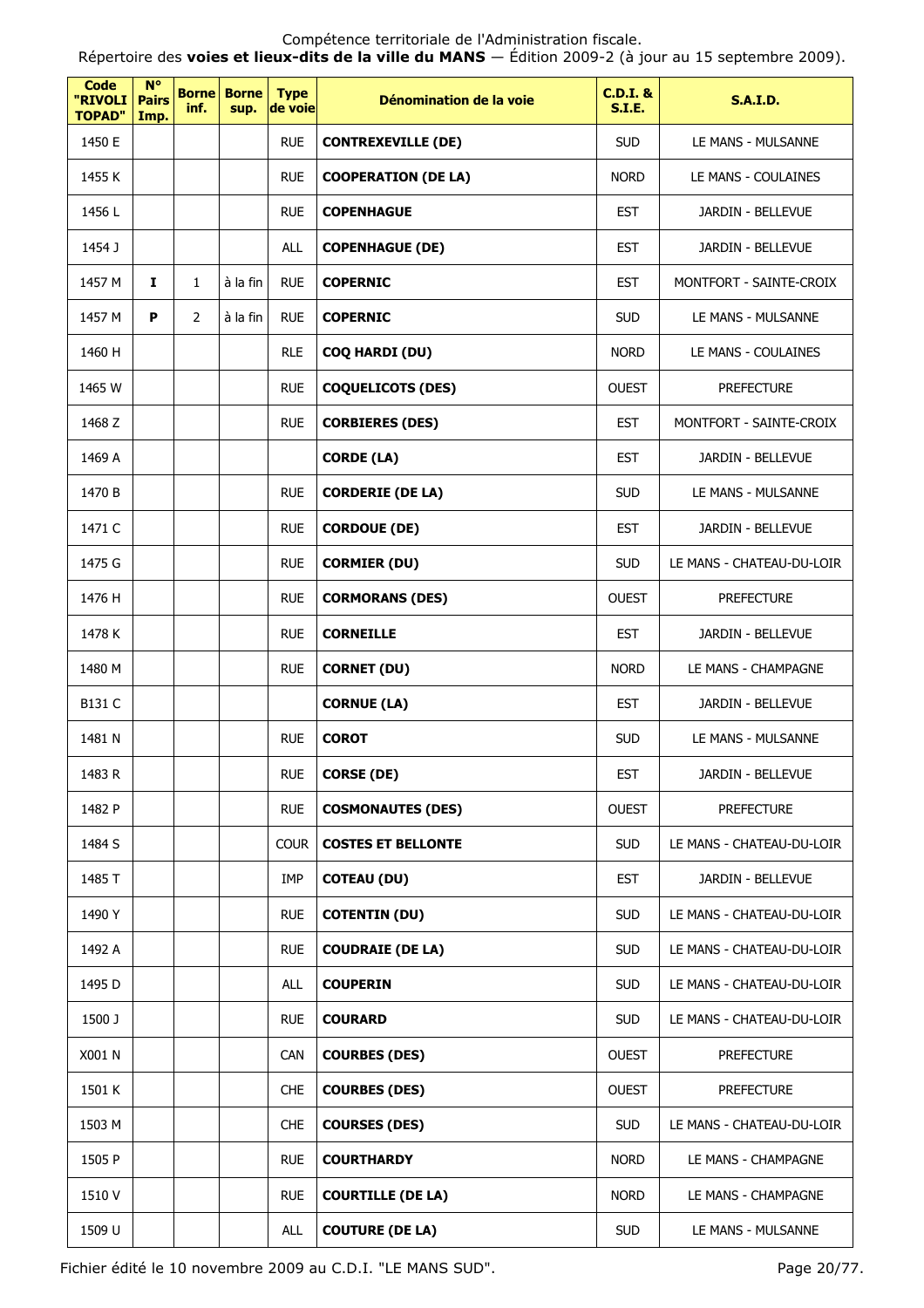Compétence territoriale de l'Administration fiscale. Répertoire des **voies et lieux-dits de la ville du MANS** — Édition 2009-2 (à jour au 15 septembre 2009).

| Code<br>"RIVOLI<br><b>TOPAD"</b> | $N^{\circ}$<br><b>Pairs</b><br>Imp. | <b>Borne</b><br>inf. | <b>Borne</b><br>sup. | <b>Type</b><br>de voie | Dénomination de la voie             | $C.D.I.$ &<br><b>S.I.E.</b> | <b>S.A.I.D.</b>           |
|----------------------------------|-------------------------------------|----------------------|----------------------|------------------------|-------------------------------------|-----------------------------|---------------------------|
| B132 D                           |                                     |                      |                      |                        | <b>COUVE LOUI</b>                   | <b>NORD</b>                 | LE MANS - CHAMPAGNE       |
| 1511 W                           |                                     |                      |                      | <b>CHE</b>             | <b>COUVELOUP (DU)</b>               | <b>NORD</b>                 | LE MANS - CHAMPAGNE       |
| 1513 Y                           |                                     |                      |                      | <b>CHE</b>             | <b>CRAPE AUX OISELIERES (DE LA)</b> | <b>EST</b>                  | JARDIN - BELLEVUE         |
| 1515 A                           |                                     |                      |                      | <b>RUE</b>             | <b>CREUX (DU)</b>                   | <b>NORD</b>                 | LE MANS - CHAMPAGNE       |
| 1520 F                           |                                     |                      |                      | <b>RUE</b>             | <b>CROCHARDIERE</b>                 | <b>NORD</b>                 | LE MANS - CHAMPAGNE       |
| B133 E                           |                                     |                      |                      |                        | <b>CROIX (LA)</b>                   | <b>EST</b>                  | JARDIN - BELLEVUE         |
| B135 G                           |                                     |                      |                      |                        | <b>CROIX DE CHARBONNIERE (LA)</b>   | <b>EST</b>                  | JARDIN - BELLEVUE         |
| 1523 J                           |                                     |                      |                      | <b>PL</b>              | <b>CROIX DE PIERRE (DE LA)</b>      | <b>EST</b>                  | JARDIN - BELLEVUE         |
| 1525L                            |                                     |                      |                      | <b>CHE</b>             | <b>CROIX DU PIN (DE LA)</b>         | <b>NORD</b>                 | LE MANS - COULAINES       |
| <b>B134 F</b>                    |                                     |                      |                      |                        | <b>CROIX NEUVE (LA)</b>             | <b>SUD</b>                  | LE MANS - CHATEAU-DU-LOIR |
| 1530 S                           |                                     |                      |                      | <b>RLE</b>             | <b>CRUCIFIX (DU)</b>                | <b>EST</b>                  | JARDIN - BELLEVUE         |
| 1535 X                           |                                     |                      |                      | IMP                    | <b>CULTERIE (DE LA)</b>             | <b>OUEST</b>                | <b>PREFECTURE</b>         |
| 1540 C                           |                                     |                      |                      | <b>BD</b>              | <b>CURIE</b>                        | <b>NORD</b>                 | LE MANS - CHAMPAGNE       |
| 1545 H                           |                                     |                      |                      | PL.                    | <b>CYCLAMENS (DES)</b>              | <b>SUD</b>                  | LE MANS - MULSANNE        |
| 1547 K                           | $\mathbf{I}$                        | 39                   | à la fin             | <b>RUE</b>             | <b>CYGNES (DES)</b>                 | <b>EST</b>                  | MONTFORT - SAINTE-CROIX   |
| 1547 K                           | I                                   | $\mathbf{1}$         | 37                   | <b>RUE</b>             | <b>CYGNES (DES)</b>                 | <b>EST</b>                  | JARDIN - BELLEVUE         |
| 1547 K                           | P                                   | 46                   | à la fin             | <b>RUE</b>             | <b>CYGNES (DES)</b>                 | <b>EST</b>                  | MONTFORT - SAINTE-CROIX   |
| 1547 K                           | P                                   | $\overline{2}$       | 44                   | <b>RUE</b>             | <b>CYGNES (DES)</b>                 | <b>EST</b>                  | <b>JARDIN - BELLEVUE</b>  |
| 1549 M                           |                                     |                      |                      | <b>CRS</b>             | <b>CYPRES (DES)</b>                 | <b>SUD</b>                  | LE MANS - MULSANNE        |
| 1555 U                           |                                     |                      |                      | <b>RUE</b>             | <b>CYRUS (DE)</b>                   | <b>EST</b>                  | MONTFORT - SAINTE-CROIX   |
| 1557 W                           |                                     |                      |                      | ALL                    | <b>CYTISES (DES)</b>                | <b>SUD</b>                  | LE MANS - MULSANNE        |
| 1556 V                           |                                     |                      |                      | <b>RUE</b>             | <b>DAKAR (DE)</b>                   | <b>EST</b>                  | JARDIN - BELLEVUE         |
| 1558 X                           |                                     |                      |                      | <b>RUE</b>             | <b>DANEMARK (DU)</b>                | <b>EST</b>                  | JARDIN - BELLEVUE         |
| 1559 Y                           |                                     |                      |                      | <b>ALL</b>             | <b>DANIEL SAINT POL</b>             | <b>SUD</b>                  | LE MANS - MULSANNE        |
| 1560 Z                           |                                     |                      |                      | <b>RUE</b>             | <b>DANIEL SAINT POL</b>             | <b>SUD</b>                  | LE MANS - MULSANNE        |
| 1570 K                           |                                     |                      |                      | <b>RUE</b>             | <b>DAUPHINE (DU)</b>                | <b>SUD</b>                  | LE MANS - CHATEAU-DU-LOIR |
| 1571L                            |                                     |                      |                      | <b>RUE</b>             | <b>DAVID D ANGERS</b>               | <b>SUD</b>                  | LE MANS - CHATEAU-DU-LOIR |
| 1572 M                           |                                     |                      |                      | IMP                    | <b>DEFORGE</b>                      | <b>SUD</b>                  | LE MANS - CHATEAU-DU-LOIR |
| 1575 R                           |                                     |                      |                      | IMP                    | <b>DEGRE (DE)</b>                   | <b>NORD</b>                 | LE MANS - COULAINES       |
| 1580 W                           |                                     |                      |                      | <b>RTE</b>             | <b>DEGRE (DE)</b>                   | <b>NORD</b>                 | LE MANS - COULAINES       |
| 1585 B                           |                                     |                      |                      | <b>RUE</b>             | <b>DEGRE (DE)</b>                   | <b>NORD</b>                 | LE MANS - COULAINES       |
| 1587 D                           |                                     |                      |                      | <b>RUE</b>             | <b>DELAMBRE</b>                     | <b>EST</b>                  | MONTFORT - SAINTE-CROIX   |

Fichier édité le 10 novembre 2009 au C.D.I. "LE MANS SUD". Page 21/77.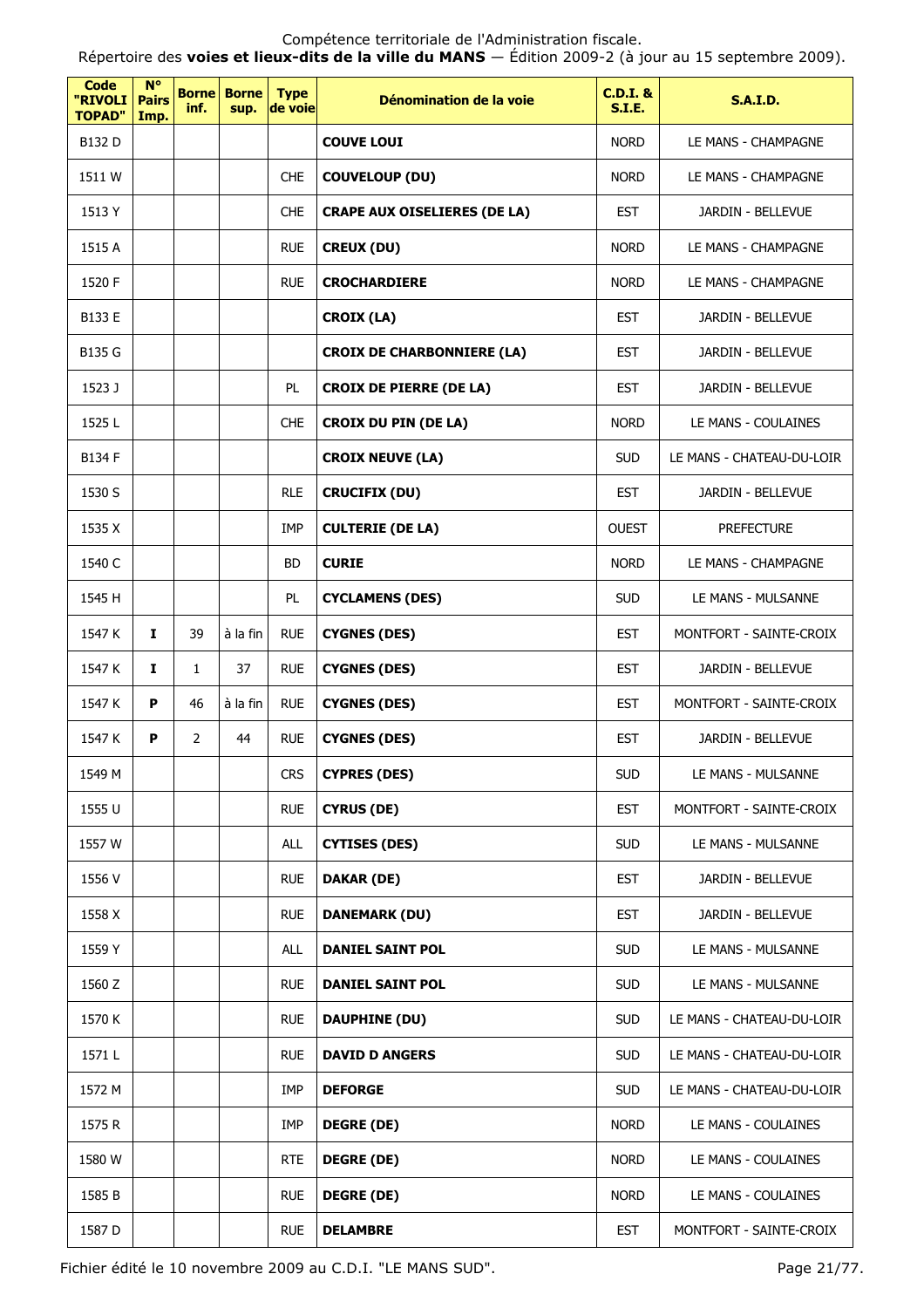Répertoire des **voies et lieux-dits de la ville du MANS** — Édition 2009-2 (à jour au 15 septembre 2009).

| <b>Code</b><br>"RIVOLI<br><b>TOPAD"</b> | $N^{\circ}$<br><b>Pairs</b><br>Imp. | inf.           | <b>Borne</b> Borne<br>sup. | <b>Type</b><br>de voie | Dénomination de la voie       | <b>C.D.I. &amp;</b><br>S.I.E. | <b>S.A.I.D.</b>           |
|-----------------------------------------|-------------------------------------|----------------|----------------------------|------------------------|-------------------------------|-------------------------------|---------------------------|
| 1588 E                                  |                                     |                |                            | <b>ALL</b>             | <b>DELOS</b>                  | <b>SUD</b>                    | LE MANS - MULSANNE        |
| 1589 F                                  |                                     |                |                            | <b>RUE</b>             | <b>DEMOCRITE</b>              | <b>NORD</b>                   | LE MANS - CHAMPAGNE       |
| 1590 G                                  | $\mathbf{I}$                        | 57             | à la fin                   | <b>BD</b>              | <b>DEMORIEUX</b>              | <b>OUEST</b>                  | <b>PREFECTURE</b>         |
| 1590 G                                  | 1                                   | 1              | 55                         | <b>BD</b>              | <b>DEMORIEUX</b>              | <b>OUEST</b>                  | <b>PREFECTURE</b>         |
| 1590 G                                  | P                                   | $\overline{2}$ | 186                        | <b>BD</b>              | <b>DEMORIEUX</b>              | <b>OUEST</b>                  | <b>PREFECTURE</b>         |
| 1590 G                                  | P                                   | 188            | à la fin                   | <b>BD</b>              | <b>DEMORIEUX</b>              | <b>OUEST</b>                  | <b>PREFECTURE</b>         |
| 1595 M                                  |                                     |                |                            | <b>RUE</b>             | <b>DENFERT ROCHEREAU</b>      | <b>EST</b>                    | JARDIN - BELLEVUE         |
| 1600 T                                  |                                     |                |                            | <b>RUE</b>             | <b>DENIS PAPIN</b>            | <b>SUD</b>                    | LE MANS - CHATEAU-DU-LOIR |
| 2790L                                   |                                     |                |                            | <b>RUE</b>             | <b>DES JACOBINS</b>           | <b>EST</b>                    | JARDIN - BELLEVUE         |
| 1605Y                                   |                                     |                |                            | IMP                    | <b>DESAIX</b>                 | <b>NORD</b>                   | LE MANS - CHAMPAGNE       |
| 1610 D                                  |                                     |                |                            | <b>RUE</b>             | <b>DESAIX</b>                 | <b>NORD</b>                   | LE MANS - CHAMPAGNE       |
| 1615 J                                  |                                     |                |                            | <b>RUE</b>             | <b>DESCARTES</b>              | <b>OUEST</b>                  | <b>PREFECTURE</b>         |
| 1626 W                                  |                                     |                |                            | <b>IMP</b>             | <b>DESILES</b>                | <b>SUD</b>                    | LE MANS - MULSANNE        |
| 1625 V                                  |                                     |                |                            | <b>RUE</b>             | <b>DESILES</b>                | <b>SUD</b>                    | LE MANS - MULSANNE        |
| 1628 Y                                  |                                     |                |                            | <b>RUE</b>             | <b>DESIRE BOURNEVILLE</b>     | <b>NORD</b>                   | LE MANS - CHAMPAGNE       |
| 1630 A                                  |                                     |                |                            | <b>RUE</b>             | <b>DESPORTES</b>              | <b>EST</b>                    | MONTFORT - SAINTE-CROIX   |
| 1635 F                                  |                                     |                |                            | <b>RUE</b>             | <b>DEUX FRERES (DES)</b>      | <b>NORD</b>                   | LE MANS - CHAMPAGNE       |
| B136 H                                  |                                     |                |                            |                        | <b>DEUX JOURNAUX (LES)</b>    | <b>NORD</b>                   | LE MANS - CHAMPAGNE       |
| 1640L                                   |                                     |                |                            | <b>RUE</b>             | <b>DEUX ORMEAUX (DES)</b>     | <b>SUD</b>                    | LE MANS - MULSANNE        |
| 1641 M                                  |                                     |                |                            | <b>DEVI</b>            | <b>DEVIATION DU PERQUOI</b>   | <b>SUD</b>                    | LE MANS - MULSANNE        |
| 1642 N                                  |                                     |                |                            | ALL                    | <b>DEVINIERE (DE LA)</b>      | <b>OUEST</b>                  | <b>PREFECTURE</b>         |
| 1645 S                                  |                                     |                |                            | <b>RUE</b>             | <b>DIDEROT</b>                | <b>SUD</b>                    | LE MANS - CHATEAU-DU-LOIR |
| 1647 U                                  |                                     |                |                            | <b>RUE</b>             | <b>DIGITALES (DES)</b>        | <b>SUD</b>                    | LE MANS - MULSANNE        |
| 1648 V                                  |                                     |                |                            | PL                     | DIX NEUF MARS 1962 (DU)       | <b>SUD</b>                    | LE MANS - CHATEAU-DU-LOIR |
| 1650 X                                  |                                     |                |                            | <b>RUE</b>             | <b>DOC BOETEAU (DU)</b>       | <b>EST</b>                    | JARDIN - BELLEVUE         |
| 1655 C                                  |                                     |                |                            | <b>RUE</b>             | <b>DOC CALMETTE (DU)</b>      | <b>SUD</b>                    | LE MANS - CHATEAU-DU-LOIR |
| 1660 H                                  |                                     |                |                            | <b>RUE</b>             | <b>DOC DELAUNAY (DU)</b>      | <b>EST</b>                    | MONTFORT - SAINTE-CROIX   |
| 1665 N                                  |                                     |                |                            | <b>RUE</b>             | <b>DOC DUGUE (DU)</b>         | <b>SUD</b>                    | LE MANS - CHATEAU-DU-LOIR |
| 1668 S                                  |                                     |                |                            | <b>RUE</b>             | DOC EDOUARD VAILLANT (DU)     | <b>SUD</b>                    | LE MANS - MULSANNE        |
| 1670 U                                  |                                     |                |                            | <b>RUE</b>             | DOC ERNEST MORDRET (DU)       | <b>EST</b>                    | JARDIN - BELLEVUE         |
| 1675 Z                                  |                                     |                |                            | <b>RUE</b>             | DOC GALLOUEDEC (DU)           | <b>NORD</b>                   | LE MANS - COULAINES       |
| 1677 B                                  |                                     |                |                            | <b>RUE</b>             | <b>DOC JACQUES MAURY (DU)</b> | <b>SUD</b>                    | LE MANS - CHATEAU-DU-LOIR |

Fichier édité le 10 novembre 2009 au C.D.I. "LE MANS SUD". Page 22/77.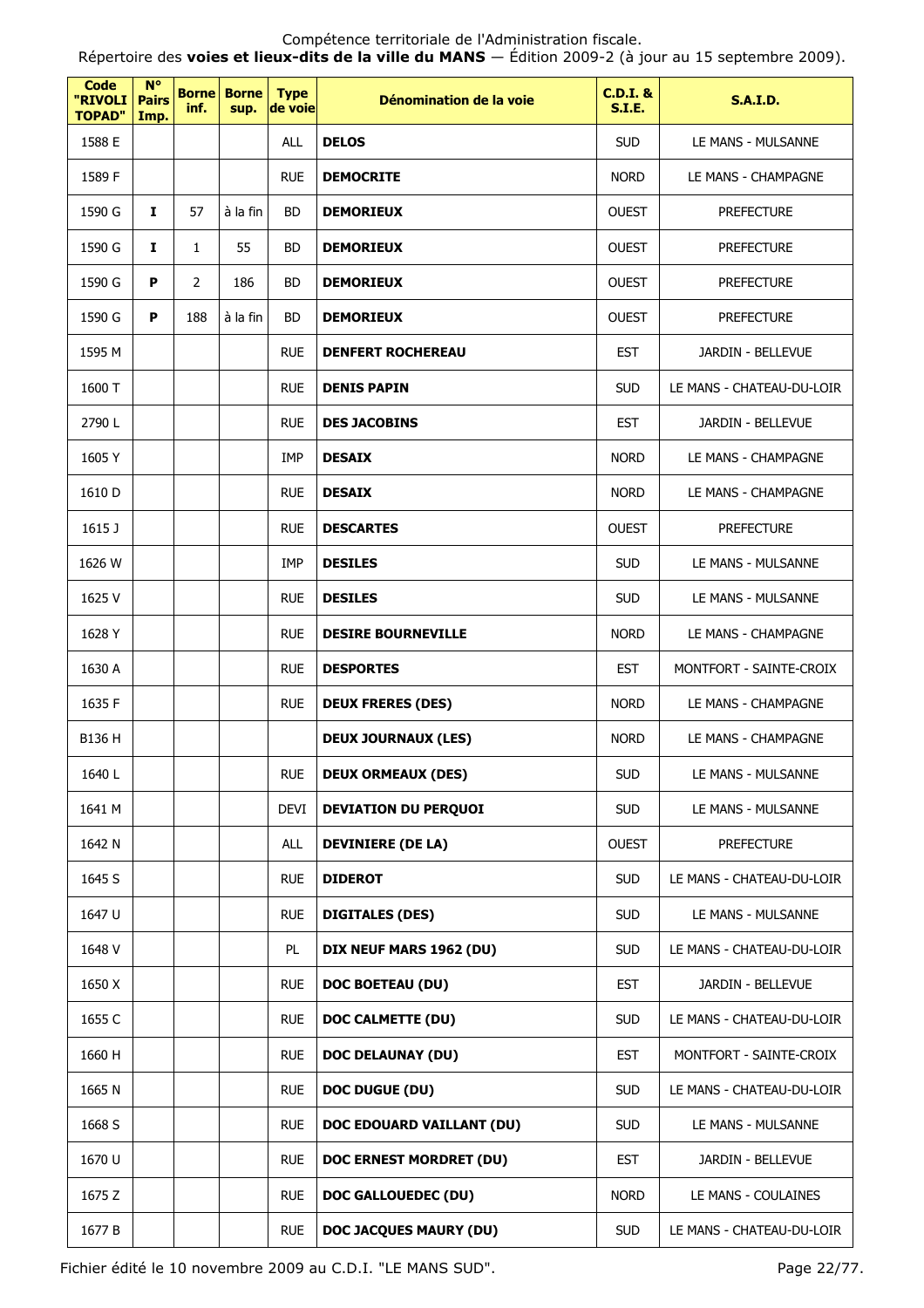Répertoire des **voies et lieux-dits de la ville du MANS** — Édition 2009-2 (à jour au 15 septembre 2009).

| <b>Code</b><br>"RIVOLI<br><b>TOPAD"</b> | $N^{\circ}$<br><b>Pairs</b><br>Imp. | <b>Borne</b><br>inf. | <b>Borne</b><br>sup. | <b>Type</b><br>de voie | Dénomination de la voie        | $C.D.I.$ &<br><b>S.I.E.</b> | <b>S.A.I.D.</b>           |
|-----------------------------------------|-------------------------------------|----------------------|----------------------|------------------------|--------------------------------|-----------------------------|---------------------------|
| 1680 E                                  | Ι.                                  | $\mathbf{1}$         | à la fin             | AV                     | DOC JEAN MAC (DU)              | <b>SUD</b>                  | LE MANS - MULSANNE        |
| 1680 E                                  | P                                   | $\overline{2}$       | 218                  | AV                     | DOC JEAN MAC (DU)              | <b>SUD</b>                  | LE MANS - MULSANNE        |
| 1680 E                                  | P                                   | 220                  | à la fin             | AV                     | DOC JEAN MAC (DU)              | <b>SUD</b>                  | LE MANS - MULSANNE        |
| 1685 K                                  |                                     |                      |                      | <b>RUE</b>             | DOC LEROY (DU)                 | <b>NORD</b>                 | LE MANS - CHAMPAGNE       |
| 1690 R                                  |                                     |                      |                      | <b>RUE</b>             | <b>DOC ROUX (DU)</b>           | <b>SUD</b>                  | LE MANS - CHATEAU-DU-LOIR |
| 1695 W                                  |                                     |                      |                      | <b>RUE</b>             | DOC SCHWEITZER (DU)            | <b>NORD</b>                 | LE MANS - CHAMPAGNE       |
| 1700 B                                  |                                     |                      |                      | AV                     | <b>DOC ZAMENHOF (DU)</b>       | <b>EST</b>                  | JARDIN - BELLEVUE         |
| 1704 F                                  |                                     |                      |                      | IMP                    | <b>DONJON (DU)</b>             | <b>EST</b>                  | JARDIN - BELLEVUE         |
| 1705 G                                  |                                     |                      |                      | <b>RUE</b>             | <b>DONJON (DU)</b>             | <b>EST</b>                  | JARDIN - BELLEVUE         |
| A055 H                                  |                                     |                      |                      | <b>CIT</b>             | <b>DORE</b>                    | <b>NORD</b>                 | LE MANS - CHAMPAGNE       |
| 1711 N                                  |                                     |                      |                      | <b>IMP</b>             | <b>DORE</b>                    | <b>NORD</b>                 | LE MANS - CHAMPAGNE       |
| 1709L                                   |                                     |                      |                      | <b>CIT</b>             | <b>DOREE</b>                   | <b>NORD</b>                 | LE MANS - CHAMPAGNE       |
| 1715 T                                  |                                     |                      |                      | <b>RUE</b>             | <b>DOREE</b>                   | <b>EST</b>                  | JARDIN - BELLEVUE         |
| B137 J                                  |                                     |                      |                      |                        | <b>DORNIE (LA)</b>             | <b>NORD</b>                 | LE MANS - CHAMPAGNE       |
| 1720 Y                                  |                                     |                      |                      | <b>RUE</b>             | <b>DOUAUMONT (DE)</b>          | <b>SUD</b>                  | LE MANS - MULSANNE        |
| 1730 J                                  |                                     |                      |                      | <b>CHE</b>             | <b>DOUCE AMIE (DE)</b>         | <b>EST</b>                  | JARDIN - BELLEVUE         |
| 1725 D                                  |                                     |                      |                      | IMP                    | <b>DOUCE AMIE (DE)</b>         | <b>EST</b>                  | JARDIN - BELLEVUE         |
| <b>B138 K</b>                           |                                     |                      |                      |                        | <b>DOUCELLES</b>               | <b>EST</b>                  | JARDIN - BELLEVUE         |
| 1735 P                                  |                                     |                      |                      | <b>RUE</b>             | <b>DOUELLE (DE LA)</b>         | <b>NORD</b>                 | LE MANS - COULAINES       |
| B139L                                   |                                     |                      |                      |                        | <b>DOUVE (LA)</b>              | <b>NORD</b>                 | LE MANS - CHAMPAGNE       |
| 1740 V                                  |                                     |                      |                      | <b>RUE</b>             | <b>DOYENNE (DU)</b>            | <b>EST</b>                  | JARDIN - BELLEVUE         |
| 1789 Y                                  |                                     |                      |                      | <b>RUE</b>             | <b>DROITS DE L HOMME (DES)</b> | <b>OUEST</b>                | <b>PREFECTURE</b>         |
| 1745 A                                  |                                     |                      |                      | <b>RUE</b>             | <b>DUBIGNON</b>                | <b>EST</b>                  | MONTFORT - SAINTE-CROIX   |
| 1747 C                                  |                                     |                      |                      | <b>RUE</b>             | <b>DUBLIN (DE)</b>             | <b>EST</b>                  | JARDIN - BELLEVUE         |
| X017 F                                  |                                     |                      |                      | <b>RAC</b>             | <b>DUBOICIERE (DE LA)</b>      | <b>OUEST</b>                | <b>PREFECTURE</b>         |
| 1750 F                                  |                                     |                      |                      | IMP                    | <b>DUBOIS</b>                  | <b>NORD</b>                 | LE MANS - CHAMPAGNE       |
| 1755L                                   |                                     |                      |                      | <b>RUE</b>             | <b>DUCRE</b>                   | <b>NORD</b>                 | LE MANS - COULAINES       |
| 1756 M                                  |                                     |                      |                      | <b>RUE</b>             | <b>DULCIE SEPTEMBER</b>        | <b>SUD</b>                  | LE MANS - CHATEAU-DU-LOIR |
| 1765 X                                  |                                     |                      |                      | <b>RUE</b>             | <b>DUNKERQUE (DE)</b>          | <b>NORD</b>                 | LE MANS - COULAINES       |
| 1770 C                                  |                                     |                      |                      | <b>RUE</b>             | <b>EAUX ROMAINES (DES)</b>     | <b>EST</b>                  | JARDIN - BELLEVUE         |
| B140 M                                  |                                     |                      |                      |                        | <b>ECLUSE DE CHAHOUET</b>      | <b>OUEST</b>                | <b>PREFECTURE</b>         |
| B141 N                                  |                                     |                      |                      |                        | <b>ECLUSE DES COURBES (L')</b> | <b>OUEST</b>                | <b>PREFECTURE</b>         |

Fichier édité le 10 novembre 2009 au C.D.I. "LE MANS SUD". Page 23/77.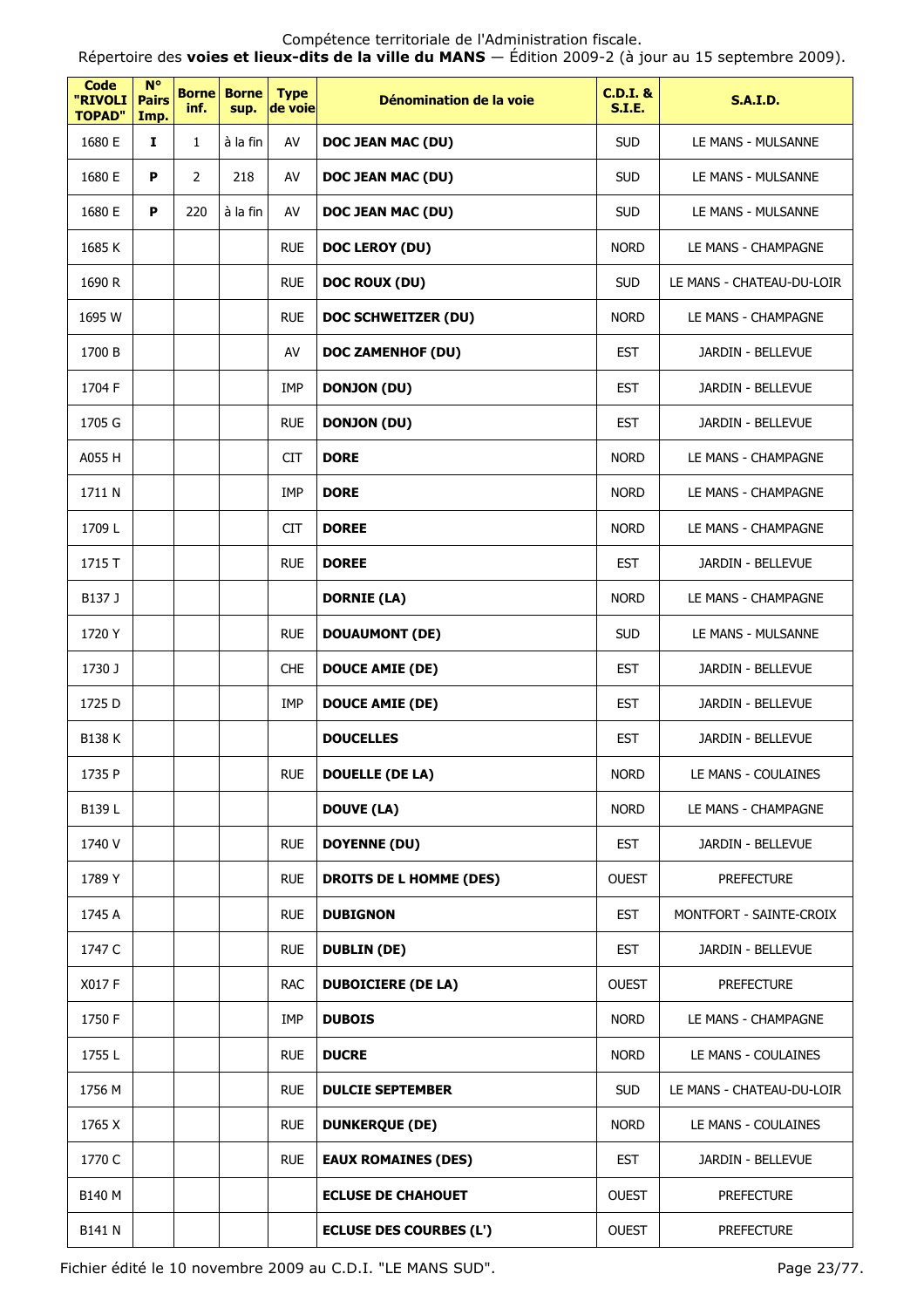Compétence territoriale de l'Administration fiscale. Répertoire des **voies et lieux-dits de la ville du MANS** — Édition 2009-2 (à jour au 15 septembre 2009).

| Code<br>"RIVOLI<br><b>TOPAD"</b> | <b>N°</b><br><b>Pairs</b><br>Imp. | inf. | <b>Borne Borne</b><br>sup. | <b>Type</b><br>de voie | Dénomination de la voie            | <b>C.D.I. &amp;</b><br><b>S.I.E.</b> | <b>S.A.I.D.</b>           |
|----------------------------------|-----------------------------------|------|----------------------------|------------------------|------------------------------------|--------------------------------------|---------------------------|
| B142 P                           |                                   |      |                            |                        | <b>ECOBUA (L')</b>                 | <b>SUD</b>                           | LE MANS - MULSANNE        |
| B143 R                           |                                   |      |                            |                        | ECOBUE (L')                        | <b>SUD</b>                           | LE MANS - CHATEAU-DU-LOIR |
| 1772 E                           |                                   |      |                            | <b>CHE</b>             | <b>ECORCHEVILAIN (DE L')</b>       | <b>EST</b>                           | <b>JARDIN - BELLEVUE</b>  |
| 1773 F                           |                                   |      |                            | <b>RUE</b>             | ECOSSE (D')                        | <b>EST</b>                           | JARDIN - BELLEVUE         |
| 1775 H                           |                                   |      |                            | <b>RUE</b>             | <b>ECREVISSE (DE L')</b>           | <b>EST</b>                           | JARDIN - BELLEVUE         |
| 1776 J                           |                                   |      |                            | <b>RUE</b>             | <b>ECUREUILS (DES)</b>             | <b>SUD</b>                           | LE MANS - MULSANNE        |
| 1778 L                           |                                   |      |                            | <b>RUE</b>             | <b>EDELWEISS (DES)</b>             | <b>EST</b>                           | JARDIN - BELLEVUE         |
| 1802 M                           |                                   |      |                            | <b>RUE</b>             | <b>EDGAR BRANDT</b>                | <b>SUD</b>                           | LE MANS - MULSANNE        |
| 1777 K                           |                                   |      |                            | <b>RUE</b>             | <b>EDGAR DEGAS</b>                 | <b>SUD</b>                           | LE MANS - MULSANNE        |
| 1779 M                           |                                   |      |                            | <b>RUE</b>             | <b>EDIMBOURG (D')</b>              | <b>EST</b>                           | JARDIN - BELLEVUE         |
| 5561 Y                           |                                   |      |                            | <b>RUE</b>             | <b>EDITH PIAF</b>                  | <b>NORD</b>                          | LE MANS - CHAMPAGNE       |
| 1781 P                           |                                   |      |                            | <b>RUE</b>             | <b>EDME BOUCHARDON</b>             | <b>SUD</b>                           | LE MANS - CHATEAU-DU-LOIR |
| 1783 S                           |                                   |      |                            | <b>RUE</b>             | <b>EDMOND ROSTAND</b>              | <b>EST</b>                           | JARDIN - BELLEVUE         |
| 1780 N                           |                                   |      |                            | <b>RUE</b>             | <b>EDOUARD BELIN</b>               | <b>SUD</b>                           | LE MANS - MULSANNE        |
| 1785 U                           |                                   |      |                            | <b>RUE</b>             | <b>EDOUARD BRANLY</b>              | <b>EST</b>                           | JARDIN - BELLEVUE         |
| 1795 E                           |                                   |      |                            | PL                     | <b>EDOUARD DE LA BOUSSINIERE</b>   | <b>NORD</b>                          | LE MANS - COULAINES       |
| 1800 K                           |                                   |      |                            | <b>RUE</b>             | <b>EDOUARD DE LA BOUSSINIERE</b>   | <b>NORD</b>                          | LE MANS - COULAINES       |
| 1805 R                           |                                   |      |                            | <b>RUE</b>             | <b>EDOUARD DUNAS</b>               | <b>EST</b>                           | JARDIN - BELLEVUE         |
| 1810 W                           |                                   |      |                            | <b>RUE</b>             | <b>EDOUARD FAUCHARD</b>            | <b>EST</b>                           | MONTFORT - SAINTE-CROIX   |
| 1815 B                           |                                   |      |                            | <b>RUE</b>             | <b>EDOUARD GUERANGER</b>           | <b>EST</b>                           | MONTFORT - SAINTE-CROIX   |
| 1817 D                           |                                   |      |                            | <b>RUE</b>             | <b>EDOUARD HERRIOT</b>             | <b>EST</b>                           | JARDIN - BELLEVUE         |
| 1820 G                           |                                   |      |                            | <b>RUE</b>             | <b>EGALITE (DE L')</b>             | <b>SUD</b>                           | LE MANS - MULSANNE        |
| 1825 M                           |                                   |      |                            | <b>RUE</b>             | <b>EGLANTINE (DE L')</b>           | <b>EST</b>                           | JARDIN - BELLEVUE         |
| 1828 R                           |                                   |      |                            | PL                     | <b>EGLISE (DE L')</b>              | <b>SUD</b>                           | LE MANS - MULSANNE        |
| <b>B144 S</b>                    |                                   |      |                            |                        | <b>EGLISE DU PRE</b>               | <b>NORD</b>                          | LE MANS - COULAINES       |
| 1836 Z                           |                                   |      |                            | PL                     | <b>EGLISE SAINT MARTIN (DE L')</b> | <b>SUD</b>                           | LE MANS - MULSANNE        |
| 1830 T                           |                                   |      |                            | <b>RUE</b>             | <b>EGLISE ST GILLES (DE L')</b>    | <b>NORD</b>                          | LE MANS - CHAMPAGNE       |
| 1835 Y                           |                                   |      |                            | <b>RUE</b>             | <b>EGLISE ST LAZARE (DE L')</b>    | <b>OUEST</b>                         | <b>PREFECTURE</b>         |
| 1840 D                           |                                   |      |                            | <b>RUE</b>             | EICHTHAL (D')                      | <b>OUEST</b>                         | <b>PREFECTURE</b>         |
| 1841 E                           |                                   |      |                            | <b>RUE</b>             | <b>ELSA TRIOLET</b>                | <b>EST</b>                           | MONTFORT - SAINTE-CROIX   |
| 1844 H                           |                                   |      |                            | <b>RUE</b>             | <b>EMILE AUGIER</b>                | <b>EST</b>                           | MONTFORT - SAINTE-CROIX   |
| 1845 J                           |                                   |      |                            | <b>RUE</b>             | <b>EMILE BARRIER</b>               | <b>OUEST</b>                         | <b>PREFECTURE</b>         |

Fichier édité le 10 novembre 2009 au C.D.I. "LE MANS SUD". Page 24/77.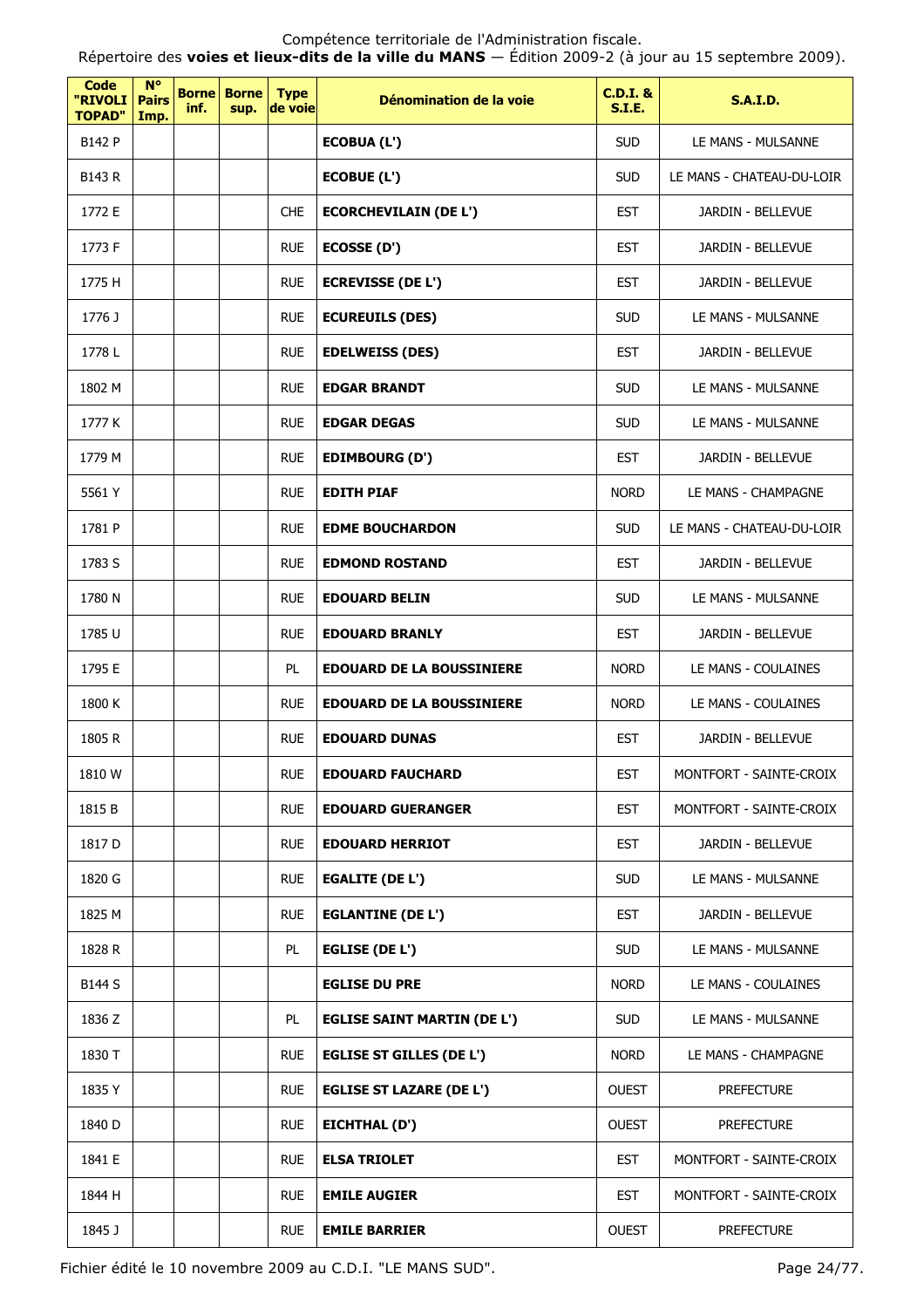Fichier édité le 10 novembre 2009 au C.D.I. "LE MANS SUD". Page 25/77.

| <b>Code</b><br>"RIVOLI<br><b>TOPAD"</b> | $N^{\circ}$<br><b>Pairs</b><br>Imp. | inf.           | <b>Borne Borne</b><br>sup. | <b>Type</b><br>de voie | Dénomination de la voie      | <b>C.D.I. &amp;</b><br><b>S.I.E.</b> | <b>S.A.I.D.</b>           |
|-----------------------------------------|-------------------------------------|----------------|----------------------------|------------------------|------------------------------|--------------------------------------|---------------------------|
| 1850 P                                  |                                     |                |                            | <b>RUE</b>             | <b>EMILE BELOT</b>           | <b>EST</b>                           | JARDIN - BELLEVUE         |
| 1852 S                                  |                                     |                |                            | <b>RUE</b>             | <b>EMILE CHESNE</b>          | <b>SUD</b>                           | LE MANS - CHATEAU-DU-LOIR |
| 1855 V                                  |                                     |                |                            | <b>RUE</b>             | <b>EMILE DAVAZE</b>          | <b>EST</b>                           | JARDIN - BELLEVUE         |
| 1857 X                                  |                                     |                |                            | <b>RUE</b>             | <b>EMILE DELAHAYE</b>        | <b>NORD</b>                          | LE MANS - COULAINES       |
| 1860 A                                  |                                     |                |                            | <b>RUE</b>             | <b>EMILE DUPLOYE</b>         | <b>EST</b>                           | JARDIN - BELLEVUE         |
| 1865 F                                  |                                     |                |                            | BD                     | <b>EMILE ZOLA</b>            | <b>OUEST</b>                         | <b>PREFECTURE</b>         |
| 1842 F                                  |                                     |                |                            | <b>RUE</b>             | <b>EMMANUEL MAIRE</b>        | <b>EST</b>                           | MONTFORT - SAINTE-CROIX   |
| 1870L                                   |                                     |                |                            | <b>RUE</b>             | <b>ENCLOS (DE L')</b>        | <b>EST</b>                           | JARDIN - BELLEVUE         |
| 1875 S                                  |                                     |                |                            | <b>RLE</b>             | ENFER (D')                   | <b>EST</b>                           | JARDIN - BELLEVUE         |
| 1880 X                                  |                                     |                |                            | <b>CHE</b>             | EPAU (DE L')                 | <b>EST</b>                           | JARDIN - BELLEVUE         |
| 1885 C                                  |                                     |                |                            | <b>RUE</b>             | EPAU (DE L')                 | <b>EST</b>                           | JARDIN - BELLEVUE         |
| <b>B145 T</b>                           |                                     |                |                            |                        | EPAU (L')                    | <b>SUD</b>                           | LE MANS - MULSANNE        |
| 1890 H                                  | $\mathbf{I}$                        | 15             | à la fin                   | PL                     | <b>EPERON (DE L')</b>        | <b>EST</b>                           | JARDIN - BELLEVUE         |
| 1890 H                                  | I                                   | $\mathbf{1}$   | 13                         | PL                     | <b>EPERON (DE L')</b>        | <b>NORD</b>                          | LE MANS - CHAMPAGNE       |
| 1890 H                                  | P                                   | $\overline{2}$ | 14                         | PL                     | <b>EPERON (DE L')</b>        | <b>NORD</b>                          | LE MANS - CHAMPAGNE       |
| 1890 H                                  | P                                   | 16             | à la fin                   | <b>PL</b>              | <b>EPERON (DE L')</b>        | <b>EST</b>                           | JARDIN - BELLEVUE         |
| 1892 K                                  |                                     |                |                            | <b>ALL</b>             | <b>EPERVIER (DE L')</b>      | <b>OUEST</b>                         | <b>PREFECTURE</b>         |
| 1896 P                                  |                                     |                |                            | <b>RUE</b>             | <b>EPICURE</b>               | <b>NORD</b>                          | LE MANS - CHAMPAGNE       |
| B146 U                                  |                                     |                |                            |                        | EPINE (L')                   | <b>EST</b>                           | MONTFORT - SAINTE-CROIX   |
| 1900 U                                  |                                     |                |                            | <b>CRS</b>             | <b>ERABLES (DES)</b>         | <b>SUD</b>                           | LE MANS - MULSANNE        |
| 1903 X                                  |                                     |                |                            |                        | <b>ERMITIERE (L')</b>        | <b>EST</b>                           | JARDIN - BELLEVUE         |
| 1904 Y                                  |                                     |                |                            | <b>RUE</b>             | <b>ERNEST CHENARD</b>        | <b>NORD</b>                          | LE MANS - COULAINES       |
| 1905 Z                                  |                                     |                |                            | <b>RUE</b>             | <b>ERNEST FOUCAULT</b>       | <b>OUEST</b>                         | <b>PREFECTURE</b>         |
| 1907 B                                  |                                     |                |                            | <b>RUE</b>             | <b>ERNEST RENAN</b>          | <b>EST</b>                           | MONTFORT - SAINTE-CROIX   |
| 1910 E                                  |                                     |                |                            | <b>RUE</b>             | <b>ERPELL</b>                | <b>SUD</b>                           | LE MANS - MULSANNE        |
| 1912 G                                  |                                     |                |                            | <b>RUE</b>             | <b>ESPAGNE (D')</b>          | <b>EST</b>                           | JARDIN - BELLEVUE         |
| 1914 J                                  |                                     |                |                            | <b>RUE</b>             | ESPELETTE (D')               | <b>OUEST</b>                         | <b>PREFECTURE</b>         |
| 1915 K                                  |                                     |                |                            | <b>RUE</b>             | <b>ESPERANCE (DE L')</b>     | <b>OUEST</b>                         | <b>PREFECTURE</b>         |
| 1920 R                                  |                                     |                |                            | <b>RUE</b>             | <b>ESSLING (D')</b>          | <b>OUEST</b>                         | <b>PREFECTURE</b>         |
| 1917 M                                  |                                     |                |                            | <b>RUE</b>             | <b>ESTEREL (DE L')</b>       | EST                                  | JARDIN - BELLEVUE         |
| 1918 N                                  |                                     |                |                            | BD                     | <b>ESTIENNE D ORVES (D')</b> | <b>OUEST</b>                         | <b>PREFECTURE</b>         |
| 1922 T                                  |                                     |                |                            | IMP                    | <b>ETAMINES (DES)</b>        | <b>NORD</b>                          | LE MANS - COULAINES       |

Compétence territoriale de l'Administration fiscale. Répertoire des **voies et lieux-dits de la ville du MANS** — Édition 2009-2 (à jour au 15 septembre 2009).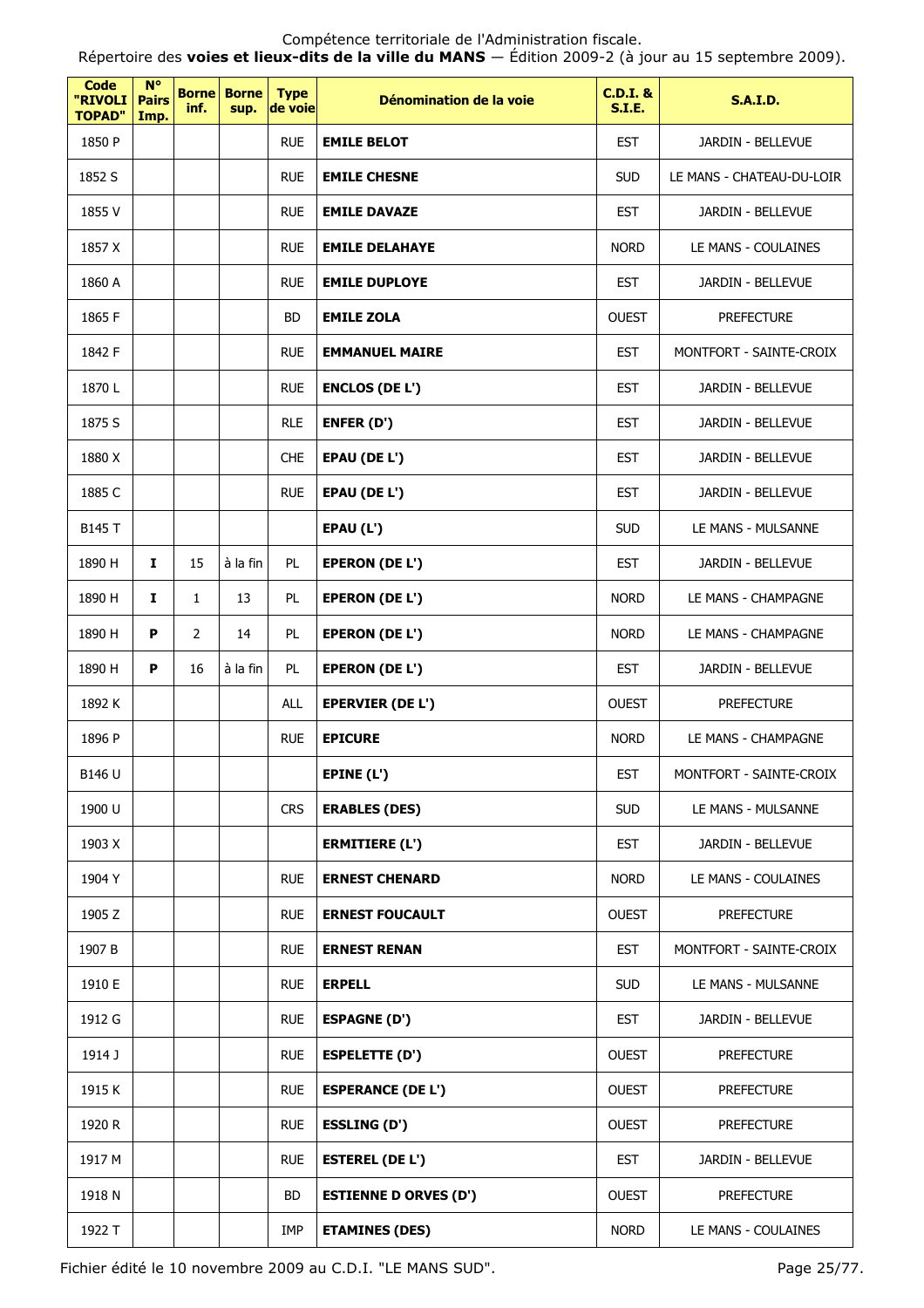Répertoire des **voies et lieux-dits de la ville du MANS** — Édition 2009-2 (à jour au 15 septembre 2009).

| <b>Code</b><br>"RIVOLI<br><b>TOPAD"</b> | $N^{\circ}$<br><b>Pairs</b><br>Imp. | <b>Borne</b><br>inf. | <b>Borne</b><br>sup. | <b>Type</b><br>de voie | Dénomination de la voie      | <b>C.D.I. &amp;</b><br><b>S.I.E.</b> | <b>S.A.I.D.</b>           |
|-----------------------------------------|-------------------------------------|----------------------|----------------------|------------------------|------------------------------|--------------------------------------|---------------------------|
| 1925 W                                  |                                     |                      |                      | <b>RUE</b>             | <b>ETAMINES (DES)</b>        | <b>NORD</b>                          | LE MANS - COULAINES       |
| 1926 X                                  |                                     |                      |                      | <b>CHE</b>             | <b>ETANGS CHAUDS (DES)</b>   | <b>SUD</b>                           | LE MANS - MULSANNE        |
| B150 Y                                  |                                     |                      |                      |                        | <b>ETANGS CHAUDS (LES)</b>   | <b>SUD</b>                           | LE MANS - MULSANNE        |
| 1928 Z                                  |                                     |                      |                      | <b>RUE</b>             | <b>ETIENNE FALCONET</b>      | <b>SUD</b>                           | LE MANS - CHATEAU-DU-LOIR |
| 1929 A                                  |                                     |                      |                      | COU                    | <b>ETIENNE JULES MAREY</b>   | <b>NORD</b>                          | LE MANS - CHAMPAGNE       |
| 1930 B                                  |                                     |                      |                      | <b>RUE</b>             | <b>ETOC DEMAZY</b>           | <b>OUEST</b>                         | <b>PREFECTURE</b>         |
| 1935 G                                  |                                     |                      |                      | <b>RUE</b>             | <b>ETOILE (DE L')</b>        | <b>EST</b>                           | JARDIN - BELLEVUE         |
| 1940 M                                  |                                     |                      |                      | <b>CHE</b>             | <b>ETRE DES PRES (DE L')</b> | <b>OUEST</b>                         | <b>PREFECTURE</b>         |
| 1942 P                                  |                                     |                      |                      | <b>RUE</b>             | <b>ETTORE BUGATTI</b>        | <b>NORD</b>                          | LE MANS - COULAINES       |
| 1945 T                                  |                                     |                      |                      | PL                     | <b>EUCALYPTUS (DES)</b>      | <b>SUD</b>                           | LE MANS - MULSANNE        |
| 1948 W                                  |                                     |                      |                      | <b>RUE</b>             | <b>EUCLIDE</b>               | <b>NORD</b>                          | LE MANS - CHAMPAGNE       |
| 1950 Y                                  |                                     |                      |                      | <b>RUE</b>             | <b>EUGENE DELACROIX</b>      | <b>SUD</b>                           | LE MANS - CHATEAU-DU-LOIR |
| 1953 B                                  |                                     |                      |                      | <b>ALL</b>             | <b>EUGENE GUERARD</b>        | <b>SUD</b>                           | LE MANS - CHATEAU-DU-LOIR |
| 1955 D                                  |                                     |                      |                      | <b>RUE</b>             | <b>EUGENE LABICHE</b>        | <b>EST</b>                           | JARDIN - BELLEVUE         |
| 1954 C                                  |                                     |                      |                      | <b>RUE</b>             | <b>EUGENE POTTIER</b>        | <b>SUD</b>                           | LE MANS - MULSANNE        |
| 1956 E                                  |                                     |                      |                      | <b>RUE</b>             | <b>EUGENE SUE</b>            | <b>NORD</b>                          | LE MANS - COULAINES       |
| 1958 G                                  |                                     |                      |                      | <b>RUE</b>             | <b>EUGENE VARLIN</b>         | <b>SUD</b>                           | LE MANS - MULSANNE        |
| 1957 F                                  |                                     |                      |                      | <b>RLE</b>             | <b>EVEILS (DES)</b>          | <b>NORD</b>                          | LE MANS - COULAINES       |
| 1960 J                                  |                                     |                      |                      | <b>RTE</b>             | <b>EVENTAIL (DE L')</b>      | <b>EST</b>                           | MONTFORT - SAINTE-CROIX   |
| 1965 P                                  | 1                                   | 23                   | à la fin             | <b>RUE</b>             | <b>EVENTAIL (DE L')</b>      | <b>EST</b>                           | MONTFORT - SAINTE-CROIX   |
| 1965 P                                  | Ι.                                  | $\mathbf{1}$         | 21                   | <b>RUE</b>             | <b>EVENTAIL (DE L')</b>      | <b>EST</b>                           | JARDIN - BELLEVUE         |
| 1965 P                                  | P                                   | $\overline{2}$       | à la fin             | <b>RUE</b>             | <b>EVENTAIL (DE L')</b>      | <b>EST</b>                           | MONTFORT - SAINTE-CROIX   |
| B398 T                                  |                                     |                      |                      |                        | <b>EVENTAIL (L')</b>         | <b>EST</b>                           | JARDIN - BELLEVUE         |
| 1970 V                                  |                                     |                      |                      | <b>RUE</b>             | EVIAN (D')                   | <b>SUD</b>                           | LE MANS - MULSANNE        |
| 1975 A                                  |                                     |                      |                      | <b>RUE</b>             | <b>EVRARD</b>                | <b>SUD</b>                           | LE MANS - CHATEAU-DU-LOIR |
| 1978 D                                  |                                     |                      |                      | <b>RUE</b>             | <b>FAISANS (DES)</b>         | <b>EST</b>                           | JARDIN - BELLEVUE         |
| 1980 F                                  |                                     |                      |                      | <b>RUE</b>             | <b>FALOTIERS (DES)</b>       | <b>EST</b>                           | JARDIN - BELLEVUE         |
| 1985L                                   |                                     |                      |                      | <b>RUE</b>             | <b>FAUVETTES (DES)</b>       | <b>EST</b>                           | JARDIN - BELLEVUE         |
| 1988 P                                  |                                     |                      |                      | <b>RUE</b>             | <b>FEDERICO FELLINI</b>      | <b>EST</b>                           | MONTFORT - SAINTE-CROIX   |
| 1990 S                                  | Ι.                                  | 157                  | à la fin             | AV                     | <b>FELIX GENESLAY</b>        | <b>SUD</b>                           | LE MANS - CHATEAU-DU-LOIR |
| 1990 S                                  | 1                                   | 1                    | 155                  | AV                     | <b>FELIX GENESLAY</b>        | <b>SUD</b>                           | LE MANS - MULSANNE        |
| 1990 S                                  | P                                   | $\overline{2}$       | à la fin             | AV                     | <b>FELIX GENESLAY</b>        | <b>SUD</b>                           | LE MANS - CHATEAU-DU-LOIR |

Fichier édité le 10 novembre 2009 au C.D.I. "LE MANS SUD". Page 26/77.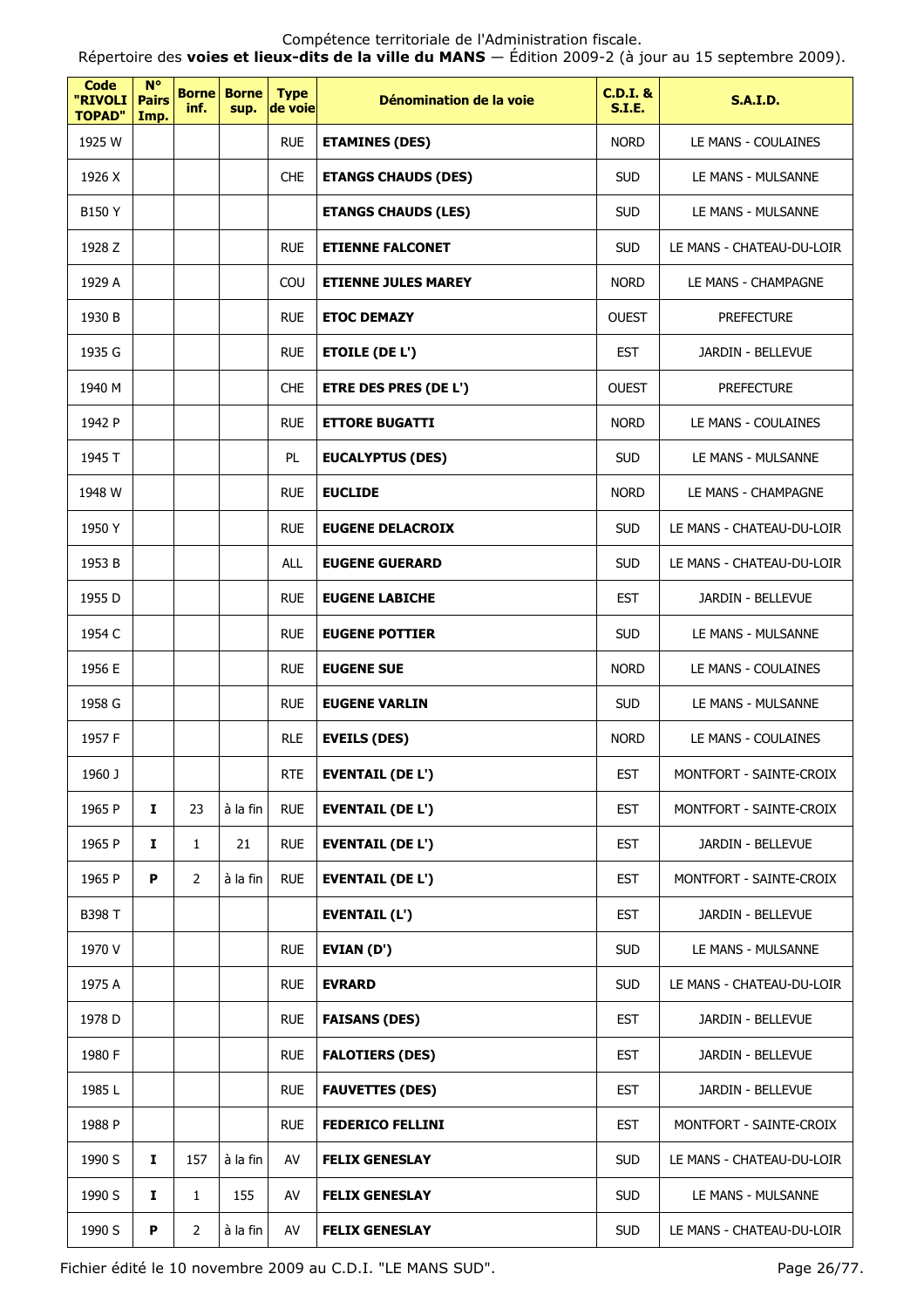Compétence territoriale de l'Administration fiscale. Répertoire des **voies et lieux-dits de la ville du MANS** — Édition 2009-2 (à jour au 15 septembre 2009).

| <b>Code</b><br>"RIVOLI<br><b>TOPAD"</b> | $N^{\circ}$<br><b>Pairs</b><br>Imp. | inf.           | <b>Borne Borne</b><br>sup. | <b>Type</b><br>de voie | Dénomination de la voie           | <b>C.D.I. &amp;</b><br><b>S.I.E.</b> | <b>S.A.I.D.</b>         |
|-----------------------------------------|-------------------------------------|----------------|----------------------------|------------------------|-----------------------------------|--------------------------------------|-------------------------|
| 1991 T                                  |                                     |                |                            | <b>RUE</b>             | <b>FELIX PYAT</b>                 | <b>SUD</b>                           | LE MANS - MULSANNE      |
| 1993 V                                  |                                     |                |                            | <b>RUE</b>             | <b>FENELON</b>                    | <b>EST</b>                           | MONTFORT - SAINTE-CROIX |
| X011 Z                                  |                                     |                |                            | PON                    | FER (DE)                          | <b>OUEST</b>                         | <b>PREFECTURE</b>       |
| 1994 W                                  |                                     |                |                            | <b>PONT</b>            | FER (DU)                          | <b>OUEST</b>                         | <b>PREFECTURE</b>       |
| X004 S                                  |                                     |                |                            | <b>CHE</b>             | FER LE MANS CAEN (DE)             | <b>NORD</b>                          | LE MANS - COULAINES     |
| X003 R                                  |                                     |                |                            | <b>CHE</b>             | FER LE MANS TOURS (DE)            | <b>OUEST</b>                         | <b>PREFECTURE</b>       |
| X005 T                                  |                                     |                |                            | <b>CHE</b>             | <b>FER PARIS BREST (DE)</b>       | <b>OUEST</b>                         | <b>PREFECTURE</b>       |
| X006 U                                  |                                     |                |                            | <b>CHE</b>             | <b>FER PARIS NANTES (DE)</b>      | <b>OUEST</b>                         | <b>PREFECTURE</b>       |
| 1995 X                                  |                                     |                |                            | <b>RUE</b>             | <b>FERDINAND BENOIST</b>          | <b>EST</b>                           | JARDIN - BELLEVUE       |
| 1996 Y                                  |                                     |                |                            | <b>RUE</b>             | <b>FERDINAND DE LESSEPS</b>       | <b>OUEST</b>                         | <b>PREFECTURE</b>       |
| 1997 Z                                  |                                     |                |                            | <b>ALL</b>             | <b>FERME DE SABLE (DE LA)</b>     | <b>OUEST</b>                         | <b>PREFECTURE</b>       |
| 2000 C                                  |                                     |                |                            | <b>RUE</b>             | <b>FERNAND DAVOY</b>              | <b>EST</b>                           | MONTFORT - SAINTE-CROIX |
| 2001 D                                  |                                     |                |                            | <b>RUE</b>             | <b>FERNAND TAVANO</b>             | <b>OUEST</b>                         | <b>PREFECTURE</b>       |
| 2003 F                                  |                                     |                |                            |                        | <b>FERRONNIER ST GEORGES (LA)</b> | <b>OUEST</b>                         | <b>PREFECTURE</b>       |
| 2004 G                                  |                                     |                |                            | <b>RUE</b>             | <b>FIFINE (DE)</b>                | <b>NORD</b>                          | LE MANS - COULAINES     |
| 2005 H                                  |                                     |                |                            | <b>CRS</b>             | <b>FIGUIERS (DES)</b>             | <b>SUD</b>                           | LE MANS - MULSANNE      |
| 2008L                                   |                                     |                |                            | SQ                     | <b>FILLES DIEU (DES)</b>          | <b>EST</b>                           | JARDIN - BELLEVUE       |
| 2009 M                                  |                                     |                |                            | <b>IMP</b>             | <b>FINLANDE (DE)</b>              | <b>EST</b>                           | JARDIN - BELLEVUE       |
| 2012 R                                  |                                     |                |                            | IMP                    | <b>FIZEAU</b>                     | <b>EST</b>                           | MONTFORT - SAINTE-CROIX |
| 2014 T                                  |                                     |                |                            | <b>ALL</b>             | <b>FLAMMARION</b>                 | <b>EST</b>                           | MONTFORT - SAINTE-CROIX |
| 2013 S                                  |                                     |                |                            | <b>RUE</b>             | <b>FLAMMARION</b>                 | <b>EST</b>                           | MONTFORT - SAINTE-CROIX |
| 2015 U                                  |                                     |                |                            | AV                     | <b>FLEURS (DES)</b>               | <b>SUD</b>                           | LE MANS - MULSANNE      |
| 2020 Z                                  |                                     |                |                            | <b>RUE</b>             | <b>FLEURUS (DE)</b>               | <b>OUEST</b>                         | <b>PREFECTURE</b>       |
| 2026 F                                  |                                     |                |                            | IMP                    | <b>FLEURY</b>                     | <b>NORD</b>                          | LE MANS - CHAMPAGNE     |
| 2025 E                                  |                                     |                |                            | <b>RUE</b>             | <b>FLEURY</b>                     | <b>NORD</b>                          | LE MANS - CHAMPAGNE     |
| 2030 K                                  | 1                                   | $\mathbf{1}$   | 67                         | <b>RUE</b>             | <b>FLORE (DE)</b>                 | <b>EST</b>                           | JARDIN - BELLEVUE       |
| 2030 K                                  | Ι.                                  | 69             | à la fin                   | <b>RUE</b>             | <b>FLORE (DE)</b>                 | <b>EST</b>                           | MONTFORT - SAINTE-CROIX |
| 2030 K                                  | P                                   | $\overline{2}$ | à la fin                   | <b>RUE</b>             | <b>FLORE (DE)</b>                 | <b>EST</b>                           | MONTFORT - SAINTE-CROIX |
| 2035 R                                  |                                     |                |                            | IMP                    | <b>FLOREAL</b>                    | <b>OUEST</b>                         | <b>PREFECTURE</b>       |
| 2037 T                                  |                                     |                |                            | <b>RUE</b>             | <b>FLORENCE (DE)</b>              | <b>EST</b>                           | JARDIN - BELLEVUE       |
| 2040 W                                  |                                     |                |                            | <b>RUE</b>             | <b>FOISY (DE)</b>                 | <b>OUEST</b>                         | <b>PREFECTURE</b>       |
| 2045 B                                  |                                     |                |                            | <b>RUE</b>             | <b>FOLIE (DE LA)</b>              | <b>NORD</b>                          | LE MANS - CHAMPAGNE     |

Fichier édité le 10 novembre 2009 au C.D.I. "LE MANS SUD". Page 27/77.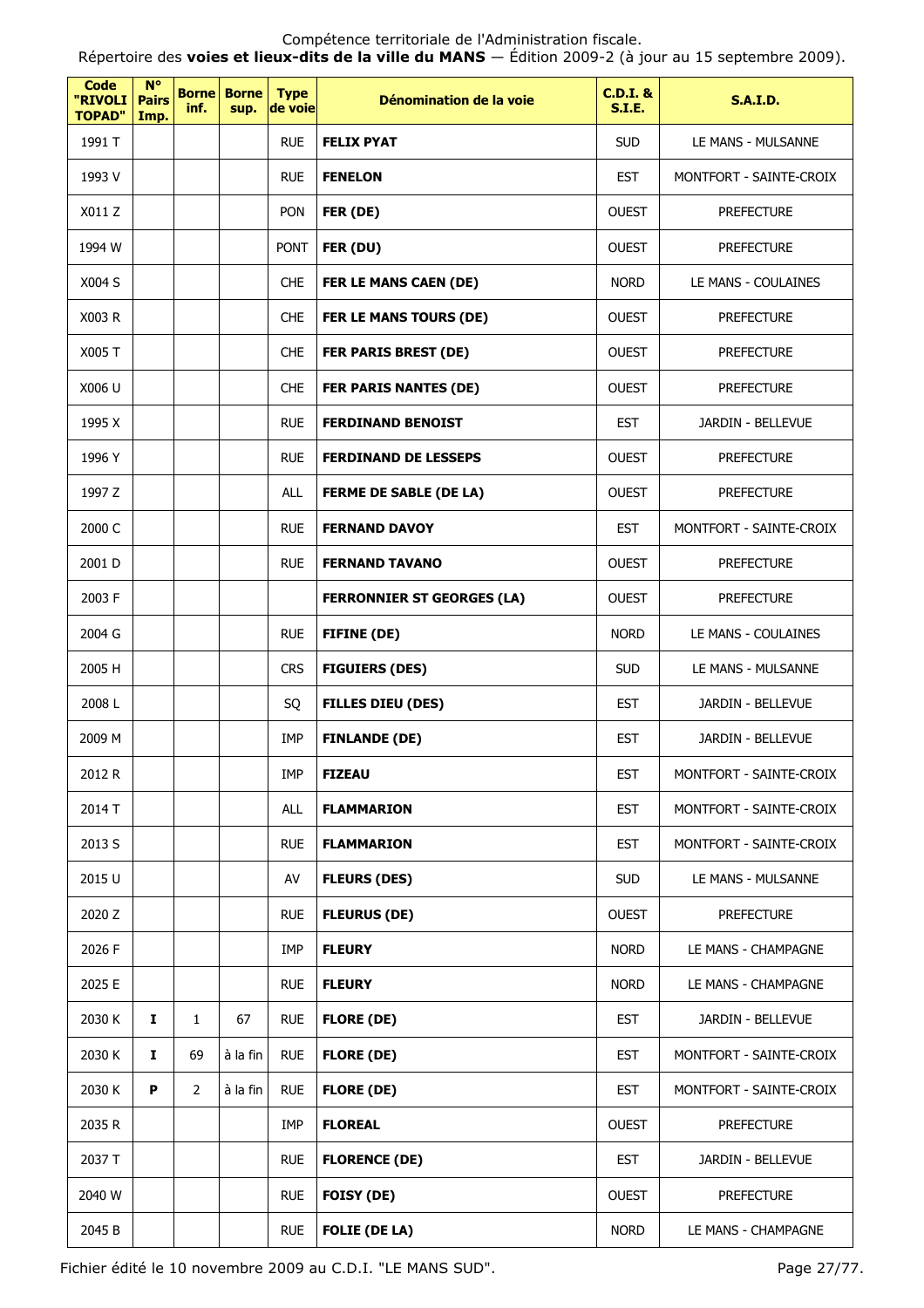Répertoire des **voies et lieux-dits de la ville du MANS** — Édition 2009-2 (à jour au 15 septembre 2009).

| Code<br>"RIVOLI<br><b>TOPAD"</b> | $N^{\circ}$<br><b>Pairs</b><br>Imp. | <b>Borne</b><br>inf. | <b>Borne</b><br>sup. | <b>Type</b><br>de voie | Dénomination de la voie           | $C.D.I.$ &<br><b>S.I.E.</b> | <b>S.A.I.D.</b>           |
|----------------------------------|-------------------------------------|----------------------|----------------------|------------------------|-----------------------------------|-----------------------------|---------------------------|
| 2055 M                           |                                     |                      |                      | <b>RUE</b>             | <b>FOLLERAY (DU)</b>              | <b>OUEST</b>                | <b>PREFECTURE</b>         |
| 2060 T                           |                                     |                      |                      | IMP                    | <b>FONCIER (DU)</b>               | <b>SUD</b>                  | LE MANS - CHATEAU-DU-LOIR |
| 2065 Y                           |                                     |                      |                      | <b>RUE</b>             | <b>FONDERIE (DE LA)</b>           | <b>NORD</b>                 | LE MANS - CHAMPAGNE       |
| 2069 C                           |                                     |                      |                      | <b>RUE</b>             | <b>FONTAINE PERDEREAU (DE LA)</b> | <b>EST</b>                  | JARDIN - BELLEVUE         |
| 2066 Z                           |                                     |                      |                      | <b>CHE</b>             | <b>FONTAINE PICOT (DE LA)</b>     | <b>EST</b>                  | JARDIN - BELLEVUE         |
| B151 Z                           |                                     |                      |                      |                        | <b>FONTAINE PICOT (LA)</b>        | <b>EST</b>                  | JARDIN - BELLEVUE         |
| B152 A                           |                                     |                      |                      |                        | <b>FONTAINE ST MARTIN (LA)</b>    | <b>EST</b>                  | JARDIN - BELLEVUE         |
| 2067 A                           |                                     |                      |                      | <b>CHE</b>             | <b>FONTAINES (DES)</b>            | <b>NORD</b>                 | LE MANS - CHAMPAGNE       |
| 2071 E                           |                                     |                      |                      | <b>RUE</b>             | <b>FONTAINES (DES)</b>            | <b>NORD</b>                 | LE MANS - CHAMPAGNE       |
| B153 B                           |                                     |                      |                      |                        | <b>FONTAINES (LES)</b>            | <b>SUD</b>                  | LE MANS - CHATEAU-DU-LOIR |
| 2070 D                           |                                     |                      |                      | <b>RUE</b>             | <b>FONTENELLES (DES)</b>          | <b>EST</b>                  | JARDIN - BELLEVUE         |
| <b>B154 C</b>                    |                                     |                      |                      |                        | <b>FONTENELLES (LES)</b>          | <b>SUD</b>                  | LE MANS - MULSANNE        |
| 2075 J                           |                                     |                      |                      | <b>ALL</b>             | <b>FONTENOY (DE)</b>              | <b>OUEST</b>                | <b>PREFECTURE</b>         |
| 2080 P                           |                                     |                      |                      | <b>RUE</b>             | <b>FONTENOY (DE)</b>              | <b>OUEST</b>                | <b>PREFECTURE</b>         |
| 2083 T                           |                                     |                      |                      | <b>CHE</b>             | <b>FORESTERIE (DE LA)</b>         | <b>NORD</b>                 | LE MANS - CHAMPAGNE       |
| B155 D                           |                                     |                      |                      |                        | <b>FORESTERIE (LA)</b>            | <b>NORD</b>                 | LE MANS - CHAMPAGNE       |
| 2085 V                           |                                     |                      |                      | <b>RUE</b>             | <b>FORET (DE LA)</b>              | <b>SUD</b>                  | LE MANS - MULSANNE        |
| 2090 A                           |                                     |                      |                      | <b>RUE</b>             | <b>FOSSES ST PIERRE (DES)</b>     | <b>EST</b>                  | JARDIN - BELLEVUE         |
| 2095 F                           |                                     |                      |                      | <b>RUE</b>             | <b>FOSSETTERIE (DE LA)</b>        | <b>NORD</b>                 | LE MANS - CHAMPAGNE       |
| 2100L                            | $\mathbf{I}$                        | 169                  | à la fin             | <b>RUE</b>             | <b>FOUCAUDIERE (DE LA)</b>        | <b>SUD</b>                  | LE MANS - CHATEAU-DU-LOIR |
| 2100L                            | 1                                   | 1                    | 167                  | <b>RUE</b>             | <b>FOUCAUDIERE (DE LA)</b>        | <b>OUEST</b>                | <b>PREFECTURE</b>         |
| 2100L                            | P                                   | $\overline{2}$       | à la fin             | <b>RUE</b>             | <b>FOUCAUDIERE (DE LA)</b>        | <b>SUD</b>                  | LE MANS - CHATEAU-DU-LOIR |
| B156 E                           |                                     |                      |                      |                        | <b>FOUILLET (LE)</b>              | <b>SUD</b>                  | LE MANS - MULSANNE        |
| 2105 S                           |                                     |                      |                      | <b>RUE</b>             | <b>FOUQUET</b>                    | <b>EST</b>                  | MONTFORT - SAINTE-CROIX   |
| B157 F                           |                                     |                      |                      |                        | <b>FOUQUEYERE (LA)</b>            | <b>NORD</b>                 | LE MANS - CHAMPAGNE       |
| 2108 V                           |                                     |                      |                      | <b>ALL</b>             | <b>FOUR FERETTES</b>              | <b>SUD</b>                  | LE MANS - CHATEAU-DU-LOIR |
| 2115 C                           |                                     |                      |                      | <b>RUE</b>             | <b>FOYER MANCEAU (DU)</b>         | <b>OUEST</b>                | <b>PREFECTURE</b>         |
| 2120 H                           |                                     |                      |                      | <b>RUE</b>             | <b>FRA ANGELICO</b>               | <b>SUD</b>                  | LE MANS - CHATEAU-DU-LOIR |
| 2140 E                           |                                     |                      |                      | <b>RUE</b>             | <b>FRANCIS CARCO</b>              | <b>EST</b>                  | JARDIN - BELLEVUE         |
| 2130 U                           |                                     |                      |                      | <b>RUE</b>             | <b>FRANCOIS ARAGO</b>             | <b>EST</b>                  | JARDIN - BELLEVUE         |
| 2135 Z                           |                                     |                      |                      | <b>RUE</b>             | <b>FRANCOIS AUGIS</b>             | <b>EST</b>                  | JARDIN - BELLEVUE         |
| 2143 H                           |                                     |                      |                      | <b>RUE</b>             | <b>FRANCOIS CEVERT</b>            | <b>SUD</b>                  | LE MANS - CHATEAU-DU-LOIR |

Fichier édité le 10 novembre 2009 au C.D.I. "LE MANS SUD". Page 28/77.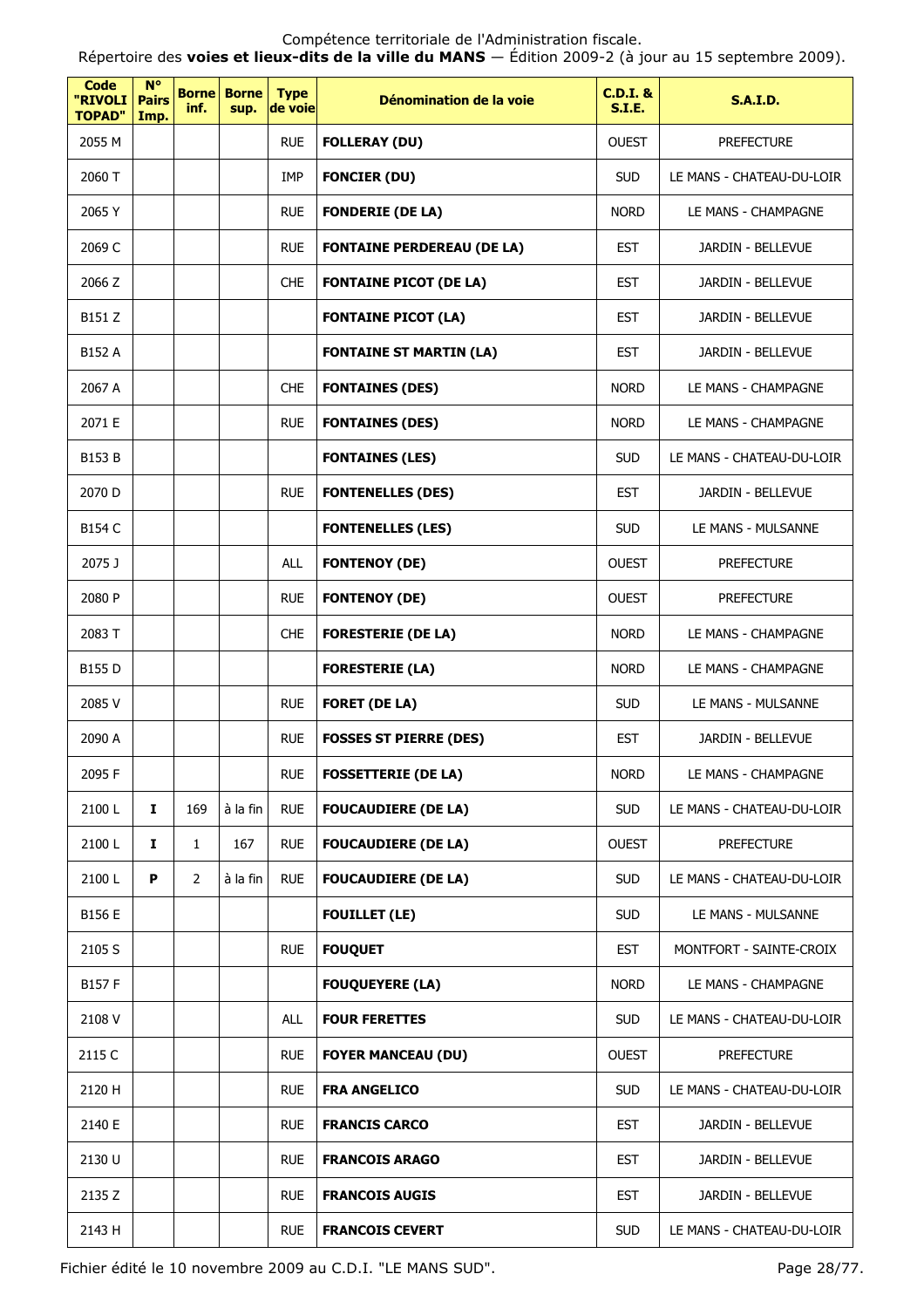Répertoire des **voies et lieux-dits de la ville du MANS** — Édition 2009-2 (à jour au 15 septembre 2009).

| Code<br>"RIVOLI<br><b>TOPAD"</b> | <b>N°</b><br><b>Pairs</b><br>Imp. | <b>Borne</b><br>inf. | <b>Borne</b><br>sup. | <b>Type</b><br>de voie | Dénomination de la voie           | $C.D.I.$ &<br>S.I.E. | <b>S.A.I.D.</b>           |
|----------------------------------|-----------------------------------|----------------------|----------------------|------------------------|-----------------------------------|----------------------|---------------------------|
| 2145 K                           |                                   |                      |                      | AV                     | <b>FRANCOIS CHANCEL</b>           | <b>NORD</b>          | LE MANS - COULAINES       |
| 2147 M                           |                                   |                      |                      | <b>RUE</b>             | <b>FRANCOIS COPPEE</b>            | <b>EST</b>           | MONTFORT - SAINTE-CROIX   |
| 2151 S                           |                                   |                      |                      | <b>RUE</b>             | <b>FRANCOIS DE MALHERBE</b>       | <b>EST</b>           | MONTFORT - SAINTE-CROIX   |
| 2149 P                           |                                   |                      |                      | <b>RUE</b>             | <b>FRANCOIS GIRARDON</b>          | <b>SUD</b>           | LE MANS - CHATEAU-DU-LOIR |
| 2150 R                           |                                   |                      |                      | <b>RUE</b>             | <b>FRANCOIS GUIZOT</b>            | <b>OUEST</b>         | <b>PREFECTURE</b>         |
| 5566 D                           |                                   |                      |                      | <b>RUE</b>             | <b>FRANCOIS MAURIAC</b>           | <b>EST</b>           | JARDIN - BELLEVUE         |
| 2153 U                           | 1                                 | 65                   | à la fin             | AV                     | <b>FRANCOIS MITTERRAND</b>        | <b>OUEST</b>         | <b>PREFECTURE</b>         |
| 2153 U                           | $\mathbf{I}$                      | 17                   | 63                   | AV                     | <b>FRANCOIS MITTERRAND</b>        | <b>SUD</b>           | LE MANS - MULSANNE        |
| 2153 U                           | I                                 | 9                    | 15                   | AV                     | <b>FRANCOIS MITTERRAND</b>        | <b>EST</b>           | <b>JARDIN - BELLEVUE</b>  |
| 2153 U                           | 1                                 | $\mathbf{1}$         | 7                    | AV                     | <b>FRANCOIS MITTERRAND</b>        | <b>EST</b>           | MONTFORT - SAINTE-CROIX   |
| 2153 U                           | P                                 | $\overline{2}$       | 40                   | AV                     | <b>FRANCOIS MITTERRAND</b>        | <b>EST</b>           | JARDIN - BELLEVUE         |
| 2153 U                           | P                                 | 42                   | à la fin             | AV                     | <b>FRANCOIS MITTERRAND</b>        | <b>NORD</b>          | LE MANS - CHAMPAGNE       |
| 2152 T                           |                                   |                      |                      | <b>RUE</b>             | <b>FRANCOIS MONIER</b>            | <b>SUD</b>           | LE MANS - CHATEAU-DU-LOIR |
| 2154 V                           |                                   |                      |                      | <b>RUE</b>             | <b>FRANCOIS RABELAIS</b>          | <b>EST</b>           | JARDIN - BELLEVUE         |
| 2155 W                           |                                   |                      |                      | <b>RUE</b>             | <b>FRANCOIS RUDE</b>              | <b>SUD</b>           | LE MANS - CHATEAU-DU-LOIR |
| 2160 B                           |                                   |                      |                      | <b>RUE</b>             | <b>FRANCOIS VILLON</b>            | <b>SUD</b>           | LE MANS - MULSANNE        |
| 2162 D                           |                                   |                      |                      | <b>RUE</b>             | <b>FRANKLIN</b>                   | <b>OUEST</b>         | <b>PREFECTURE</b>         |
| 2165 G                           | 1                                 | 11                   | à la fin             | PL                     | <b>FRANKLIN ROOSEVELT</b>         | <b>NORD</b>          | LE MANS - CHAMPAGNE       |
| 2165 G                           | Ι.                                | 1                    | 9                    | PL                     | <b>FRANKLIN ROOSEVELT</b>         | <b>OUEST</b>         | <b>PREFECTURE</b>         |
| 2165 G                           | P                                 | $\overline{2}$       | 8                    | PL                     | <b>FRANKLIN ROOSEVELT</b>         | <b>OUEST</b>         | <b>PREFECTURE</b>         |
| 2165 G                           | P                                 | 10                   | à la fin             | PL                     | <b>FRANKLIN ROOSEVELT</b>         | <b>NORD</b>          | LE MANS - CHAMPAGNE       |
| 2167 J                           |                                   |                      |                      | SQ                     | <b>FRANZ STOCK</b>                | <b>SUD</b>           | LE MANS - CHATEAU-DU-LOIR |
| 2170 M                           |                                   |                      |                      | <b>RUE</b>             | <b>FRATERNITE (DE LA)</b>         | <b>SUD</b>           | LE MANS - MULSANNE        |
| 2173 R                           |                                   |                      |                      | AV                     | <b>FREDERIC AUGUSTE BARTHOLDI</b> | <b>NORD</b>          | LE MANS - CHAMPAGNE       |
| 2172 P                           |                                   |                      |                      | BD                     | <b>FREDERIC CHOPIN</b>            | <b>SUD</b>           | LE MANS - CHATEAU-DU-LOIR |
| 2174 S                           |                                   |                      |                      | <b>RUE</b>             | <b>FREDERIC MISTRAL</b>           | <b>EST</b>           | JARDIN - BELLEVUE         |
| <b>B158 G</b>                    |                                   |                      |                      |                        | <b>FRENE (LE)</b>                 | <b>SUD</b>           | LE MANS - CHATEAU-DU-LOIR |
| 2175 T                           |                                   |                      |                      | <b>CRS</b>             | <b>FRENES (DES)</b>               | <b>SUD</b>           | LE MANS - MULSANNE        |
| 2180 Y                           |                                   |                      |                      | <b>RUE</b>             | <b>FRERES GREBAN (DES)</b>        | <b>NORD</b>          | LE MANS - CHAMPAGNE       |
| 2185 D                           |                                   |                      |                      | <b>RUE</b>             | <b>FRERES RENAULT (DES)</b>       | <b>OUEST</b>         | <b>PREFECTURE</b>         |
| 2188 G                           |                                   |                      |                      | <b>RUE</b>             | <b>FRERES VOISIN (DES)</b>        | <b>NORD</b>          | LE MANS - COULAINES       |
| 2190 J                           |                                   |                      |                      | <b>RUE</b>             | <b>FRERES WRIGHT (DES)</b>        | <b>SUD</b>           | LE MANS - CHATEAU-DU-LOIR |

Fichier édité le 10 novembre 2009 au C.D.I. "LE MANS SUD". Page 29/77.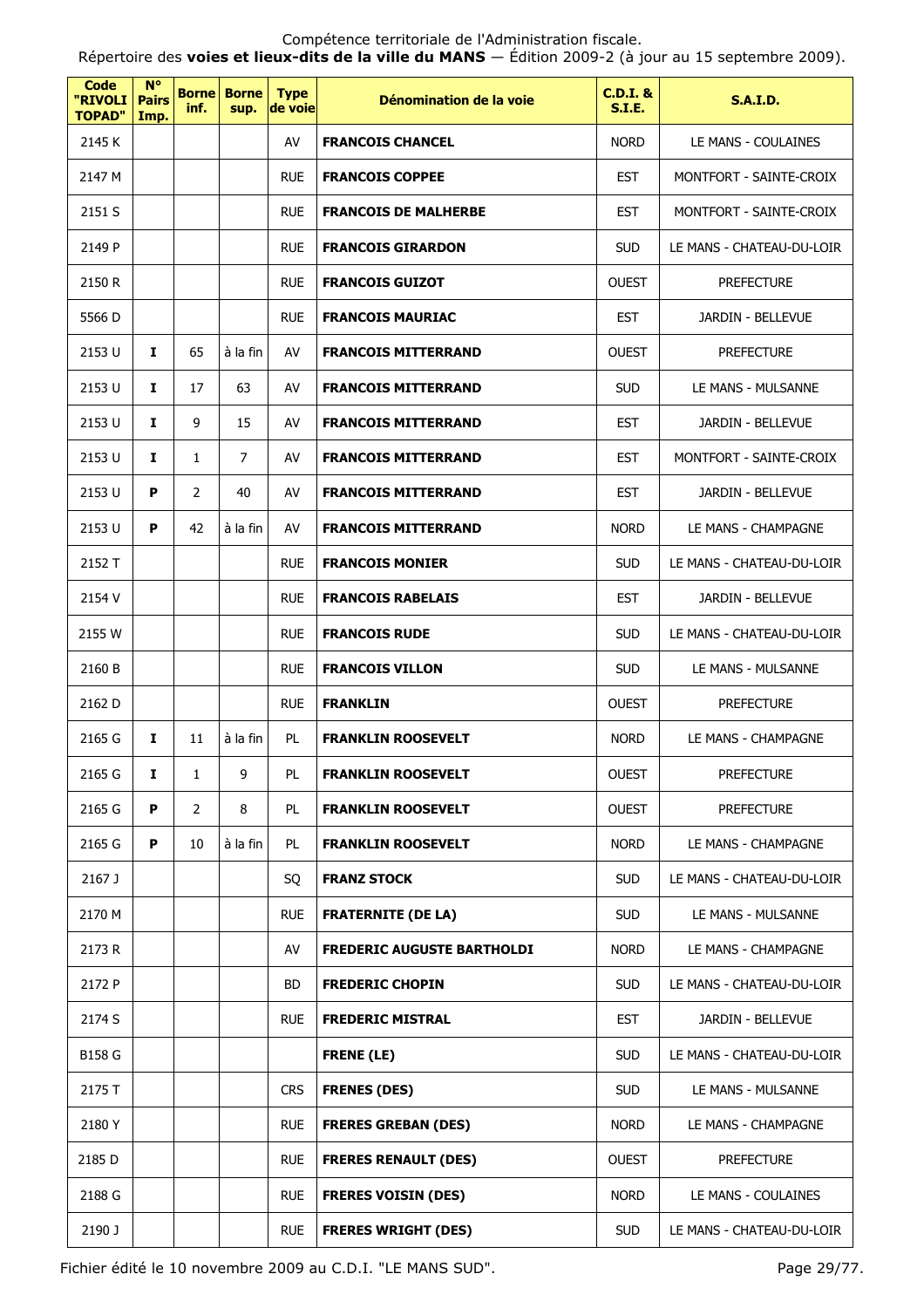Répertoire des **voies et lieux-dits de la ville du MANS** — Édition 2009-2 (à jour au 15 septembre 2009).

| Code<br>"RIVOLI<br><b>TOPAD"</b> | <b>N°</b><br><b>Pairs</b><br>Imp. | <b>Borne</b><br>inf. | <b>Borne</b><br>sup. | <b>Type</b><br>de voie | Dénomination de la voie       | $C.D.I.$ &<br><b>S.I.E.</b> | <b>S.A.I.D.</b>           |
|----------------------------------|-----------------------------------|----------------------|----------------------|------------------------|-------------------------------|-----------------------------|---------------------------|
| 2195 P                           |                                   |                      |                      | <b>BD</b>              | <b>FRESNELLERIE (DE LA)</b>   | <b>SUD</b>                  | LE MANS - CHATEAU-DU-LOIR |
| 2196 R                           |                                   |                      |                      | <b>RUE</b>             | <b>FRIEDRICH MURNAU</b>       | <b>EST</b>                  | MONTFORT - SAINTE-CROIX   |
| 2197 S                           |                                   |                      |                      | <b>CHE</b>             | <b>FRILOUX (DES)</b>          | <b>EST</b>                  | JARDIN - BELLEVUE         |
| B159 H                           |                                   |                      |                      |                        | <b>FRILOUX (LE)</b>           | <b>EST</b>                  | JARDIN - BELLEVUE         |
| 2200 V                           |                                   |                      |                      | <b>RUE</b>             | <b>FROGER</b>                 | <b>EST</b>                  | JARDIN - BELLEVUE         |
| 2205 A                           | Ι.                                | 17                   | à la fin             | <b>RUE</b>             | <b>FROMENDIERE (DE LA)</b>    | <b>SUD</b>                  | LE MANS - CHATEAU-DU-LOIR |
| 2205 A                           | $\mathbf{I}$                      | $\mathbf{1}$         | 15                   | <b>RUE</b>             | <b>FROMENDIERE (DE LA)</b>    | <b>OUEST</b>                | <b>PREFECTURE</b>         |
| 2205 A                           | P                                 | $\overline{2}$       | 22                   | <b>RUE</b>             | <b>FROMENDIERE (DE LA)</b>    | <b>OUEST</b>                | PREFECTURE                |
| 2205 A                           | P                                 | 24                   | à la fin             | <b>RUE</b>             | <b>FROMENDIERE (DE LA)</b>    | <b>SUD</b>                  | LE MANS - CHATEAU-DU-LOIR |
| 2210 F                           | 1                                 | 51                   | à la fin             | <b>RUE</b>             | <b>FUIE (DE LA)</b>           | <b>SUD</b>                  | LE MANS - MULSANNE        |
| 2210 F                           | $\mathbf{I}$                      | $\mathbf{1}$         | 49                   | <b>RUE</b>             | <b>FUIE (DE LA)</b>           | <b>OUEST</b>                | <b>PREFECTURE</b>         |
| 2210 F                           | P                                 | 46                   | à la fin             | <b>RUE</b>             | <b>FUIE (DE LA)</b>           | <b>SUD</b>                  | LE MANS - MULSANNE        |
| 2210 F                           | P                                 | $\overline{2}$       | 44                   | <b>RUE</b>             | <b>FUIE (DE LA)</b>           | <b>OUEST</b>                | <b>PREFECTURE</b>         |
| 2215L                            |                                   |                      |                      | <b>RUE</b>             | <b>FUNAY (DE)</b>             | <b>SUD</b>                  | LE MANS - MULSANNE        |
| 2220 S                           |                                   |                      |                      | <b>RUE</b>             | <b>FUSAINS (DES)</b>          | <b>OUEST</b>                | <b>PREFECTURE</b>         |
| B160 J                           |                                   |                      |                      |                        | <b>FUTAIE (LA)</b>            | <b>NORD</b>                 | LE MANS - CHAMPAGNE       |
| <b>B161 K</b>                    |                                   |                      |                      |                        | <b>GAGNEMONT</b>              | <b>EST</b>                  | MONTFORT - SAINTE-CROIX   |
| 2225 X                           |                                   |                      |                      | <b>RUE</b>             | <b>GALERE (DE LA)</b>         | <b>EST</b>                  | JARDIN - BELLEVUE         |
| 2226 Y                           |                                   |                      |                      | <b>CHE</b>             | <b>GALIERES (DES)</b>         | <b>NORD</b>                 | LE MANS - COULAINES       |
| 2227 Z                           |                                   |                      |                      | <b>RUE</b>             | <b>GALILEE</b>                | <b>EST</b>                  | MONTFORT - SAINTE-CROIX   |
| 2230 C                           |                                   |                      |                      | <b>RUE</b>             | <b>GALOPIERE (DE LA)</b>      | <b>OUEST</b>                | PREFECTURE                |
| 2235 H                           | $\mathbf I$                       | $\mathbf{1}$         | 5                    | PL                     | <b>GAMBETTA</b>               | <b>NORD</b>                 | LE MANS - CHAMPAGNE       |
| 2235 H                           | $\mathbf I$                       | $\overline{7}$       | à la fin             | PL                     | <b>GAMBETTA</b>               | <b>NORD</b>                 | LE MANS - COULAINES       |
| 2235 H                           | P                                 | $\overline{2}$       | 4                    | PL                     | <b>GAMBETTA</b>               | <b>NORD</b>                 | LE MANS - CHAMPAGNE       |
| 2235 H                           | P                                 | 6                    | à la fin             | PL                     | <b>GAMBETTA</b>               | <b>NORD</b>                 | LE MANS - COULAINES       |
| X012 A                           |                                   |                      |                      | <b>PON</b>             | <b>GAMBETTA</b>               | <b>EST</b>                  | JARDIN - BELLEVUE         |
| 2240 N                           | Ι.                                | 1                    | à la fin             | <b>RUE</b>             | <b>GAMBETTA</b>               | <b>NORD</b>                 | LE MANS - CHAMPAGNE       |
| 2240 N                           | P                                 | 60                   | 94                   | <b>RUE</b>             | <b>GAMBETTA</b>               | <b>NORD</b>                 | LE MANS - COULAINES       |
| 2240 N                           | P                                 | 26                   | 58                   | <b>RUE</b>             | <b>GAMBETTA</b>               | <b>EST</b>                  | JARDIN - BELLEVUE         |
| 2240 N                           | P                                 | 96                   | à la fin             | <b>RUE</b>             | <b>GAMBETTA</b>               | <b>NORD</b>                 | LE MANS - CHAMPAGNE       |
| 2240 N                           | P                                 | $\overline{2}$       | 24                   | <b>RUE</b>             | <b>GAMBETTA</b>               | <b>NORD</b>                 | LE MANS - CHAMPAGNE       |
| 2245U                            | $\boldsymbol{I}$                  | 35                   | <del>à la fin</del>  | ₩                      | GARE (DE LA) --> ROBERT JARRY | <b>OUEST</b>                | <b>PREFECTURE</b>         |

Fichier édité le 10 novembre 2009 au C.D.I. "LE MANS SUD". Page 30/77.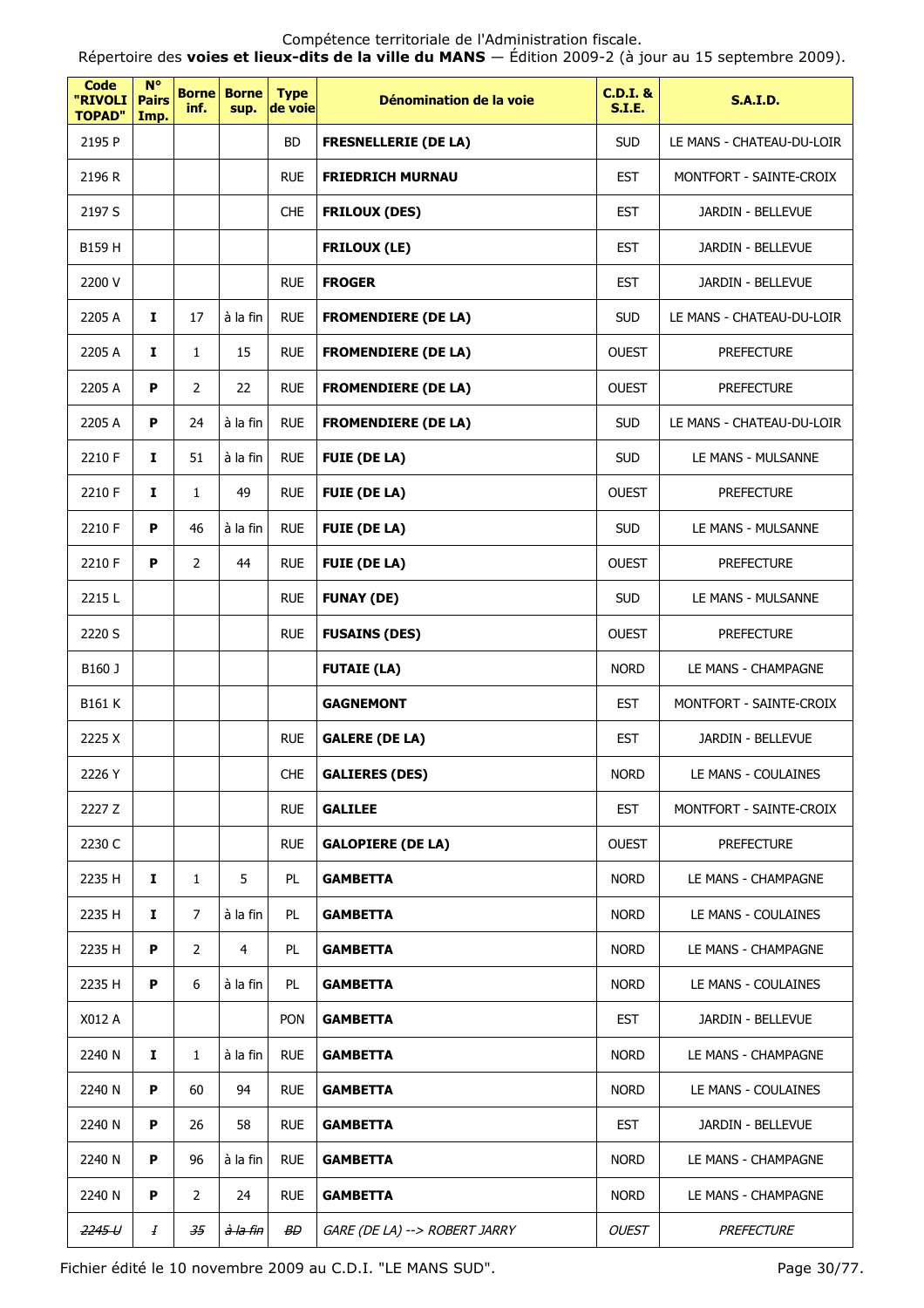Répertoire des **voies et lieux-dits de la ville du MANS** — Édition 2009-2 (à jour au 15 septembre 2009).

| <b>Code</b><br>"RIVOLI<br><b>TOPAD"</b> | <b>N°</b><br><b>Pairs</b><br>Imp. | <b>Borne</b><br>inf. | <b>Borne</b><br>sup. | <b>Type</b><br>de voie | Dénomination de la voie        | <b>C.D.I. &amp;</b><br><b>S.I.E.</b> | <b>S.A.I.D.</b>           |
|-----------------------------------------|-----------------------------------|----------------------|----------------------|------------------------|--------------------------------|--------------------------------------|---------------------------|
| 2245U                                   | Ŧ                                 | $\pm$                | 33                   | $B\!D$                 | GARE (DE LA) --> ROBERT JARRY  | <b>OUEST</b>                         | PREFECTURE                |
| 2245 U                                  | ₽                                 | $\overline{z}$       | <del>à la fin</del>  | $B\!D$                 | GARE (DE LA) --> ROBERT JARRY  | <b>OUEST</b>                         | PREFECTURE                |
| B162 L                                  |                                   |                      |                      |                        | <b>GARE DE TRIAGE</b>          | <b>SUD</b>                           | LE MANS - CHATEAU-DU-LOIR |
| 2250 Z                                  |                                   |                      |                      | <b>RUE</b>             | <b>GARENNE (DE LA)</b>         | <b>NORD</b>                          | LE MANS - COULAINES       |
| B163 M                                  |                                   |                      |                      |                        | <b>GARENNE (LA)</b>            | <b>NORD</b>                          | LE MANS - CHAMPAGNE       |
| 2255 E                                  |                                   |                      |                      | PAS                    | <b>GARILLE</b>                 | <b>EST</b>                           | JARDIN - BELLEVUE         |
| 2260 K                                  |                                   |                      |                      | <b>RUE</b>             | <b>GARNIER PAGES</b>           | <b>OUEST</b>                         | <b>PREFECTURE</b>         |
| 2265 R                                  |                                   |                      |                      | <b>RUE</b>             | <b>GASTELIER</b>               | <b>OUEST</b>                         | <b>PREFECTURE</b>         |
| 2270 W                                  |                                   |                      |                      | <b>RUE</b>             | <b>GASTON PLANTE</b>           | <b>SUD</b>                           | LE MANS - MULSANNE        |
| 2275 B                                  |                                   |                      |                      | <b>RUE</b>             | <b>GASTON SIMON</b>            | <b>EST</b>                           | JARDIN - BELLEVUE         |
| 2280 G                                  |                                   |                      |                      | <b>ALL</b>             | <b>GAUGAIN</b>                 | <b>SUD</b>                           | LE MANS - CHATEAU-DU-LOIR |
| 2285 M                                  |                                   |                      |                      | <b>RUE</b>             | <b>GAY LUSSAC</b>              | <b>SUD</b>                           | LE MANS - MULSANNE        |
| 2289 S                                  |                                   |                      |                      | IMP                    | <b>GAZONFIER</b>               | <b>EST</b>                           | MONTFORT - SAINTE-CROIX   |
| 2290 T                                  |                                   |                      |                      | <b>RUE</b>             | <b>GAZONFIER</b>               | <b>EST</b>                           | MONTFORT - SAINTE-CROIX   |
| 2292 V                                  |                                   |                      |                      | <b>ALL</b>             | <b>GEMEAUX (DES)</b>           | <b>OUEST</b>                         | <b>PREFECTURE</b>         |
| 2293 W                                  | $\mathbf{I}$                      | 63                   | à la fin             | AV                     | <b>GENERAL DE GAULLE (DU)</b>  | <b>NORD</b>                          | LE MANS - CHAMPAGNE       |
| 2293 W                                  | 1                                 | 57                   | 61                   | AV                     | <b>GENERAL DE GAULLE (DU)</b>  | <b>EST</b>                           | JARDIN - BELLEVUE         |
| 2293 W                                  | 1                                 | $\mathbf{1}$         | 55                   | AV                     | <b>GENERAL DE GAULLE (DU)</b>  | <b>SUD</b>                           | LE MANS - MULSANNE        |
| 2293 W                                  | P.                                | 2                    | 58                   | AV                     | <b>GENERAL DE GAULLE (DU)</b>  | EST                                  | JARDIN - BELLEVUE         |
| 2293 W                                  | P                                 | 60                   | à la fin             | AV                     | <b>GENERAL DE GAULLE (DU)</b>  | <b>NORD</b>                          | LE MANS - CHAMPAGNE       |
| 2295 Y                                  | Ι.                                | $\mathbf{1}$         | à la fin             | BD                     | <b>GENERAL DE NEGRIER (DU)</b> | <b>EST</b>                           | JARDIN - BELLEVUE         |
| 2295 Y                                  | P                                 | $\overline{2}$       | à la fin             | BD                     | <b>GENERAL DE NEGRIER (DU)</b> | <b>EST</b>                           | MONTFORT - SAINTE-CROIX   |
| 2300 D                                  |                                   |                      |                      | AV                     | <b>GENERAL LECLERC (DU)</b>    | <b>OUEST</b>                         | <b>PREFECTURE</b>         |
| 2302 F                                  |                                   |                      |                      | BD                     | <b>GENERAL PATTON (DU)</b>     | <b>NORD</b>                          | LE MANS - COULAINES       |
| 2310 P                                  |                                   |                      |                      | <b>RUE</b>             | <b>GENEVE (DE)</b>             | <b>NORD</b>                          | LE MANS - COULAINES       |
| 2315 V                                  |                                   |                      |                      | <b>RUE</b>             | <b>GENNETIERE (DE LA)</b>      | <b>OUEST</b>                         | <b>PREFECTURE</b>         |
| 2318 Y                                  |                                   |                      |                      | <b>RUE</b>             | <b>GENTIANES (DES)</b>         | <b>OUEST</b>                         | <b>PREFECTURE</b>         |
| 2320 A                                  |                                   |                      |                      | <b>RUE</b>             | <b>GEO CHAVEZ</b>              | <b>SUD</b>                           | LE MANS - CHATEAU-DU-LOIR |
| 2323 D                                  |                                   |                      |                      | <b>RUE</b>             | <b>GEORGE SAND</b>             | <b>EST</b>                           | MONTFORT - SAINTE-CROIX   |
| 2365 Z                                  | Ι.                                | $\mathbf{1}$         | $\overline{7}$       | PL                     | <b>GEORGE WASHINGTON</b>       | <b>OUEST</b>                         | <b>PREFECTURE</b>         |
| 2365 Z                                  | I.                                | 11                   | à la fin             | PL                     | <b>GEORGE WASHINGTON</b>       | <b>OUEST</b>                         | <b>PREFECTURE</b>         |
| 2365 Z                                  | I                                 | 9                    | 9                    | PL                     | <b>GEORGE WASHINGTON</b>       | <b>SUD</b>                           | LE MANS - MULSANNE        |

Fichier édité le 10 novembre 2009 au C.D.I. "LE MANS SUD". Page 31/77.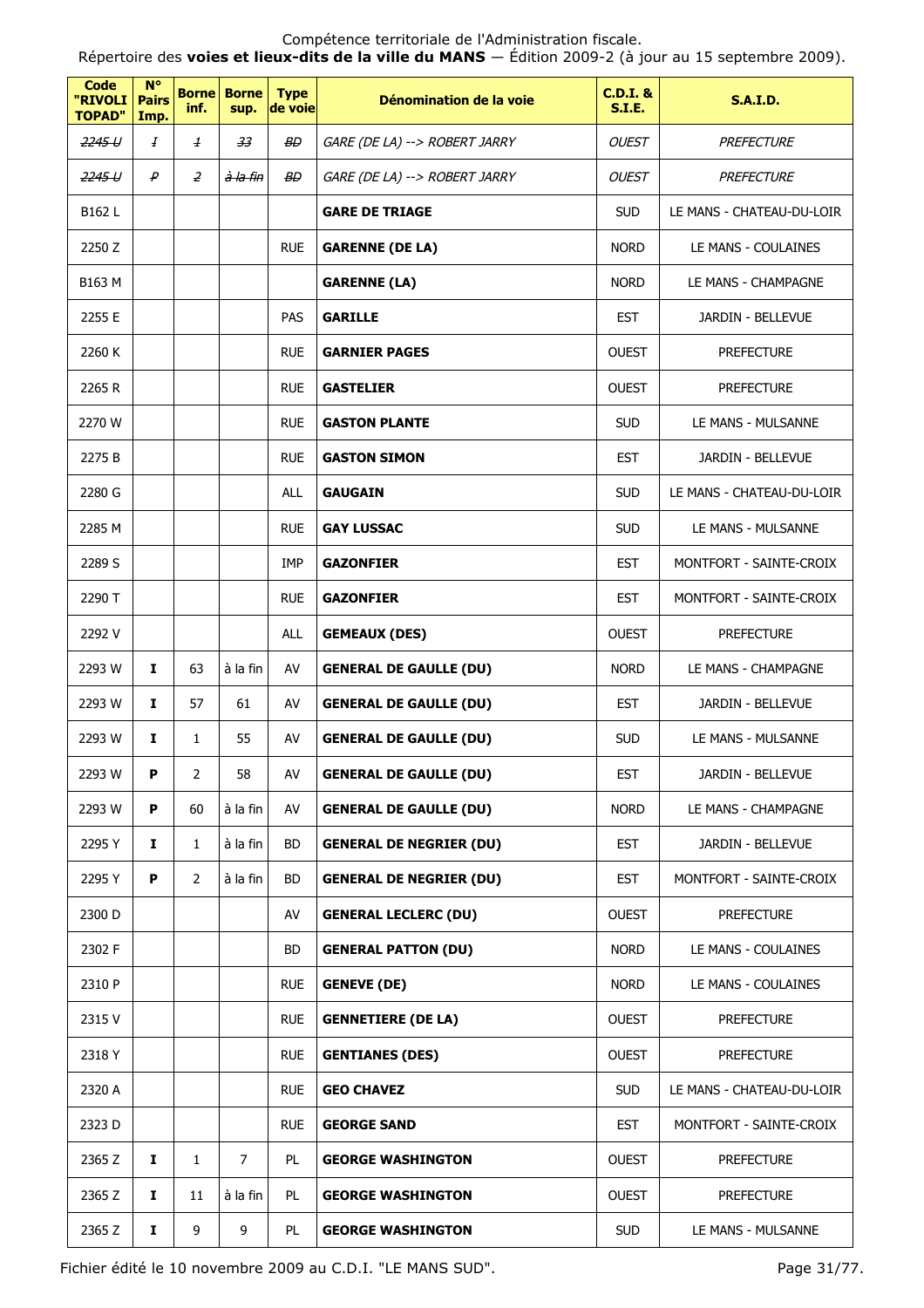Répertoire des **voies et lieux-dits de la ville du MANS** — Édition 2009-2 (à jour au 15 septembre 2009).

| <b>Code</b><br>"RIVOLI<br><b>TOPAD"</b> | $N^{\circ}$<br><b>Pairs</b><br>Imp. | <b>Borne</b><br>inf. | <b>Borne</b><br>sup. | <b>Type</b><br>de voie | Dénomination de la voie   | <b>C.D.I. &amp;</b><br><b>S.I.E.</b> | <b>S.A.I.D.</b>           |
|-----------------------------------------|-------------------------------------|----------------------|----------------------|------------------------|---------------------------|--------------------------------------|---------------------------|
| 2365 Z                                  | P                                   | 2                    | à la fin             | PL                     | <b>GEORGE WASHINGTON</b>  | <b>OUEST</b>                         | <b>PREFECTURE</b>         |
| 2324 E                                  |                                     |                      |                      | AV                     | <b>GEORGES AURIC</b>      | <b>NORD</b>                          | LE MANS - CHAMPAGNE       |
| 2325 F                                  |                                     |                      |                      | <b>RUE</b>             | <b>GEORGES BIZET</b>      | <b>SUD</b>                           | LE MANS - CHATEAU-DU-LOIR |
| 2328 J                                  |                                     |                      |                      | <b>RUE</b>             | <b>GEORGES BOUCHER</b>    | <b>NORD</b>                          | LE MANS - CHAMPAGNE       |
| 2329 K                                  |                                     |                      |                      | <b>RUE</b>             | <b>GEORGES BOULLET</b>    | <b>OUEST</b>                         | <b>PREFECTURE</b>         |
| 2330 L                                  | I                                   | 5                    | $\overline{7}$       | PL                     | <b>GEORGES BOUTTIE</b>    | <b>NORD</b>                          | LE MANS - CHAMPAGNE       |
| 2330L                                   | $\mathbf{I}$                        | 9                    | à la fin             | PL                     | <b>GEORGES BOUTTIE</b>    | <b>NORD</b>                          | LE MANS - COULAINES       |
| 2330L                                   | 1                                   | $\mathbf{1}$         | 3                    | PL                     | <b>GEORGES BOUTTIE</b>    | <b>NORD</b>                          | LE MANS - COULAINES       |
| 2330L                                   | P                                   | 8                    | à la fin             | PL                     | <b>GEORGES BOUTTIE</b>    | <b>NORD</b>                          | LE MANS - COULAINES       |
| 2330L                                   | P                                   | 2                    | 2                    | PL                     | <b>GEORGES BOUTTIE</b>    | <b>NORD</b>                          | LE MANS - COULAINES       |
| 2330L                                   | P                                   | 4                    | 6                    | PL                     | <b>GEORGES BOUTTIE</b>    | <b>NORD</b>                          | LE MANS - CHAMPAGNE       |
| 2326 G                                  |                                     |                      |                      | <b>ALL</b>             | <b>GEORGES BRAQUE</b>     | <b>SUD</b>                           | LE MANS - CHATEAU-DU-LOIR |
| 2327 H                                  |                                     |                      |                      | <b>CRS</b>             | <b>GEORGES BRASSENS</b>   | <b>OUEST</b>                         | <b>PREFECTURE</b>         |
| 2331 M                                  |                                     |                      |                      | <b>RUE</b>             | <b>GEORGES CARPENTIER</b> | <b>SUD</b>                           | LE MANS - CHATEAU-DU-LOIR |
| 2322 C                                  |                                     |                      |                      | <b>COUR</b>            | <b>GEORGES COURTELINE</b> | <b>EST</b>                           | JARDIN - BELLEVUE         |
| 2321 B                                  |                                     |                      |                      | <b>RUE</b>             | <b>GEORGES COURTELINE</b> | <b>EST</b>                           | JARDIN - BELLEVUE         |
| 2332 N                                  |                                     |                      |                      | AV                     | <b>GEORGES DUHAMEL</b>    | <b>NORD</b>                          | LE MANS - COULAINES       |
| 2335 S                                  | Ι.                                  | 247                  | à la fin             | AV                     | <b>GEORGES DURAND</b>     | <b>SUD</b>                           | LE MANS - MULSANNE        |
| 2335 S                                  | Ι.                                  | 1                    | 245                  | AV                     | <b>GEORGES DURAND</b>     | SUD                                  | LE MANS - MULSANNE        |
| 2335 S                                  | P                                   | $\mathbf{2}$         | 126                  | AV                     | <b>GEORGES DURAND</b>     | <b>SUD</b>                           | LE MANS - MULSANNE        |
| 2335 S                                  | P                                   | 128                  | à la fin             | AV                     | <b>GEORGES DURAND</b>     | <b>SUD</b>                           | LE MANS - CHATEAU-DU-LOIR |
| 2336 T                                  |                                     |                      |                      | <b>RUE</b>             | <b>GEORGES FEYDEAU</b>    | <b>SUD</b>                           | LE MANS - CHATEAU-DU-LOIR |
| 2337 U                                  |                                     |                      |                      | PL                     | <b>GEORGES GAUTHIER</b>   | <b>OUEST</b>                         | <b>PREFECTURE</b>         |
| 2338 V                                  |                                     |                      |                      | <b>CRS</b>             | <b>GEORGES LAPIERRE</b>   | <b>SUD</b>                           | LE MANS - MULSANNE        |
| 2340 X                                  |                                     |                      |                      | <b>RUE</b>             | <b>GEORGES LECOMTE</b>    | <b>EST</b>                           | JARDIN - BELLEVUE         |
| 2345 C                                  |                                     |                      |                      | <b>RUE</b>             | <b>GEORGES LEGAGNEUX</b>  | <b>SUD</b>                           | LE MANS - CHATEAU-DU-LOIR |
| 2350 H                                  |                                     |                      |                      | <b>RUE</b>             | <b>GEORGES LIZE</b>       | <b>SUD</b>                           | LE MANS - MULSANNE        |
| 2355 N                                  |                                     |                      |                      | <b>RUE</b>             | <b>GEORGES LUMIERE</b>    | <b>SUD</b>                           | LE MANS - CHATEAU-DU-LOIR |
| 2360 U                                  |                                     |                      |                      | <b>RUE</b>             | <b>GEORGES MADON</b>      | <b>SUD</b>                           | LE MANS - CHATEAU-DU-LOIR |
| 2361 V                                  |                                     |                      |                      | BD                     | <b>GEORGES MELIES</b>     | <b>NORD</b>                          | LE MANS - CHAMPAGNE       |
| 2370 E                                  |                                     |                      |                      | <b>RUE</b>             | <b>GERAULT</b>            | <b>EST</b>                           | JARDIN - BELLEVUE         |
| 2375 K                                  |                                     |                      |                      | <b>RUE</b>             | <b>GERMAIN PILON</b>      | <b>EST</b>                           | JARDIN - BELLEVUE         |

Fichier édité le 10 novembre 2009 au C.D.I. "LE MANS SUD". Page 32/77.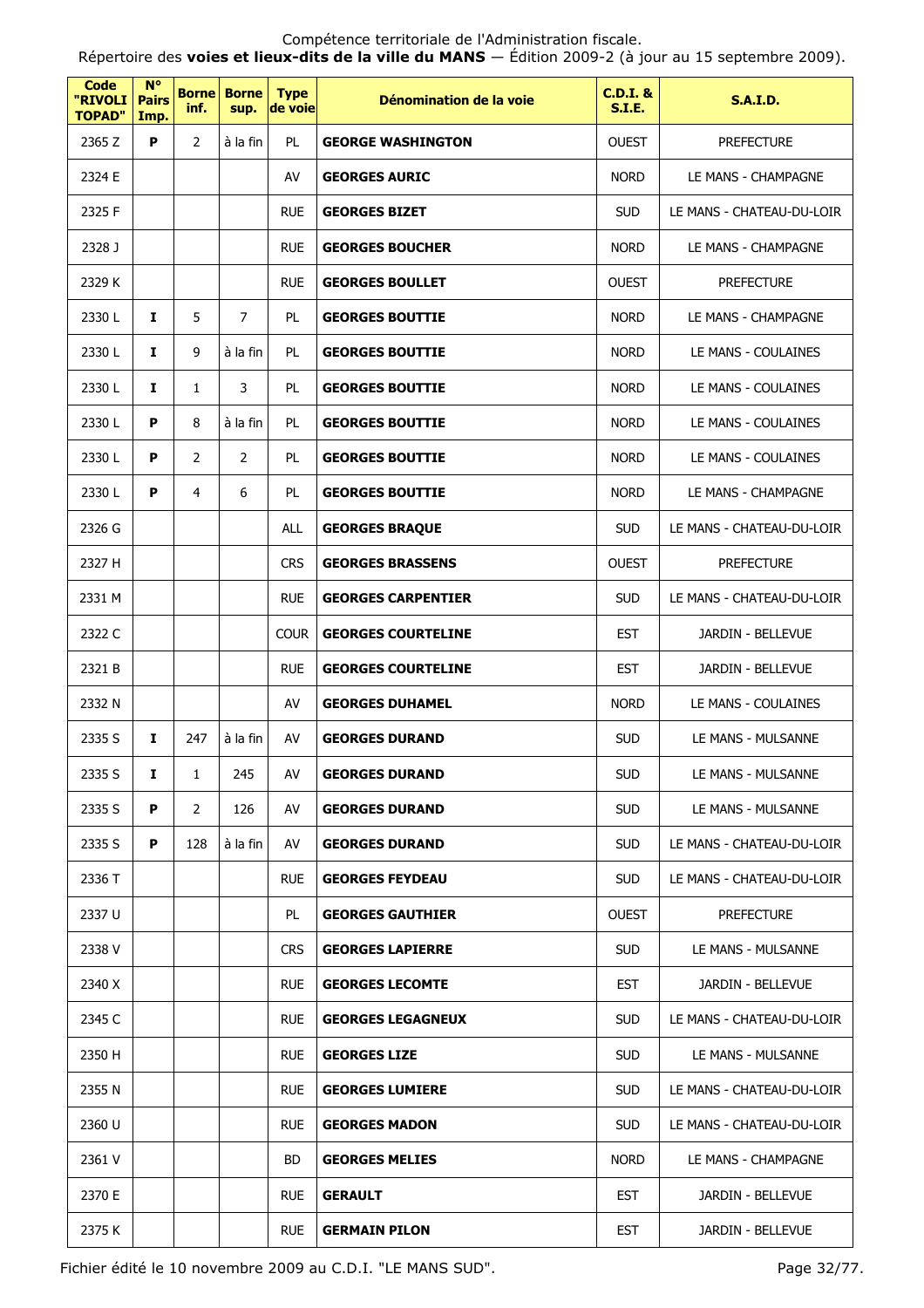Répertoire des **voies et lieux-dits de la ville du MANS** — Édition 2009-2 (à jour au 15 septembre 2009).

| <b>Code</b><br>"RIVOLI<br><b>TOPAD"</b> | $N^{\circ}$<br><b>Pairs</b><br>Imp. | inf.           | <b>Borne</b> Borne<br>sup. | <b>Type</b><br>de voie | Dénomination de la voie               | <b>C.D.I. &amp;</b><br><b>S.I.E.</b> | <b>S.A.I.D.</b>           |
|-----------------------------------------|-------------------------------------|----------------|----------------------------|------------------------|---------------------------------------|--------------------------------------|---------------------------|
| 5563 A                                  |                                     |                |                            | ALL                    | <b>GERMAINE RICHER</b>                | <b>SUD</b>                           | LE MANS - CHATEAU-DU-LOIR |
| 2378 N                                  |                                     |                |                            | <b>CITE</b>            | GIBET (DU)                            | <b>SUD</b>                           | LE MANS - MULSANNE        |
| 2390 B                                  |                                     |                |                            | <b>RUE</b>             | <b>GIRARD</b>                         | <b>SUD</b>                           | LE MANS - MULSANNE        |
| 2379 P                                  |                                     |                |                            | <b>ALL</b>             | <b>GIVET</b>                          | <b>SUD</b>                           | LE MANS - MULSANNE        |
| 2380 R                                  |                                     |                |                            | <b>RUE</b>             | GIVET(DU)                             | <b>SUD</b>                           | LE MANS - MULSANNE        |
| 2395 G                                  |                                     |                |                            | PAS                    | <b>GLACIERE (DE LA)</b>               | <b>OUEST</b>                         | <b>PREFECTURE</b>         |
| 2400 M                                  |                                     |                |                            | <b>RUE</b>             | <b>GLADIATEURS (DES)</b>              | <b>EST</b>                           | MONTFORT - SAINTE-CROIX   |
| 2420 J                                  |                                     |                |                            | <b>BD</b>              | <b>GLONNIERES (DES)</b>               | <b>SUD</b>                           | LE MANS - CHATEAU-DU-LOIR |
| 2425 P                                  |                                     |                |                            | <b>RUE</b>             | <b>GODARD</b>                         | <b>EST</b>                           | JARDIN - BELLEVUE         |
| 2427 S                                  |                                     |                |                            | <b>RUE</b>             | <b>GOELANDS (DES)</b>                 | <b>OUEST</b>                         | <b>PREFECTURE</b>         |
| 2430 V                                  |                                     |                |                            | <b>RUE</b>             | <b>GONCOURT (DES)</b>                 | <b>SUD</b>                           | LE MANS - MULSANNE        |
| 2433 Y                                  |                                     |                |                            |                        | <b>GOUCHIERE (LA)</b>                 | <b>EST</b>                           | JARDIN - BELLEVUE         |
| 2435 A                                  | 1                                   | 1              | à la fin                   | <b>RUE</b>             | <b>GOUGEARD</b>                       | <b>EST</b>                           | MONTFORT - SAINTE-CROIX   |
| 2435 A                                  | P                                   | $\overline{2}$ | à la fin                   | <b>RUE</b>             | <b>GOUGEARD</b>                       | <b>EST</b>                           | JARDIN - BELLEVUE         |
| 2440 F                                  |                                     |                |                            | <b>RUE</b>             | <b>GOUIN</b>                          | <b>NORD</b>                          | LE MANS - COULAINES       |
| 2445L                                   |                                     |                |                            | ALL                    | <b>GOUNOD</b>                         | <b>SUD</b>                           | LE MANS - CHATEAU-DU-LOIR |
| 2443 J                                  |                                     |                |                            | <b>RUE</b>             | <b>GOUNOD</b>                         | <b>SUD</b>                           | LE MANS - CHATEAU-DU-LOIR |
| 2447 N                                  |                                     |                |                            | <b>ALL</b>             | <b>GOYA</b>                           | <b>SUD</b>                           | LE MANS - CHATEAU-DU-LOIR |
| 2450 S                                  |                                     |                |                            | <b>RUE</b>             | <b>GRACIEUSE</b>                      | <b>OUEST</b>                         | <b>PREFECTURE</b>         |
| B168 T                                  |                                     |                |                            |                        | <b>GRAND BOIS DU MOULIN</b>           | <b>SUD</b>                           | LE MANS - CHATEAU-DU-LOIR |
| B169 U                                  |                                     |                |                            |                        | <b>GRAND BROUSSIL (LE)</b>            | <b>SUD</b>                           | LE MANS - CHATEAU-DU-LOIR |
| B170 V                                  |                                     |                |                            |                        | <b>GRAND BRUILLE (LE)</b>             | <b>EST</b>                           | JARDIN - BELLEVUE         |
| B171 W                                  |                                     |                |                            |                        | <b>GRAND CHAMP</b>                    | <b>NORD</b>                          | LE MANS - CHAMPAGNE       |
| B172 X                                  |                                     |                |                            |                        | <b>GRAND CHAMP (LE)</b>               | <b>NORD</b>                          | LE MANS - CHAMPAGNE       |
| B164 N                                  |                                     |                |                            |                        | <b>GRAND CHAMP DE LA RIVIERE (LE)</b> | <b>SUD</b>                           | LE MANS - CHATEAU-DU-LOIR |
| B173 Y                                  |                                     |                |                            |                        | <b>GRAND CHP (LE)</b>                 | <b>OUEST</b>                         | <b>PREFECTURE</b>         |
| B397 S                                  |                                     |                |                            |                        | <b>GRAND CIMETIERE (LE)</b>           | <b>NORD</b>                          | LE MANS - COULAINES       |
| B165 P                                  |                                     |                |                            |                        | <b>GRAND CLOS DES CHARBONNIERES</b>   | <b>EST</b>                           | JARDIN - BELLEVUE         |
| 2491L                                   |                                     |                |                            | <b>CHE</b>             | <b>GRAND CLOS LA CHARBONNIERE</b>     | <b>EST</b>                           | JARDIN - BELLEVUE         |
| B174 Z                                  |                                     |                |                            |                        | <b>GRAND ETANG (LE)</b>               | <b>SUD</b>                           | LE MANS - CHATEAU-DU-LOIR |
| B175 A                                  |                                     |                |                            |                        | <b>GRAND JARDIN (LE)</b>              | <b>OUEST</b>                         | <b>PREFECTURE</b>         |
| B176 B                                  |                                     |                |                            |                        | <b>GRAND PATIS (LE)</b>               | <b>SUD</b>                           | LE MANS - MULSANNE        |

Fichier édité le 10 novembre 2009 au C.D.I. "LE MANS SUD". Page 33/77.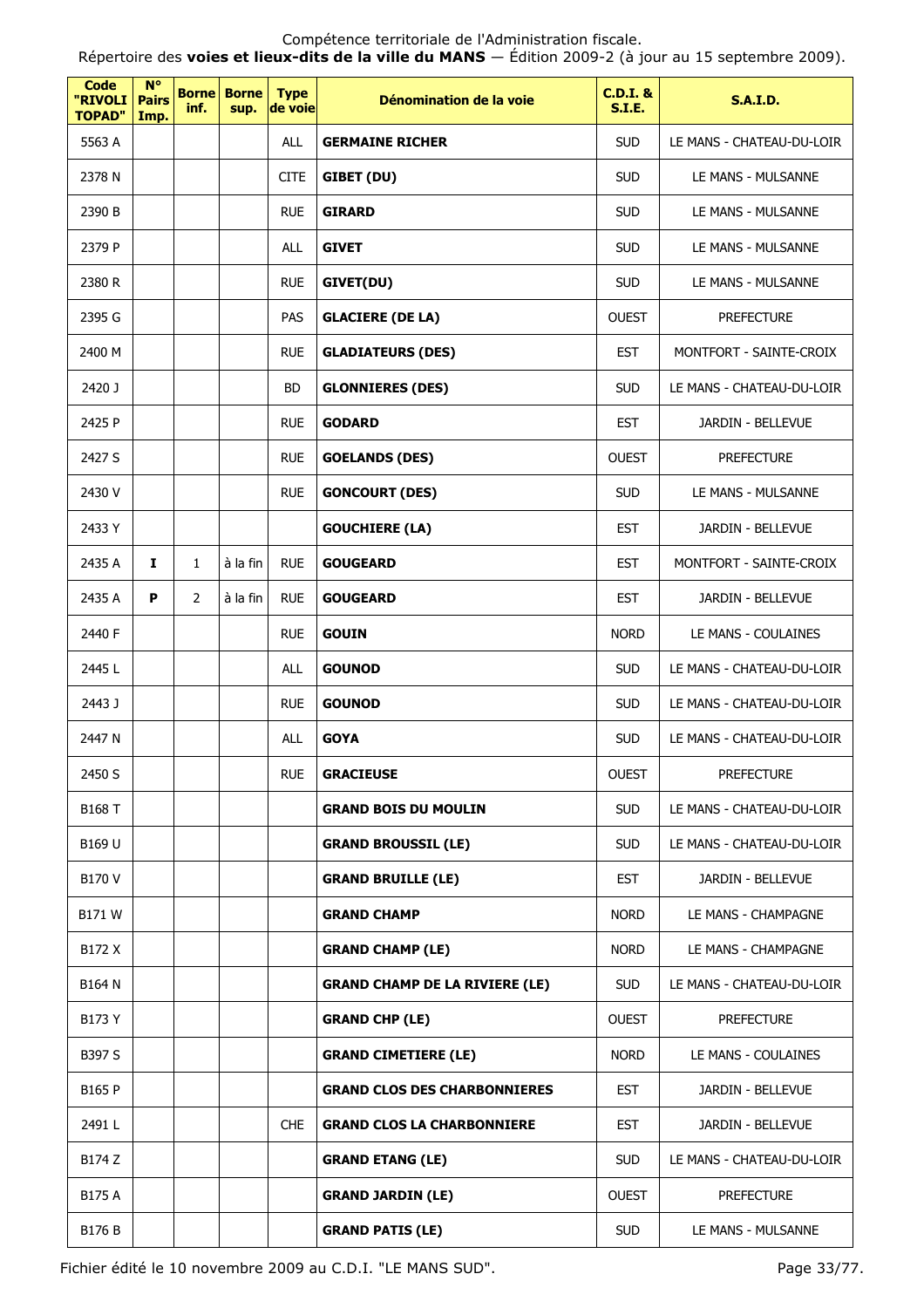Compétence territoriale de l'Administration fiscale. Répertoire des **voies et lieux-dits de la ville du MANS** — Édition 2009-2 (à jour au 15 septembre 2009).

| <b>Code</b><br>"RIVOLI<br><b>TOPAD"</b> | $N^{\circ}$<br><b>Pairs</b><br>Imp. | <b>Borne</b><br>inf. | <b>Borne</b><br>sup. | <b>Type</b><br>de voie | Dénomination de la voie          | $C.D.I.$ &<br><b>S.I.E.</b> | <b>S.A.I.D.</b>           |
|-----------------------------------------|-------------------------------------|----------------------|----------------------|------------------------|----------------------------------|-----------------------------|---------------------------|
| B177 C                                  |                                     |                      |                      |                        | <b>GRAND PIN (LE)</b>            | <b>NORD</b>                 | LE MANS - CHAMPAGNE       |
| 2456 Y                                  |                                     |                      |                      | IMP                    | <b>GRAND PRE (DU)</b>            | <b>OUEST</b>                | <b>PREFECTURE</b>         |
| <b>B178 D</b>                           |                                     |                      |                      |                        | <b>GRAND PRE (LE)</b>            | <b>SUD</b>                  | LE MANS - CHATEAU-DU-LOIR |
| B179 E                                  |                                     |                      |                      |                        | <b>GRAND PRE FORTIER (LE)</b>    | <b>OUEST</b>                | <b>PREFECTURE</b>         |
| 2458 A                                  |                                     |                      |                      | <b>CHE</b>             | <b>GRAND PREFORTIER (DU)</b>     | <b>OUEST</b>                | <b>PREFECTURE</b>         |
| 2460 C                                  |                                     |                      |                      | <b>IMP</b>             | <b>GRAND REPOSE (DU)</b>         | <b>OUEST</b>                | <b>PREFECTURE</b>         |
| 2465 H                                  |                                     |                      |                      | <b>RUE</b>             | <b>GRAND REPOSE (DU)</b>         | <b>OUEST</b>                | <b>PREFECTURE</b>         |
| <b>B166 R</b>                           |                                     |                      |                      |                        | <b>GRAND ROUGEMONT (LE)</b>      | <b>NORD</b>                 | LE MANS - CHAMPAGNE       |
| <b>B180 F</b>                           |                                     |                      |                      |                        | <b>GRAND SABLON (LE)</b>         | <b>OUEST</b>                | <b>PREFECTURE</b>         |
| <b>B181 G</b>                           |                                     |                      |                      |                        | <b>GRAND TREMBLE (LE)</b>        | <b>NORD</b>                 | LE MANS - CHAMPAGNE       |
| 2467 K                                  |                                     |                      |                      | <b>ALL</b>             | <b>GRAND VEYMONT (DU)</b>        | <b>SUD</b>                  | LE MANS - CHATEAU-DU-LOIR |
| 2452 U                                  |                                     |                      |                      | <b>RUE</b>             | <b>GRANDE BRETAGNE (DE)</b>      | <b>EST</b>                  | JARDIN - BELLEVUE         |
| B182 H                                  |                                     |                      |                      |                        | <b>GRANDE COGNALINE (LA)</b>     | <b>NORD</b>                 | LE MANS - CHAMPAGNE       |
| B183 J                                  |                                     |                      |                      |                        | <b>GRANDE LANDE (LA)</b>         | <b>SUD</b>                  | LE MANS - MULSANNE        |
| <b>B184 K</b>                           |                                     |                      |                      |                        | <b>GRANDE LARDERIE (LA)</b>      | <b>NORD</b>                 | LE MANS - CHAMPAGNE       |
| 2454 W                                  |                                     |                      |                      | <b>CHE</b>             | <b>GRANDE LIGNE (DE LA)</b>      | <b>NORD</b>                 | LE MANS - CHAMPAGNE       |
| 2470 N                                  |                                     |                      |                      | <b>RUE</b>             | <b>GRANDE MAISON (DE LA)</b>     | <b>NORD</b>                 | LE MANS - CHAMPAGNE       |
| 2472 R                                  |                                     |                      |                      | <b>CHE</b>             | <b>GRANDE MALMARE (DE LA)</b>    | <b>EST</b>                  | JARDIN - BELLEVUE         |
| <b>B185L</b>                            |                                     |                      |                      |                        | <b>GRANDE PIECE (LA)</b>         | <b>SUD</b>                  | LE MANS - MULSANNE        |
| 2475 U                                  |                                     |                      |                      | <b>ESC</b>             | <b>GRANDE POTERNE (DE LA)</b>    | <b>EST</b>                  | JARDIN - BELLEVUE         |
| B186 M                                  |                                     |                      |                      |                        | <b>GRANDE PREE (LA)</b>          | <b>SUD</b>                  | LE MANS - MULSANNE        |
| 2480 Z                                  |                                     |                      |                      | <b>RUE</b>             | <b>GRANDE RUE</b>                | <b>EST</b>                  | JARDIN - BELLEVUE         |
| <b>B187 N</b>                           |                                     |                      |                      |                        | <b>GRANDE SAPINIERE (LA)</b>     | <b>SUD</b>                  | LE MANS - MULSANNE        |
| 2493 N                                  |                                     |                      |                      | <b>RUE</b>             | <b>GRANDES COURBES (DES)</b>     | <b>OUEST</b>                | <b>PREFECTURE</b>         |
| B167 S                                  |                                     |                      |                      |                        | <b>GRANDES FILLES DIEU</b>       | <b>NORD</b>                 | LE MANS - CHAMPAGNE       |
| <b>B188 P</b>                           |                                     |                      |                      |                        | <b>GRANDES HUNAUDIERES (LES)</b> | <b>SUD</b>                  | LE MANS - CHATEAU-DU-LOIR |
| <b>B189 R</b>                           |                                     |                      |                      |                        | <b>GRANDES RUES</b>              | <b>NORD</b>                 | LE MANS - CHAMPAGNE       |
| B190 S                                  |                                     |                      |                      |                        | <b>GRANDS ARDRILLERS (LES)</b>   | <b>OUEST</b>                | <b>PREFECTURE</b>         |
| 2490 K                                  |                                     |                      |                      | <b>RUE</b>             | <b>GRANDS BOIS (DES)</b>         | <b>EST</b>                  | JARDIN - BELLEVUE         |
| B191 T                                  |                                     |                      |                      |                        | <b>GRANDS BOURGEONS (LES)</b>    | <b>NORD</b>                 | LE MANS - COULAINES       |
| B192 U                                  |                                     |                      |                      |                        | <b>GRANDS FROMENTAUX</b>         | <b>OUEST</b>                | <b>PREFECTURE</b>         |
| 2489 J                                  |                                     |                      |                      | <b>RUE</b>             | <b>GRAVIER (DU)</b>              | <b>NORD</b>                 | LE MANS - COULAINES       |

Fichier édité le 10 novembre 2009 au C.D.I. "LE MANS SUD". Page 34/77.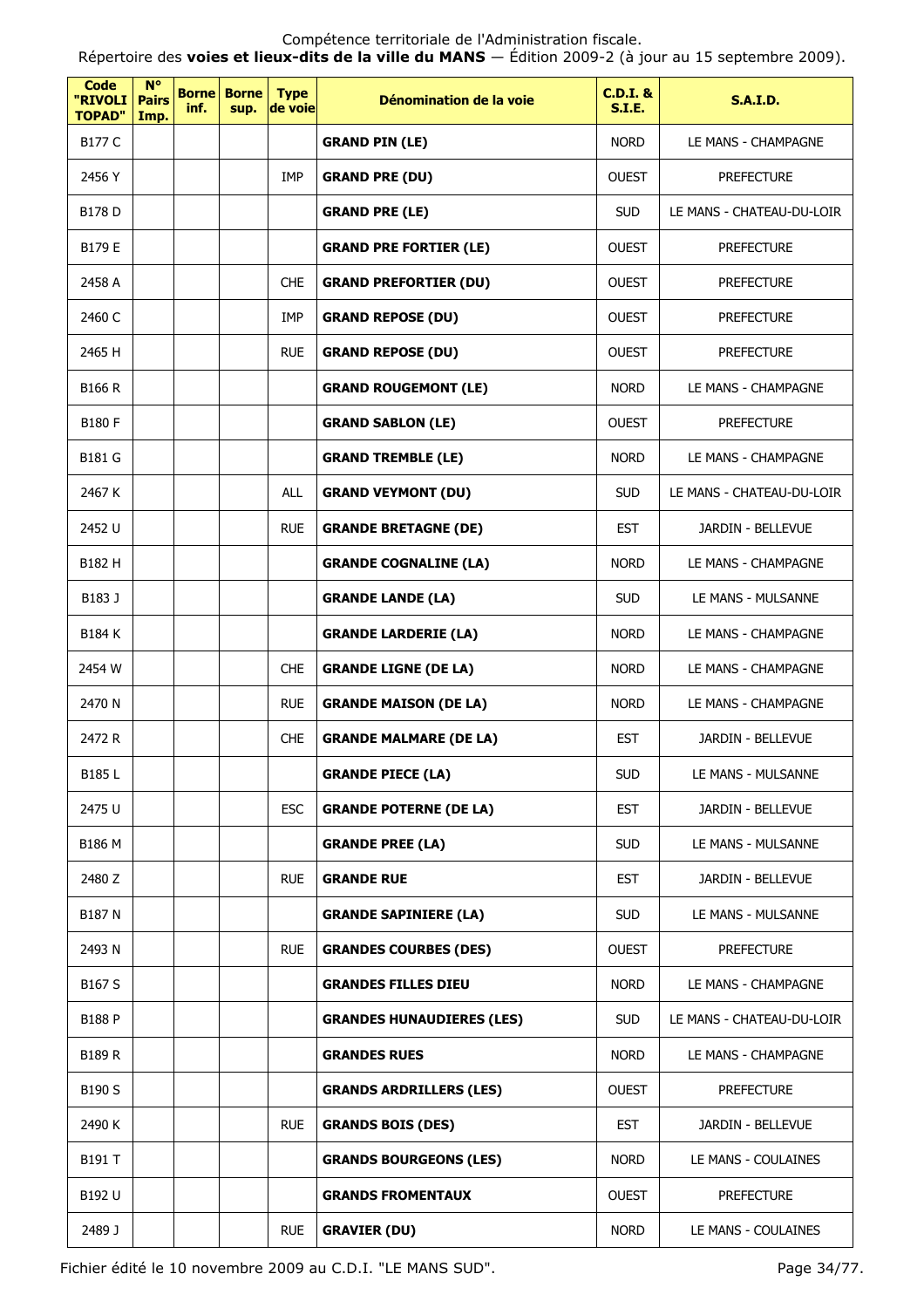Répertoire des **voies et lieux-dits de la ville du MANS** — Édition 2009-2 (à jour au 15 septembre 2009).

| <b>Code</b><br>"RIVOLI<br><b>TOPAD"</b> | $N^{\circ}$<br><b>Pairs</b><br>Imp. | <b>Borne</b><br>inf. | <b>Borne</b><br>sup. | <b>Type</b><br>de voie | Dénomination de la voie      | <b>C.D.I. &amp;</b><br><b>S.I.E.</b> | <b>S.A.I.D.</b>           |
|-----------------------------------------|-------------------------------------|----------------------|----------------------|------------------------|------------------------------|--------------------------------------|---------------------------|
| 2492 M                                  |                                     |                      |                      | <b>RUE</b>             | <b>GRECE (DE)</b>            | <b>EST</b>                           | JARDIN - BELLEVUE         |
| 2495 R                                  |                                     |                      |                      | <b>RUE</b>             | <b>GRECO</b>                 | <b>SUD</b>                           | LE MANS - CHATEAU-DU-LOIR |
| 2500 W                                  |                                     |                      |                      | <b>RUE</b>             | <b>GREFFIER (DU)</b>         | <b>NORD</b>                          | LE MANS - CHAMPAGNE       |
| B399 U                                  |                                     |                      |                      |                        | <b>GRENETTES (LES)</b>       | <b>NORD</b>                          | LE MANS - COULAINES       |
| 2508 E                                  |                                     |                      |                      | <b>RUE</b>             | <b>GRENOBLE (DE)</b>         | <b>SUD</b>                           | LE MANS - MULSANNE        |
| 2509 F                                  |                                     |                      |                      | <b>CRS</b>             | <b>GRENOUILLET (DU)</b>      | <b>NORD</b>                          | LE MANS - COULAINES       |
| 2510 G                                  |                                     |                      |                      | <b>RUE</b>             | <b>GRENOUILLET (DU)</b>      | <b>NORD</b>                          | LE MANS - COULAINES       |
| 2515 M                                  |                                     |                      |                      | <b>RUE</b>             | <b>GRILLONS (DES)</b>        | <b>EST</b>                           | <b>JARDIN - BELLEVUE</b>  |
| B193 V                                  |                                     |                      |                      |                        | <b>GROUAS (LES)</b>          | <b>EST</b>                           | JARDIN - BELLEVUE         |
| 2522 V                                  |                                     |                      |                      | <b>RUE</b>             | <b>GUE BERNISSON (DU)</b>    | <b>EST</b>                           | JARDIN - BELLEVUE         |
| 2525 Y                                  |                                     |                      |                      | PL.                    | <b>GUE DE MAULNY (DU)</b>    | <b>OUEST</b>                         | <b>PREFECTURE</b>         |
| 2524 X                                  |                                     |                      |                      | <b>RUE</b>             | <b>GUE DE PREAU (DU)</b>     | <b>SUD</b>                           | LE MANS - CHATEAU-DU-LOIR |
| 2527 A                                  |                                     |                      |                      | <b>IMP</b>             | <b>GUETTE BIEN</b>           | <b>SUD</b>                           | LE MANS - CHATEAU-DU-LOIR |
| B194 W                                  |                                     |                      |                      |                        | <b>GUETTELOUP</b>            | <b>SUD</b>                           | LE MANS - MULSANNE        |
| 2530 D                                  |                                     |                      |                      | <b>CHE</b>             | <b>GUETTELOUP (de)</b>       | <b>SUD</b>                           | LE MANS - MULSANNE        |
| 2532 F                                  |                                     |                      |                      | <b>RUE</b>             | <b>GUETTELOUP (DE)</b>       | <b>SUD</b>                           | LE MANS - MULSANNE        |
| 2535 J                                  |                                     |                      |                      | <b>RUE</b>             | <b>GUIGNIERS (DES)</b>       | <b>OUEST</b>                         | <b>PREFECTURE</b>         |
| 2537L                                   |                                     |                      |                      | <b>RUE</b>             | <b>GUILLAUME APOLLINAIRE</b> | <b>EST</b>                           | MONTFORT - SAINTE-CROIX   |
| 2538 M                                  |                                     |                      |                      | COU                    | <b>GUILLAUME DUPUYTREN</b>   | <b>NORD</b>                          | LE MANS - CHAMPAGNE       |
| 2540 P                                  |                                     |                      |                      | <b>RUE</b>             | <b>GUILLEMARE</b>            | <b>SUD</b>                           | LE MANS - MULSANNE        |
| 2545 V                                  |                                     |                      |                      | <b>RUE</b>             | <b>GUILLOT AMI</b>           | <b>NORD</b>                          | LE MANS - CHAMPAGNE       |
| 2546 W                                  |                                     |                      |                      | IMP                    | <b>GUSTAVE COSSON</b>        | <b>SUD</b>                           | LE MANS - MULSANNE        |
| 2547 X                                  |                                     |                      |                      | <b>RUE</b>             | <b>GUSTAVE COURBET</b>       | <b>SUD</b>                           | LE MANS - MULSANNE        |
| 2550 A                                  |                                     |                      |                      | <b>RUE</b>             | <b>GUSTAVE EIFFEL</b>        | <b>SUD</b>                           | LE MANS - MULSANNE        |
| 2549 Z                                  |                                     |                      |                      | <b>RUE</b>             | <b>GUSTAVE FLAUBERT</b>      | <b>EST</b>                           | MONTFORT - SAINTE-CROIX   |
| 2548 Y                                  |                                     |                      |                      | <b>RUE</b>             | <b>GUSTAVE FLOURENS</b>      | <b>SUD</b>                           | LE MANS - MULSANNE        |
| 2551 B                                  |                                     |                      |                      | PL                     | <b>GUSTAVE LANGEVIN</b>      | <b>SUD</b>                           | LE MANS - MULSANNE        |
| 2553 D                                  |                                     |                      |                      | ALL                    | <b>GUSTAVE MOREAU</b>        | <b>NORD</b>                          | LE MANS - COULAINES       |
| 2555 F                                  |                                     |                      |                      | <b>RUE</b>             | <b>GUY BOURIAT</b>           | <b>SUD</b>                           | LE MANS - CHATEAU-DU-LOIR |
| 2557 H                                  |                                     |                      |                      | <b>RUE</b>             | <b>GUY DE MAUPASSANT</b>     | <b>EST</b>                           | MONTFORT - SAINTE-CROIX   |
| 2560 L                                  |                                     |                      |                      | <b>RUE</b>             | <b>GUYENNE (DE)</b>          | <b>SUD</b>                           | LE MANS - CHATEAU-DU-LOIR |
| 2565 S                                  |                                     |                      |                      | <b>CHE</b>             | <b>HALAGE (DU)</b>           | <b>OUEST</b>                         | <b>PREFECTURE</b>         |

Fichier édité le 10 novembre 2009 au C.D.I. "LE MANS SUD". Page 35/77.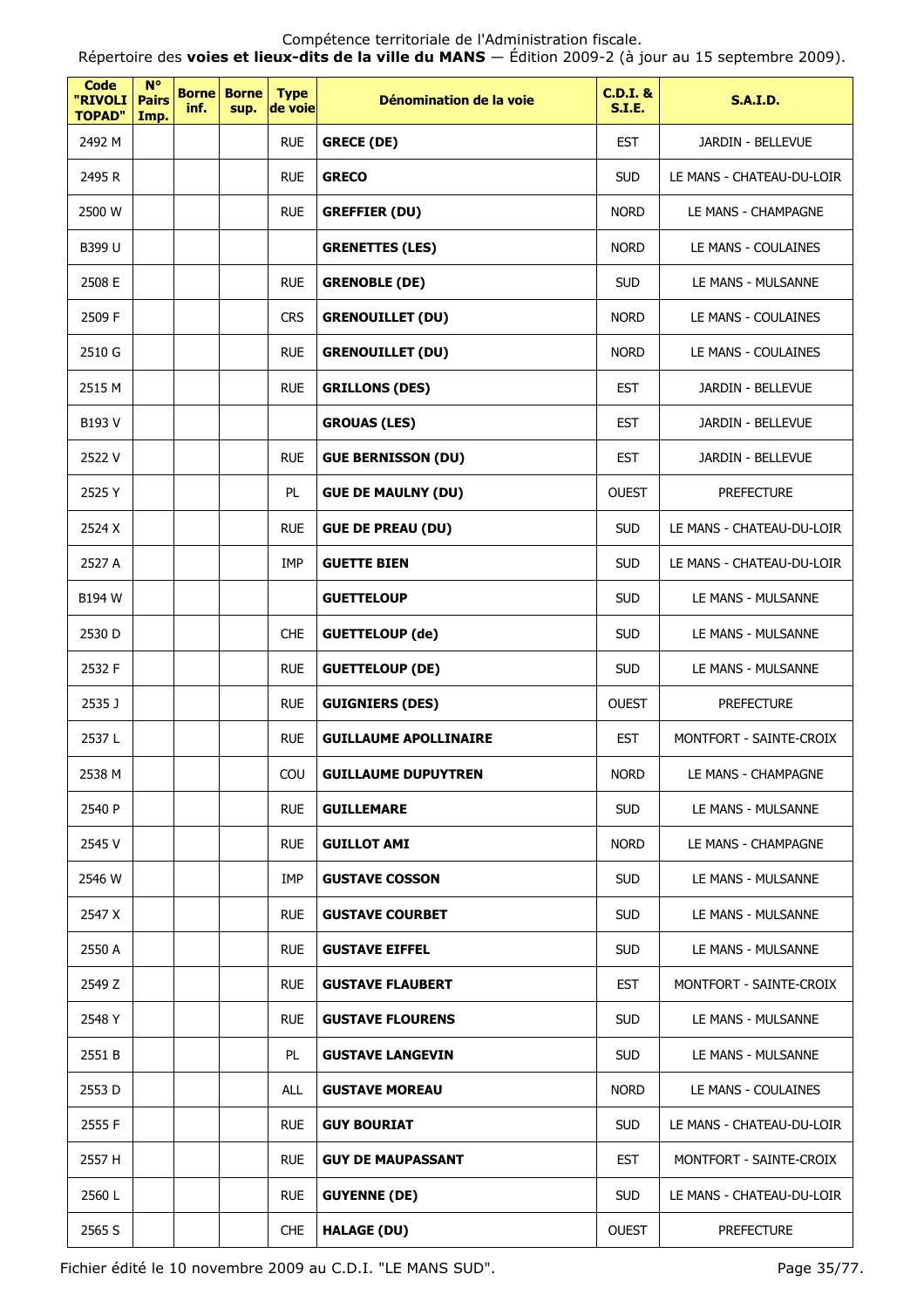#### Compétence territoriale de l'Administration fiscale. Répertoire des **voies et lieux-dits de la ville du MANS** — Édition 2009-2 (à jour au 15 septembre 2009).

| Code<br>"RIVOLI<br><b>TOPAD"</b> | $N^{\circ}$<br><b>Pairs</b><br>Imp. | <b>Borne</b><br>inf. | <b>Borne</b><br>sup. | <b>Type</b><br>de voie | Dénomination de la voie        | <b>C.D.I. &amp;</b><br><b>S.I.E.</b> | <b>S.A.I.D.</b>           |
|----------------------------------|-------------------------------------|----------------------|----------------------|------------------------|--------------------------------|--------------------------------------|---------------------------|
| 2570 X                           |                                     |                      |                      | PL                     | <b>HALLAI (DU)</b>             | <b>EST</b>                           | JARDIN - BELLEVUE         |
| 2575 C                           |                                     |                      |                      | <b>RUE</b>             | <b>HALLAI (DU)</b>             | <b>EST</b>                           | JARDIN - BELLEVUE         |
| 2580 H                           |                                     |                      |                      | <b>RUE</b>             | <b>HALLE AUX TOILES (LA)</b>   | <b>NORD</b>                          | LE MANS - CHAMPAGNE       |
| 5568 F                           |                                     |                      |                      | <b>RUE</b>             | <b>HAMEAU DE CLEMENCE (DE)</b> | <b>NORD</b>                          | LE MANS - CHAMPAGNE       |
| 2581 J                           |                                     |                      |                      | AV                     | HAOUZA (D')                    | <b>SUD</b>                           | LE MANS - MULSANNE        |
| 2582K                            |                                     |                      |                      | <b>RUE</b>             | <b>HAPPEAU (DU)</b>            | <b>NORD</b>                          | LE MANS - CHAMPAGNE       |
| 2585 N                           |                                     |                      |                      | <b>RUE</b>             | <b>HAUREAU</b>                 | <b>OUEST</b>                         | <b>PREFECTURE</b>         |
| B195 X                           |                                     |                      |                      |                        | <b>HAUTE VENELLE (LA)</b>      | <b>NORD</b>                          | LE MANS - CHAMPAGNE       |
| 2588 S                           |                                     |                      |                      | <b>CHE</b>             | <b>HAUTE VERNELLE (DE LA)</b>  | <b>NORD</b>                          | LE MANS - CHAMPAGNE       |
| 2590 U                           |                                     |                      |                      | <b>RUE</b>             | <b>HAUTEVILLE (D')</b>         | <b>SUD</b>                           | LE MANS - MULSANNE        |
| 2595 Z                           |                                     |                      |                      | <b>RUE</b>             | <b>HAVRE (DU)</b>              | <b>NORD</b>                          | LE MANS - COULAINES       |
| 3038 F                           |                                     |                      |                      | <b>RUE</b>             | HAYE (DE LA)                   | <b>EST</b>                           | JARDIN - BELLEVUE         |
| 2596 A                           |                                     |                      |                      | <b>RUE</b>             | <b>HECTOR BERLIOZ</b>          | <b>NORD</b>                          | LE MANS - CHAMPAGNE       |
| 2597 B                           |                                     |                      |                      | SQ                     | <b>HELENE BOUCHER</b>          | <b>SUD</b>                           | LE MANS - CHATEAU-DU-LOIR |
| 2600 E                           |                                     |                      |                      | <b>RUE</b>             | <b>HELSINKI</b>                | <b>EST</b>                           | JARDIN - BELLEVUE         |
| 2605K                            |                                     |                      |                      | <b>RUE</b>             | <b>HEMON</b>                   | <b>EST</b>                           | JARDIN - BELLEVUE         |
| 2610R                            |                                     |                      |                      | <b>RUE</b>             | <b>HENRI</b>                   | <b>SUD</b>                           | LE MANS - MULSANNE        |
| 2615 W                           |                                     |                      |                      | <b>RUE</b>             | <b>HENRI BARBIN</b>            | <b>SUD</b>                           | LE MANS - CHATEAU-DU-LOIR |
| 2620 B                           | Ι.                                  | 123                  | à la fin             | <b>RUE</b>             | <b>HENRI BARBUSSE</b>          | <b>SUD</b>                           | LE MANS - CHATEAU-DU-LOIR |
| 2620 B                           | Ι.                                  | $\mathbf{1}$         | 121                  | <b>RUE</b>             | <b>HENRI BARBUSSE</b>          | <b>OUEST</b>                         | <b>PREFECTURE</b>         |
| 2620 B                           | P                                   | $\overline{2}$       | 100                  | <b>RUE</b>             | <b>HENRI BARBUSSE</b>          | <b>OUEST</b>                         | <b>PREFECTURE</b>         |
| 2620 B                           | P                                   | 102                  | à la fin             | <b>RUE</b>             | <b>HENRI BARBUSSE</b>          | <b>SUD</b>                           | LE MANS - CHATEAU-DU-LOIR |
| 2625 G                           |                                     |                      |                      | <b>RUE</b>             | <b>HENRI BERGSON</b>           | <b>EST</b>                           | MONTFORT - SAINTE-CROIX   |
| 2630 M                           |                                     |                      |                      | <b>RUE</b>             | <b>HENRI BRISSON</b>           | <b>NORD</b>                          | LE MANS - CHAMPAGNE       |
| 2635 T                           |                                     |                      |                      | <b>RUE</b>             | <b>HENRI CHAMPION</b>          | <b>SUD</b>                           | LE MANS - MULSANNE        |
| 2637 V                           |                                     |                      |                      | IMP                    | <b>HENRI CHAMPION</b>          | <b>SUD</b>                           | LE MANS - MULSANNE        |
| 2645 D                           |                                     |                      |                      | <b>RUE</b>             | <b>HENRI DENIS</b>             | <b>NORD</b>                          | LE MANS - COULAINES       |
| 2647 F                           |                                     |                      |                      | <b>RUE</b>             | <b>HENRI DUNANT</b>            | <b>NORD</b>                          | LE MANS - COULAINES       |
| 2648 G                           |                                     |                      |                      | <b>RUE</b>             | <b>HENRI FARMAN</b>            | <b>SUD</b>                           | LE MANS - CHATEAU-DU-LOIR |
| 2649 H                           |                                     |                      |                      | <b>BD</b>              | <b>HENRI FRENAY</b>            | <b>EST</b>                           | JARDIN - BELLEVUE         |
| 2650 J                           |                                     |                      |                      | <b>RUE</b>             | <b>HENRI GUAIS</b>             | <b>OUEST</b>                         | <b>PREFECTURE</b>         |
| 2652L                            |                                     |                      |                      | <b>RUE</b>             | <b>HENRI GUILLAUMET</b>        | <b>SUD</b>                           | LE MANS - CHATEAU-DU-LOIR |

Fichier édité le 10 novembre 2009 au C.D.I. "LE MANS SUD". Page 36/77.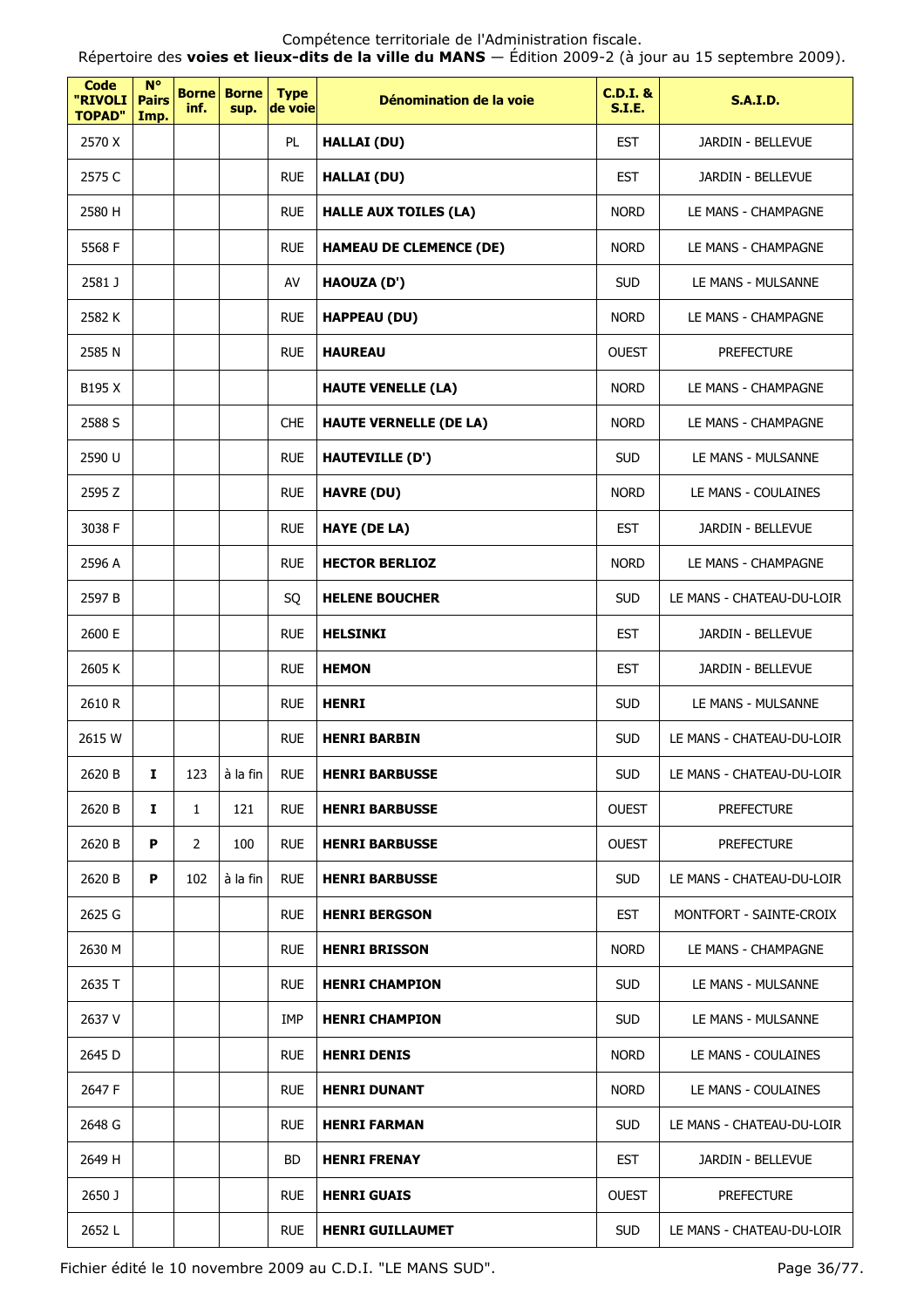Répertoire des **voies et lieux-dits de la ville du MANS** — Édition 2009-2 (à jour au 15 septembre 2009).

| <b>Code</b><br>"RIVOLI<br><b>TOPAD"</b> | $N^{\circ}$<br><b>Pairs</b><br>Imp. | <b>Borne</b><br>inf. | <b>Borne</b><br>sup. | <b>Type</b><br>de voie | Dénomination de la voie   | <b>C.D.I. &amp;</b><br><b>S.I.E.</b> | <b>S.A.I.D.</b>           |
|-----------------------------------------|-------------------------------------|----------------------|----------------------|------------------------|---------------------------|--------------------------------------|---------------------------|
| 2655 P                                  |                                     |                      |                      | AV                     | <b>HENRI LEFEUVRE</b>     | <b>OUEST</b>                         | <b>PREFECTURE</b>         |
| 2657 S                                  |                                     |                      |                      | <b>CRS</b>             | <b>HENRI MATISSE</b>      | <b>SUD</b>                           | LE MANS - MULSANNE        |
| 2653 M                                  |                                     |                      |                      | AV                     | <b>HENRI PIERRE KLOTZ</b> | <b>NORD</b>                          | LE MANS - CHAMPAGNE       |
| 2660 V                                  |                                     |                      |                      | <b>ALL</b>             | <b>HENRI SOYER</b>        | <b>OUEST</b>                         | <b>PREFECTURE</b>         |
| 2665 A                                  |                                     |                      |                      | <b>RUE</b>             | <b>HENRI TESSIER</b>      | <b>EST</b>                           | JARDIN - BELLEVUE         |
| 2668 D                                  |                                     |                      |                      | PL                     | <b>HENRI VAILLANT</b>     | <b>SUD</b>                           | LE MANS - MULSANNE        |
| 2640 Y                                  |                                     |                      |                      | <b>RUE</b>             | <b>HENRY DELAGENIERE</b>  | <b>EST</b>                           | JARDIN - BELLEVUE         |
| 2669 E                                  |                                     |                      |                      | <b>RUE</b>             | <b>HERACLITE</b>          | <b>NORD</b>                          | LE MANS - CHAMPAGNE       |
| 2670 F                                  |                                     |                      |                      | <b>RUE</b>             | <b>HERBERIE (DE L')</b>   | <b>EST</b>                           | MONTFORT - SAINTE-CROIX   |
| 2672 H                                  |                                     |                      |                      | IMP                    | <b>HERMITAGE (DE L')</b>  | <b>SUD</b>                           | LE MANS - CHATEAU-DU-LOIR |
| 2674 K                                  |                                     |                      |                      | <b>CRS</b>             | <b>HETRES (DES)</b>       | <b>SUD</b>                           | LE MANS - MULSANNE        |
| 2677 N                                  |                                     |                      |                      | <b>RUE</b>             | <b>HIPPOLYTE FOUCAULT</b> | <b>NORD</b>                          | LE MANS - COULAINES       |
| 2680 S                                  |                                     |                      |                      | <b>RUE</b>             | <b>HIPPOLYTE LECORNUE</b> | <b>NORD</b>                          | LE MANS - CHAMPAGNE       |
| 2685 X                                  |                                     |                      |                      | <b>RUE</b>             | <b>HIRONDELLES (DES)</b>  | <b>EST</b>                           | MONTFORT - SAINTE-CROIX   |
| 2690 C                                  |                                     |                      |                      | <b>RUE</b>             | <b>HOCHE</b>              | <b>NORD</b>                          | LE MANS - CHAMPAGNE       |
| 2692 E                                  |                                     |                      |                      | <b>RUE</b>             | <b>HOLLANDE (DE)</b>      | <b>EST</b>                           | JARDIN - BELLEVUE         |
| 2693 F                                  |                                     |                      |                      | <b>CHE</b>             | <b>HOMMELETS (DES)</b>    | <b>EST</b>                           | JARDIN - BELLEVUE         |
| 2695 H                                  |                                     |                      |                      | <b>ALL</b>             | <b>HONEGGER</b>           | <b>SUD</b>                           | LE MANS - CHATEAU-DU-LOIR |
| 2697 K                                  |                                     |                      |                      | <b>RUE</b>             | <b>HONGRIE (DE)</b>       | EST                                  | JARDIN - BELLEVUE         |
| 2700 N                                  |                                     |                      |                      | <b>RUE</b>             | <b>HONORE BROUTELLE</b>   | <b>EST</b>                           | JARDIN - BELLEVUE         |
| 2702 R                                  |                                     |                      |                      | <b>RUE</b>             | <b>HONORE DAUMIER</b>     | <b>SUD</b>                           | LE MANS - MULSANNE        |
| 2705 U                                  |                                     |                      |                      | PL                     | <b>HOPITAL (DE L')</b>    | <b>NORD</b>                          | LE MANS - CHAMPAGNE       |
| 2706 V                                  |                                     |                      |                      | PL                     | <b>HOPITAU (DE L')</b>    | <b>EST</b>                           | JARDIN - BELLEVUE         |
| 2709 Y                                  |                                     |                      |                      | <b>RUE</b>             | <b>HORTENSIAS (DES)</b>   | <b>EST</b>                           | JARDIN - BELLEVUE         |
| 2710 Z                                  |                                     |                      |                      | AV                     | <b>HORTICOLE</b>          | <b>EST</b>                           | JARDIN - BELLEVUE         |
| 2715 E                                  |                                     |                      |                      | <b>RUE</b>             | <b>HOUDON</b>             | <b>SUD</b>                           | LE MANS - CHATEAU-DU-LOIR |
| B196 Y                                  |                                     |                      |                      |                        | <b>HOUX (LES)</b>         | <b>SUD</b>                           | LE MANS - CHATEAU-DU-LOIR |
| 2717 G                                  |                                     |                      |                      | PL                     | <b>HOWARD FLOREY</b>      | <b>NORD</b>                          | LE MANS - COULAINES       |
| 2720 K                                  |                                     |                      |                      | <b>RUE</b>             | <b>HUBERT LATHAM</b>      | <b>SUD</b>                           | LE MANS - CHATEAU-DU-LOIR |
| B197 Z                                  |                                     |                      |                      |                        | <b>HUCHE DU PAIN (LA)</b> | <b>SUD</b>                           | LE MANS - CHATEAU-DU-LOIR |
| B198 A                                  |                                     |                      |                      |                        | <b>HUCHE PRE</b>          | <b>SUD</b>                           | LE MANS - CHATEAU-DU-LOIR |
| 2725 R                                  |                                     |                      |                      | <b>RUE</b>             | <b>HUCHEPIE</b>           | <b>SUD</b>                           | LE MANS - CHATEAU-DU-LOIR |

Fichier édité le 10 novembre 2009 au C.D.I. "LE MANS SUD". Page 37/77.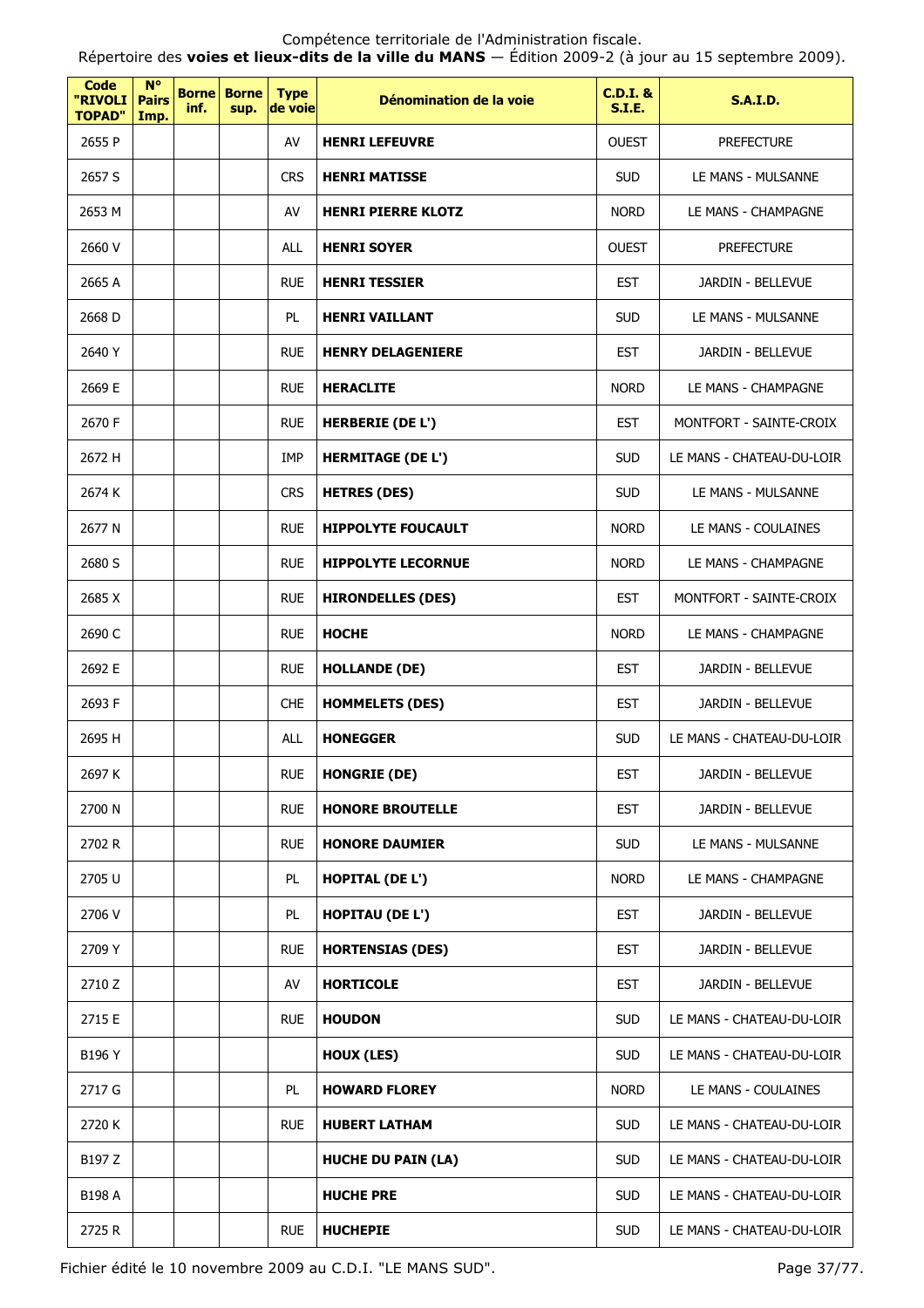Répertoire des **voies et lieux-dits de la ville du MANS** — Édition 2009-2 (à jour au 15 septembre 2009).

| <b>Code</b><br>"RIVOLI<br><b>TOPAD"</b> | <b>N°</b><br><b>Pairs</b><br>Imp. | inf.           | <b>Borne</b> Borne<br>sup. | <b>Type</b><br>de voie | Dénomination de la voie         | <b>C.D.I. &amp;</b><br><b>S.I.E.</b> | <b>S.A.I.D.</b>           |
|-----------------------------------------|-----------------------------------|----------------|----------------------------|------------------------|---------------------------------|--------------------------------------|---------------------------|
| 2730 W                                  |                                   |                |                            | <b>RUE</b>             | <b>HUCHER</b>                   | <b>NORD</b>                          | LE MANS - CHAMPAGNE       |
| X010 Y                                  |                                   |                |                            |                        | <b>HUISNE (L')</b>              | <b>SUD</b>                           | LE MANS - CHATEAU-DU-LOIR |
| 2732 Y                                  |                                   |                |                            | PL.                    | <b>HUIT MAI 1945 (DU)</b>       | <b>OUEST</b>                         | <b>PREFECTURE</b>         |
| 2733 Z                                  |                                   |                |                            | <b>CHE</b>             | <b>HUNAUDIERES (DES)</b>        | <b>SUD</b>                           | LE MANS - CHATEAU-DU-LOIR |
| B199 B                                  |                                   |                |                            |                        | <b>HUNAUDIERES (LES)</b>        | <b>SUD</b>                           | LE MANS - CHATEAU-DU-LOIR |
| 2735 B                                  |                                   |                |                            | <b>RUE</b>             | <b>ICARE</b>                    | <b>SUD</b>                           | LE MANS - CHATEAU-DU-LOIR |
| 2740 G                                  |                                   |                |                            | <b>RUE</b>             | IENA (D')                       | <b>OUEST</b>                         | <b>PREFECTURE</b>         |
| 2746 N                                  |                                   |                |                            | PL                     | IFS (DES)                       | <b>SUD</b>                           | LE MANS - MULSANNE        |
| 2745 M                                  |                                   |                |                            | <b>RUE</b>             | IFS (DES)                       | <b>SUD</b>                           | LE MANS - MULSANNE        |
| <b>B200 C</b>                           |                                   |                |                            |                        | ILE AU PETIT LARGE (L')         | <b>OUEST</b>                         | <b>PREFECTURE</b>         |
| 2750 T                                  |                                   |                |                            | <b>RUE</b>             | ILE DE FRANCE (DE L')           | <b>SUD</b>                           | LE MANS - CHATEAU-DU-LOIR |
| 2757 A                                  |                                   |                |                            |                        | <b>ILE DE PREAU</b>             | <b>SUD</b>                           | LE MANS - CHATEAU-DU-LOIR |
| B201 D                                  |                                   |                |                            |                        | <b>ILE DU BARRAGE (L')</b>      | <b>OUEST</b>                         | <b>PREFECTURE</b>         |
| B202 E                                  |                                   |                |                            |                        | <b>ILE DU GUE DE MAULNY</b>     | <b>OUEST</b>                         | <b>PREFECTURE</b>         |
| <b>B203 F</b>                           |                                   |                |                            |                        | ILE DU HAUT (L')                | <b>OUEST</b>                         | <b>PREFECTURE</b>         |
| 2755 Y                                  |                                   |                |                            | IMP                    | <b>INFANTERIE (DE L')</b>       | <b>NORD</b>                          | LE MANS - CHAMPAGNE       |
| 2756 Z                                  |                                   |                |                            | <b>RUE</b>             | <b>INGRES</b>                   | <b>SUD</b>                           | LE MANS - MULSANNE        |
| 2760 D                                  |                                   |                |                            | <b>RUE</b>             | IRIS (DES)                      | <b>SUD</b>                           | LE MANS - MULSANNE        |
| 2763 G                                  |                                   |                |                            | <b>RUE</b>             | <b>IRLANDE (D')</b>             | <b>EST</b>                           | MONTFORT - SAINTE-CROIX   |
| 2765 J                                  |                                   |                |                            | <b>RTE</b>             | ISAAC (D')                      | <b>EST</b>                           | JARDIN - BELLEVUE         |
| 2770 P                                  | $\mathbf{I}$                      | 1              | à la fin                   | <b>RUE</b>             | ISAAC (D')                      | <b>EST</b>                           | JARDIN - BELLEVUE         |
| 2770 P                                  | P                                 | $\overline{2}$ | à la fin                   | <b>RUE</b>             | ISAAC (D')                      | <b>EST</b>                           | JARDIN - BELLEVUE         |
| 2772 S                                  |                                   |                |                            | <b>RUE</b>             | ITALIE (D')                     | <b>EST</b>                           | JARDIN - BELLEVUE         |
| 2773 T                                  |                                   |                |                            | BD                     | <b>ITALIENS (DES)</b>           | <b>SUD</b>                           | LE MANS - CHATEAU-DU-LOIR |
| 2780 A                                  |                                   |                |                            | <b>RUE</b>             | <b>JACOB</b>                    | <b>EST</b>                           | JARDIN - BELLEVUE         |
| 2785 F                                  |                                   |                |                            | PL                     | <b>JACOBINS (DES)</b>           | <b>EST</b>                           | JARDIN - BELLEVUE         |
| 2788 J                                  |                                   |                |                            | PL                     | <b>JACOBINS (QUINCONCE DES)</b> | <b>EST</b>                           | MONTFORT - SAINTE-CROIX   |
| 2792 N                                  |                                   |                |                            | <b>RUE</b>             | <b>JACQUES AMYOT</b>            | <b>EST</b>                           | JARDIN - BELLEVUE         |
| 2796 T                                  |                                   |                |                            | <b>RUE</b>             | <b>JACQUES BARCAT</b>           | <b>EST</b>                           | JARDIN - BELLEVUE         |
| 2791 M                                  |                                   |                |                            | <b>RUE</b>             | <b>JACQUES BREL</b>             | <b>NORD</b>                          | LE MANS - CHAMPAGNE       |
| 2797 U                                  |                                   |                |                            | <b>RUE</b>             | <b>JACQUES CARTIER</b>          | <b>NORD</b>                          | LE MANS - COULAINES       |
| 2794 R                                  |                                   |                |                            | SQ                     | <b>JACQUES DUBOIS</b>           | <b>EST</b>                           | JARDIN - BELLEVUE         |

Fichier édité le 10 novembre 2009 au C.D.I. "LE MANS SUD". Page 38/77.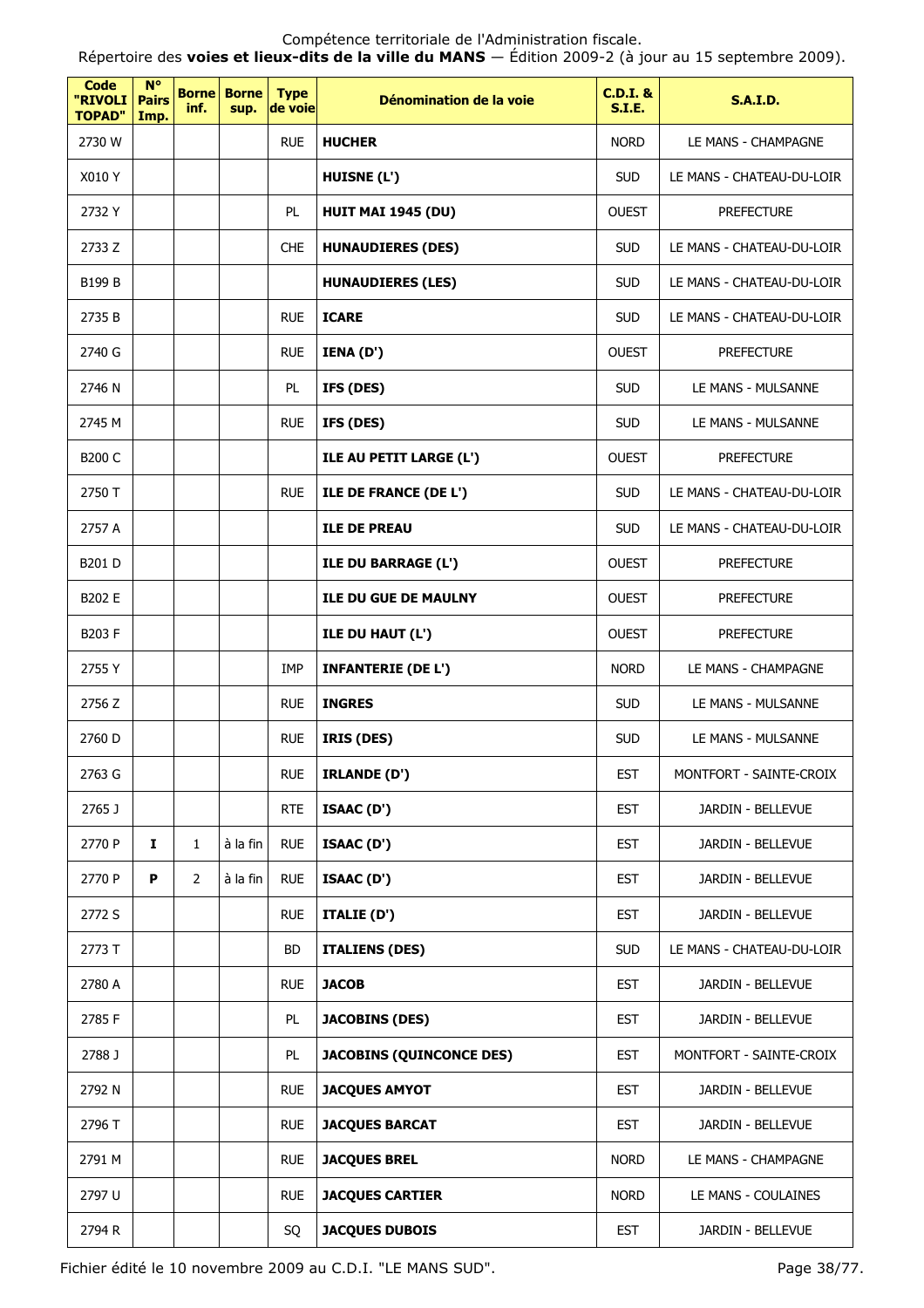Répertoire des **voies et lieux-dits de la ville du MANS** — Édition 2009-2 (à jour au 15 septembre 2009).

| <b>Code</b><br>"RIVOLI<br><b>TOPAD"</b> | $N^{\circ}$<br><b>Pairs</b><br>Imp. | <b>Borne</b><br>inf. | <b>Borne</b><br>sup. | <b>Type</b><br>de voie | Dénomination de la voie         | $C.D.I.$ &<br><b>S.I.E.</b> | <b>S.A.I.D.</b>           |
|-----------------------------------------|-------------------------------------|----------------------|----------------------|------------------------|---------------------------------|-----------------------------|---------------------------|
| 2798 V                                  |                                     |                      |                      | IMP                    | <b>JACQUES IBERT</b>            | <b>SUD</b>                  | LE MANS - MULSANNE        |
| 2802 Z                                  |                                     |                      |                      | AV                     | <b>JACQUES MAURY</b>            | <b>SUD</b>                  | LE MANS - CHATEAU-DU-LOIR |
| 2793 P                                  |                                     |                      |                      | <b>RUE</b>             | <b>JACQUES MILLET</b>           | <b>SUD</b>                  | LE MANS - MULSANNE        |
| 2801 Y                                  |                                     |                      |                      | <b>RUE</b>             | <b>JACQUES OFFENBACH</b>        | <b>NORD</b>                 | LE MANS - CHAMPAGNE       |
| 2795 S                                  |                                     |                      |                      | <b>RUE</b>             | <b>JACQUES TAHUREAU</b>         | <b>EST</b>                  | JARDIN - BELLEVUE         |
| 2799 W                                  |                                     |                      |                      | <b>RUE</b>             | <b>JACQUES TATI</b>             | <b>NORD</b>                 | LE MANS - CHAMPAGNE       |
| 2800 X                                  |                                     |                      |                      | <b>RUE</b>             | <b>JACQUES WYFFELS</b>          | <b>SUD</b>                  | LE MANS - CHATEAU-DU-LOIR |
| 2803 A                                  |                                     |                      |                      | <b>RUE</b>             | <b>JAMES PRADIER</b>            | <b>SUD</b>                  | LE MANS - CHATEAU-DU-LOIR |
| 2805 C                                  |                                     |                      |                      | <b>RUE</b>             | <b>JANKOWSKI</b>                | <b>EST</b>                  | JARDIN - BELLEVUE         |
| B204 G                                  |                                     |                      |                      |                        | <b>JARDIN (LE)</b>              | <b>OUEST</b>                | <b>PREFECTURE</b>         |
| B205 H                                  |                                     |                      |                      |                        | <b>JARDIN DE LA FUTAIE (LE)</b> | <b>NORD</b>                 | LE MANS - CHAMPAGNE       |
| B206 J                                  |                                     |                      |                      |                        | <b>JARDIN DE TUSCULAN (LE)</b>  | <b>NORD</b>                 | LE MANS - CHAMPAGNE       |
| 2810 H                                  |                                     |                      |                      | <b>RUE</b>             | <b>JARDIN DES PLANTES (DU)</b>  | <b>EST</b>                  | JARDIN - BELLEVUE         |
| <b>B207 K</b>                           |                                     |                      |                      |                        | <b>JARDIN DU DEVANT</b>         | <b>OUEST</b>                | <b>PREFECTURE</b>         |
| B208L                                   |                                     |                      |                      |                        | <b>JARDIN DU RIBAY</b>          | <b>NORD</b>                 | LE MANS - CHAMPAGNE       |
| 2815N                                   |                                     |                      |                      | <b>RUE</b>             | <b>JARDINS (DES)</b>            | <b>NORD</b>                 | LE MANS - COULAINES       |
| 2816 P                                  |                                     |                      |                      | <b>RUE</b>             | <b>JASMINS (DES)</b>            | <b>OUEST</b>                | <b>PREFECTURE</b>         |
| 2817 R                                  |                                     |                      |                      | <b>RUE</b>             | <b>JEAN AICARD</b>              | <b>EST</b>                  | JARDIN - BELLEVUE         |
| 2818 S                                  |                                     |                      |                      | <b>RUE</b>             | <b>JEAN BAPTISTE CLEMENT</b>    | <b>SUD</b>                  | LE MANS - MULSANNE        |
| 2819 T                                  |                                     |                      |                      | <b>RUE</b>             | <b>JEAN BAPTISTE PIGALLE</b>    | <b>SUD</b>                  | LE MANS - CHATEAU-DU-LOIR |
| 2820 U                                  |                                     |                      |                      | <b>IMP</b>             | JEAN BART                       | <b>SUD</b>                  | LE MANS - MULSANNE        |
| 2825 Z                                  | 1                                   | 1                    | à la fin             | <b>RUE</b>             | <b>JEAN BART</b>                | <b>SUD</b>                  | LE MANS - MULSANNE        |
| 2825 Z                                  | P                                   | 2                    | à la fin             | <b>RUE</b>             | JEAN BART                       | <b>SUD</b>                  | LE MANS - MULSANNE        |
| 2830 E                                  |                                     |                      |                      | <b>RUE</b>             | <b>JEAN BEHRA</b>               | <b>SUD</b>                  | LE MANS - MULSANNE        |
| 2832 G                                  |                                     |                      |                      | <b>RUE</b>             | JEAN BLIN                       | <b>SUD</b>                  | LE MANS - MULSANNE        |
| 2835 K                                  |                                     |                      |                      | IMP                    | JEAN BOUIN                      | <b>NORD</b>                 | LE MANS - COULAINES       |
| 2840 R                                  |                                     |                      |                      | <b>RUE</b>             | JEAN BOUIN                      | <b>NORD</b>                 | LE MANS - COULAINES       |
| 2841 S                                  |                                     |                      |                      | <b>RUE</b>             | <b>JEAN COCTEAU</b>             | <b>EST</b>                  | JARDIN - BELLEVUE         |
| 2842 T                                  |                                     |                      |                      | IMP                    | JEAN COUSIN                     | <b>NORD</b>                 | LE MANS - COULAINES       |
| 2845 W                                  |                                     |                      |                      | <b>RUE</b>             | JEAN DAUDIN                     | <b>SUD</b>                  | LE MANS - CHATEAU-DU-LOIR |
| 3022 N                                  |                                     |                      |                      | <b>RUE</b>             | JEAN DE LA BRUYERE              | <b>OUEST</b>                | <b>PREFECTURE</b>         |
| 2850 B                                  |                                     |                      |                      | <b>RUE</b>             | <b>JEAN DE LA FONTAINE</b>      | <b>OUEST</b>                | <b>PREFECTURE</b>         |

Fichier édité le 10 novembre 2009 au C.D.I. "LE MANS SUD". Page 39/77.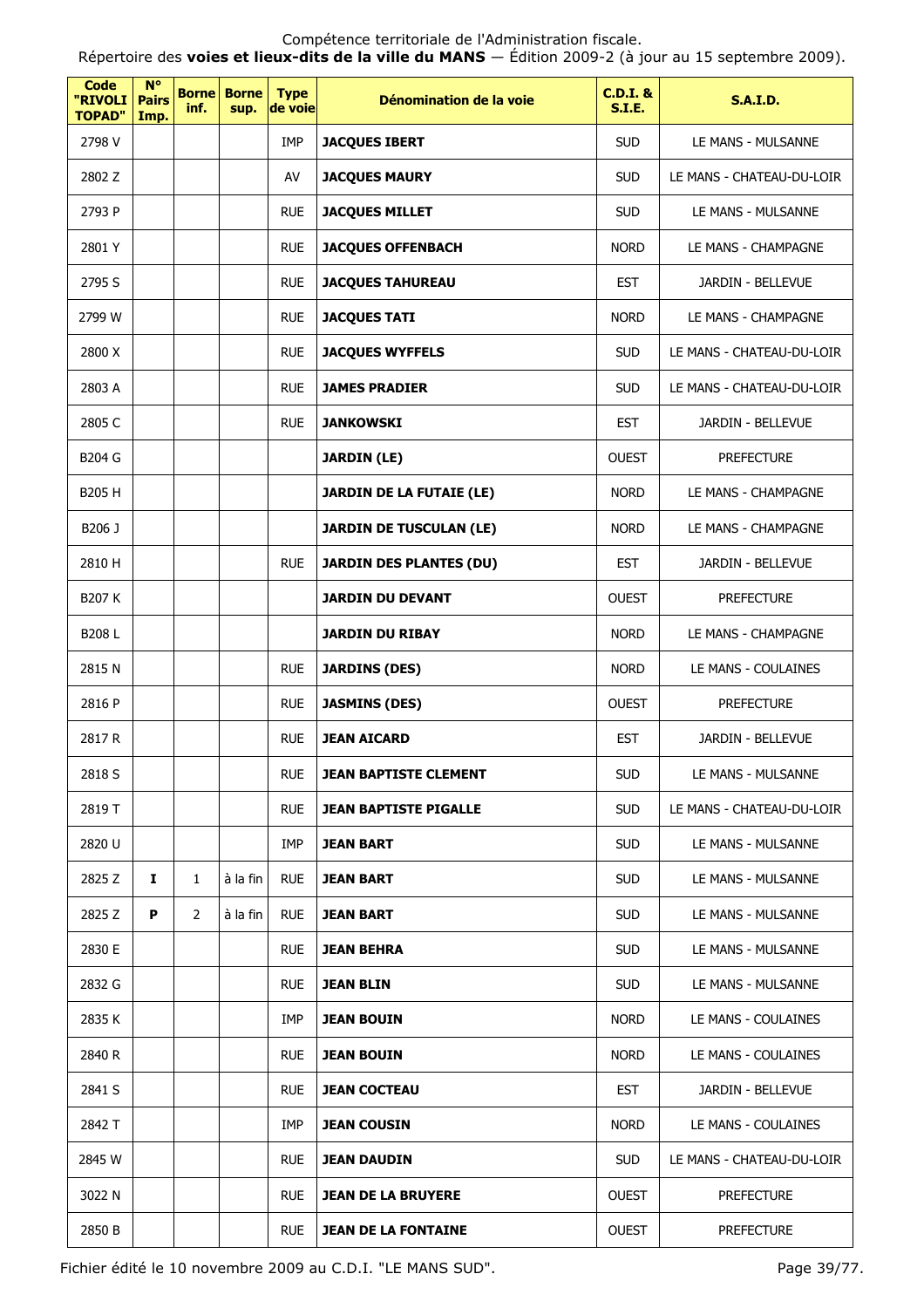Répertoire des **voies et lieux-dits de la ville du MANS** — Édition 2009-2 (à jour au 15 septembre 2009).

| Code<br>"RIVOLI<br><b>TOPAD"</b> | $N^{\circ}$<br><b>Pairs</b><br>Imp. | <b>Borne</b><br>inf. | <b>Borne</b><br>sup. | <b>Type</b><br>de voie | Dénomination de la voie        | <b>C.D.I. &amp;</b><br><b>S.I.E.</b> | <b>S.A.I.D.</b>           |
|----------------------------------|-------------------------------------|----------------------|----------------------|------------------------|--------------------------------|--------------------------------------|---------------------------|
| 2853 E                           |                                     |                      |                      | ALL                    | <b>JEAN DOLIGE</b>             | <b>OUEST</b>                         | <b>PREFECTURE</b>         |
| 2855 G                           |                                     |                      |                      | IMP                    | <b>JEAN DUCLOS</b>             | <b>OUEST</b>                         | <b>PREFECTURE</b>         |
| 2860 M                           |                                     |                      |                      | <b>RUE</b>             | <b>JEAN FRANCOIS</b>           | <b>SUD</b>                           | LE MANS - CHATEAU-DU-LOIR |
| 2861 N                           |                                     |                      |                      | <b>RUE</b>             | <b>JEAN FRANCOIS LAPEROUSE</b> | <b>NORD</b>                          | LE MANS - COULAINES       |
| 2868 W                           |                                     |                      |                      | <b>RUE</b>             | <b>JEAN GIONO</b>              | <b>EST</b>                           | JARDIN - BELLEVUE         |
| 2869 X                           |                                     |                      |                      | <b>ALL</b>             | <b>JEAN GIRAUDOUX</b>          | <b>EST</b>                           | JARDIN - BELLEVUE         |
| 2870 Y                           |                                     |                      |                      | <b>RUE</b>             | <b>JEAN GOUJON</b>             | <b>SUD</b>                           | LE MANS - CHATEAU-DU-LOIR |
| 2871 Z                           |                                     |                      |                      | <b>RUE</b>             | <b>JEAN GREMILLON</b>          | <b>NORD</b>                          | LE MANS - CHAMPAGNE       |
| 2873 B                           |                                     |                      |                      | <b>ALL</b>             | <b>JEAN HONORE FRAGONARD</b>   | <b>SUD</b>                           | LE MANS - MULSANNE        |
| 2875 D                           |                                     |                      |                      | BD                     | <b>JEAN JACQUES ROUSSEAU</b>   | <b>SUD</b>                           | LE MANS - CHATEAU-DU-LOIR |
| 2879 H                           |                                     |                      |                      | <b>ALL</b>             | <b>JEAN JAURES</b>             | <b>SUD</b>                           | LE MANS - MULSANNE        |
| 2880 J                           | 1                                   | 199                  | à la fin             | AV                     | <b>JEAN JAURES</b>             | <b>SUD</b>                           | LE MANS - CHATEAU-DU-LOIR |
| 2880 J                           | I                                   | 1                    | 197                  | AV                     | <b>JEAN JAURES</b>             | <b>SUD</b>                           | LE MANS - MULSANNE        |
| 2880 J                           | P                                   | 2                    | 50                   | AV                     | <b>JEAN JAURES</b>             | <b>OUEST</b>                         | <b>PREFECTURE</b>         |
| 2880 J                           | P                                   | 52                   | à la fin             | AV                     | <b>JEAN JAURES</b>             | <b>SUD</b>                           | LE MANS - CHATEAU-DU-LOIR |
| 2883 M                           |                                     |                      |                      | <b>ALL</b>             | <b>JEAN LURCAT</b>             | <b>EST</b>                           | MONTFORT - SAINTE-CROIX   |
| 2885 P                           |                                     |                      |                      | IMP                    | <b>JEAN MACE</b>               | <b>OUEST</b>                         | <b>PREFECTURE</b>         |
| 2890 V                           |                                     |                      |                      | <b>RUE</b>             | <b>JEAN MACE</b>               | <b>OUEST</b>                         | <b>PREFECTURE</b>         |
| 2895 A                           |                                     |                      |                      | <b>RUE</b>             | JEAN MARIE LELIEVRE            | <b>EST</b>                           | MONTFORT - SAINTE-CROIX   |
| 2900 F                           |                                     |                      |                      | <b>RUE</b>             | <b>JEAN MERMOZ</b>             | <b>SUD</b>                           | LE MANS - CHATEAU-DU-LOIR |
| 2902 H                           |                                     |                      |                      | <b>RUE</b>             | <b>JEAN MICHEL GAUDRE</b>      | <b>OUEST</b>                         | <b>PREFECTURE</b>         |
| 2905 L                           | Ι.                                  | $\mathbf{1}$         | à la fin             | BD.                    | <b>JEAN MOULIN</b>             | <b>SUD</b>                           | LE MANS - MULSANNE        |
| 2905 L                           | P                                   | 2                    | à la fin             | BD                     | <b>JEAN MOULIN</b>             | <b>SUD</b>                           | LE MANS - CHATEAU-DU-LOIR |
| 2910 S                           |                                     |                      |                      | <b>RUE</b>             | <b>JEAN NAVARRE</b>            | <b>SUD</b>                           | LE MANS - CHATEAU-DU-LOIR |
| 2915 X                           |                                     |                      |                      | <b>RUE</b>             | <b>JEAN NICOT</b>              | <b>OUEST</b>                         | <b>PREFECTURE</b>         |
| 2916 Y                           |                                     |                      |                      | IMP                    | <b>JEAN PAUL SARTRE</b>        | <b>EST</b>                           | JARDIN - BELLEVUE         |
| 2918 A                           |                                     |                      |                      | <b>RUE</b>             | <b>JEAN PIERRE LAFITTE</b>     | <b>EST</b>                           | MONTFORT - SAINTE-CROIX   |
| 2921 D                           |                                     |                      |                      | SQ                     | <b>JEAN PIERRE WIMILLE</b>     | <b>SUD</b>                           | LE MANS - CHATEAU-DU-LOIR |
| 2925 H                           |                                     |                      |                      | <b>RUE</b>             | <b>JEAN REY</b>                | <b>SUD</b>                           | LE MANS - CHATEAU-DU-LOIR |
| 2930 N                           |                                     |                      |                      | <b>RUE</b>             | <b>JEAN RICHEPIN</b>           | <b>NORD</b>                          | LE MANS - COULAINES       |
| 2931 P                           |                                     |                      |                      | <b>RUE</b>             | <b>JEAN ROBIC</b>              | <b>SUD</b>                           | LE MANS - CHATEAU-DU-LOIR |
| 2932 R                           |                                     |                      |                      | <b>RUE</b>             | <b>JEAN RONDEAU</b>            | <b>NORD</b>                          | LE MANS - CHAMPAGNE       |

Fichier édité le 10 novembre 2009 au C.D.I. "LE MANS SUD". Page 40/77.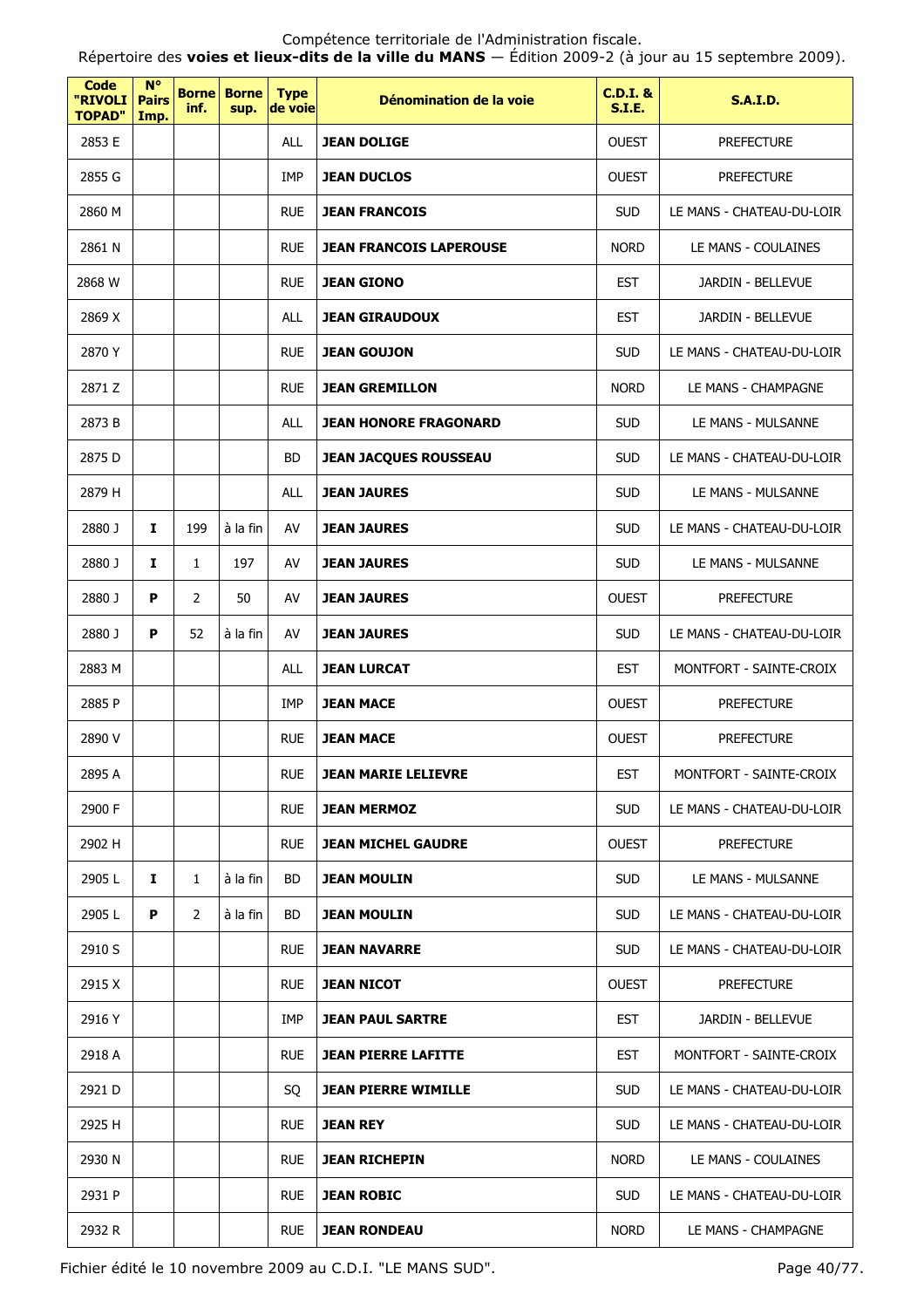Répertoire des **voies et lieux-dits de la ville du MANS** — Édition 2009-2 (à jour au 15 septembre 2009).

| Code<br>"RIVOLI<br><b>TOPAD"</b> | <b>N°</b><br><b>Pairs</b><br>Imp. | <b>Borne</b><br>inf. | <b>Borne</b><br>sup. | <b>Type</b><br>de voie | Dénomination de la voie    | <b>C.D.I. &amp;</b><br><b>S.I.E.</b> | <b>S.A.I.D.</b>           |
|----------------------------------|-----------------------------------|----------------------|----------------------|------------------------|----------------------------|--------------------------------------|---------------------------|
| 2936 V                           |                                   |                      |                      | <b>ALL</b>             | <b>JEAN SEBASTIEN BACH</b> | <b>SUD</b>                           | LE MANS - CHATEAU-DU-LOIR |
| 2935 U                           |                                   |                      |                      | BD                     | JEAN SEBASTIEN BACH        | <b>SUD</b>                           | LE MANS - CHATEAU-DU-LOIR |
| 2940 Z                           |                                   |                      |                      | BD.                    | JEAN YVES CHAPALAIN        | <b>SUD</b>                           | LE MANS - MULSANNE        |
| 2945 E                           |                                   |                      |                      | <b>RUE</b>             | <b>JEANNE D ARC</b>        | <b>EST</b>                           | MONTFORT - SAINTE-CROIX   |
| B209 M                           |                                   |                      |                      |                        | <b>JEANNE D ARC</b>        | <b>NORD</b>                          | LE MANS - COULAINES       |
| X008 W                           |                                   |                      |                      | <b>ESC</b>             | <b>JET D EAU (DU)</b>      | <b>EST</b>                           | JARDIN - BELLEVUE         |
| 2946 F                           |                                   |                      |                      | PL                     | <b>JET D'EAU (DU)</b>      | <b>EST</b>                           | JARDIN - BELLEVUE         |
| <b>B210 N</b>                    |                                   |                      |                      |                        | <b>JEUNOIRES (LES)</b>     | <b>EST</b>                           | JARDIN - BELLEVUE         |
| 2947 G                           |                                   |                      |                      | <b>ALL</b>             | <b>JEUX (DES)</b>          | <b>SUD</b>                           | LE MANS - CHATEAU-DU-LOIR |
| 2948 H                           |                                   |                      |                      | <b>RUE</b>             | <b>JIM CLARK</b>           | <b>SUD</b>                           | LE MANS - CHATEAU-DU-LOIR |
| 2951L                            |                                   |                      |                      | <b>RUE</b>             | <b>JOACHIM BONNIER</b>     | <b>SUD</b>                           | LE MANS - CHATEAU-DU-LOIR |
| 2949 J                           |                                   |                      |                      | <b>RUE</b>             | <b>JOACHIM DU BELLAY</b>   | <b>EST</b>                           | JARDIN - BELLEVUE         |
| B211 P                           |                                   |                      |                      |                        | <b>JOBINIERES (LES)</b>    | <b>NORD</b>                          | LE MANS - CHAMPAGNE       |
| 5565 C                           |                                   |                      |                      | <b>RUE</b>             | <b>JOEL SADELER</b>        | <b>OUEST</b>                         | <b>PREFECTURE</b>         |
| 2950 K                           |                                   |                      |                      | <b>RUE</b>             | <b>JOINVILLE</b>           | <b>SUD</b>                           | LE MANS - MULSANNE        |
| 2953 N                           |                                   |                      |                      | <b>IMP</b>             | <b>JOLIE</b>               | <b>OUEST</b>                         | <b>PREFECTURE</b>         |
| 2956 S                           |                                   |                      |                      | <b>ALL</b>             | <b>JONQUILLES (DES)</b>    | <b>OUEST</b>                         | <b>PREFECTURE</b>         |
| 2960 W                           |                                   |                      |                      | <b>RUE</b>             | <b>JONQUILLES (DES)</b>    | <b>OUEST</b>                         | <b>PREFECTURE</b>         |
| 2961 X                           |                                   |                      |                      | <b>RUE</b>             | JOSE MARIA DE HEREDIA      | EST                                  | JARDIN - BELLEVUE         |
| 2962 Y                           |                                   |                      |                      | <b>RUE</b>             | JOSEPH MARIE JACQUARD      | <b>SUD</b>                           | LE MANS - CHATEAU-DU-LOIR |
| 2963 Z                           |                                   |                      |                      | <b>ALL</b>             | <b>JOSETTE GUY</b>         | <b>SUD</b>                           | LE MANS - MULSANNE        |
| 2965 B                           |                                   |                      |                      | <b>RUE</b>             | <b>JOUBERT</b>             | <b>NORD</b>                          | LE MANS - CHAMPAGNE       |
| 2968 E                           |                                   |                      |                      | <b>RUE</b>             | <b>JUAN MANUEL FANGIO</b>  | <b>SUD</b>                           | LE MANS - CHATEAU-DU-LOIR |
| 2970 G                           |                                   |                      |                      | <b>RUE</b>             | <b>JUIVERIE (DE LA)</b>    | <b>EST</b>                           | JARDIN - BELLEVUE         |
| 2972 J                           |                                   |                      |                      | <b>RUE</b>             | <b>JULES CHERET</b>        | <b>NORD</b>                          | LE MANS - COULAINES       |
| 2975 M                           |                                   |                      |                      | <b>RUE</b>             | <b>JULES FERRY</b>         | <b>SUD</b>                           | LE MANS - CHATEAU-DU-LOIR |
| 2978 R                           |                                   |                      |                      | <b>RUE</b>             | <b>JULES LADOUMEGUE</b>    | <b>SUD</b>                           | LE MANS - CHATEAU-DU-LOIR |
| 2980 T                           |                                   |                      |                      | <b>RUE</b>             | <b>JULES MASSENET</b>      | <b>EST</b>                           | JARDIN - BELLEVUE         |
| 2982 V                           |                                   |                      |                      | <b>RUE</b>             | <b>JULES MICHELET</b>      | <b>EST</b>                           | MONTFORT - SAINTE-CROIX   |
| 2985Y                            |                                   |                      |                      | <b>RUE</b>             | <b>JULES RAIMU</b>         | <b>SUD</b>                           | LE MANS - MULSANNE        |
| 2987 A                           |                                   |                      |                      | <b>RUE</b>             | <b>JULES RENARD</b>        | <b>NORD</b>                          | LE MANS - COULAINES       |
| 2988 B                           |                                   |                      |                      | <b>RUE</b>             | <b>JULES ROMAINS</b>       | <b>EST</b>                           | JARDIN - BELLEVUE         |

Fichier édité le 10 novembre 2009 au C.D.I. "LE MANS SUD". Page 41/77.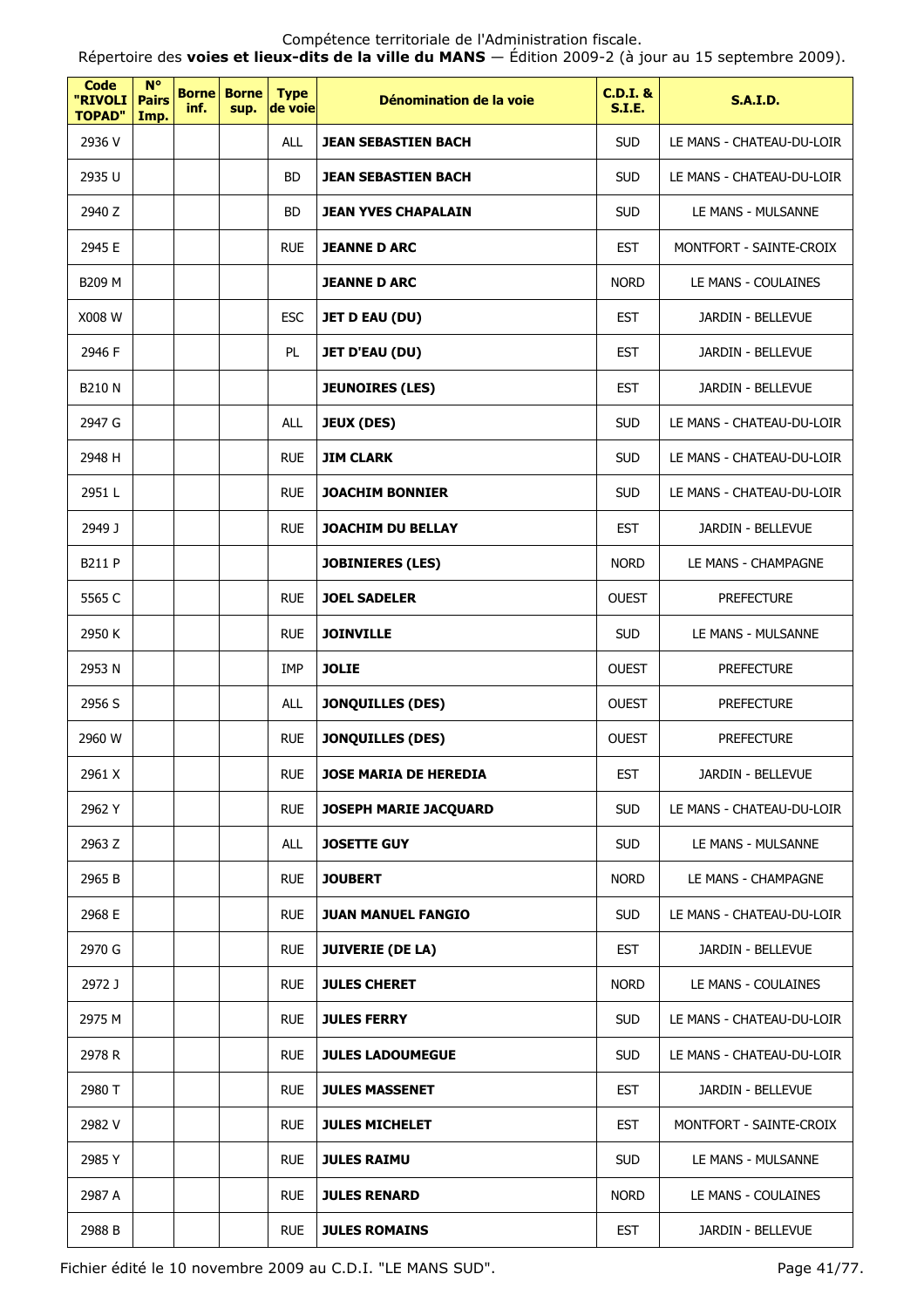Répertoire des **voies et lieux-dits de la ville du MANS** — Édition 2009-2 (à jour au 15 septembre 2009).

| Code<br>"RIVOLI<br><b>TOPAD"</b> | $N^{\circ}$<br><b>Pairs</b><br>Imp. | <b>Borne</b><br>inf. | <b>Borne</b><br>sup. | <b>Type</b><br>de voie | Dénomination de la voie      | <b>C.D.I. &amp;</b><br><b>S.I.E.</b> | <b>S.A.I.D.</b>           |
|----------------------------------|-------------------------------------|----------------------|----------------------|------------------------|------------------------------|--------------------------------------|---------------------------|
| 2989 C                           |                                     |                      |                      | <b>RUE</b>             | <b>JULES VALLES</b>          | <b>SUD</b>                           | LE MANS - MULSANNE        |
| 2990 D                           |                                     |                      |                      | <b>RUE</b>             | <b>JULES VEDRINES</b>        | <b>SUD</b>                           | LE MANS - CHATEAU-DU-LOIR |
| 2995 J                           |                                     |                      |                      | <b>RUE</b>             | <b>JULES VERNE</b>           | <b>SUD</b>                           | LE MANS - MULSANNE        |
| 3000 P                           |                                     |                      |                      | <b>RUE</b>             | <b>JULIEN BODEREAU</b>       | <b>EST</b>                           | MONTFORT - SAINTE-CROIX   |
| 3002 S                           |                                     |                      |                      | <b>RUE</b>             | <b>JULIEN DUVIVIER</b>       | <b>NORD</b>                          | LE MANS - CHAMPAGNE       |
| 3005 V                           |                                     |                      |                      | <b>RUE</b>             | <b>JULIEN PESCHE</b>         | <b>NORD</b>                          | LE MANS - CHAMPAGNE       |
| 3010 A                           |                                     |                      |                      | <b>RUE</b>             | <b>JUPILLES (DE)</b>         | <b>SUD</b>                           | LE MANS - CHATEAU-DU-LOIR |
| 3013 D                           |                                     |                      |                      | <b>RUE</b>             | <b>JURA (DU)</b>             | <b>EST</b>                           | MONTFORT - SAINTE-CROIX   |
| 3012 C                           |                                     |                      |                      | <b>RUE</b>             | <b>KABOUL (DE)</b>           | <b>EST</b>                           | JARDIN - BELLEVUE         |
| 3014 E                           |                                     |                      |                      | <b>RUE</b>             | <b>KEPLER</b>                | <b>EST</b>                           | MONTFORT - SAINTE-CROIX   |
| 3015 F                           |                                     |                      |                      | <b>RUE</b>             | <b>KLEBER</b>                | <b>NORD</b>                          | LE MANS - CHAMPAGNE       |
| 3018 J                           |                                     |                      |                      | <b>ALL</b>             | <b>LA BOETIE</b>             | <b>EST</b>                           | JARDIN - BELLEVUE         |
| 3020L                            |                                     |                      |                      | <b>ALL</b>             | <b>LA PALLICE</b>            | <b>NORD</b>                          | LE MANS - COULAINES       |
| 3021 M                           |                                     |                      |                      | <b>RUE</b>             | LAC (DU)                     | <b>EST</b>                           | JARDIN - BELLEVUE         |
| <b>B212 R</b>                    |                                     |                      |                      |                        | LAC (LE)                     | <b>SUD</b>                           | LE MANS - MULSANNE        |
| 3030 X                           |                                     |                      |                      | <b>RUE</b>             | <b>LAFAYETTE</b>             | <b>NORD</b>                          | LE MANS - CHAMPAGNE       |
| 3029 W                           |                                     |                      |                      | SQ                     | <b>LAFAYETTE</b>             | <b>NORD</b>                          | LE MANS - CHAMPAGNE       |
| 3035 C                           |                                     |                      |                      | SQ                     | <b>LAFFERIERE</b>            | <b>NORD</b>                          | LE MANS - CHAMPAGNE       |
| 3027 U                           |                                     |                      |                      | <b>RUE</b>             | LAGRANGE                     | <b>EST</b>                           | MONTFORT - SAINTE-CROIX   |
| 3040 H                           |                                     |                      |                      | <b>CHE</b>             | <b>LAIGNE (DE)</b>           | <b>SUD</b>                           | LE MANS - CHATEAU-DU-LOIR |
| 3045 N                           | I.                                  | 21                   | à la fin             | <b>RUE</b>             | <b>LAIGNE (DE)</b>           | <b>SUD</b>                           | LE MANS - CHATEAU-DU-LOIR |
| 3045 N                           | 1                                   | 1                    | 19                   | <b>RUE</b>             | <b>LAIGNE (DE)</b>           | <b>SUD</b>                           | LE MANS - MULSANNE        |
| 3045 N                           | P                                   | 2                    | 30                   | <b>RUE</b>             | <b>LAIGNE (DE)</b>           | <b>SUD</b>                           | LE MANS - MULSANNE        |
| 3045 N                           | P                                   | 32                   | à la fin             | <b>RUE</b>             | <b>LAIGNE (DE)</b>           | <b>SUD</b>                           | LE MANS - CHATEAU-DU-LOIR |
| 3049 T                           |                                     |                      |                      | <b>RUE</b>             | <b>LAMARCK</b>               | <b>NORD</b>                          | LE MANS - CHAMPAGNE       |
| 3050 U                           |                                     |                      |                      | BD                     | <b>LAMARTINE</b>             | <b>OUEST</b>                         | <b>PREFECTURE</b>         |
| B213 S                           |                                     |                      |                      |                        | LANDE (LA)                   | <b>SUD</b>                           | LE MANS - MULSANNE        |
| B214 T                           |                                     |                      |                      |                        | <b>LANDE DU CAMP (LA)</b>    | <b>SUD</b>                           | LE MANS - CHATEAU-DU-LOIR |
| B215 U                           |                                     |                      |                      |                        | <b>LANDE DU DEVANT</b>       | <b>SUD</b>                           | LE MANS - CHATEAU-DU-LOIR |
| B216 V                           |                                     |                      |                      |                        | <b>LANDE DU FRENE (LA)</b>   | <b>SUD</b>                           | LE MANS - CHATEAU-DU-LOIR |
| <b>B217W</b>                     |                                     |                      |                      |                        | <b>LANDE DU TERTRE ROUGE</b> | <b>SUD</b>                           | LE MANS - CHATEAU-DU-LOIR |
| B218 X                           |                                     |                      |                      |                        | <b>LANDE LA PAILLERIE</b>    | <b>SUD</b>                           | LE MANS - CHATEAU-DU-LOIR |

Fichier édité le 10 novembre 2009 au C.D.I. "LE MANS SUD". Page 42/77.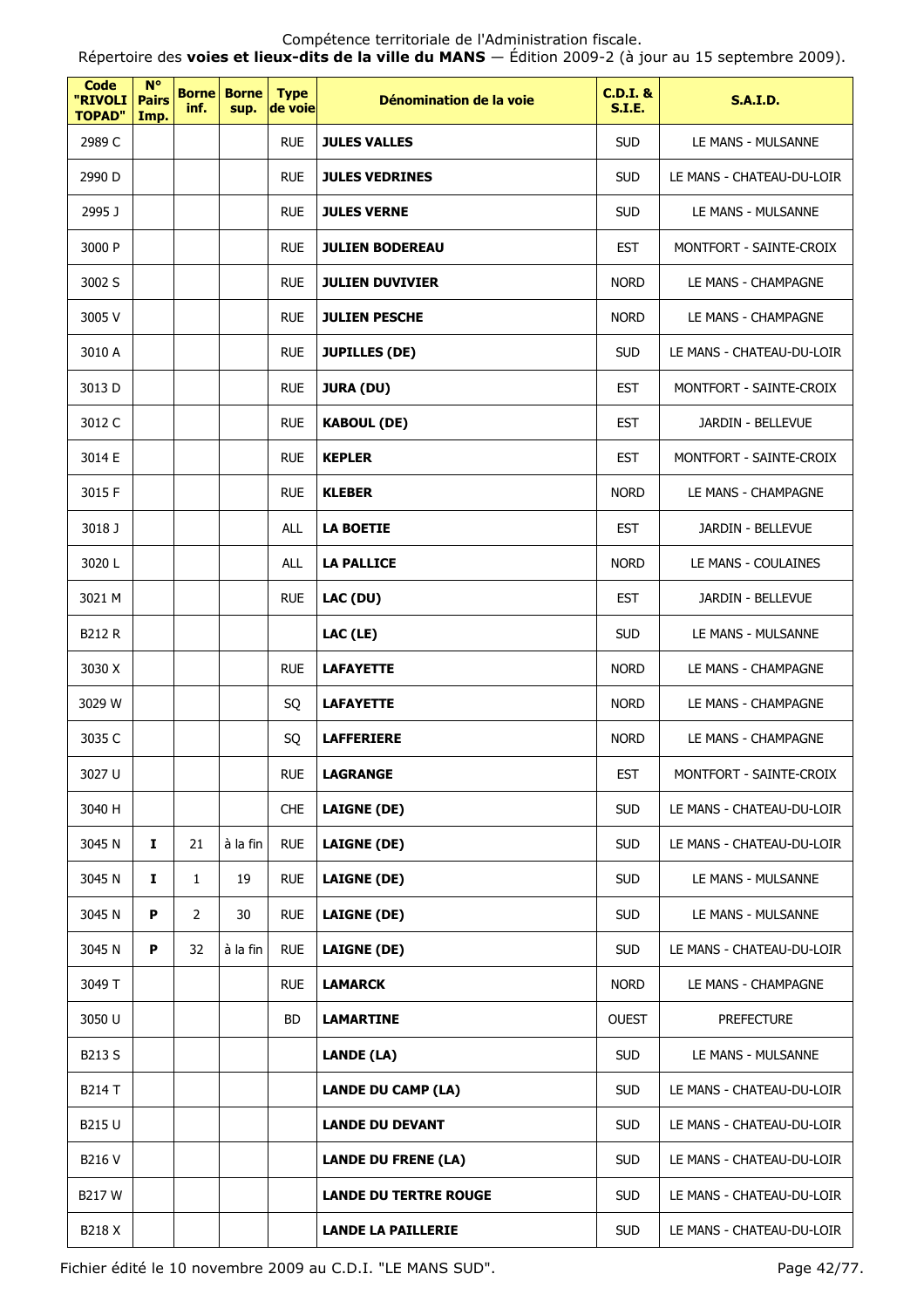Répertoire des **voies et lieux-dits de la ville du MANS** — Édition 2009-2 (à jour au 15 septembre 2009).

| Code<br>"RIVOLI<br><b>TOPAD"</b> | $N^{\circ}$<br><b>Pairs</b><br>Imp. | <b>Borne</b><br>inf. | <b>Borne</b><br>sup. | <b>Type</b><br>de voie | Dénomination de la voie             | <b>C.D.I. &amp;</b><br>S.I.E. | <b>S.A.I.D.</b>           |
|----------------------------------|-------------------------------------|----------------------|----------------------|------------------------|-------------------------------------|-------------------------------|---------------------------|
| B219 Y                           |                                     |                      |                      |                        | <b>LANDES DES ROUGES GOUTTIERES</b> | <b>SUD</b>                    | LE MANS - MULSANNE        |
| 3053 X                           |                                     |                      |                      | <b>ALL</b>             | <b>LANGEAIS (DE)</b>                | <b>NORD</b>                   | LE MANS - COULAINES       |
| 3055 Z                           |                                     |                      |                      | <b>RUE</b>             | <b>LAPLACE</b>                      | <b>EST</b>                    | MONTFORT - SAINTE-CROIX   |
| B403 Y                           |                                     |                      |                      |                        | <b>LARGE (LE)</b>                   | <b>OUEST</b>                  | <b>PREFECTURE</b>         |
| 3060 E                           |                                     |                      |                      | <b>RUE</b>             | <b>LAROCHE</b>                      | <b>NORD</b>                   | LE MANS - COULAINES       |
| 3063 H                           |                                     |                      |                      | <b>RUE</b>             | <b>LAURIERS (DES)</b>               | <b>NORD</b>                   | LE MANS - COULAINES       |
| 3065 K                           |                                     |                      |                      | <b>RUE</b>             | <b>LAUSANNE (DE)</b>                | <b>NORD</b>                   | LE MANS - COULAINES       |
| 3070 R                           |                                     |                      |                      | <b>RTE</b>             | <b>LAVAL (DE)</b>                   | <b>NORD</b>                   | LE MANS - CHAMPAGNE       |
| 3072 T                           |                                     |                      |                      | ALL                    | <b>LAVANDES (DES)</b>               | <b>EST</b>                    | JARDIN - BELLEVUE         |
| 3075 W                           |                                     |                      |                      | <b>RUE</b>             | <b>LAVANDIERES (DES)</b>            | <b>OUEST</b>                  | <b>PREFECTURE</b>         |
| 3080 B                           |                                     |                      |                      | <b>RUE</b>             | <b>LAVOISIER</b>                    | <b>EST</b>                    | JARDIN - BELLEVUE         |
| 3085 G                           |                                     |                      |                      | <b>RUE</b>             | <b>LAZARE WEILLER</b>               | <b>SUD</b>                    | LE MANS - CHATEAU-DU-LOIR |
| 3120 V                           |                                     |                      |                      | <b>RUE</b>             | <b>LE NOTRE</b>                     | <b>EST</b>                    | MONTFORT - SAINTE-CROIX   |
| 3159 M                           |                                     |                      |                      | <b>RUE</b>             | <b>LE VERRIER</b>                   | <b>EST</b>                    | MONTFORT - SAINTE-CROIX   |
| 3091 N                           |                                     |                      |                      | <b>RUE</b>             | <b>LEARD (DU)</b>                   | <b>NORD</b>                   | LE MANS - COULAINES       |
| 3095 T                           |                                     |                      |                      | <b>RUE</b>             | <b>LEBLANC</b>                      | <b>SUD</b>                    | LE MANS - CHATEAU-DU-LOIR |
| 3100 Y                           |                                     |                      |                      | <b>RUE</b>             | <b>LEBOINDRE</b>                    | <b>OUEST</b>                  | <b>PREFECTURE</b>         |
| 3105 D                           |                                     |                      |                      | <b>RUE</b>             | <b>LECHESNE</b>                     | <b>OUEST</b>                  | <b>PREFECTURE</b>         |
| 3107 F                           |                                     |                      |                      | <b>RUE</b>             | <b>LECORBUSIER</b>                  | <b>NORD</b>                   | LE MANS - CHAMPAGNE       |
| 3110 J                           |                                     |                      |                      | QUA                    | <b>LEDRU ROLLIN</b>                 | <b>NORD</b>                   | LE MANS - COULAINES       |
| 3115 P                           |                                     |                      |                      | <b>RUE</b>             | <b>LENOIR</b>                       | <b>SUD</b>                    | LE MANS - MULSANNE        |
| 3125 A                           |                                     |                      |                      | <b>RUE</b>             | <b>LEO DELIBES</b>                  | <b>SUD</b>                    | LE MANS - MULSANNE        |
| 3127 C                           |                                     |                      |                      | <b>RUE</b>             | <b>LEO FERRE</b>                    | <b>NORD</b>                   | LE MANS - CHAMPAGNE       |
| 3130 F                           |                                     |                      |                      | <b>RUE</b>             | <b>LEO VALENTIN</b>                 | <b>SUD</b>                    | LE MANS - CHATEAU-DU-LOIR |
| 3132 H                           |                                     |                      |                      | <b>RUE</b>             | <b>LEON BLUM</b>                    | <b>EST</b>                    | JARDIN - BELLEVUE         |
| 3133 J                           |                                     |                      |                      | <b>RUE</b>             | <b>LEON BOURGEOIS</b>               | <b>NORD</b>                   | LE MANS - CHAMPAGNE       |
| 3135L                            |                                     |                      |                      | <b>RUE</b>             | <b>LEON GUET</b>                    | <b>SUD</b>                    | LE MANS - MULSANNE        |
| 3140 S                           |                                     |                      |                      | <b>RUE</b>             | <b>LEON MORANE</b>                  | <b>SUD</b>                    | LE MANS - CHATEAU-DU-LOIR |
| 3145 X                           |                                     |                      |                      | <b>RUE</b>             | <b>LEONARD DE VINCI</b>             | <b>SUD</b>                    | LE MANS - CHATEAU-DU-LOIR |
| 3147 Z                           |                                     |                      |                      | <b>RUE</b>             | LERIDA (DE)                         | <b>EST</b>                    | JARDIN - BELLEVUE         |
| B220 Z                           |                                     |                      |                      |                        | <b>LES LARDERIES</b>                | <b>NORD</b>                   | LE MANS - CHAMPAGNE       |
| 3150 C                           |                                     |                      |                      | <b>RUE</b>             | <b>LETOUZE</b>                      | <b>SUD</b>                    | LE MANS - CHATEAU-DU-LOIR |

Fichier édité le 10 novembre 2009 au C.D.I. "LE MANS SUD". Page 43/77.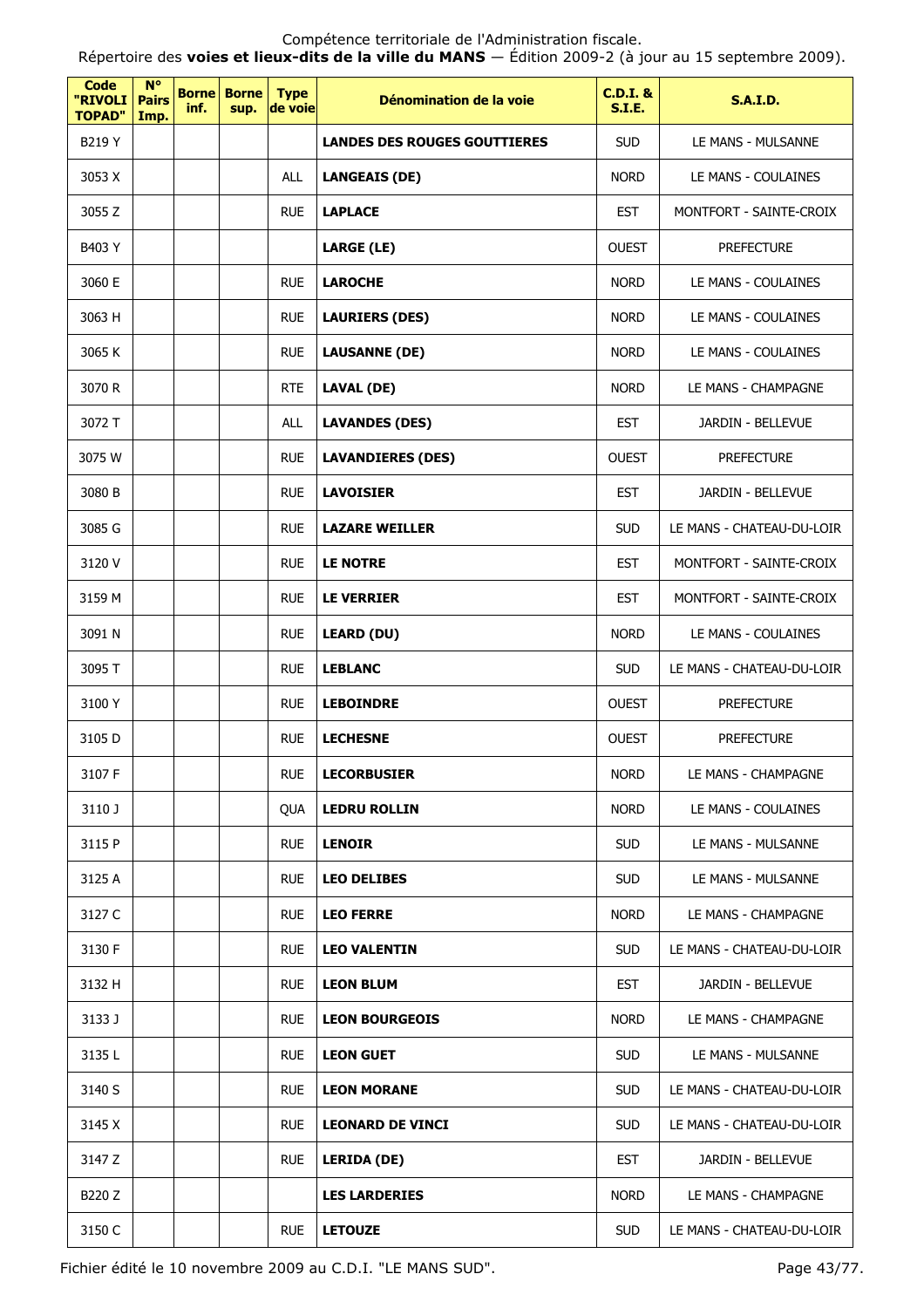Fichier édité le 10 novembre 2009 au C.D.I. "LE MANS SUD". Page 44/77.

| <b>Code</b><br>"RIVOLI<br><b>TOPAD"</b> | $N^{\circ}$<br><b>Pairs</b><br>Imp. | <b>Borne</b><br>inf. | <b>Borne</b><br>sup. | <b>Type</b><br>de voie | Dénomination de la voie             | <b>C.D.I. &amp;</b><br><b>S.I.E.</b> | <b>S.A.I.D.</b>           |
|-----------------------------------------|-------------------------------------|----------------------|----------------------|------------------------|-------------------------------------|--------------------------------------|---------------------------|
| 3155 H                                  |                                     |                      |                      | <b>RUE</b>             | <b>LEVANT (DU)</b>                  | <b>EST</b>                           | JARDIN - BELLEVUE         |
| 3158L                                   |                                     |                      |                      | <b>RUE</b>             | <b>LEVEAU</b>                       | <b>EST</b>                           | JARDIN - BELLEVUE         |
| B221 A                                  |                                     |                      |                      |                        | <b>LEVEE DU CANAL DE CHAOUET</b>    | <b>OUEST</b>                         | <b>PREFECTURE</b>         |
| 3157 K                                  |                                     |                      |                      | <b>RUE</b>             | <b>LEYSIN (DU)</b>                  | <b>NORD</b>                          | LE MANS - COULAINES       |
| 3160 N                                  |                                     |                      |                      | <b>RUE</b>             | <b>LIBELLULES (DES)</b>             | <b>EST</b>                           | JARDIN - BELLEVUE         |
| 3165 U                                  | I.                                  | 237                  | à la fin             | AV                     | <b>LIBERATION (DE LA)</b>           | <b>OUEST</b>                         | <b>PREFECTURE</b>         |
| 3165 U                                  | Ι.                                  | $\mathbf{1}$         | 235                  | AV                     | <b>LIBERATION (DE LA)</b>           | <b>NORD</b>                          | LE MANS - CHAMPAGNE       |
| 3165 U                                  | P                                   | $\overline{2}$       | à la fin             | AV                     | <b>LIBERATION (DE LA)</b>           | <b>NORD</b>                          | LE MANS - CHAMPAGNE       |
| 3170 Z                                  |                                     |                      |                      | AV                     | <b>LIBERTE (DE LA)</b>              | <b>SUD</b>                           | LE MANS - MULSANNE        |
| <b>B222 B</b>                           |                                     |                      |                      |                        | <b>LIBOINES (LES)</b>               | <b>OUEST</b>                         | <b>PREFECTURE</b>         |
| 3175 E                                  |                                     |                      |                      | <b>RUE</b>             | <b>LIBOISNE (DE)</b>                | <b>OUEST</b>                         | <b>PREFECTURE</b>         |
| 3177 G                                  |                                     |                      |                      | <b>ALL</b>             | <b>LICORNES (DES)</b>               | <b>SUD</b>                           | LE MANS - MULSANNE        |
| 3180 X                                  |                                     |                      |                      | <b>RUE</b>             | <b>LIEUTENANT DE VAISSEAU PARIS</b> | <b>SUD</b>                           | LE MANS - CHATEAU-DU-LOIR |
| 3185 R                                  |                                     |                      |                      | <b>RUE</b>             | LIEUTENANT HENRI D AMECOURT         | <b>SUD</b>                           | LE MANS - CHATEAU-DU-LOIR |
| 3187 T                                  |                                     |                      |                      | <b>CHE</b>             | LIGNE (DE LA)                       | <b>NORD</b>                          | LE MANS - CHAMPAGNE       |
| 3190 W                                  |                                     |                      |                      | <b>RUE</b>             | <b>LILAS (DES)</b>                  | <b>SUD</b>                           | LE MANS - CHATEAU-DU-LOIR |
| 3195 B                                  |                                     |                      |                      | <b>RUE</b>             | <b>LILAS DESIRES (DES)</b>          | <b>OUEST</b>                         | <b>PREFECTURE</b>         |
| 3199 F                                  |                                     |                      |                      | <b>RUE</b>             | LILLE (DE)                          | <b>SUD</b>                           | LE MANS - MULSANNE        |
| 3196 C                                  |                                     |                      |                      | PL                     | LIMA (DE)                           | <b>EST</b>                           | JARDIN - BELLEVUE         |
| 3197 D                                  |                                     |                      |                      | <b>RUE</b>             | LIMA (DE)                           | <b>EST</b>                           | JARDIN - BELLEVUE         |
| 3201 H                                  |                                     |                      |                      | <b>ALL</b>             | <b>LIMOGES (DE)</b>                 | <b>SUD</b>                           | LE MANS - MULSANNE        |
| 3198 E                                  |                                     |                      |                      | <b>RUE</b>             | <b>LIMOGES (DE)</b>                 | <b>SUD</b>                           | LE MANS - MULSANNE        |
| 3202 J                                  |                                     |                      |                      | <b>RUE</b>             | <b>LINARES (DE)</b>                 | <b>EST</b>                           | JARDIN - BELLEVUE         |
| 3200 C                                  |                                     |                      |                      | PL                     | <b>LIONEL LECOUTEUX</b>             | <b>EST</b>                           | MONTFORT - SAINTE-CROIX   |
| 3205 M                                  |                                     |                      |                      | <b>RUE</b>             | <b>LIONEL ROYER</b>                 | <b>EST</b>                           | JARDIN - BELLEVUE         |
| 3207 P                                  |                                     |                      |                      | <b>RUE</b>             | <b>LISBONNE (DE)</b>                | <b>EST</b>                           | JARDIN - BELLEVUE         |
| B223 C                                  |                                     |                      |                      |                        | <b>LOCHE</b>                        | <b>EST</b>                           | JARDIN - BELLEVUE         |
| 3210 T                                  |                                     |                      |                      | <b>RUE</b>             | LODI (DE)                           | <b>NORD</b>                          | LE MANS - CHAMPAGNE       |
| 3215 Y                                  |                                     |                      |                      | <b>RUE</b>             | LOIR (DU)                           | <b>OUEST</b>                         | <b>PREFECTURE</b>         |
| 3220 D                                  |                                     |                      |                      | <b>RUE</b>             | <b>LOISEAU</b>                      | <b>OUEST</b>                         | <b>PREFECTURE</b>         |
| 3225 J                                  |                                     |                      |                      | <b>RUE</b>             | <b>LOISIRS (DES)</b>                | <b>SUD</b>                           | LE MANS - CHATEAU-DU-LOIR |
| 3230 P                                  |                                     |                      |                      | ALL                    | <b>LORIENT (DE)</b>                 | <b>NORD</b>                          | LE MANS - COULAINES       |

Compétence territoriale de l'Administration fiscale. Répertoire des **voies et lieux-dits de la ville du MANS** — Édition 2009-2 (à jour au 15 septembre 2009).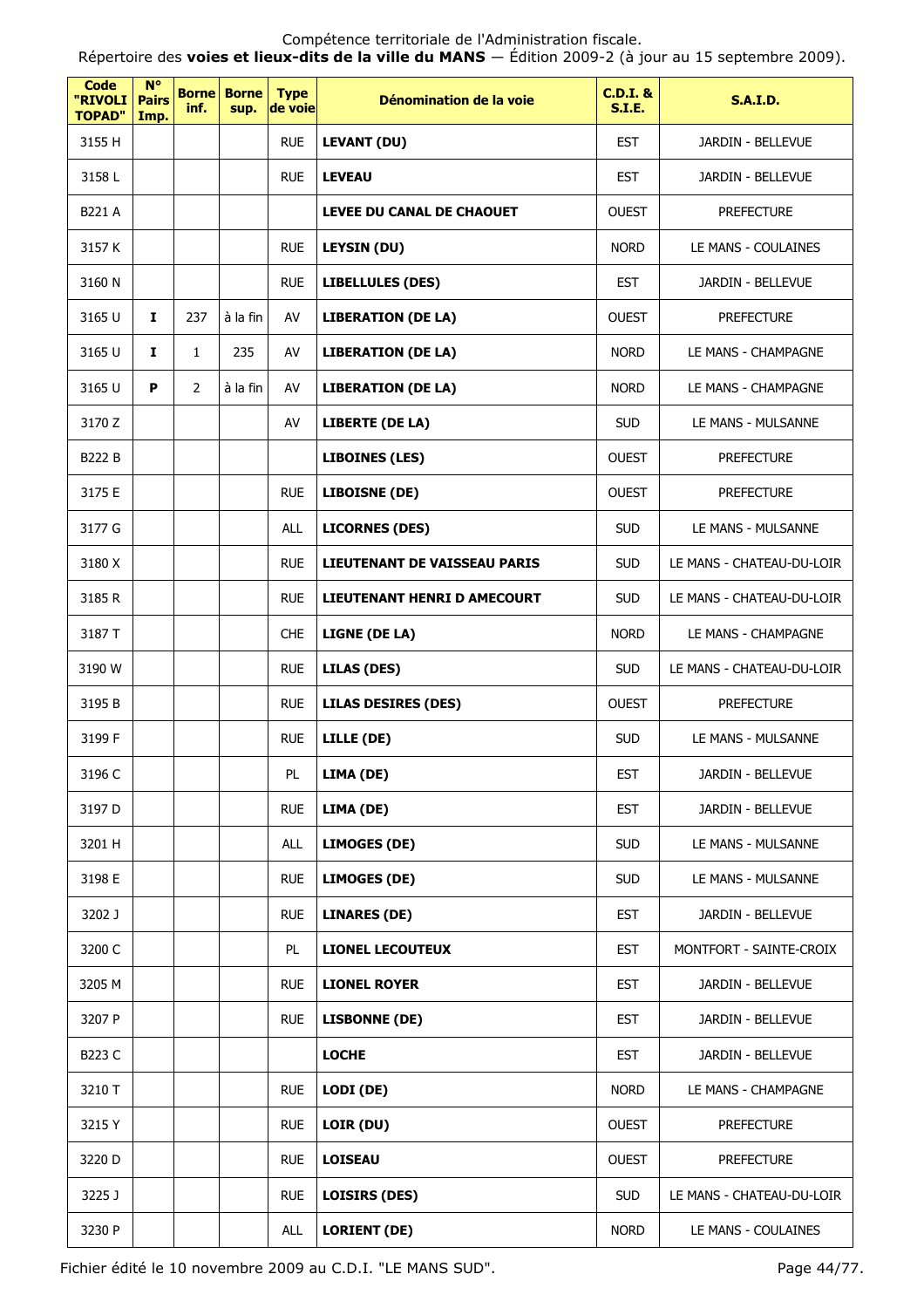Répertoire des **voies et lieux-dits de la ville du MANS** — Édition 2009-2 (à jour au 15 septembre 2009).

| Code<br>"RIVOLI<br><b>TOPAD"</b> | $N^{\circ}$<br><b>Pairs</b><br>Imp. | inf. | <b>Borne Borne</b><br>sup. | <b>Type</b><br>de voie | Dénomination de la voie       | <b>C.D.I. &amp;</b><br><b>S.I.E.</b> | <b>S.A.I.D.</b>           |
|----------------------------------|-------------------------------------|------|----------------------------|------------------------|-------------------------------|--------------------------------------|---------------------------|
| 3235 V                           |                                     |      |                            | <b>RUE</b>             | <b>LORRAINE (DE)</b>          | <b>OUEST</b>                         | <b>PREFECTURE</b>         |
| 3240 V                           |                                     |      |                            | QUA                    | <b>LOUIS BLANC</b>            | <b>EST</b>                           | JARDIN - BELLEVUE         |
| 3241 B                           |                                     |      |                            | SQ                     | <b>LOUIS BLANC</b>            | <b>EST</b>                           | JARDIN - BELLEVUE         |
| 3245 F                           |                                     |      |                            | SQ                     | <b>LOUIS BLERIOT</b>          | <b>SUD</b>                           | LE MANS - CHATEAU-DU-LOIR |
| 3250L                            |                                     |      |                            | <b>RUE</b>             | <b>LOUIS BRAILLE</b>          | <b>SUD</b>                           | LE MANS - CHATEAU-DU-LOIR |
| 3252 N                           |                                     |      |                            | <b>RUE</b>             | <b>LOUIS BREGUET</b>          | <b>OUEST</b>                         | <b>PREFECTURE</b>         |
| 3254 R                           |                                     |      |                            | <b>RUE</b>             | <b>LOUIS BRUYERE</b>          | <b>EST</b>                           | MONTFORT - SAINTE-CROIX   |
| 3255 S                           |                                     |      |                            | AV                     | <b>LOUIS CORDELET</b>         | <b>NORD</b>                          | LE MANS - COULAINES       |
| 3260 X                           |                                     |      |                            | <b>IMP</b>             | <b>LOUIS CRETOIS</b>          | <b>SUD</b>                           | LE MANS - CHATEAU-DU-LOIR |
| 3265 C                           |                                     |      |                            | <b>RUE</b>             | <b>LOUIS CRETOIS</b>          | <b>SUD</b>                           | LE MANS - CHATEAU-DU-LOIR |
| 3266 D                           |                                     |      |                            | <b>RUE</b>             | <b>LOUIS DAGUERRE</b>         | <b>NORD</b>                          | LE MANS - COULAINES       |
| 3253 P                           |                                     |      |                            | <b>RUE</b>             | <b>LOUIS DE BROGLIE</b>       | <b>NORD</b>                          | LE MANS - CHAMPAGNE       |
| 3269 G                           |                                     |      |                            | <b>RUE</b>             | <b>LOUIS HAREL DE LA NOE</b>  | <b>NORD</b>                          | LE MANS - CHAMPAGNE       |
| 3270 H                           |                                     |      |                            | <b>RUE</b>             | <b>LOUIS JOUVET</b>           | <b>SUD</b>                           | LE MANS - MULSANNE        |
| 3271 J                           |                                     |      |                            | <b>RUE</b>             | <b>LOUIS LEPINE</b>           | <b>NORD</b>                          | LE MANS - COULAINES       |
| 3261 Y                           |                                     |      |                            | <b>BD</b>              | <b>LOUIS LEPRINCE RINGUET</b> | <b>NORD</b>                          | LE MANS - CHAMPAGNE       |
| 3272K                            |                                     |      |                            | <b>RUE</b>             | <b>LOUIS ROSSEL</b>           | <b>SUD</b>                           | LE MANS - MULSANNE        |
| 3274 M                           |                                     |      |                            | <b>RUE</b>             | <b>LOUISE MICHEL</b>          | <b>SUD</b>                           | LE MANS - MULSANNE        |
| 3273L                            |                                     |      |                            | <b>RUE</b>             | <b>LOUISON BOBET</b>          | <b>SUD</b>                           | LE MANS - CHATEAU-DU-LOIR |
| 3275N                            |                                     |      |                            | <b>RUE</b>             | <b>LUCHON (DE)</b>            | <b>SUD</b>                           | LE MANS - MULSANNE        |
| 3280 U                           |                                     |      |                            | <b>RUE</b>             | <b>LUCIOLES (DES)</b>         | <b>OUEST</b>                         | <b>PREFECTURE</b>         |
| 3276 P                           |                                     |      |                            | PL                     | <b>LUIGI CHINETTI</b>         | <b>SUD</b>                           | LE MANS - CHATEAU-DU-LOIR |
| 3277 R                           |                                     |      |                            | <b>RUE</b>             | <b>LUIS BUNUEL</b>            | <b>EST</b>                           | MONTFORT - SAINTE-CROIX   |
| 3285 Z                           |                                     |      |                            | <b>RUE</b>             | <b>LUSSON</b>                 | <b>OUEST</b>                         | <b>PREFECTURE</b>         |
| 3291 F                           |                                     |      |                            | ALL                    | <b>LUXEMBOURG (DE)</b>        | <b>EST</b>                           | JARDIN - BELLEVUE         |
| 3292 G                           |                                     |      |                            | PL                     | <b>LUXEMBOURG (DE)</b>        | <b>EST</b>                           | JARDIN - BELLEVUE         |
| 3290 E                           |                                     |      |                            | <b>RUE</b>             | <b>LUXEMBOURG (DE)</b>        | <b>EST</b>                           | JARDIN - BELLEVUE         |
| 3293 H                           |                                     |      |                            | <b>RUE</b>             | LYON (DE)                     | <b>SUD</b>                           | LE MANS - MULSANNE        |
| 3289 D                           |                                     |      |                            | <b>RUE</b>             | LYS (DES)                     | <b>OUEST</b>                         | <b>PREFECTURE</b>         |
| 3297 M                           |                                     |      |                            | ALL                    | <b>MACAREUX (DES)</b>         | <b>OUEST</b>                         | <b>PREFECTURE</b>         |
| 3294 J                           |                                     |      |                            |                        | <b>MACHOTTIERE (LA)</b>       | <b>EST</b>                           | JARDIN - BELLEVUE         |
| 3296L                            |                                     |      |                            | <b>RUE</b>             | <b>MADAME DE STAEL</b>        | <b>EST</b>                           | MONTFORT - SAINTE-CROIX   |

Fichier édité le 10 novembre 2009 au C.D.I. "LE MANS SUD". Page 45/77.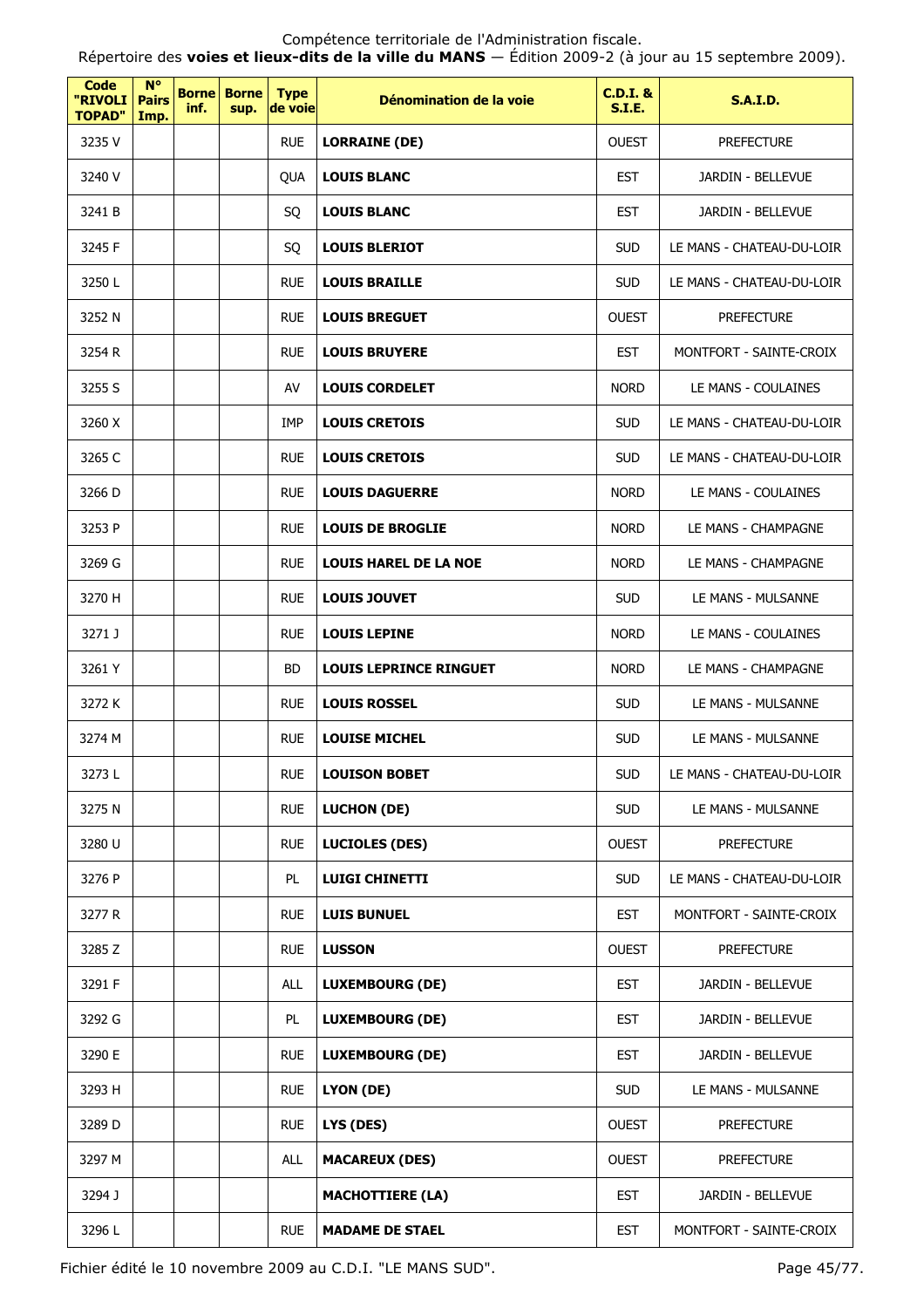Répertoire des **voies et lieux-dits de la ville du MANS** — Édition 2009-2 (à jour au 15 septembre 2009).

| Code<br>"RIVOLI<br><b>TOPAD"</b> | <b>N°</b><br><b>Pairs</b><br>Imp. | <b>Borne</b><br>inf. | <b>Borne</b><br>sup. | <b>Type</b><br>de voie | Dénomination de la voie     | <b>C.D.I. &amp;</b><br><b>S.I.E.</b> | <b>S.A.I.D.</b>           |
|----------------------------------|-----------------------------------|----------------------|----------------------|------------------------|-----------------------------|--------------------------------------|---------------------------|
| 3295K                            |                                   |                      |                      | <b>RUE</b>             | <b>MADAME TROUVE</b>        | <b>EST</b>                           | JARDIN - BELLEVUE         |
| 3300 R                           |                                   |                      |                      | <b>ALL</b>             | <b>MADELEINE (DE LA)</b>    | <b>NORD</b>                          | LE MANS - COULAINES       |
| 3305 W                           |                                   |                      |                      | <b>RUE</b>             | <b>MADELEINE (DE LA)</b>    | <b>NORD</b>                          | LE MANS - COULAINES       |
| 3306 X                           |                                   |                      |                      | <b>RUE</b>             | <b>MADELEINE RENAUD</b>     | <b>NORD</b>                          | LE MANS - CHAMPAGNE       |
| 3310 B                           |                                   |                      |                      | <b>ALL</b>             | <b>MADRID (DE)</b>          | <b>EST</b>                           | JARDIN - BELLEVUE         |
| 3311 C                           |                                   |                      |                      | AV                     | <b>MADRID (DE)</b>          | <b>EST</b>                           | JARDIN - BELLEVUE         |
| 3313 E                           |                                   |                      |                      | <b>ALL</b>             | <b>MAGELLAN</b>             | <b>NORD</b>                          | LE MANS - COULAINES       |
| 3314 F                           |                                   |                      |                      | <b>ALL</b>             | <b>MAGNOLIAS (DES)</b>      | <b>SUD</b>                           | LE MANS - CHATEAU-DU-LOIR |
| 3315 G                           |                                   |                      |                      | <b>RUE</b>             | <b>MAHON</b>                | <b>SUD</b>                           | LE MANS - CHATEAU-DU-LOIR |
| <b>B224 D</b>                    |                                   |                      |                      |                        | <b>MAHOTIERE (LA)</b>       | <b>EST</b>                           | JARDIN - BELLEVUE         |
| 3320 M                           |                                   |                      |                      | <b>RUE</b>             | <b>MAILLETS (DES)</b>       | <b>EST</b>                           | JARDIN - BELLEVUE         |
| 3325 T                           |                                   |                      |                      | <b>RUE</b>             | <b>MAILLOL</b>              | <b>SUD</b>                           | LE MANS - CHATEAU-DU-LOIR |
| 3330 Y                           |                                   |                      |                      | <b>RUE</b>             | <b>MAINE (DU)</b>           | <b>SUD</b>                           | LE MANS - CHATEAU-DU-LOIR |
| 3335 D                           |                                   |                      |                      | <b>RUE</b>             | <b>MAISON NEUVE (DE LA)</b> | <b>NORD</b>                          | LE MANS - COULAINES       |
| B225 E                           |                                   |                      |                      |                        | <b>MAISON NEUVE (LA)</b>    | <b>EST</b>                           | JARDIN - BELLEVUE         |
| 3337 F                           |                                   |                      |                      | <b>RUE</b>             | <b>MALAGA (DE)</b>          | <b>EST</b>                           | JARDIN - BELLEVUE         |
| 3338 G                           |                                   |                      |                      |                        | <b>MALMARE (LA)</b>         | <b>EST</b>                           | JARDIN - BELLEVUE         |
| 3339 H                           |                                   |                      |                      | <b>CHE</b>             | <b>MALPALU (DE)</b>         | <b>EST</b>                           | MONTFORT - SAINTE-CROIX   |
| 3340 J                           |                                   |                      |                      | <b>RUE</b>             | MALPALU (DE)                | <b>EST</b>                           | MONTFORT - SAINTE-CROIX   |
| 3342L                            |                                   |                      |                      | <b>RUE</b>             | <b>MALTE (DE)</b>           | <b>EST</b>                           | JARDIN - BELLEVUE         |
| 3344 N                           |                                   |                      |                      | IMP                    | <b>MANGEARD</b>             | <b>OUEST</b>                         | <b>PREFECTURE</b>         |
| 3345 P                           |                                   |                      |                      | <b>PAS</b>             | <b>MANGEARD</b>             | <b>OUEST</b>                         | <b>PREFECTURE</b>         |
| 3350 V                           |                                   |                      |                      | <b>RUE</b>             | <b>MANGEARD</b>             | <b>OUEST</b>                         | <b>PREFECTURE</b>         |
| 3353 Y                           |                                   |                      |                      | <b>RUE</b>             | <b>MANOIR (DU)</b>          | <b>NORD</b>                          | LE MANS - CHAMPAGNE       |
| 3355 A                           |                                   |                      |                      | <b>RUE</b>             | <b>MANSART</b>              | <b>EST</b>                           | MONTFORT - SAINTE-CROIX   |
| 3362 H                           |                                   |                      |                      | ALL                    | <b>MANUEL DE FALLA</b>      | <b>SUD</b>                           | LE MANS - CHATEAU-DU-LOIR |
| 3360 F                           |                                   |                      |                      | <b>RUE</b>             | <b>MANUEL DE FALLA</b>      | <b>SUD</b>                           | LE MANS - CHATEAU-DU-LOIR |
| 3365L                            |                                   |                      |                      | <b>RUE</b>             | <b>MARAICHERS (DES)</b>     | <b>OUEST</b>                         | <b>PREFECTURE</b>         |
| 3370 S                           |                                   |                      |                      | IMP                    | <b>MARAIS (DES)</b>         | <b>SUD</b>                           | LE MANS - MULSANNE        |
| 3376 Y                           |                                   |                      |                      | <b>RLE</b>             | <b>MARAIS (DES)</b>         | <b>SUD</b>                           | LE MANS - MULSANNE        |
| 3375 X                           |                                   |                      |                      | <b>RUE</b>             | <b>MARAIS (DES)</b>         | <b>SUD</b>                           | LE MANS - MULSANNE        |
| 3380 C                           |                                   |                      |                      | <b>RUE</b>             | <b>MARBOT</b>               | <b>NORD</b>                          | LE MANS - CHAMPAGNE       |

Fichier édité le 10 novembre 2009 au C.D.I. "LE MANS SUD". Page 46/77.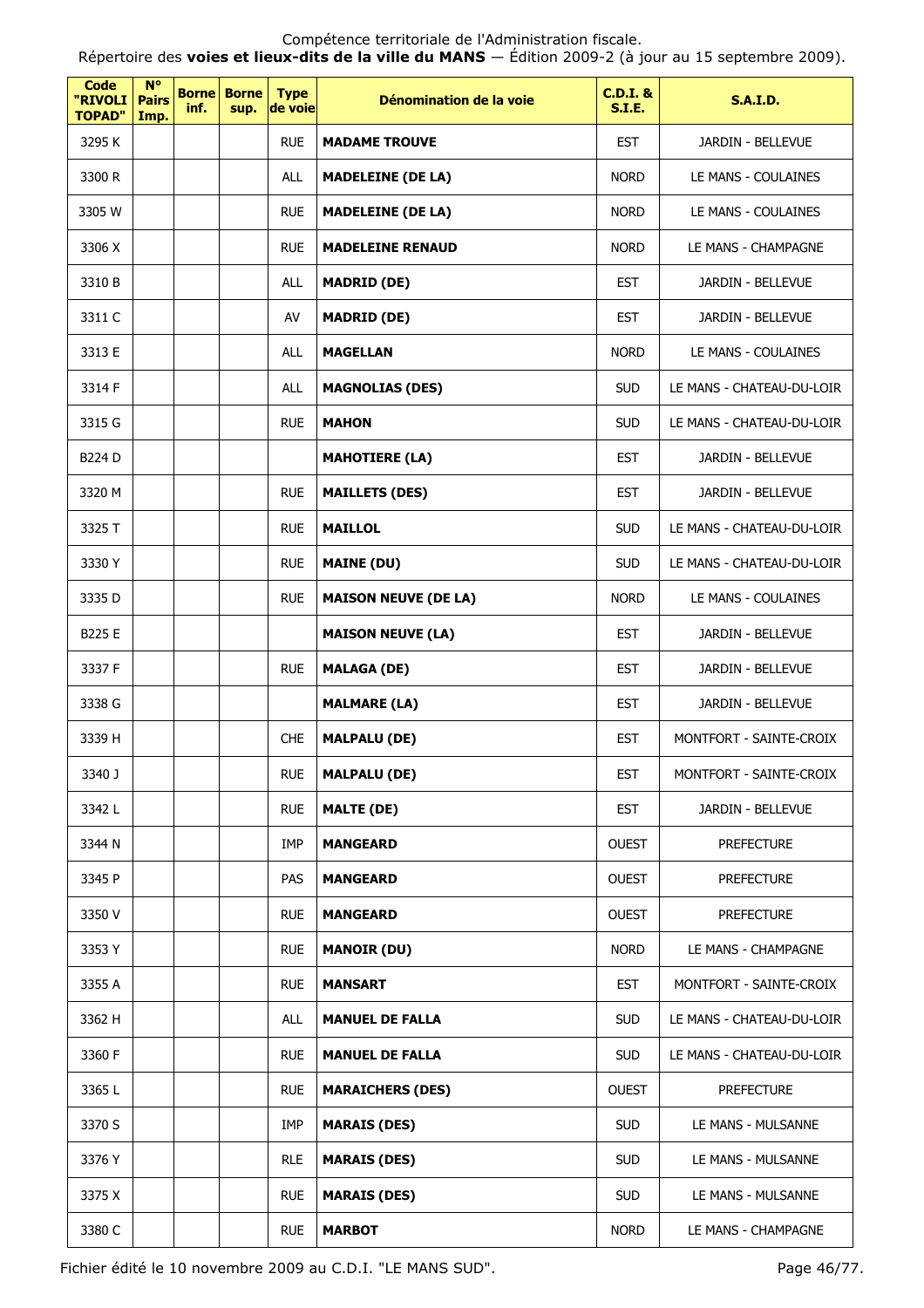Répertoire des **voies et lieux-dits de la ville du MANS** — Édition 2009-2 (à jour au 15 septembre 2009).

| <b>Code</b><br>"RIVOLI<br><b>TOPAD"</b> | $N^{\circ}$<br><b>Pairs</b><br>Imp. | <b>Borne</b><br>inf. | <b>Borne</b><br>sup. | <b>Type</b><br>de voie | Dénomination de la voie               | <b>C.D.I. &amp;</b><br><b>S.I.E.</b> | <b>S.A.I.D.</b>           |
|-----------------------------------------|-------------------------------------|----------------------|----------------------|------------------------|---------------------------------------|--------------------------------------|---------------------------|
| 3383 F                                  |                                     |                      |                      | <b>RUE</b>             | <b>MARC ALLEGRET</b>                  | <b>NORD</b>                          | LE MANS - CHAMPAGNE       |
| 3410 K                                  |                                     |                      |                      | <b>RUE</b>             | <b>MARC POURPRE</b>                   | <b>SUD</b>                           | LE MANS - CHATEAU-DU-LOIR |
| 3415 R                                  |                                     |                      |                      | <b>RUE</b>             | <b>MARC SANGNIER</b>                  | <b>SUD</b>                           | LE MANS - CHATEAU-DU-LOIR |
| 3420 W                                  |                                     |                      |                      | <b>RUE</b>             | <b>MARC SEGUIN</b>                    | <b>SUD</b>                           | LE MANS - MULSANNE        |
| 3385 H                                  |                                     |                      |                      | <b>RUE</b>             | <b>MARCEAU</b>                        | <b>NORD</b>                          | LE MANS - CHAMPAGNE       |
| 3389 M                                  |                                     |                      |                      | <b>RUE</b>             | <b>MARCEL CARNE</b>                   | <b>NORD</b>                          | LE MANS - CHAMPAGNE       |
| 3390 N                                  |                                     |                      |                      | AV                     | <b>MARCEL CERDAN</b>                  | <b>SUD</b>                           | LE MANS - CHATEAU-DU-LOIR |
| 3395 U                                  |                                     |                      |                      | <b>RUE</b>             | <b>MARCEL DORET</b>                   | <b>SUD</b>                           | LE MANS - CHATEAU-DU-LOIR |
| 3400 Z                                  |                                     |                      |                      | <b>RUE</b>             | <b>MARCEL GRASSIN</b>                 | <b>NORD</b>                          | LE MANS - COULAINES       |
| 3394 T                                  |                                     |                      |                      | <b>IMP</b>             | <b>MARCEL MEMIN</b>                   | <b>SUD</b>                           | LE MANS - MULSANNE        |
| 3398 X                                  |                                     |                      |                      | <b>RUE</b>             | <b>MARCEL MEMIN</b>                   | <b>SUD</b>                           | LE MANS - MULSANNE        |
| 3396 V                                  |                                     |                      |                      | <b>RUE</b>             | <b>MARCEL PAGNOL</b>                  | <b>NORD</b>                          | LE MANS - CHAMPAGNE       |
| 3399 Y                                  |                                     |                      |                      | SQ                     | <b>MARCEL PAUL</b>                    | <b>SUD</b>                           | LE MANS - MULSANNE        |
| 3401 A                                  |                                     |                      |                      | <b>RUE</b>             | <b>MARCEL PROUST</b>                  | <b>EST</b>                           | MONTFORT - SAINTE-CROIX   |
| 3403 C                                  |                                     |                      |                      | <b>RUE</b>             | <b>MARCEL THIL</b>                    | <b>SUD</b>                           | LE MANS - CHATEAU-DU-LOIR |
| 3402 B                                  |                                     |                      |                      | <b>RUE</b>             | <b>MARCEL VETILLARD</b>               | <b>SUD</b>                           | LE MANS - MULSANNE        |
| 3405 E                                  |                                     |                      |                      | <b>RUE</b>             | <b>MARCHANDE</b>                      | <b>EST</b>                           | JARDIN - BELLEVUE         |
| 3409 J                                  |                                     |                      |                      | ALL                    | <b>MARCO POLO</b>                     | <b>NORD</b>                          | LE MANS - CHAMPAGNE       |
| 3425 B                                  |                                     |                      |                      | <b>RUE</b>             | <b>MARE (DE LA)</b>                   | <b>SUD</b>                           | LE MANS - MULSANNE        |
| B227 G                                  |                                     |                      |                      |                        | <b>MARE DE LA RUE (LA)</b>            | <b>NORD</b>                          | LE MANS - CHAMPAGNE       |
| 3427 D                                  |                                     |                      |                      | <b>CHE</b>             | <b>MARE RONDE (DE LA)</b>             | <b>EST</b>                           | JARDIN - BELLEVUE         |
| 3442 V                                  |                                     |                      |                      | <b>BD</b>              | <b>MARECHAL DE LATTRE DE TASSIGNY</b> | <b>NORD</b>                          | LE MANS - COULAINES       |
| 3430 G                                  |                                     |                      |                      | <b>RUE</b>             | <b>MARECHAL FOCH (DU)</b>             | <b>OUEST</b>                         | <b>PREFECTURE</b>         |
| 3435 M                                  |                                     |                      |                      | <b>RUE</b>             | <b>MARECHAL GALLIENI (DU)</b>         | <b>NORD</b>                          | LE MANS - CHAMPAGNE       |
| 3440 T                                  |                                     |                      |                      | <b>RUE</b>             | <b>MARECHAL JOFFRE (DU)</b>           | <b>OUEST</b>                         | <b>PREFECTURE</b>         |
| 3443 W                                  |                                     |                      |                      | AV                     | <b>MARECHAL LYAUTEY (DU)</b>          | <b>EST</b>                           | JARDIN - BELLEVUE         |
| 3445 Y                                  | 1                                   | 39                   | à la fin             | <b>RUE</b>             | <b>MARENGO</b>                        | <b>OUEST</b>                         | <b>PREFECTURE</b>         |
| 3445 Y                                  | $\mathbf{I}$                        | $\mathbf{1}$         | 37                   | <b>RUE</b>             | <b>MARENGO</b>                        | <b>OUEST</b>                         | <b>PREFECTURE</b>         |
| 3445 Y                                  | P                                   | 40                   | à la fin             | <b>RUE</b>             | <b>MARENGO</b>                        | <b>OUEST</b>                         | <b>PREFECTURE</b>         |
| 3445 Y                                  | P                                   | $\overline{2}$       | 38                   | <b>RUE</b>             | <b>MARENGO</b>                        | <b>OUEST</b>                         | <b>PREFECTURE</b>         |
| 3446 Z                                  |                                     |                      |                      | <b>RUE</b>             | <b>MARGUERITE PEREY</b>               | <b>NORD</b>                          | LE MANS - CHAMPAGNE       |
| 3447 A                                  |                                     |                      |                      | <b>RUE</b>             | <b>MARGUERITES (DES)</b>              | <b>SUD</b>                           | LE MANS - CHATEAU-DU-LOIR |

Fichier édité le 10 novembre 2009 au C.D.I. "LE MANS SUD". Page 47/77.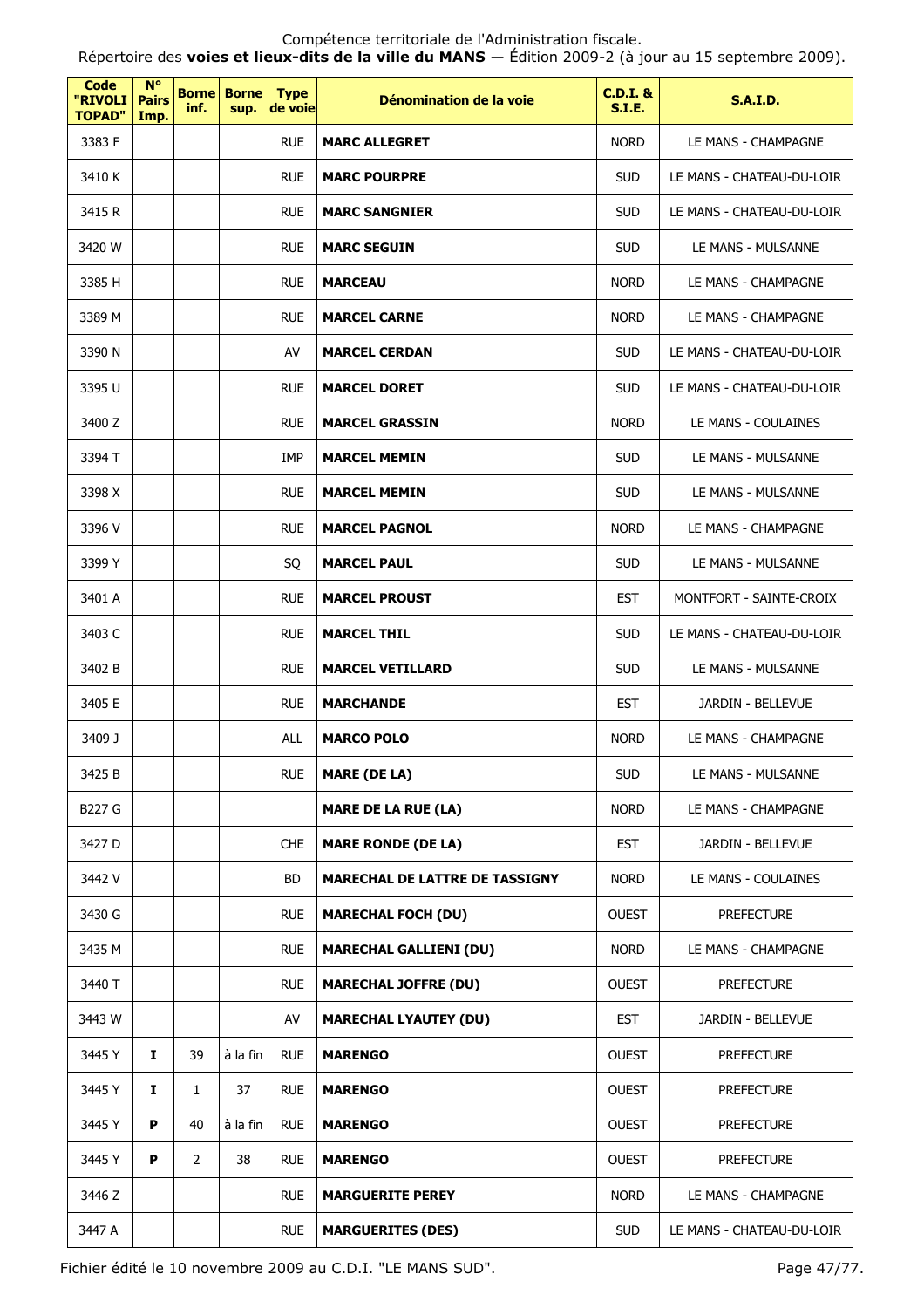Répertoire des **voies et lieux-dits de la ville du MANS** — Édition 2009-2 (à jour au 15 septembre 2009).

| Code<br>"RIVOLI<br><b>TOPAD"</b> | <b>N°</b><br><b>Pairs</b><br>Imp. | <b>Borne</b><br>inf. | <b>Borne</b><br>sup. | <b>Type</b><br>de voie | Dénomination de la voie      | $C.D.I.$ &<br><b>S.I.E.</b> | <b>S.A.I.D.</b>           |
|----------------------------------|-----------------------------------|----------------------|----------------------|------------------------|------------------------------|-----------------------------|---------------------------|
| 3450 D                           |                                   |                      |                      | <b>RUE</b>             | <b>MARIE LANGLAIS</b>        | <b>SUD</b>                  | LE MANS - CHATEAU-DU-LOIR |
| 3455 J                           |                                   |                      |                      | <b>RUE</b>             | <b>MARIETTE (DE LA)</b>      | <b>SUD</b>                  | LE MANS - MULSANNE        |
| 3460 P                           |                                   |                      |                      | <b>RUE</b>             | <b>MARIGNAN (DE)</b>         | <b>OUEST</b>                | <b>PREFECTURE</b>         |
| 3462 S                           |                                   |                      |                      | <b>RUE</b>             | <b>MARIVAUX</b>              | <b>EST</b>                  | MONTFORT - SAINTE-CROIX   |
| 3465 V                           |                                   |                      |                      | <b>RUE</b>             | <b>MARNE (DE LA)</b>         | <b>SUD</b>                  | LE MANS - MULSANNE        |
| 3470 A                           |                                   |                      |                      | <b>RUE</b>             | <b>MAROC (DU)</b>            | <b>SUD</b>                  | LE MANS - CHATEAU-DU-LOIR |
| 3475 F                           |                                   |                      |                      | <b>RUE</b>             | <b>MARQUISE DE BROC (LA)</b> | <b>OUEST</b>                | <b>PREFECTURE</b>         |
| 3367 N                           |                                   |                      |                      | <b>RUE</b>             | <b>MARRAKECH (DE)</b>        | <b>EST</b>                  | JARDIN - BELLEVUE         |
| 3480L                            |                                   |                      |                      | AV                     | <b>MARSEILLE (DE)</b>        | <b>NORD</b>                 | LE MANS - COULAINES       |
| 3484 R                           |                                   |                      |                      | <b>ALL</b>             | <b>MARTIAL VIVET</b>         | <b>NORD</b>                 | LE MANS - CHAMPAGNE       |
| 3483 P                           |                                   |                      |                      | <b>RUE</b>             | <b>MARTIAL VIVET</b>         | <b>NORD</b>                 | LE MANS - CHAMPAGNE       |
| 3959 G                           |                                   |                      |                      | <b>PAR</b>             | <b>MARTIN LUTHER KING</b>    | <b>NORD</b>                 | LE MANS - COULAINES       |
| 3485 S                           |                                   |                      |                      | <b>RUE</b>             | <b>MARTINETS (DES)</b>       | <b>EST</b>                  | JARDIN - BELLEVUE         |
| 3490 X                           |                                   |                      |                      | <b>RUE</b>             | <b>MARYSE BASTIE</b>         | <b>SUD</b>                  | LE MANS - CHATEAU-DU-LOIR |
| 3493 A                           |                                   |                      |                      | <b>RUE</b>             | <b>MASSIF CENTRAL (DU)</b>   | <b>EST</b>                  | MONTFORT - SAINTE-CROIX   |
| 3495 C                           |                                   |                      |                      | IMP                    | <b>MATURIN JOUSSE</b>        | <b>SUD</b>                  | LE MANS - CHATEAU-DU-LOIR |
| 3500 H                           |                                   |                      |                      | <b>RUE</b>             | <b>MAUDOUX</b>               | <b>SUD</b>                  | LE MANS - MULSANNE        |
| 3505 N                           |                                   |                      |                      | <b>IMP</b>             | <b>MAUPERTUIS</b>            | <b>EST</b>                  | MONTFORT - SAINTE-CROIX   |
| 3510 U                           |                                   |                      |                      | <b>RUE</b>             | <b>MAUPERTUIS</b>            | <b>EST</b>                  | MONTFORT - SAINTE-CROIX   |
| 3515 Z                           |                                   |                      |                      | <b>RUE</b>             | <b>MAURICE ARCHAMBAULT</b>   | <b>SUD</b>                  | LE MANS - CHATEAU-DU-LOIR |
| 3520 E                           |                                   |                      |                      | <b>RUE</b>             | <b>MAURICE CHALLES</b>       | <b>SUD</b>                  | LE MANS - CHATEAU-DU-LOIR |
| 3521 F                           |                                   |                      |                      | <b>ALL</b>             | <b>MAURICE CHAUMONT</b>      | <b>SUD</b>                  | LE MANS - MULSANNE        |
| 3524 J                           |                                   |                      |                      | <b>ALL</b>             | <b>MAURICE GENEVOIX</b>      | <b>SUD</b>                  | LE MANS - CHATEAU-DU-LOIR |
| 3523 H                           |                                   |                      |                      | <b>RUE</b>             | <b>MAURICE LOUTREUIL</b>     | <b>EST</b>                  | JARDIN - BELLEVUE         |
| 3525 K                           |                                   |                      |                      | <b>ALL</b>             | <b>MAURICE RAVEL</b>         | <b>SUD</b>                  | LE MANS - CHATEAU-DU-LOIR |
| 3527 M                           |                                   |                      |                      | <b>RUE</b>             | <b>MAURICE TRINTIGNANT</b>   | <b>SUD</b>                  | LE MANS - CHATEAU-DU-LOIR |
| 3530 R                           |                                   |                      |                      | <b>RUE</b>             | <b>MAYENCE (DE)</b>          | <b>SUD</b>                  | LE MANS - MULSANNE        |
| 3535 W                           |                                   |                      |                      | <b>RUE</b>             | <b>MAZAGRAN</b>              | <b>SUD</b>                  | LE MANS - MULSANNE        |
| B228 H                           |                                   |                      |                      |                        | <b>MECHANT CHAMP (LE)</b>    | <b>SUD</b>                  | LE MANS - CHATEAU-DU-LOIR |
| 3550 M                           |                                   |                      |                      | <b>RUE</b>             | <b>MESANGES (DES)</b>        | <b>OUEST</b>                | <b>PREFECTURE</b>         |
| B229 J                           |                                   |                      |                      |                        | <b>MESLIER (LE)</b>          | <b>EST</b>                  | JARDIN - BELLEVUE         |
| 3555 T                           |                                   |                      |                      | IMP                    | <b>MESSAGER</b>              | <b>NORD</b>                 | LE MANS - COULAINES       |

Fichier édité le 10 novembre 2009 au C.D.I. "LE MANS SUD". Page 48/77.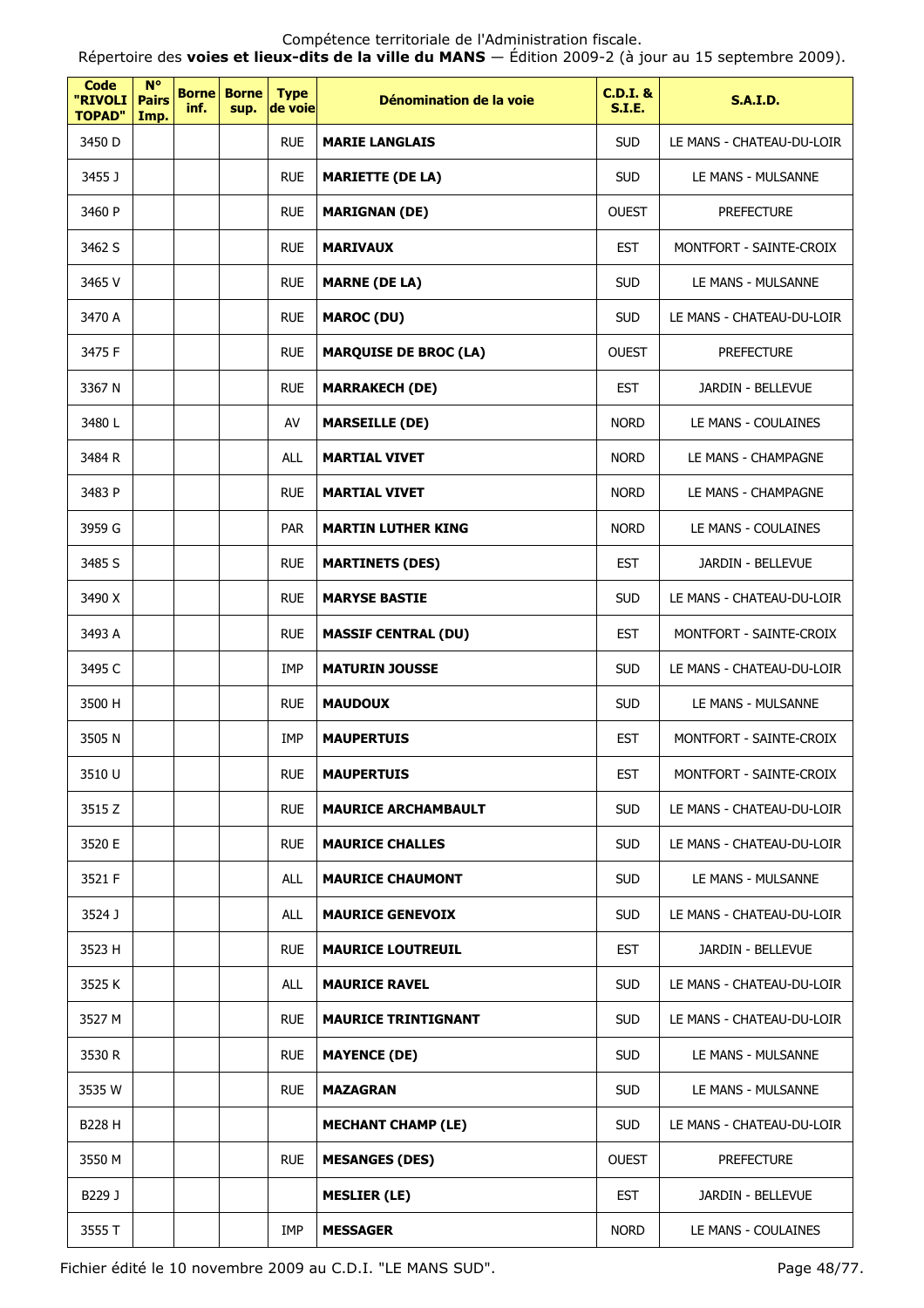Répertoire des **voies et lieux-dits de la ville du MANS** — Édition 2009-2 (à jour au 15 septembre 2009).

| <b>Code</b><br>"RIVOLI<br><b>TOPAD"</b> | $N^{\circ}$<br><b>Pairs</b><br>Imp. | inf.         | <b>Borne Borne</b><br>sup. | <b>Type</b><br>de voie | Dénomination de la voie  | <b>C.D.I. &amp;</b><br><b>S.I.E.</b> | <b>S.A.I.D.</b>           |
|-----------------------------------------|-------------------------------------|--------------|----------------------------|------------------------|--------------------------|--------------------------------------|---------------------------|
| 3557 V                                  |                                     |              |                            | <b>RUE</b>             | <b>MEXICO</b>            | <b>EST</b>                           | JARDIN - BELLEVUE         |
| 3558 W                                  |                                     |              |                            | <b>RUE</b>             | <b>MICHAEL FARADAY</b>   | <b>SUD</b>                           | LE MANS - CHATEAU-DU-LOIR |
| 3561 Z                                  |                                     |              |                            | <b>ALL</b>             | <b>MICHEL ANGE</b>       | <b>SUD</b>                           | LE MANS - MULSANNE        |
| 3560 Y                                  |                                     |              |                            | <b>RUE</b>             | <b>MICHEL ANGE</b>       | <b>SUD</b>                           | LE MANS - MULSANNE        |
| 3562 A                                  |                                     |              |                            | <b>RUE</b>             | <b>MICHEL COULOMB</b>    | <b>SUD</b>                           | LE MANS - CHATEAU-DU-LOIR |
| 3565 D                                  |                                     |              |                            | <b>PL</b>              | <b>MICHEL VERDIER</b>    | <b>SUD</b>                           | LE MANS - CHATEAU-DU-LOIR |
| 3570 J                                  |                                     |              |                            | <b>RUE</b>             | MIDI (DU)                | <b>OUEST</b>                         | <b>PREFECTURE</b>         |
| 3575 P                                  |                                     |              |                            | <b>ALL</b>             | <b>MIMOSAS (DES)</b>     | <b>OUEST</b>                         | <b>PREFECTURE</b>         |
| 3580 V                                  |                                     |              |                            | <b>RUE</b>             | <b>MINIMES (DES)</b>     | <b>NORD</b>                          | LE MANS - CHAMPAGNE       |
| 3585 A                                  | $\mathbf{I}$                        | 95           | à la fin                   | <b>RUE</b>             | <b>MIROIR (DU)</b>       | <b>SUD</b>                           | LE MANS - CHATEAU-DU-LOIR |
| 3585 A                                  | I                                   | $\mathbf{1}$ | 93                         | <b>RUE</b>             | <b>MIROIR (DU)</b>       | <b>OUEST</b>                         | <b>PREFECTURE</b>         |
| 3585 A                                  | P                                   | 100          | à la fin                   | <b>RUE</b>             | <b>MIROIR (DU)</b>       | <b>SUD</b>                           | LE MANS - CHATEAU-DU-LOIR |
| 3585 A                                  | P                                   | 2            | 98                         | <b>RUE</b>             | <b>MIROIR (DU)</b>       | <b>OUEST</b>                         | <b>PREFECTURE</b>         |
| 3590 F                                  |                                     |              |                            | <b>RUE</b>             | <b>MISSION (DE LA)</b>   | <b>OUEST</b>                         | <b>PREFECTURE</b>         |
| 3596 M                                  |                                     |              |                            | <b>RUE</b>             | <b>MODIGLIANI</b>        | <b>SUD</b>                           | LE MANS - MULSANNE        |
| 3591 G                                  |                                     |              |                            | <b>RUE</b>             | <b>MOLIERE</b>           | <b>EST</b>                           | JARDIN - BELLEVUE         |
| B226 F                                  |                                     |              |                            |                        | <b>MON MARCHE</b>        | <b>NORD</b>                          | LE MANS - CHAMPAGNE       |
| 3592 H                                  |                                     |              |                            | <b>RUE</b>             | <b>MONACO (DE)</b>       | <b>EST</b>                           | JARDIN - BELLEVUE         |
| A070 Z                                  |                                     |              |                            | CIT                    | <b>MONNOYER</b>          | <b>NORD</b>                          | LE MANS - CHAMPAGNE       |
| 3600 S                                  |                                     |              |                            | <b>RUE</b>             | <b>MONPLAISIR</b>        | <b>SUD</b>                           | LE MANS - MULSANNE        |
| 3632 B                                  |                                     |              |                            | IMP                    | <b>MONT CERVIN (DU)</b>  | <b>NORD</b>                          | LE MANS - COULAINES       |
| 3662 J                                  |                                     |              |                            | <b>RUE</b>             | <b>MONT PELVOUX (DU)</b> | <b>SUD</b>                           | LE MANS - MULSANNE        |
| 3605 X                                  |                                     |              |                            | <b>RUE</b>             | <b>MONTAIGNE</b>         | <b>EST</b>                           | JARDIN - BELLEVUE         |
| 3612 E                                  |                                     |              |                            | <b>CHE</b>             | <b>MONTAIGU (DE)</b>     | <b>OUEST</b>                         | <b>PREFECTURE</b>         |
| 3613 F                                  |                                     |              |                            | <b>RUE</b>             | <b>MONTAIGU (DE)</b>     | <b>OUEST</b>                         | <b>PREFECTURE</b>         |
| 3615 H                                  |                                     |              |                            | <b>RUE</b>             | <b>MONTAUBAN</b>         | <b>EST</b>                           | JARDIN - BELLEVUE         |
| 3620 N                                  |                                     |              |                            | IMP                    | <b>MONTBARBET</b>        | <b>EST</b>                           | JARDIN - BELLEVUE         |
| 3630 Z                                  |                                     |              |                            | <b>RLE</b>             | <b>MONTBARBET</b>        | <b>EST</b>                           | JARDIN - BELLEVUE         |
| 3625 U                                  |                                     |              |                            | <b>RUE</b>             | <b>MONTBARBET</b>        | <b>EST</b>                           | JARDIN - BELLEVUE         |
| 3635 E                                  |                                     |              |                            | <b>RUE</b>             | <b>MONTESQUIEU</b>       | <b>EST</b>                           | JARDIN - BELLEVUE         |
| 3637 G                                  |                                     |              |                            | PL                     | <b>MONTEVIDEO (DE)</b>   | <b>EST</b>                           | JARDIN - BELLEVUE         |
| 3640 K                                  |                                     |              |                            | <b>RUE</b>             | <b>MONTGOLFIER</b>       | <b>SUD</b>                           | LE MANS - CHATEAU-DU-LOIR |

Fichier édité le 10 novembre 2009 au C.D.I. "LE MANS SUD". Page 49/77.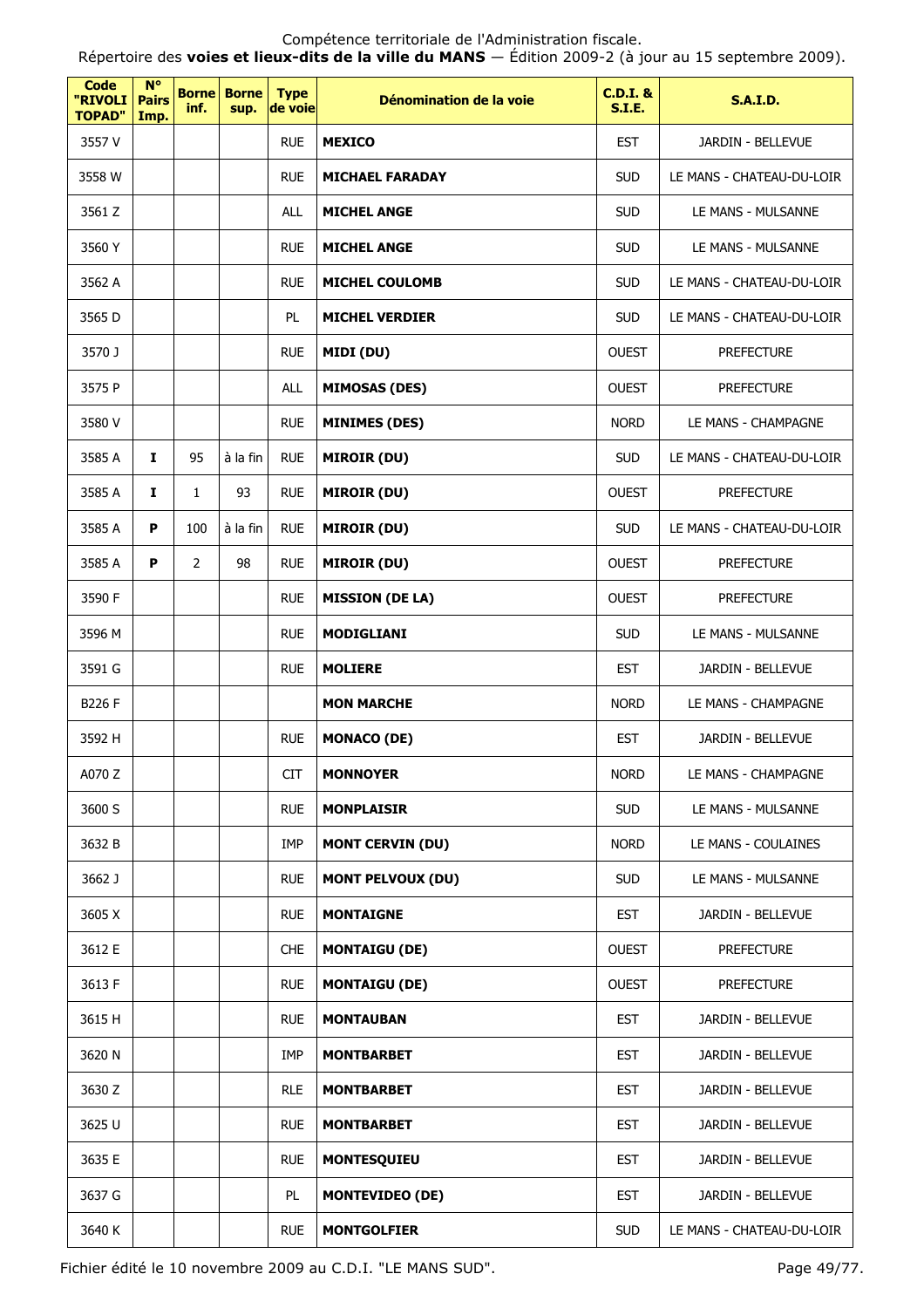Répertoire des **voies et lieux-dits de la ville du MANS** — Édition 2009-2 (à jour au 15 septembre 2009).

| Code<br>"RIVOLI<br><b>TOPAD"</b> | $N^{\circ}$<br><b>Pairs</b><br>Imp. | <b>Borne</b><br>inf. | <b>Borne</b><br>sup. | <b>Type</b><br>de voie | Dénomination de la voie               | <b>C.D.I. &amp;</b><br><b>S.I.E.</b> | <b>S.A.I.D.</b>           |
|----------------------------------|-------------------------------------|----------------------|----------------------|------------------------|---------------------------------------|--------------------------------------|---------------------------|
| 3645 R                           | I.                                  | 1                    | à la fin             | <b>RUE</b>             | <b>MONTHEARD (DE)</b>                 | <b>EST</b>                           | MONTFORT - SAINTE-CROIX   |
| 3645 R                           | P                                   | $\overline{2}$       | 18                   | <b>RUE</b>             | <b>MONTHEARD (DE)</b>                 | <b>EST</b>                           | MONTFORT - SAINTE-CROIX   |
| 3645 R                           | P                                   | 18 bis               | à la fin             | <b>RUE</b>             | <b>MONTHEARD (DE)</b>                 | <b>SUD</b>                           | LE MANS - MULSANNE        |
| 3650 W                           |                                     |                      |                      | <b>RUE</b>             | <b>MONTJOIE</b>                       | <b>OUEST</b>                         | <b>PREFECTURE</b>         |
| 3655 B                           |                                     |                      |                      | <b>RUE</b>             | <b>MONTMARTRE</b>                     | <b>EST</b>                           | JARDIN - BELLEVUE         |
| 3660 G                           | 1                                   | $\mathbf{1}$         | à la fin             | <b>RUE</b>             | <b>MONTOISE</b>                       | <b>NORD</b>                          | LE MANS - CHAMPAGNE       |
| 3660 G                           | P                                   | $\overline{2}$       | à la fin             | <b>RUE</b>             | <b>MONTOISE</b>                       | <b>NORD</b>                          | LE MANS - COULAINES       |
| 3665 M                           |                                     |                      |                      | AV                     | <b>MONTREAL</b>                       | <b>EST</b>                           | MONTFORT - SAINTE-CROIX   |
| 3668 R                           |                                     |                      |                      | <b>RUE</b>             | <b>MONTS D ARREE (DES)</b>            | <b>EST</b>                           | MONTFORT - SAINTE-CROIX   |
| 3669 S                           |                                     |                      |                      | <b>CHE</b>             | <b>MONTSAULNIERE (DE)</b>             | <b>NORD</b>                          | LE MANS - COULAINES       |
| 3670 T                           |                                     |                      |                      | <b>RUE</b>             | <b>MONTSAULNIERE (DE)</b>             | <b>NORD</b>                          | LE MANS - COULAINES       |
| 5564 B                           |                                     |                      |                      | <b>RUE</b>             | <b>MOREAU DU MANS</b>                 | <b>OUEST</b>                         | <b>PREFECTURE</b>         |
| <b>B230K</b>                     |                                     |                      |                      |                        | <b>MORTES ŒUVRES (LES)</b>            | <b>SUD</b>                           | LE MANS - CHATEAU-DU-LOIR |
| 3671 U                           |                                     |                      |                      | <b>RUE</b>             | <b>MORVAN (DU)</b>                    | <b>SUD</b>                           | LE MANS - MULSANNE        |
| 3676 Z                           |                                     |                      |                      | <b>RUE</b>             | <b>MOSTAGANEM (DE)</b>                | <b>EST</b>                           | JARDIN - BELLEVUE         |
| 3672 V                           |                                     |                      |                      | <b>RLE</b>             | <b>MOTTE (DE LA)</b>                  | <b>EST</b>                           | JARDIN - BELLEVUE         |
| 3674 X                           |                                     |                      |                      | <b>RUE</b>             | <b>MOUETTES (DES)</b>                 | <b>EST</b>                           | JARDIN - BELLEVUE         |
| 3675 Y                           |                                     |                      |                      | <b>RUE</b>             | <b>MOUILLARD</b>                      | <b>SUD</b>                           | LE MANS - CHATEAU-DU-LOIR |
| 3680 D                           |                                     |                      |                      | ALL                    | <b>MOULIN (DU)</b>                    | <b>OUEST</b>                         | <b>PREFECTURE</b>         |
| 3682 F                           |                                     |                      |                      | <b>CHE</b>             | <b>MOULIN AUX MOINES (DU)</b>         | <b>NORD</b>                          | LE MANS - COULAINES       |
| 3687L                            |                                     |                      |                      | <b>RUE</b>             | <b>MOULIN L EVEQUE (DU)</b>           | <b>NORD</b>                          | LE MANS - COULAINES       |
| 3686 K                           |                                     |                      |                      | SQ                     | <b>MOULIN L EVEQUE (DU)</b>           | <b>NORD</b>                          | LE MANS - COULAINES       |
| 3693 T                           |                                     |                      |                      | <b>CHE</b>             | <b>MOULIN ST GEORGES (DU)</b>         | <b>OUEST</b>                         | <b>PREFECTURE</b>         |
| 3691 R                           |                                     |                      |                      | <b>RLE</b>             | <b>MOULINS DU GUE DE MAULNY (DES)</b> | <b>OUEST</b>                         | <b>PREFECTURE</b>         |
| 3695 V                           |                                     |                      |                      | <b>RUE</b>             | <b>MOUTON DUGASSEAU</b>               | <b>NORD</b>                          | LE MANS - CHAMPAGNE       |
| 3700 A                           |                                     |                      |                      | AV                     | <b>MOZART</b>                         | <b>SUD</b>                           | LE MANS - CHATEAU-DU-LOIR |
| 3705 F                           |                                     |                      |                      | <b>RUE</b>             | <b>MULHOUSE (DE)</b>                  | <b>OUEST</b>                         | <b>PREFECTURE</b>         |
| 3709 K                           |                                     |                      |                      | IMP                    | <b>MURIERS (DES)</b>                  | <b>NORD</b>                          | LE MANS - CHAMPAGNE       |
| 3710L                            |                                     |                      |                      | <b>RUE</b>             | <b>MURIERS (DES)</b>                  | <b>NORD</b>                          | LE MANS - CHAMPAGNE       |
| 3714 R                           |                                     |                      |                      | IMP                    | <b>MURS (DES)</b>                     | <b>NORD</b>                          | LE MANS - COULAINES       |
| 3715 S                           |                                     |                      |                      | <b>RLE</b>             | <b>MURS (DES)</b>                     | <b>NORD</b>                          | LE MANS - COULAINES       |
| 3716 T                           |                                     |                      |                      | <b>RUE</b>             | <b>MURS (DES)</b>                     | <b>NORD</b>                          | LE MANS - COULAINES       |

Fichier édité le 10 novembre 2009 au C.D.I. "LE MANS SUD". Page 50/77.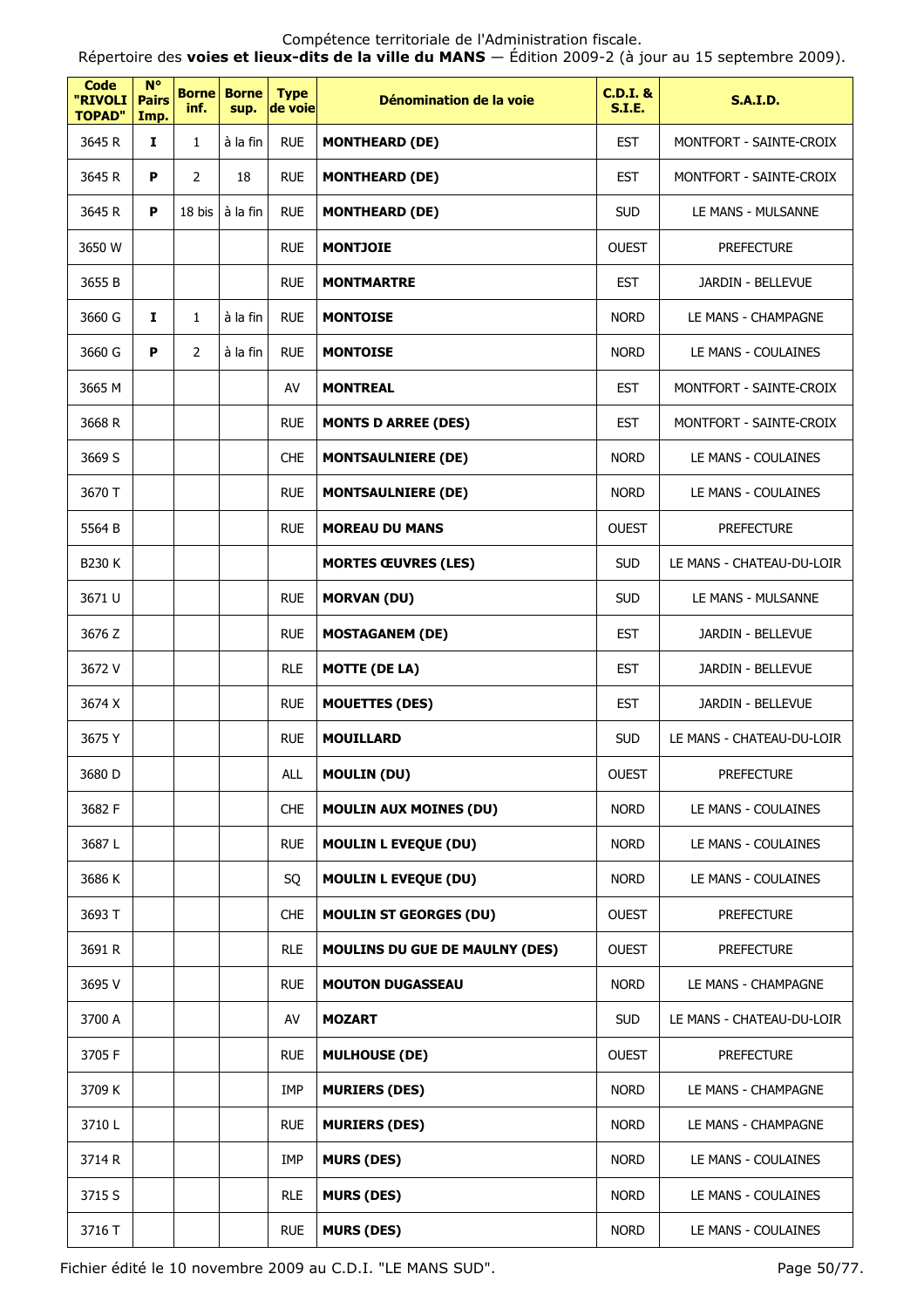Répertoire des **voies et lieux-dits de la ville du MANS** — Édition 2009-2 (à jour au 15 septembre 2009).

| Code<br>"RIVOLI<br><b>TOPAD"</b> | $N^{\circ}$<br><b>Pairs</b><br>Imp. | inf.           | <b>Borne Borne</b><br>sup. | <b>Type</b><br>de voie | Dénomination de la voie     | <b>C.D.I. &amp;</b><br><b>S.I.E.</b> | <b>S.A.I.D.</b>           |
|----------------------------------|-------------------------------------|----------------|----------------------------|------------------------|-----------------------------|--------------------------------------|---------------------------|
| 3718 V                           |                                     |                |                            | <b>RUE</b>             | <b>MUSARDIERE (DE LA)</b>   | <b>EST</b>                           | JARDIN - BELLEVUE         |
| 3720 X                           |                                     |                |                            | <b>RUE</b>             | <b>MUTUALITE (DE LA)</b>    | <b>SUD</b>                           | LE MANS - CHATEAU-DU-LOIR |
| 3725 C                           | Ι.                                  | 83             | à la fin                   | <b>BD</b>              | <b>MUTUEL</b>               | <b>EST</b>                           | MONTFORT - SAINTE-CROIX   |
| 3725 C                           | I.                                  | $\mathbf{1}$   | 81                         | <b>BD</b>              | <b>MUTUEL</b>               | <b>EST</b>                           | JARDIN - BELLEVUE         |
| 3725 C                           | P                                   | $\overline{2}$ | 80                         | <b>BD</b>              | <b>MUTUEL</b>               | <b>EST</b>                           | JARDIN - BELLEVUE         |
| 3725 C                           | P                                   | 82             | à la fin                   | <b>BD</b>              | <b>MUTUEL</b>               | <b>EST</b>                           | MONTFORT - SAINTE-CROIX   |
| 3730 H                           |                                     |                |                            | <b>RUE</b>             | <b>MYOSOTIS (DES)</b>       | <b>SUD</b>                           | LE MANS - MULSANNE        |
| 3732 K                           |                                     |                |                            | PL.                    | <b>NADAR</b>                | <b>NORD</b>                          | LE MANS - COULAINES       |
| 3734 M                           |                                     |                |                            | <b>RUE</b>             | <b>NANCY (DE)</b>           | <b>SUD</b>                           | LE MANS - MULSANNE        |
| 3735 N                           |                                     |                |                            | <b>RUE</b>             | <b>NANTES (DE)</b>          | <b>NORD</b>                          | LE MANS - COULAINES       |
| 3740 U                           | $\mathbf{I}$                        | $\mathbf{1}$   | à la fin                   | <b>RUE</b>             | <b>NARCISSES (DES)</b>      | <b>SUD</b>                           | LE MANS - CHATEAU-DU-LOIR |
| 3740 U                           | P                                   | 8              | à la fin                   | <b>RUE</b>             | <b>NARCISSES (DES)</b>      | <b>OUEST</b>                         | <b>PREFECTURE</b>         |
| 3740 U                           | P                                   | $\overline{2}$ | 6                          | <b>RUE</b>             | <b>NARCISSES (DES)</b>      | <b>SUD</b>                           | LE MANS - CHATEAU-DU-LOIR |
| 3745 Z                           |                                     |                |                            | <b>RUE</b>             | <b>NATIONALE</b>            | <b>OUEST</b>                         | <b>PREFECTURE</b>         |
| 3747 B                           |                                     |                |                            | <b>BD</b>              | <b>NATIONS UNIES (DES)</b>  | <b>EST</b>                           | JARDIN - BELLEVUE         |
| B231 L                           |                                     |                |                            |                        | <b>NAVARE</b>               | <b>EST</b>                           | JARDIN - BELLEVUE         |
| 3750 E                           |                                     |                |                            | <b>RUE</b>             | <b>NAVARIN</b>              | <b>OUEST</b>                         | <b>PREFECTURE</b>         |
| B232 M                           |                                     |                |                            |                        | <b>NAVIERE (LA)</b>         | <b>NORD</b>                          | LE MANS - CHAMPAGNE       |
| 3760 R                           |                                     |                |                            | <b>ALL</b>             | <b>NEUCHATEL (DE)</b>       | <b>NORD</b>                          | LE MANS - COULAINES       |
| 3765 W                           |                                     |                |                            | <b>RUE</b>             | <b>NEUVE DU MIROIR</b>      | <b>SUD</b>                           | LE MANS - CHATEAU-DU-LOIR |
| 3768 Z                           | Ι.                                  | $\overline{7}$ | à la fin                   | <b>PRO</b>             | <b>NEWTON</b>               | <b>EST</b>                           | MONTFORT - SAINTE-CROIX   |
| 3768 Z                           | $\mathbf I$                         | $\mathbf{1}$   | 5                          | <b>PRO</b>             | <b>NEWTON</b>               | <b>SUD</b>                           | LE MANS - MULSANNE        |
| 3768 Z                           | P                                   | $\overline{2}$ | à la fin                   | <b>PRO</b>             | <b>NEWTON</b>               | <b>SUD</b>                           | LE MANS - MULSANNE        |
| 3770 B                           |                                     |                |                            | <b>RUE</b>             | NICE (DE)                   | <b>NORD</b>                          | LE MANS - COULAINES       |
| 3772 D                           |                                     |                |                            | PL                     | <b>NICEPHORE NIEPCE</b>     | <b>NORD</b>                          | LE MANS - COULAINES       |
| 3775 G                           |                                     |                |                            | <b>RUE</b>             | <b>NICOLAS CUGNOT</b>       | <b>SUD</b>                           | LE MANS - MULSANNE        |
| 3780 M                           |                                     |                |                            | <b>RUE</b>             | <b>NICOLAS DENIZOT</b>      | <b>EST</b>                           | JARDIN - BELLEVUE         |
| 3782 P                           |                                     |                |                            | <b>RUE</b>             | <b>NICOLAS POUSSIN</b>      | <b>SUD</b>                           | LE MANS - MULSANNE        |
| 3783 R                           |                                     |                |                            | <b>RUE</b>             | <b>NIKI DE SAINT PHALLE</b> | <b>SUD</b>                           | LE MANS - CHATEAU-DU-LOIR |
| 3785 T                           |                                     |                |                            | IMP                    | <b>NIOX</b>                 | <b>OUEST</b>                         | <b>PREFECTURE</b>         |
| 3786 U                           |                                     |                |                            | ALL                    | <b>NITRAY (DE)</b>          | <b>OUEST</b>                         | <b>PREFECTURE</b>         |
| B233 N                           |                                     |                |                            |                        | NOE (LA)                    | <b>OUEST</b>                         | <b>PREFECTURE</b>         |

Fichier édité le 10 novembre 2009 au C.D.I. "LE MANS SUD". Page 51/77.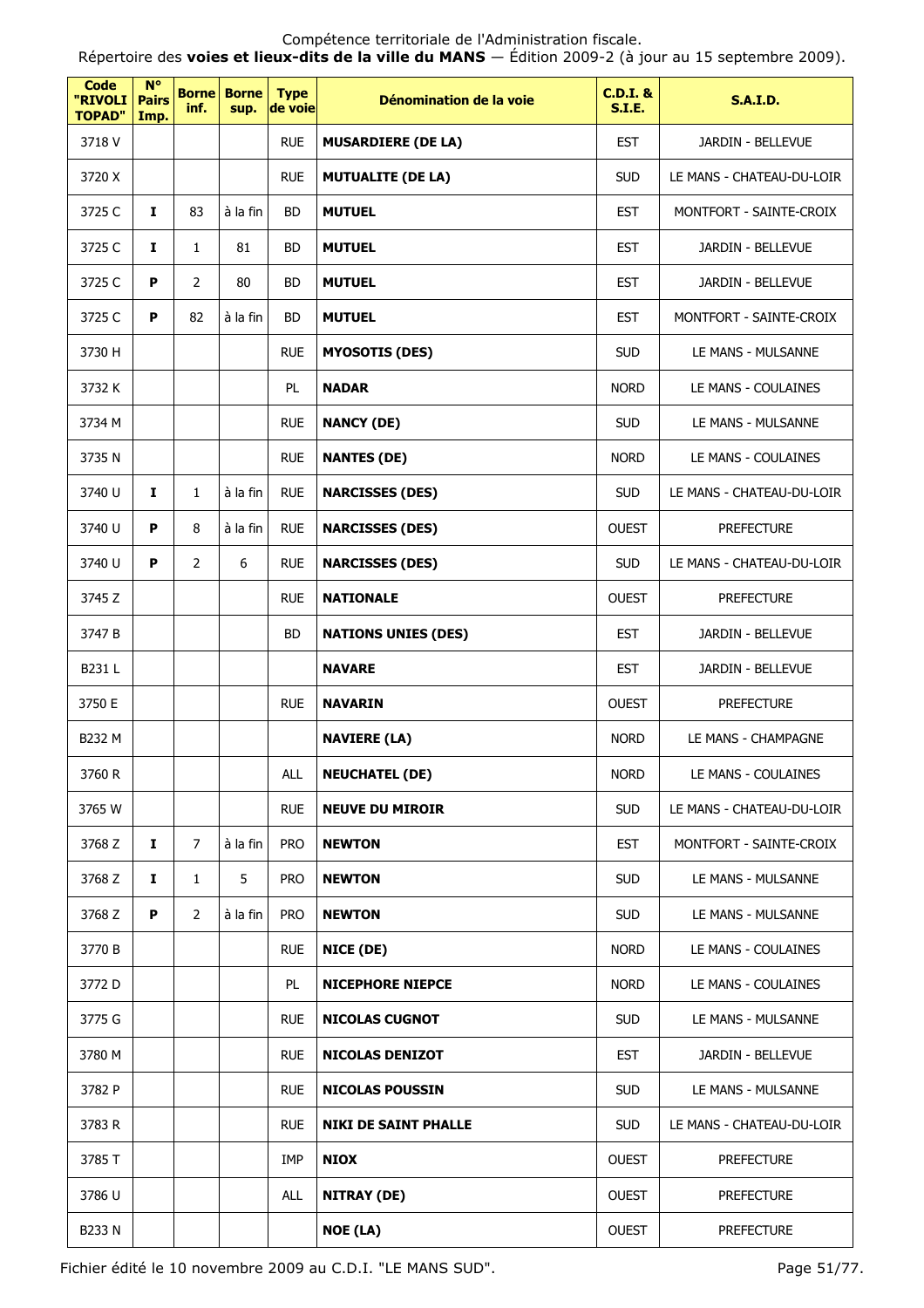Répertoire des **voies et lieux-dits de la ville du MANS** — Édition 2009-2 (à jour au 15 septembre 2009).

| <b>Code</b><br>"RIVOLI<br><b>TOPAD"</b> | $N^{\circ}$<br><b>Pairs</b><br>Imp. | inf.           | <b>Borne Borne</b><br>sup. | <b>Type</b><br>de voie | Dénomination de la voie     | <b>C.D.I. &amp;</b><br><b>S.I.E.</b> | <b>S.A.I.D.</b>           |
|-----------------------------------------|-------------------------------------|----------------|----------------------------|------------------------|-----------------------------|--------------------------------------|---------------------------|
| 3788 W                                  |                                     |                |                            | <b>IMP</b>             | <b>NOES (DES)</b>           | <b>OUEST</b>                         | <b>PREFECTURE</b>         |
| 3790 Y                                  |                                     |                |                            | AV                     | <b>NOGUES</b>               | <b>SUD</b>                           | LE MANS - CHATEAU-DU-LOIR |
| 3795 D                                  |                                     |                |                            | <b>ALL</b>             | <b>NOISETIERS (DES)</b>     | <b>SUD</b>                           | LE MANS - MULSANNE        |
| 4722L                                   |                                     |                |                            | <b>ROC</b>             | <b>NORD</b>                 | <b>NORD</b>                          | LE MANS - COULAINES       |
| 3800 J                                  | 1                                   | 15             | à la fin                   | <b>RUE</b>             | <b>NORD (DU)</b>            | <b>EST</b>                           | MONTFORT - SAINTE-CROIX   |
| 3800 J                                  | I                                   | $\mathbf{1}$   | 13                         | <b>RUE</b>             | <b>NORD (DU)</b>            | <b>EST</b>                           | JARDIN - BELLEVUE         |
| 3800 J                                  | P                                   | $\overline{2}$ | à la fin                   | <b>RUE</b>             | <b>NORD (DU)</b>            | <b>EST</b>                           | JARDIN - BELLEVUE         |
| 4719 H                                  |                                     |                |                            | <b>ROC</b>             | <b>NORD OUEST</b>           | <b>NORD</b>                          | LE MANS - COULAINES       |
| 3805 P                                  |                                     |                |                            | <b>RUE</b>             | <b>NORMANDIE (DE)</b>       | <b>NORD</b>                          | LE MANS - COULAINES       |
| 3806 R                                  | Ι.                                  | $\mathbf{1}$   | à la fin                   | <b>RUE</b>             | <b>NORMANDIE NIEMEN</b>     | <b>EST</b>                           | MONTFORT - SAINTE-CROIX   |
| 3806 R                                  | P                                   | $\overline{2}$ | à la fin                   | <b>RUE</b>             | <b>NORMANDIE NIEMEN</b>     | <b>SUD</b>                           | LE MANS - MULSANNE        |
| 3807 S                                  |                                     |                |                            | <b>RUE</b>             | <b>NORVEGE (DE)</b>         | <b>EST</b>                           | JARDIN - BELLEVUE         |
| 3810V                                   |                                     |                |                            | <b>RUE</b>             | <b>NOTRE DAME</b>           | <b>EST</b>                           | MONTFORT - SAINTE-CROIX   |
| 3815 A                                  |                                     |                |                            | <b>RUE</b>             | <b>NOUVELLE FROMENDIERE</b> | <b>SUD</b>                           | LE MANS - CHATEAU-DU-LOIR |
| 3820 F                                  |                                     |                |                            | PL.                    | <b>OASIS (DE L')</b>        | <b>SUD</b>                           | LE MANS - CHATEAU-DU-LOIR |
| 3823 J                                  |                                     |                |                            |                        | <b>ODE (L')</b>             | <b>EST</b>                           | JARDIN - BELLEVUE         |
| 3830 S                                  |                                     |                |                            | <b>RUE</b>             | OIGNY (D')                  | <b>NORD</b>                          | LE MANS - CHAMPAGNE       |
| 3835 X                                  |                                     |                |                            | <b>RUE</b>             | <b>OISEAUX (DES)</b>        | <b>SUD</b>                           | LE MANS - CHATEAU-DU-LOIR |
| 3838 A                                  |                                     |                |                            | IMP                    | <b>OLIVIER</b>              | <b>EST</b>                           | JARDIN - BELLEVUE         |
| 3840 C                                  |                                     |                |                            | <b>RUE</b>             | <b>OLIVIER DE SERRES</b>    | <b>OUEST</b>                         | <b>PREFECTURE</b>         |
| 3841 D                                  |                                     |                |                            | <b>RUE</b>             | <b>OLIVIER GENDEBIEN</b>    | <b>SUD</b>                           | LE MANS - CHATEAU-DU-LOIR |
| 3845 H                                  |                                     |                |                            | AV                     | <b>OLIVIER HEUZE</b>        | <b>OUEST</b>                         | <b>PREFECTURE</b>         |
| 3842 E                                  |                                     |                |                            | AV                     | <b>OLIVIER MESSIAEN</b>     | <b>NORD</b>                          | LE MANS - CHAMPAGNE       |
| 3852 R                                  |                                     |                |                            | <b>RUE</b>             | <b>OLYMPE DE GOUGES</b>     | <b>SUD</b>                           | LE MANS - MULSANNE        |
| 3860 Z                                  |                                     |                |                            | <b>RUE</b>             | <b>ONZE NOVEMBRE (DU)</b>   | <b>SUD</b>                           | LE MANS - MULSANNE        |
| 3863 C                                  |                                     |                |                            | ALL                    | <b>ORANGERIE (DE L')</b>    | <b>NORD</b>                          | LE MANS - COULAINES       |
| 3864 D                                  |                                     |                |                            | <b>CRS</b>             | <b>ORANGERS (DES)</b>       | <b>SUD</b>                           | LE MANS - MULSANNE        |
| 3867 G                                  |                                     |                |                            | <b>RUE</b>             | <b>ORCHIDEES (DES)</b>      | <b>OUEST</b>                         | <b>PREFECTURE</b>         |
| 3870 K                                  |                                     |                |                            | <b>RUE</b>             | <b>ORLEANS (D')</b>         | <b>NORD</b>                          | LE MANS - COULAINES       |
| 3875 R                                  |                                     |                |                            | <b>RUE</b>             | <b>ORMEAU (DE L')</b>       | <b>SUD</b>                           | LE MANS - MULSANNE        |
| B234 P                                  |                                     |                |                            |                        | <b>ORMEAUX (LES)</b>        | <b>NORD</b>                          | LE MANS - CHAMPAGNE       |
| <b>B235 R</b>                           |                                     |                |                            |                        | <b>ORMERAIE (L')</b>        | <b>EST</b>                           | JARDIN - BELLEVUE         |

Fichier édité le 10 novembre 2009 au C.D.I. "LE MANS SUD". Page 52/77.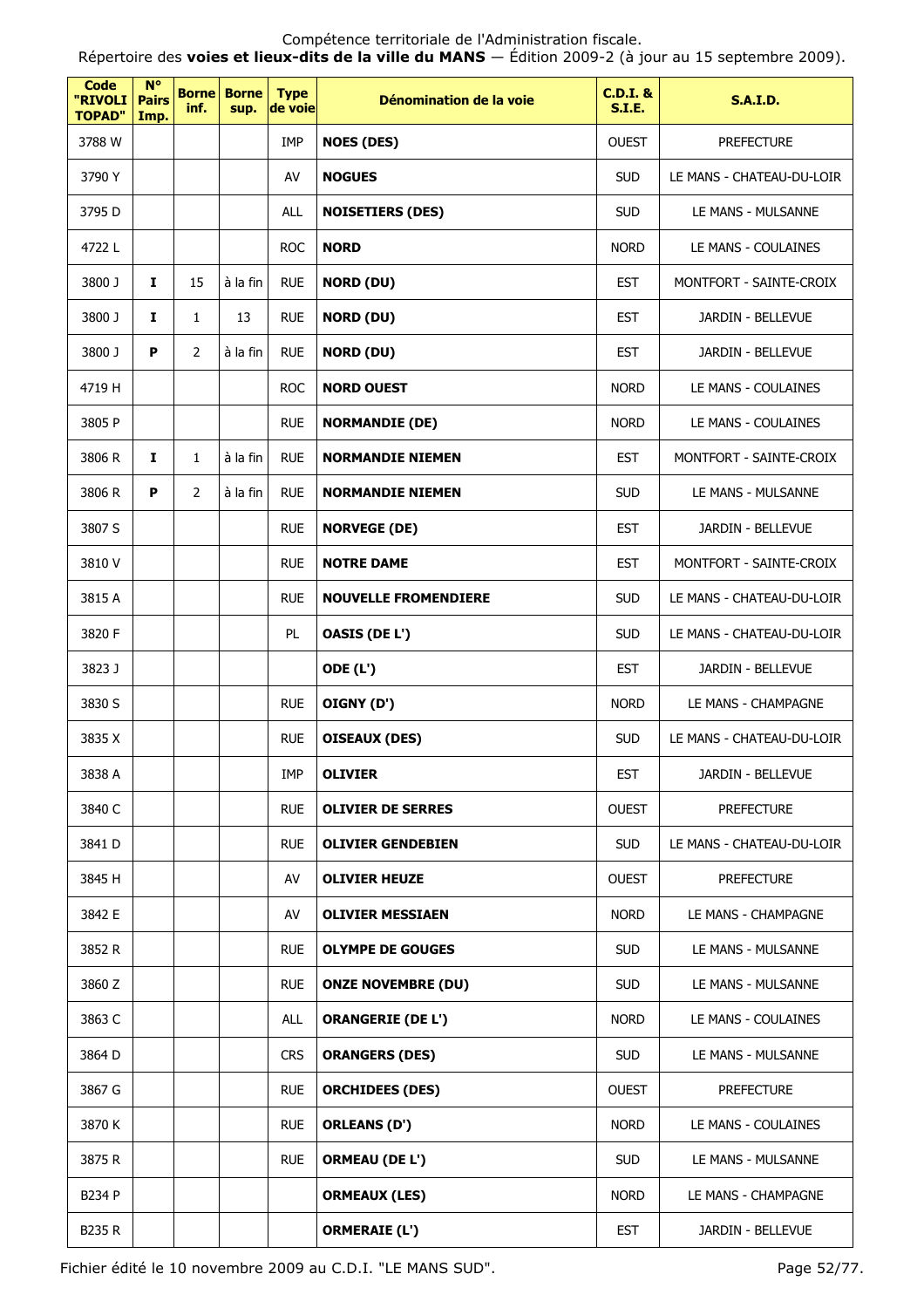| <b>Code</b><br>"RIVOLI<br><b>TOPAD"</b> | $N^{\circ}$<br><b>Pairs</b><br>Imp. | <b>Borne</b><br>inf. | <b>Borne</b><br>sup. | <b>Type</b><br>de voie | Dénomination de la voie          | $C.D.I.$ &<br><b>S.I.E.</b> | <b>S.A.I.D.</b>           |
|-----------------------------------------|-------------------------------------|----------------------|----------------------|------------------------|----------------------------------|-----------------------------|---------------------------|
| B236 S                                  |                                     |                      |                      |                        | <b>OSERAIE (L')</b>              | <b>NORD</b>                 | LE MANS - CHAMPAGNE       |
| B237 T                                  |                                     |                      |                      |                        | <b>OSERAIE EST (L')</b>          | <b>NORD</b>                 | LE MANS - CHAMPAGNE       |
| 3880 W                                  |                                     |                      |                      | <b>CHE</b>             | <b>OSIER (DE L')</b>             | <b>EST</b>                  | JARDIN - BELLEVUE         |
| 3881 X                                  |                                     |                      |                      | <b>RUE</b>             | <b>OSIER (DE L')</b>             | <b>EST</b>                  | <b>JARDIN - BELLEVUE</b>  |
| 3882 Y                                  |                                     |                      |                      | <b>RUE</b>             | OSLO (D')                        | <b>EST</b>                  | <b>JARDIN - BELLEVUE</b>  |
| 4721 K                                  |                                     |                      |                      | <b>ROC</b>             | <b>OUEST</b>                     | <b>OUEST</b>                | <b>PREFECTURE</b>         |
| 3885 B                                  |                                     |                      |                      | IMP                    | <b>OUEST (DE L')</b>             | <b>NORD</b>                 | LE MANS - CHAMPAGNE       |
| 3886 C                                  |                                     |                      |                      | <b>BD</b>              | <b>PABLO NERUDA</b>              | <b>EST</b>                  | JARDIN - BELLEVUE         |
| 3888 E                                  |                                     |                      |                      | ALL                    | <b>PABLO PICASSO</b>             | <b>SUD</b>                  | LE MANS - MULSANNE        |
| 3887 D                                  | I                                   | 1                    | à la fin             | AV                     | <b>PADERBORN (DE)</b>            | <b>EST</b>                  | JARDIN - BELLEVUE         |
| 3887 D                                  | P                                   | $\overline{2}$       | à la fin             | AV                     | <b>PADERBORN (DE)</b>            | <b>EST</b>                  | MONTFORT - SAINTE-CROIX   |
| 3890 G                                  |                                     |                      |                      | <b>RUE</b>             | <b>PAGEOT</b>                    | <b>SUD</b>                  | LE MANS - CHATEAU-DU-LOIR |
| 3895 M                                  |                                     |                      |                      | <b>RUE</b>             | <b>PAILLE (DE LA)</b>            | <b>EST</b>                  | JARDIN - BELLEVUE         |
| <b>B238 U</b>                           |                                     |                      |                      |                        | PAILLERIE DE BEL AIR (LA)        | <b>SUD</b>                  | LE MANS - CHATEAU-DU-LOIR |
| B239 V                                  |                                     |                      |                      |                        | <b>PAIN PERDU</b>                | <b>NORD</b>                 | LE MANS - CHAMPAGNE       |
| 3898 R                                  |                                     |                      |                      | <b>CHE</b>             | <b>PAIN PERDU (DU)</b>           | <b>NORD</b>                 | LE MANS - CHAMPAGNE       |
| <b>B240 W</b>                           |                                     |                      |                      |                        | <b>PAIN PERDU SUD</b>            | <b>NORD</b>                 | LE MANS - CHAMPAGNE       |
| 3900 T                                  |                                     |                      |                      | <b>RUE</b>             | PAIX (DE LA)                     | <b>NORD</b>                 | LE MANS - COULAINES       |
| 3905 Y                                  |                                     |                      |                      | <b>BD</b>              | <b>PAIXHANS</b>                  | <b>SUD</b>                  | LE MANS - MULSANNE        |
| 3904 X                                  |                                     |                      |                      | PL                     | <b>PAIXHANS</b>                  | <b>SUD</b>                  | LE MANS - MULSANNE        |
| 3910 D                                  |                                     |                      |                      | <b>RLE</b>             | <b>PALIS (DES)</b>               | <b>NORD</b>                 | LE MANS - COULAINES       |
| 3915 J                                  |                                     |                      |                      | <b>RUE</b>             | <b>PALMIERS (DES)</b>            | <b>EST</b>                  | JARDIN - BELLEVUE         |
| 3918 M                                  |                                     |                      |                      | <b>RUE</b>             | <b>PAMPELUNE (DE)</b>            | <b>EST</b>                  | JARDIN - BELLEVUE         |
| 3920 P                                  |                                     |                      |                      | IMP                    | <b>PAMPLEMOUSSE (DU)</b>         | <b>OUEST</b>                | <b>PREFECTURE</b>         |
| 3925 V                                  |                                     |                      |                      | <b>RUE</b>             | <b>PANCORDIERS (DES)</b>         | <b>NORD</b>                 | LE MANS - CHAMPAGNE       |
| 3943 P                                  |                                     |                      |                      | AV                     | <b>PANORAMA (DU)</b>             | <b>SUD</b>                  | LE MANS - CHATEAU-DU-LOIR |
| 3930 A                                  |                                     |                      |                      | <b>ESC</b>             | <b>PANS DE GORRON (DES)</b>      | <b>EST</b>                  | JARDIN - BELLEVUE         |
| 3931 B                                  |                                     |                      |                      | <b>RUE</b>             | <b>PANS DE GORRON (DES)</b>      | <b>EST</b>                  | JARDIN - BELLEVUE         |
| 3940L                                   |                                     |                      |                      | <b>RUE</b>             | <b>PAQUERETTES (DES)</b>         | <b>SUD</b>                  | LE MANS - MULSANNE        |
| 3945 S                                  |                                     |                      |                      | <b>RUE</b>             | PARC (DU)                        | <b>NORD</b>                 | LE MANS - COULAINES       |
| 3955 C                                  |                                     |                      |                      | <b>RUE</b>             | <b>PARC DE BEAULIEU (DU)</b>     | <b>NORD</b>                 | LE MANS - COULAINES       |
| 3958 F                                  |                                     |                      |                      | <b>RUE</b>             | <b>PARC DES EXPOSITIONS (DU)</b> | <b>SUD</b>                  | LE MANS - CHATEAU-DU-LOIR |

Fichier édité le 10 novembre 2009 au C.D.I. "LE MANS SUD". Page 53/77.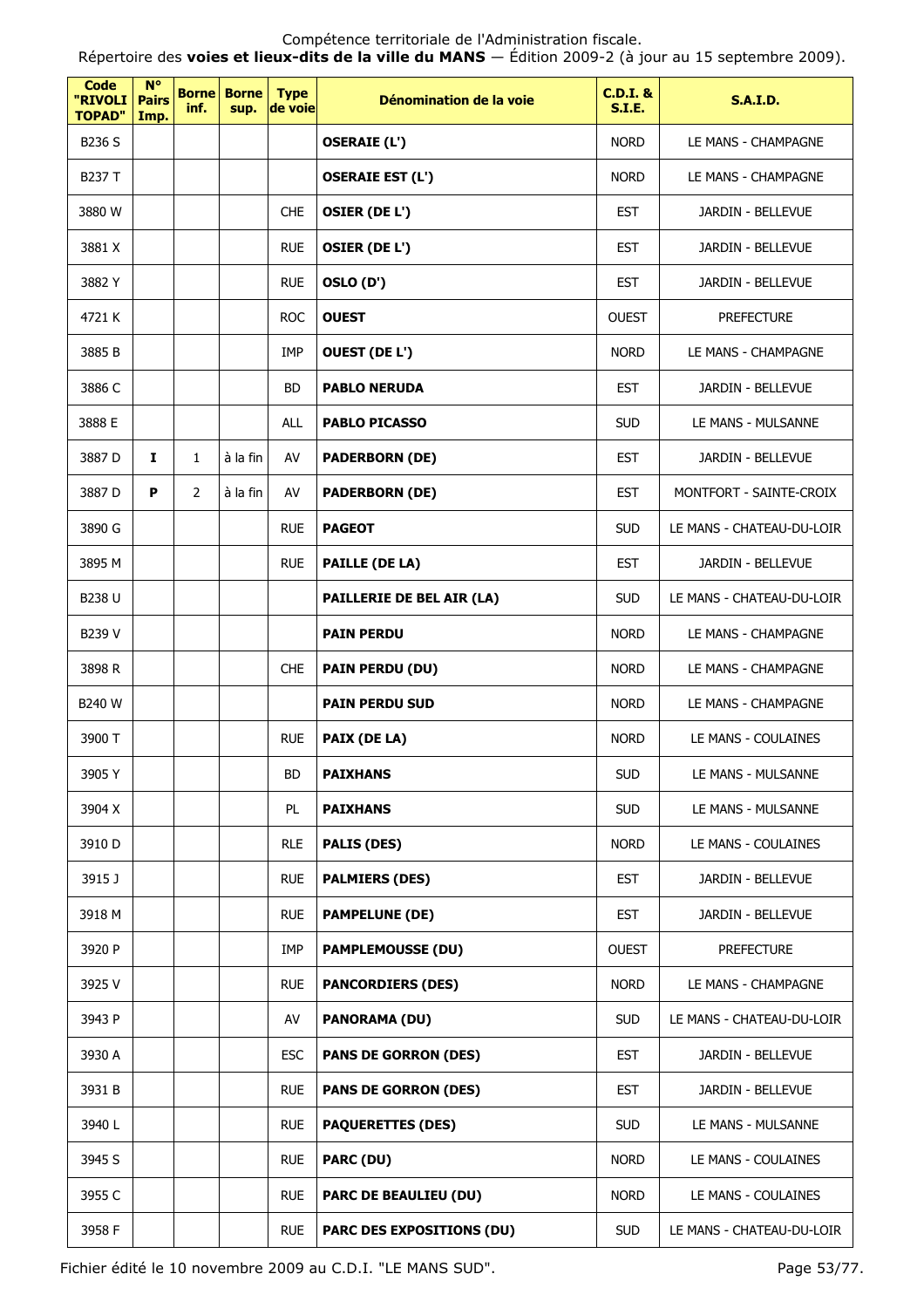| <b>Code</b><br>"RIVOLI<br><b>TOPAD"</b> | $N^{\circ}$<br><b>Pairs</b><br>Imp. | inf.           | <b>Borne Borne</b><br>sup. | <b>Type</b><br>de voie | Dénomination de la voie                | <b>C.D.I. &amp;</b><br><b>S.I.E.</b> | <b>S.A.I.D.</b>           |
|-----------------------------------------|-------------------------------------|----------------|----------------------------|------------------------|----------------------------------------|--------------------------------------|---------------------------|
| 3960 H                                  |                                     |                |                            | <b>RTE</b>             | <b>PARIGNE (DE)</b>                    | <b>SUD</b>                           | LE MANS - MULSANNE        |
| 3965 N                                  | $\mathbf{I}$                        | $\mathbf{1}$   | à la fin                   | <b>RUE</b>             | <b>PARIS (DE)</b>                      | <b>EST</b>                           | JARDIN - BELLEVUE         |
| 3965 N                                  | P                                   | $\overline{2}$ | à la fin                   | <b>RUE</b>             | <b>PARIS (DE)</b>                      | <b>NORD</b>                          | LE MANS - CHAMPAGNE       |
| 3970 U                                  |                                     |                |                            | <b>RUE</b>             | <b>PARMENTIER</b>                      | <b>SUD</b>                           | LE MANS - CHATEAU-DU-LOIR |
| 3972 W                                  |                                     |                |                            | ALL                    | <b>PAROS</b>                           | <b>SUD</b>                           | LE MANS - MULSANNE        |
| 3975 Z                                  |                                     |                |                            | <b>RUE</b>             | <b>PARTERRE (DU)</b>                   | <b>SUD</b>                           | LE MANS - MULSANNE        |
| 3980 E                                  |                                     |                |                            | <b>IMP</b>             | PAS D ETE (DU)                         | <b>NORD</b>                          | LE MANS - COULAINES       |
| 3978 C                                  |                                     |                |                            | <b>CRS</b>             | <b>PASCHAL GROUSSET</b>                | <b>SUD</b>                           | LE MANS - MULSANNE        |
| 3985K                                   |                                     |                |                            | ALL                    | <b>PASSERELLE (DE LA)</b>              | <b>SUD</b>                           | LE MANS - CHATEAU-DU-LOIR |
| 3986L                                   |                                     |                |                            | <b>CHE</b>             | <b>PASSERELLE (DE LA)</b>              | <b>SUD</b>                           | LE MANS - CHATEAU-DU-LOIR |
| 3990 R                                  |                                     |                |                            | <b>RUE</b>             | <b>PASTEUR</b>                         | <b>NORD</b>                          | LE MANS - CHAMPAGNE       |
| 3995 W                                  |                                     |                |                            | <b>RUE</b>             | <b>PASTIERE (DE LA)</b>                | <b>NORD</b>                          | LE MANS - COULAINES       |
| B241 X                                  |                                     |                |                            |                        | <b>PATIS (LE)</b>                      | <b>SUD</b>                           | LE MANS - MULSANNE        |
| B242 Y                                  |                                     |                |                            |                        | <b>PATIS (LES)</b>                     | <b>SUD</b>                           | LE MANS - MULSANNE        |
| <b>B244 A</b>                           |                                     |                |                            |                        | <b>PATIS DE CHARRETTE</b>              | <b>OUEST</b>                         | <b>PREFECTURE</b>         |
| B245 B                                  |                                     |                |                            |                        | <b>PATIS DE L ECOBUE</b>               | <b>OUEST</b>                         | <b>PREFECTURE</b>         |
| B246 C                                  |                                     |                |                            |                        | <b>PATIS DES COURBES (LE)</b>          | <b>OUEST</b>                         | <b>PREFECTURE</b>         |
| 4001 C                                  |                                     |                |                            | IMP                    | <b>PATIS SAINT LAZARE (DU)</b>         | <b>NORD</b>                          | LE MANS - CHAMPAGNE       |
| 4000 B                                  |                                     |                |                            | $\mathsf{PL}$          | <b>PATIS SAINT LAZARE (DU)</b>         | <b>NORD</b>                          | LE MANS - CHAMPAGNE       |
| 4002 D                                  |                                     |                |                            | PL                     | <b>PATTE D'OIE D'ALLONNES</b>          | <b>OUEST</b>                         | <b>PREFECTURE</b>         |
| B247 D                                  |                                     |                |                            |                        | <b>PATURE DE LA DOUVE</b>              | <b>OUEST</b>                         | <b>PREFECTURE</b>         |
| 4005 G                                  |                                     |                |                            | <b>RUE</b>             | <b>PAUL BELDANT</b>                    | <b>OUEST</b>                         | <b>PREFECTURE</b>         |
| 4007 J                                  |                                     |                |                            | <b>RUE</b>             | <b>PAUL BERT</b>                       | <b>EST</b>                           | JARDIN - BELLEVUE         |
| 4010 M                                  |                                     |                |                            | PL                     | <b>PAUL CEZANNE</b>                    | <b>SUD</b>                           | LE MANS - CHATEAU-DU-LOIR |
| 4015 T                                  |                                     |                |                            | <b>BD</b>              | <b>PAUL CHANTREL</b>                   | <b>NORD</b>                          | LE MANS - CHAMPAGNE       |
| 4020 Y                                  |                                     |                |                            | <b>RUE</b>             | <b>PAUL CLAUDEL</b>                    | <b>SUD</b>                           | LE MANS - MULSANNE        |
| 4025 D                                  |                                     |                |                            | <b>RUE</b>             | <b>PAUL COURBOULAY</b>                 | <b>NORD</b>                          | LE MANS - CHAMPAGNE       |
| 4026 E                                  |                                     |                |                            | <b>BD</b>              | <b>PAUL D ESTOURNELLES DE CONSTANT</b> | <b>NORD</b>                          | LE MANS - CHAMPAGNE       |
| 4027 F                                  |                                     |                |                            | <b>RUE</b>             | <b>PAUL DOUMER</b>                     | <b>EST</b>                           | JARDIN - BELLEVUE         |
| 4028 G                                  |                                     |                |                            | <b>RUE</b>             | <b>PAUL ELUARD</b>                     | <b>EST</b>                           | MONTFORT - SAINTE-CROIX   |
| 4030 J                                  |                                     |                |                            | <b>RUE</b>             | <b>PAUL JAMIN</b>                      | <b>SUD</b>                           | LE MANS - CHATEAU-DU-LOIR |
| 4032L                                   |                                     |                |                            | <b>RUE</b>             | <b>PAUL LE BONHOMME</b>                | <b>OUEST</b>                         | <b>PREFECTURE</b>         |

Fichier édité le 10 novembre 2009 au C.D.I. "LE MANS SUD". Page 54/77.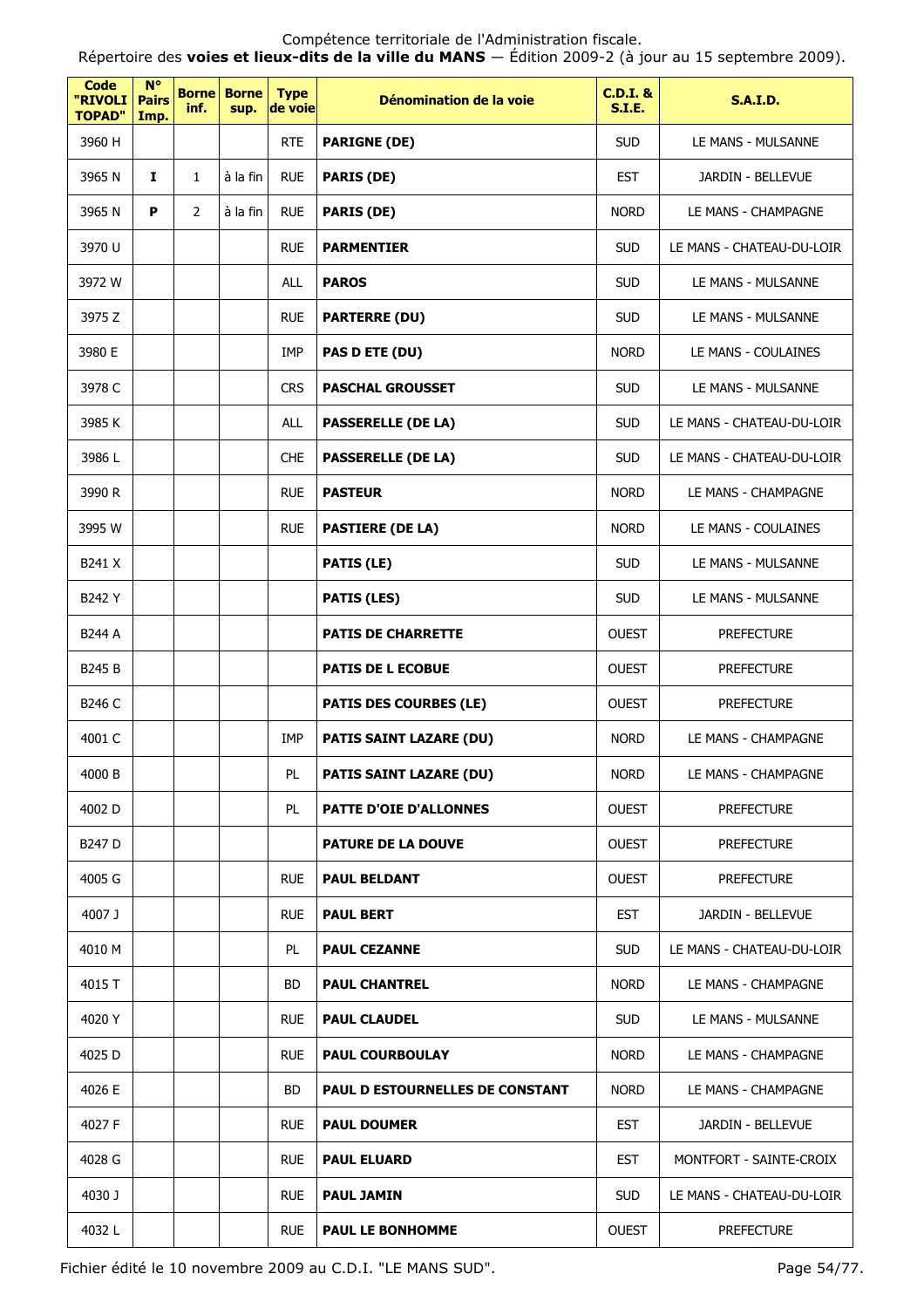Répertoire des **voies et lieux-dits de la ville du MANS** — Édition 2009-2 (à jour au 15 septembre 2009).

| <b>Code</b><br>"RIVOLI<br><b>TOPAD"</b> | $N^{\circ}$<br><b>Pairs</b><br>Imp. | inf.           | <b>Borne Borne</b><br>sup. | <b>Type</b><br>de voie | Dénomination de la voie       | <b>C.D.I. &amp;</b><br><b>S.I.E.</b> | <b>S.A.I.D.</b>           |
|-----------------------------------------|-------------------------------------|----------------|----------------------------|------------------------|-------------------------------|--------------------------------------|---------------------------|
| 4035 P                                  |                                     |                |                            | <b>RUE</b>             | <b>PAUL LIGNEUL</b>           | <b>OUEST</b>                         | <b>PREFECTURE</b>         |
| 4037 S                                  |                                     |                |                            | <b>RUE</b>             | <b>PAUL LOUIS COURIER</b>     | <b>EST</b>                           | JARDIN - BELLEVUE         |
| 4040 V                                  |                                     |                |                            | AV                     | PAUL LOUIS JACQUES            | <b>EST</b>                           | JARDIN - BELLEVUE         |
| 4045 A                                  |                                     |                |                            | <b>RUE</b>             | <b>PAUL MARCHAL</b>           | <b>EST</b>                           | MONTFORT - SAINTE-CROIX   |
| 4050 F                                  |                                     |                |                            | SQ                     | <b>PAUL PAINLEVE</b>          | <b>SUD</b>                           | LE MANS - CHATEAU-DU-LOIR |
| 4052 H                                  |                                     |                |                            | <b>RUE</b>             | <b>PAUL VALERY</b>            | <b>EST</b>                           | MONTFORT - SAINTE-CROIX   |
| 4003 E                                  |                                     |                |                            | <b>RUE</b>             | <b>PAULA BARBELLION</b>       | <b>SUD</b>                           | LE MANS - MULSANNE        |
| 4055L                                   |                                     |                |                            | <b>RUE</b>             | PAVE (DU)                     | <b>NORD</b>                          | LE MANS - CHAMPAGNE       |
| 4060 S                                  |                                     |                |                            | <b>RUE</b>             | <b>PAVILLON (DU)</b>          | <b>SUD</b>                           | LE MANS - MULSANNE        |
| B248 E                                  |                                     |                |                            |                        | <b>PAVILLON (LE)</b>          | <b>EST</b>                           | MONTFORT - SAINTE-CROIX   |
| 4063 V                                  |                                     |                |                            | <b>RUE</b>             | <b>PAYS BAS (DES)</b>         | <b>EST</b>                           | MONTFORT - SAINTE-CROIX   |
| 4065 X                                  |                                     |                |                            | <b>RUE</b>             | <b>PECHERS (DES)</b>          | <b>SUD</b>                           | LE MANS - MULSANNE        |
| 4070 C                                  |                                     |                |                            | <b>ALL</b>             | <b>PECHEURS (DES)</b>         | <b>OUEST</b>                         | <b>PREFECTURE</b>         |
| 4075 H                                  |                                     |                |                            | <b>CHE</b>             | <b>PECQUENARDIERE (DE LA)</b> | <b>EST</b>                           | JARDIN - BELLEVUE         |
| B249 F                                  |                                     |                |                            |                        | <b>PECQUENARDIERE (LA)</b>    | <b>EST</b>                           | JARDIN - BELLEVUE         |
| 4078L                                   |                                     |                |                            | <b>RUE</b>             | <b>PEDRO RODRIGUEZ</b>        | <b>SUD</b>                           | LE MANS - CHATEAU-DU-LOIR |
| 4081 P                                  |                                     |                |                            | <b>RUE</b>             | <b>PEGUY</b>                  | <b>EST</b>                           | JARDIN - BELLEVUE         |
| 4085 U                                  |                                     |                |                            | <b>RUE</b>             | <b>PELOUSE (DE LA)</b>        | <b>OUEST</b>                         | <b>PREFECTURE</b>         |
| 4090 Z                                  |                                     |                |                            | <b>RUE</b>             | <b>PENICHES (DES)</b>         | <b>OUEST</b>                         | <b>PREFECTURE</b>         |
| 4100 K                                  |                                     |                |                            | <b>RUE</b>             | <b>PEPINIERE (DE LA)</b>      | <b>SUD</b>                           | LE MANS - MULSANNE        |
| 4105R                                   |                                     |                |                            | <b>RUE</b>             | PERCHE (DU)                   | <b>SUD</b>                           | LE MANS - CHATEAU-DU-LOIR |
| 4108 U                                  |                                     |                |                            | <b>CHE</b>             | <b>PERDEREAU (DU)</b>         | <b>EST</b>                           | JARDIN - BELLEVUE         |
| 4109 V                                  |                                     |                |                            | <b>RUE</b>             | <b>PERDRIX (DES)</b>          | <b>EST</b>                           | JARDIN - BELLEVUE         |
| 4110W                                   |                                     |                |                            | <b>RUE</b>             | <b>PERE MERSENNE (DU)</b>     | <b>OUEST</b>                         | <b>PREFECTURE</b>         |
| 4115B                                   | Ι.                                  | $\mathbf{1}$   | à la fin                   | <b>RUE</b>             | PERLE (DE LA)                 | <b>NORD</b>                          | LE MANS - CHAMPAGNE       |
| 4115B                                   | P                                   | $\overline{2}$ | à la fin                   | <b>RUE</b>             | PERLE (DE LA)                 | <b>EST</b>                           | JARDIN - BELLEVUE         |
| 4117 D                                  |                                     |                |                            | <b>RUE</b>             | <b>PERPIGNAN (DE)</b>         | <b>SUD</b>                           | LE MANS - MULSANNE        |
| B250 G                                  |                                     |                |                            |                        | <b>PERRAY (LE)</b>            | <b>EST</b>                           | JARDIN - BELLEVUE         |
| 4119 F                                  |                                     |                |                            | <b>CHE</b>             | <b>PERRAYS (DES)</b>          | <b>OUEST</b>                         | <b>PREFECTURE</b>         |
| B251 H                                  |                                     |                |                            |                        | <b>PERRAYS (LES)</b>          | <b>OUEST</b>                         | <b>PREFECTURE</b>         |
| 4118 E                                  |                                     |                |                            | <b>CHE</b>             | <b>PERRIERES (DES)</b>        | <b>EST</b>                           | JARDIN - BELLEVUE         |
| X022L                                   |                                     |                |                            | <b>RUI</b>             | <b>PERRIERES (DES)</b>        | <b>EST</b>                           | JARDIN - BELLEVUE         |

Fichier édité le 10 novembre 2009 au C.D.I. "LE MANS SUD". Page 55/77.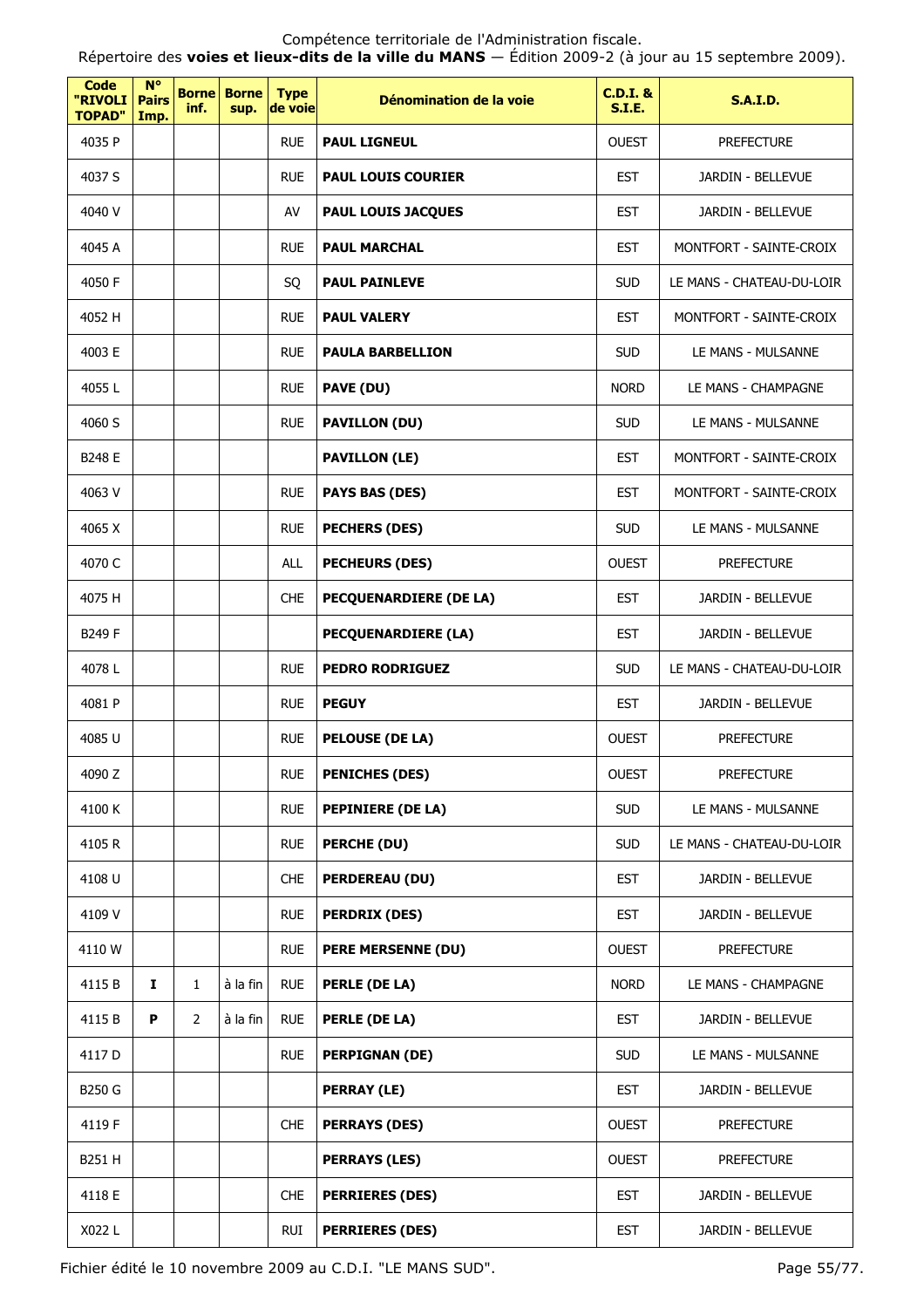| <b>Code</b><br>"RIVOLI<br><b>TOPAD"</b> | $N^{\circ}$<br><b>Pairs</b><br>Imp. | inf. | <b>Borne Borne</b><br>sup. | <b>Type</b><br>de voie | Dénomination de la voie       | <b>C.D.I. &amp;</b><br><b>S.I.E.</b> | <b>S.A.I.D.</b>           |
|-----------------------------------------|-------------------------------------|------|----------------------------|------------------------|-------------------------------|--------------------------------------|---------------------------|
| B252 J                                  |                                     |      |                            |                        | <b>PERRIERES (LES)</b>        | <b>EST</b>                           | MONTFORT - SAINTE-CROIX   |
| 4121 H                                  |                                     |      |                            | <b>PON</b>             | <b>PERRIN</b>                 | <b>EST</b>                           | JARDIN - BELLEVUE         |
| 4120 G                                  |                                     |      |                            | <b>RUE</b>             | PERRINE (DE LA)               | <b>NORD</b>                          | LE MANS - CHAMPAGNE       |
| 4123 K                                  |                                     |      |                            | <b>ALL</b>             | <b>PERRONNIERE (DE LA)</b>    | <b>OUEST</b>                         | <b>PREFECTURE</b>         |
| B253 K                                  |                                     |      |                            |                        | <b>PERRONNIERE (LA)</b>       | <b>OUEST</b>                         | <b>PREFECTURE</b>         |
| B401 W                                  |                                     |      |                            |                        | PERRONNIERE ST GEORGES (LA)   | <b>OUEST</b>                         | <b>PREFECTURE</b>         |
| 4125 M                                  |                                     |      |                            | <b>RUE</b>             | <b>PERRONS (DES)</b>          | <b>NORD</b>                          | LE MANS - CHAMPAGNE       |
| 4130 T                                  |                                     |      |                            | AV                     | <b>PERSEIGNE (DE)</b>         | <b>EST</b>                           | JARDIN - BELLEVUE         |
| 4135 Y                                  |                                     |      |                            | <b>RUE</b>             | <b>PERVENCHES (DES)</b>       | <b>NORD</b>                          | LE MANS - COULAINES       |
| B254 L                                  |                                     |      |                            |                        | PETIT BOIS (LE)               | <b>NORD</b>                          | LE MANS - COULAINES       |
| B259 S                                  |                                     |      |                            |                        | <b>PETIT CHAMP (LE)</b>       | <b>OUEST</b>                         | <b>PREFECTURE</b>         |
| B255 M                                  |                                     |      |                            |                        | PETIT CHAMP DE LA LANDE       | <b>SUD</b>                           | LE MANS - MULSANNE        |
| <b>B256 N</b>                           |                                     |      |                            |                        | PETIT CHAMP DE LA POMME (LE)  | <b>OUEST</b>                         | <b>PREFECTURE</b>         |
| <b>B257 P</b>                           |                                     |      |                            |                        | PETIT CHAMP DES FOURNEAUX     | <b>SUD</b>                           | LE MANS - CHATEAU-DU-LOIR |
| 4137 A                                  |                                     |      |                            | <b>RUE</b>             | PETIT CHANT DES OISELLIERES   | <b>EST</b>                           | JARDIN - BELLEVUE         |
| <b>B258 R</b>                           |                                     |      |                            |                        | <b>PETIT CHATAIGNIER (LE)</b> | <b>NORD</b>                          | LE MANS - COULAINES       |
| B260 T                                  |                                     |      |                            |                        | PETIT CLOS (LE)               | <b>OUEST</b>                         | <b>PREFECTURE</b>         |
| <b>B338 C</b>                           |                                     |      |                            |                        | PETIT CLOS DE CHARBONNIERE    | <b>EST</b>                           | JARDIN - BELLEVUE         |
| 4139 C                                  |                                     |      |                            | CHE                    | PETIT FOUILLET (DU)           | <b>SUD</b>                           | LE MANS - MULSANNE        |
| B261 U                                  |                                     |      |                            |                        | PETIT FOUILLET (LE)           | <b>SUD</b>                           | LE MANS - MULSANNE        |
| B262 V                                  |                                     |      |                            |                        | <b>PETIT FRILOUX (LE)</b>     | <b>EST</b>                           | JARDIN - BELLEVUE         |
| B263 W                                  |                                     |      |                            |                        | <b>PETIT FROMENTEAU (LE)</b>  | <b>OUEST</b>                         | <b>PREFECTURE</b>         |
| B264 X                                  |                                     |      |                            |                        | PETIT HOUX (LE)               | <b>SUD</b>                           | LE MANS - CHATEAU-DU-LOIR |
| 4146 K                                  |                                     |      |                            | <b>CHE</b>             | <b>PETIT LARGE (DU)</b>       | <b>OUEST</b>                         | <b>PREFECTURE</b>         |
| B265 Y                                  |                                     |      |                            |                        | <b>PETIT LARGE (LE)</b>       | <b>OUEST</b>                         | <b>PREFECTURE</b>         |
| B266 Z                                  |                                     |      |                            |                        | <b>PETIT PAIN (LE)</b>        | <b>NORD</b>                          | LE MANS - COULAINES       |
| 4140 D                                  |                                     |      |                            | <b>RUE</b>             | <b>PETIT PARADIS (DU)</b>     | <b>NORD</b>                          | LE MANS - CHAMPAGNE       |
| 4142 F                                  |                                     |      |                            | IMP                    | <b>PETIT PAVILLON (DU)</b>    | <b>SUD</b>                           | LE MANS - MULSANNE        |
| B404 Z                                  |                                     |      |                            |                        | PETIT PIN (LE)                | <b>NORD</b>                          | LE MANS - COULAINES       |
| B267 A                                  |                                     |      |                            |                        | PETIT PRE (LE)                | <b>OUEST</b>                         | <b>PREFECTURE</b>         |
| <b>B268 B</b>                           |                                     |      |                            |                        | PETIT PRE DE LA ROUTE (LE)    | <b>NORD</b>                          | LE MANS - CHAMPAGNE       |
| B269 C                                  |                                     |      |                            |                        | PETIT PRE DU CANAL (LE)       | <b>OUEST</b>                         | <b>PREFECTURE</b>         |

Fichier édité le 10 novembre 2009 au C.D.I. "LE MANS SUD". Page 56/77.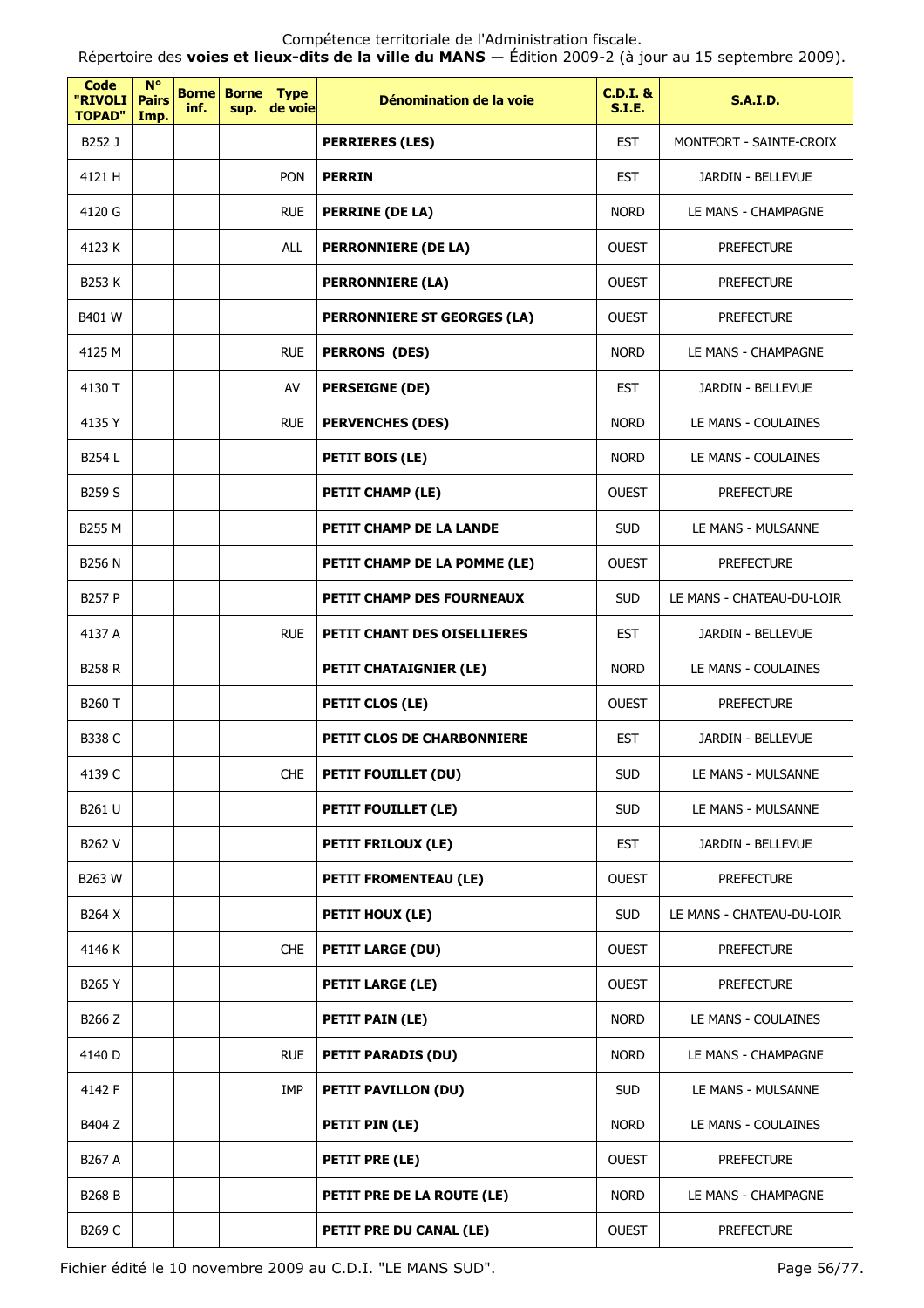Répertoire des **voies et lieux-dits de la ville du MANS** — Édition 2009-2 (à jour au 15 septembre 2009).

| Code<br>"RIVOLI<br><b>TOPAD"</b> | <b>N°</b><br><b>Pairs</b><br>Imp. | inf.           | <b>Borne Borne</b><br>sup. | <b>Type</b><br>de voie | Dénomination de la voie            | <b>C.D.I. &amp;</b><br><b>S.I.E.</b> | <b>S.A.I.D.</b>           |
|----------------------------------|-----------------------------------|----------------|----------------------------|------------------------|------------------------------------|--------------------------------------|---------------------------|
| <b>B270 D</b>                    |                                   |                |                            |                        | PETIT ROUGEMONT (LE)               | <b>NORD</b>                          | LE MANS - CHAMPAGNE       |
| 4148 M                           |                                   |                |                            | PL.                    | PETIT SAINT GEORGES (DU)           | <b>OUEST</b>                         | <b>PREFECTURE</b>         |
| 4145 J                           |                                   |                |                            | <b>RUE</b>             | PETIT SAINT PIERRE (DU)            | <b>EST</b>                           | JARDIN - BELLEVUE         |
| B271 E                           |                                   |                |                            |                        | <b>PETIT VEAUROUSE (LE)</b>        | <b>NORD</b>                          | LE MANS - CHAMPAGNE       |
| 4150 P                           |                                   |                |                            | <b>IMP</b>             | <b>PETIT VERSE (DU)</b>            | <b>EST</b>                           | JARDIN - BELLEVUE         |
| B272 F                           |                                   |                |                            |                        | <b>PETIT VERT GALANT (LE)</b>      | <b>SUD</b>                           | LE MANS - CHATEAU-DU-LOIR |
| 4155 V                           |                                   |                |                            | IMP                    | PETIT VINOIS (DU)                  | <b>OUEST</b>                         | <b>PREFECTURE</b>         |
| B273 G                           |                                   |                |                            |                        | <b>PETITE ARDOISE (LA)</b>         | <b>NORD</b>                          | LE MANS - COULAINES       |
| B274 H                           |                                   |                |                            |                        | <b>PETITE ARRACHEE (LA)</b>        | <b>NORD</b>                          | LE MANS - CHAMPAGNE       |
| 4167 H                           |                                   |                |                            | <b>CHE</b>             | PETITE BRETECHE (DE LA)            | <b>EST</b>                           | JARDIN - BELLEVUE         |
| B275 J                           |                                   |                |                            |                        | PETITE BRETECHE (LA)               | <b>EST</b>                           | JARDIN - BELLEVUE         |
| B276 K                           |                                   |                |                            |                        | PETITE BRUNETTE (LA)               | <b>SUD</b>                           | LE MANS - CHATEAU-DU-LOIR |
| <b>B277L</b>                     |                                   |                |                            |                        | PETITE CIGOGNE EST (LA)            | <b>NORD</b>                          | LE MANS - COULAINES       |
| <b>B278 M</b>                    |                                   |                |                            |                        | PETITE CIGOGNE OUEST (LA)          | <b>NORD</b>                          | LE MANS - COULAINES       |
| B279 N                           |                                   |                |                            |                        | <b>PETITE CROIX (LA)</b>           | <b>NORD</b>                          | LE MANS - COULAINES       |
| <b>B280 P</b>                    |                                   |                |                            |                        | <b>PETITE GROUAS (LA)</b>          | <b>EST</b>                           | JARDIN - BELLEVUE         |
| <b>B281 R</b>                    |                                   |                |                            |                        | <b>PETITE LANDE (LA)</b>           | <b>SUD</b>                           | LE MANS - MULSANNE        |
| 4158 Y                           |                                   |                |                            | <b>CHE</b>             | PETITE MALMARE (DE LA)             | <b>EST</b>                           | JARDIN - BELLEVUE         |
| 4144 H                           |                                   |                |                            | <b>ESC</b>             | <b>PETITE POTERNE (DE LA)</b>      | <b>EST</b>                           | JARDIN - BELLEVUE         |
| B282 S                           |                                   |                |                            |                        | PETITE ROCHE (LA)                  | <b>OUEST</b>                         | <b>PREFECTURE</b>         |
| B283 T                           |                                   |                |                            |                        | PETITE TROCHE (LA)                 | <b>OUEST</b>                         | <b>PREFECTURE</b>         |
| 4160 A                           | Ι.                                | $\mathbf{1}$   | à la fin                   | BD.                    | <b>PETITE VITESSE (DE LA)</b>      | <b>OUEST</b>                         | <b>PREFECTURE</b>         |
| 4160 A                           | P                                 | 218            | à la fin                   | <b>BD</b>              | PETITE VITESSE (DE LA)             | <b>SUD</b>                           | LE MANS - CHATEAU-DU-LOIR |
| 4160 A                           | P                                 | $\overline{2}$ | 216                        | BD                     | <b>PETITE VITESSE (DE LA)</b>      | <b>OUEST</b>                         | <b>PREFECTURE</b>         |
| B284 U                           |                                   |                |                            |                        | <b>PETITES CHARBONNIERES (LES)</b> | <b>EST</b>                           | JARDIN - BELLEVUE         |
| B285 V                           |                                   |                |                            |                        | <b>PETITES COURBES (LES)</b>       | <b>OUEST</b>                         | <b>PREFECTURE</b>         |
| 4138 B                           |                                   |                |                            | <b>RUE</b>             | <b>PETITES FONTAINES (DES)</b>     | <b>EST</b>                           | JARDIN - BELLEVUE         |
| 4169 K                           |                                   |                |                            | <b>ALL</b>             | <b>PETITES RUES (DES)</b>          | <b>NORD</b>                          | LE MANS - CHAMPAGNE       |
| <b>B286 W</b>                    |                                   |                |                            |                        | <b>PETITES RUES (LES)</b>          | <b>NORD</b>                          | LE MANS - CHAMPAGNE       |
| B287 X                           |                                   |                |                            |                        | <b>PETITES SOURCES (LES)</b>       | <b>SUD</b>                           | LE MANS - MULSANNE        |
| 4165 F                           |                                   |                |                            | <b>ALL</b>             | <b>PETITS DESHAYES (DES)</b>       | <b>SUD</b>                           | LE MANS - CHATEAU-DU-LOIR |
| B288 Y                           |                                   |                |                            |                        | <b>PETITS VEAUROUSES (LES)</b>     | <b>NORD</b>                          | LE MANS - CHAMPAGNE       |

Fichier édité le 10 novembre 2009 au C.D.I. "LE MANS SUD". Page 57/77.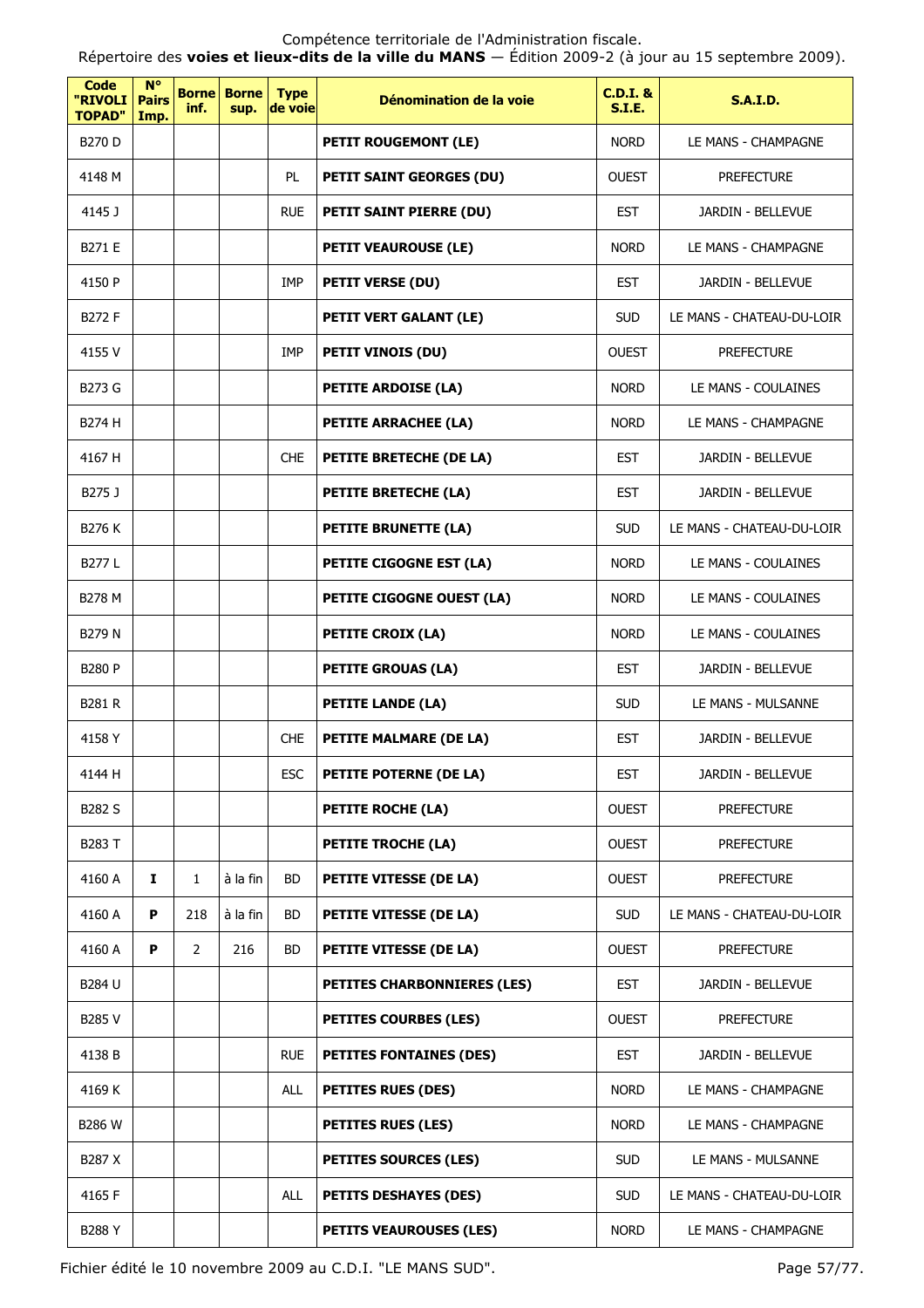| Code<br>"RIVOLI<br><b>TOPAD"</b> | <b>N°</b><br><b>Pairs</b><br>Imp. | <b>Borne</b><br>inf.  | <b>Borne</b><br>sup. | <b>Type</b><br>de voie | Dénomination de la voie   | <b>C.D.I. &amp;</b><br><b>S.I.E.</b> | <b>S.A.I.D.</b>           |
|----------------------------------|-----------------------------------|-----------------------|----------------------|------------------------|---------------------------|--------------------------------------|---------------------------|
| 4170L                            |                                   |                       |                      | <b>RUE</b>             | <b>PEUPLIERS (DES)</b>    | <b>OUEST</b>                         | <b>PREFECTURE</b>         |
| 4175 S                           |                                   |                       |                      | <b>RUE</b>             | <b>PHILIPPE</b>           | <b>NORD</b>                          | LE MANS - COULAINES       |
| B400 V                           |                                   |                       |                      |                        | PICARDIERE (LA)           | <b>EST</b>                           | JARDIN - BELLEVUE         |
| B289 Z                           |                                   |                       |                      |                        | PIECE (LA)                | <b>SUD</b>                           | LE MANS - CHATEAU-DU-LOIR |
| B290 A                           |                                   |                       |                      |                        | PIECE BASSE (LA)          | <b>SUD</b>                           | LE MANS - CHATEAU-DU-LOIR |
| B291 B                           |                                   |                       |                      |                        | PIECE D ARNAGE (LA)       | <b>SUD</b>                           | LE MANS - CHATEAU-DU-LOIR |
| B292 C                           |                                   |                       |                      |                        | <b>PIECE DE DESSUS</b>    | <b>OUEST</b>                         | <b>PREFECTURE</b>         |
| B293 D                           |                                   |                       |                      |                        | PIECE DES DIX JOURNAUX    | <b>SUD</b>                           | LE MANS - MULSANNE        |
| B294 E                           |                                   |                       |                      |                        | PIECE DU CHATEAU          | <b>SUD</b>                           | LE MANS - MULSANNE        |
| B295 F                           |                                   |                       |                      |                        | PIECE DU CHEMIN DE LAIGNE | <b>SUD</b>                           | LE MANS - CHATEAU-DU-LOIR |
| B296 G                           |                                   |                       |                      |                        | PIECE DU LOGIS            | <b>SUD</b>                           | LE MANS - CHATEAU-DU-LOIR |
| B297 H                           |                                   |                       |                      |                        | PIECE DU PATIS (LA)       | <b>SUD</b>                           | LE MANS - CHATEAU-DU-LOIR |
| A080 K                           |                                   |                       |                      | <b>CIT</b>             | PIED SEC (DE)             | <b>SUD</b>                           | LE MANS - CHATEAU-DU-LOIR |
| 4185 C                           |                                   |                       |                      | <b>RUE</b>             | PIED SEC (DE)             | <b>SUD</b>                           | LE MANS - CHATEAU-DU-LOIR |
| 4188 F                           |                                   |                       |                      | <b>RUE</b>             | <b>PIERRE ALLARD</b>      | <b>SUD</b>                           | LE MANS - MULSANNE        |
| 4190 H                           | I                                 | 43                    | à la fin             | <b>RUE</b>             | <b>PIERRE BELON</b>       | <b>EST</b>                           | JARDIN - BELLEVUE         |
| 4190 H                           | 1                                 | $\mathbf{1}$          | 41                   | <b>RUE</b>             | <b>PIERRE BELON</b>       | <b>EST</b>                           | MONTFORT - SAINTE-CROIX   |
| 4190 H                           | P                                 | 2                     | 34                   | <b>RUE</b>             | <b>PIERRE BELON</b>       | <b>EST</b>                           | MONTFORT - SAINTE-CROIX   |
| 4190 H                           | P.                                | 36                    | à la fin             | <b>RUE</b>             | <b>PIERRE BELON</b>       | <b>EST</b>                           | JARDIN - BELLEVUE         |
| 4191 J                           |                                   |                       |                      | <b>RUE</b>             | <b>PIERRE BONTEMPS</b>    | <b>SUD</b>                           | LE MANS - CHATEAU-DU-LOIR |
| 4192 K                           |                                   |                       |                      | BD.                    | <b>PIERRE BROSSOLETTE</b> | <b>SUD</b>                           | LE MANS - CHATEAU-DU-LOIR |
| 4193L                            |                                   |                       |                      | <b>RUE</b>             | <b>PIERRE DAC</b>         | <b>SUD</b>                           | LE MANS - MULSANNE        |
| 4195 N                           |                                   |                       |                      | <b>RUE</b>             | PIERRE DE TUCE (DE LA)    | <b>EST</b>                           | JARDIN - BELLEVUE         |
| 4197 R                           |                                   |                       |                      | <b>RUE</b>             | PIERRE FELIX DELARUE      | <b>OUEST</b>                         | <b>PREFECTURE</b>         |
| 4198 S                           |                                   |                       |                      | <b>ALL</b>             | <b>PIERRE GUEDOU</b>      | <b>SUD</b>                           | LE MANS - MULSANNE        |
| 4200 U                           |                                   |                       |                      | IMP                    | <b>PIERRE LACHENAL</b>    | <b>SUD</b>                           | LE MANS - CHATEAU-DU-LOIR |
| 4205 Z                           | Ι.                                | 19                    | à la fin             | BD.                    | <b>PIERRE LEFAUCHEUX</b>  | <b>SUD</b>                           | LE MANS - CHATEAU-DU-LOIR |
| 4205 Z                           | I.                                | $\mathbf{1}$          | 17                   | BD.                    | <b>PIERRE LEFAUCHEUX</b>  | <b>OUEST</b>                         | <b>PREFECTURE</b>         |
| 4205 Z                           | P                                 | 30                    | à la fin             | BD.                    | <b>PIERRE LEFAUCHEUX</b>  | <b>SUD</b>                           | LE MANS - CHATEAU-DU-LOIR |
| 4205 Z                           | P                                 | $\mathbf{2}^{\prime}$ | 28                   | BD.                    | <b>PIERRE LEFAUCHEUX</b>  | <b>OUEST</b>                         | <b>PREFECTURE</b>         |
| 4215 K                           |                                   |                       |                      | <b>RUE</b>             | <b>PIERRE LEVEGH</b>      | <b>SUD</b>                           | LE MANS - CHATEAU-DU-LOIR |
| 4220 R                           |                                   |                       |                      | <b>RUE</b>             | <b>PIERRE LOTI</b>        | <b>NORD</b>                          | LE MANS - CHAMPAGNE       |

Fichier édité le 10 novembre 2009 au C.D.I. "LE MANS SUD". Page 58/77.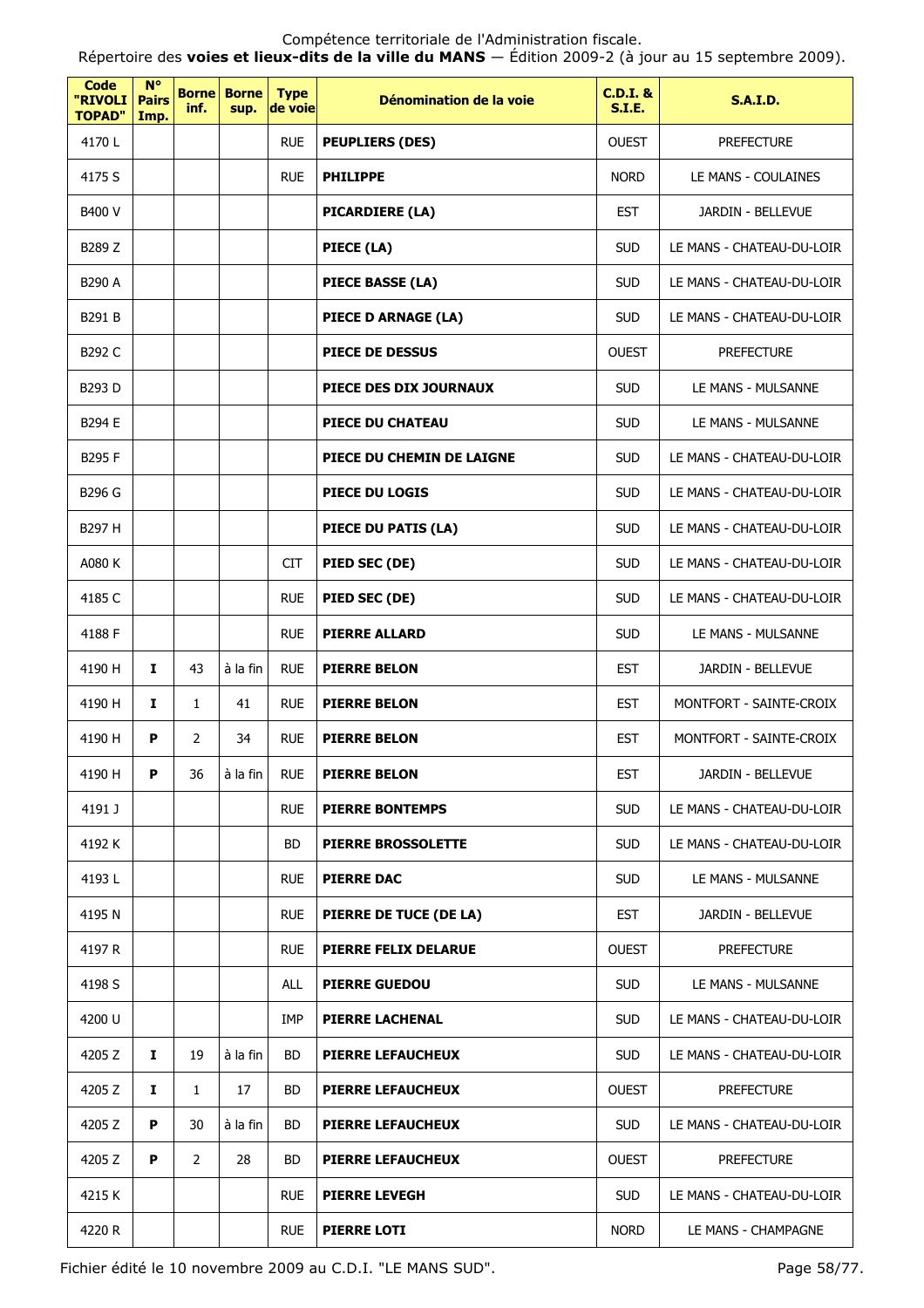Répertoire des **voies et lieux-dits de la ville du MANS** — Édition 2009-2 (à jour au 15 septembre 2009).

| <b>Code</b><br>"RIVOLI<br><b>TOPAD"</b> | $N^{\circ}$<br><b>Pairs</b><br>Imp. | <b>Borne</b><br>inf. | <b>Borne</b><br>sup. | <b>Type</b><br>de voie | Dénomination de la voie     | <b>C.D.I. &amp;</b><br><b>S.I.E.</b> | <b>S.A.I.D.</b>           |
|-----------------------------------------|-------------------------------------|----------------------|----------------------|------------------------|-----------------------------|--------------------------------------|---------------------------|
| 4208 C                                  |                                     |                      |                      | <b>RUE</b>             | <b>PIERRE MARTIN</b>        | <b>OUEST</b>                         | <b>PREFECTURE</b>         |
| 4223 U                                  |                                     |                      |                      | AV                     | <b>PIERRE MENDES FRANCE</b> | <b>EST</b>                           | JARDIN - BELLEVUE         |
| B298 J                                  |                                     |                      |                      |                        | PIERRE OUEST (LA)           | <b>NORD</b>                          | LE MANS - CHAMPAGNE       |
| 4225 W                                  |                                     |                      |                      | <b>RUE</b>             | <b>PIERRE PAVOINE</b>       | <b>SUD</b>                           | LE MANS - CHATEAU-DU-LOIR |
| 4227 Y                                  | 1                                   | 39                   | à la fin             | AV                     | <b>PIERRE PIFFAULT</b>      | <b>SUD</b>                           | LE MANS - CHATEAU-DU-LOIR |
| 4227 Y                                  | I                                   | $\mathbf{1}$         | 37                   | AV                     | PIERRE PIFFAULT             | <b>OUEST</b>                         | <b>PREFECTURE</b>         |
| 4227 Y                                  | P                                   | 2                    | 68                   | AV                     | <b>PIERRE PIFFAULT</b>      | <b>OUEST</b>                         | <b>PREFECTURE</b>         |
| 4227 Y                                  | P                                   | 70                   | à la fin             | AV                     | <b>PIERRE PIFFAULT</b>      | <b>SUD</b>                           | LE MANS - CHATEAU-DU-LOIR |
| 4230 B                                  |                                     |                      |                      | <b>RUE</b>             | <b>PIERRE PUGET</b>         | <b>SUD</b>                           | LE MANS - CHATEAU-DU-LOIR |
| 4229 A                                  |                                     |                      |                      | <b>RUE</b>             | <b>PIERRE SEMARD</b>        | <b>SUD</b>                           | LE MANS - CHATEAU-DU-LOIR |
| B299 K                                  |                                     |                      |                      |                        | PIERRERIE (LA)              | <b>NORD</b>                          | LE MANS - CHAMPAGNE       |
| B300L                                   |                                     |                      |                      |                        | <b>PIERRETTES (LES)</b>     | <b>NORD</b>                          | LE MANS - COULAINES       |
| 4235 G                                  |                                     |                      |                      | <b>RUE</b>             | <b>PILATRE DE ROZIER</b>    | <b>SUD</b>                           | LE MANS - CHATEAU-DU-LOIR |
| 4238 K                                  |                                     |                      |                      | <b>RUE</b>             | PILIER ROUGE (DU)           | <b>EST</b>                           | JARDIN - BELLEVUE         |
| 4240 M                                  |                                     |                      |                      | IMP                    | PINS (DES)                  | <b>EST</b>                           | JARDIN - BELLEVUE         |
| 4242 P                                  |                                     |                      |                      | <b>RUE</b>             | <b>PINSONS (DES)</b>        | <b>EST</b>                           | JARDIN - BELLEVUE         |
| 4249 X                                  |                                     |                      |                      | <b>CHE</b>             | PIPECHE (DE)                | <b>OUEST</b>                         | <b>PREFECTURE</b>         |
| 4250 Y                                  |                                     |                      |                      | IMP                    | PIPECHE (DE)                | <b>OUEST</b>                         | <b>PREFECTURE</b>         |
| 4255 D                                  |                                     |                      |                      | <b>RUE</b>             | PIPECHE (DE)                | <b>OUEST</b>                         | <b>PREFECTURE</b>         |
| 4265 P                                  |                                     |                      |                      | IMP                    | PIVERT (DU)                 | <b>SUD</b>                           | LE MANS - CHATEAU-DU-LOIR |
| 4270 V                                  |                                     |                      |                      | <b>ALL</b>             | <b>PIVOINES (DES)</b>       | <b>SUD</b>                           | LE MANS - MULSANNE        |
| 4275 A                                  |                                     |                      |                      | <b>RUE</b>             | <b>PLAISANCE (DE)</b>       | <b>EST</b>                           | MONTFORT - SAINTE-CROIX   |
| X002 P                                  |                                     |                      |                      | CAN                    | <b>PLANCHES (DES)</b>       | <b>OUEST</b>                         | <b>PREFECTURE</b>         |
| 4280 F                                  |                                     |                      |                      | AV                     | <b>PLATANES (DES)</b>       | <b>SUD</b>                           | LE MANS - MULSANNE        |
| 4285L                                   |                                     |                      |                      | IMP                    | <b>PLATEAU (DU)</b>         | <b>EST</b>                           | JARDIN - BELLEVUE         |
| 4286 M                                  |                                     |                      |                      | <b>RUE</b>             | <b>PLATON</b>               | <b>NORD</b>                          | LE MANS - COULAINES       |
| 4289 R                                  |                                     |                      |                      | AV                     | <b>PLESSIS BOURRE</b>       | <b>NORD</b>                          | LE MANS - COULAINES       |
| X018 G                                  |                                     |                      |                      | <b>RAC</b>             | <b>PLUMASSERIE (DE LA)</b>  | <b>OUEST</b>                         | <b>PREFECTURE</b>         |
| 4288 P                                  |                                     |                      |                      | <b>CHE</b>             | <b>POINT DU JOUR (DU)</b>   | <b>NORD</b>                          | LE MANS - COULAINES       |
| 4287 N                                  |                                     |                      |                      | <b>RUE</b>             | <b>POINTE (DE LA)</b>       | <b>OUEST</b>                         | <b>PREFECTURE</b>         |
| B301 M                                  |                                     |                      |                      |                        | <b>POINTE (LA)</b>          | <b>EST</b>                           | JARDIN - BELLEVUE         |
| 4290 S                                  |                                     |                      |                      | <b>RUE</b>             | POITOU (DU)                 | <b>SUD</b>                           | LE MANS - CHATEAU-DU-LOIR |

Fichier édité le 10 novembre 2009 au C.D.I. "LE MANS SUD". Page 59/77.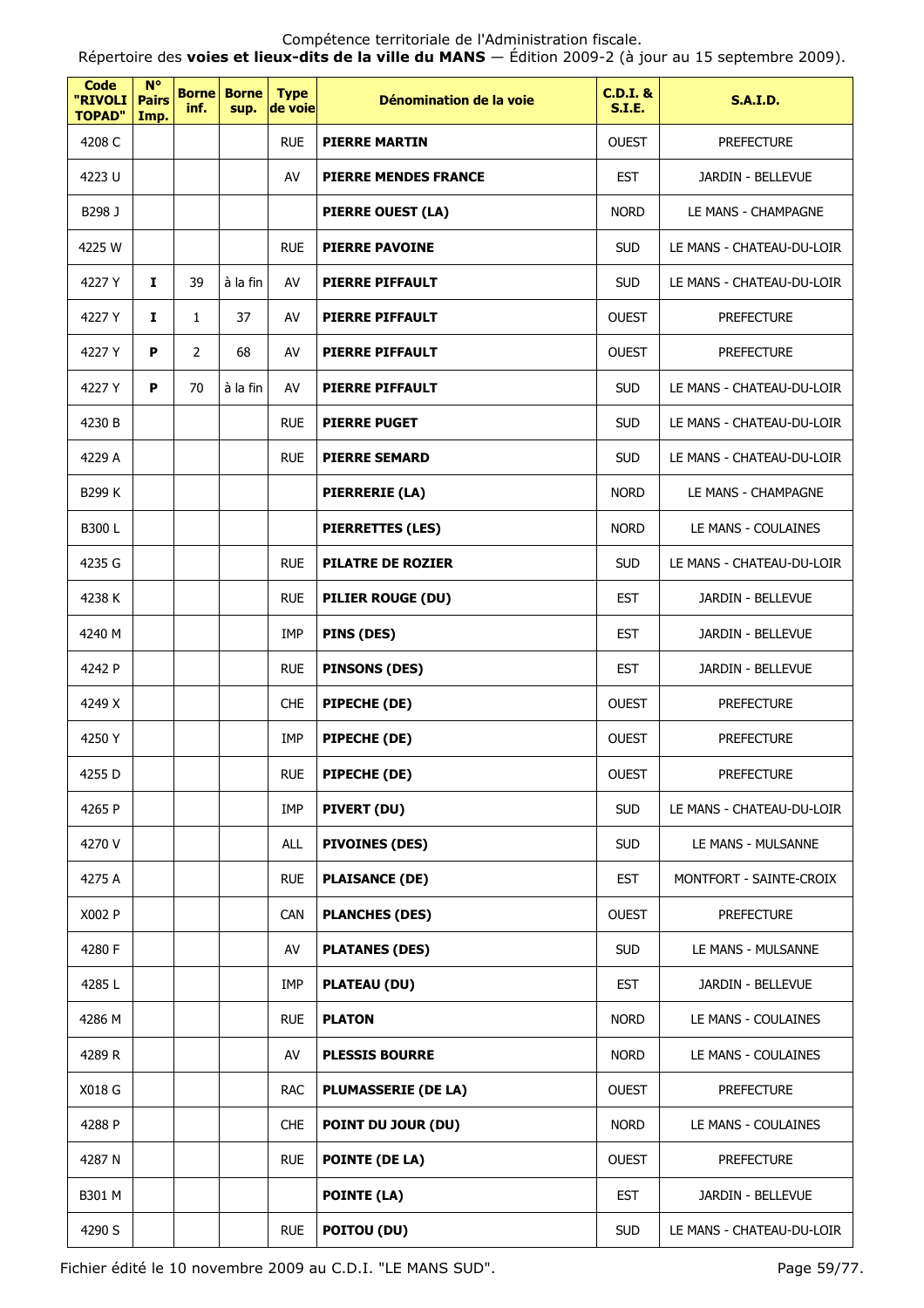| Code<br>"RIVOLI<br><b>TOPAD"</b> | $N^{\circ}$<br><b>Pairs</b><br>Imp. | <b>Borne</b><br>inf. | <b>Borne</b><br>sup. | <b>Type</b><br>de voie | Dénomination de la voie        | $C.D.I.$ &<br><b>S.I.E.</b> | <b>S.A.I.D.</b>           |
|----------------------------------|-------------------------------------|----------------------|----------------------|------------------------|--------------------------------|-----------------------------|---------------------------|
| 4297 Z                           |                                     |                      |                      | <b>RUE</b>             | <b>POL RAVIGNEAU</b>           | <b>SUD</b>                  | LE MANS - MULSANNE        |
| 4292 U                           |                                     |                      |                      | <b>RUE</b>             | <b>POLOGNE (DE)</b>            | <b>EST</b>                  | JARDIN - BELLEVUE         |
| 4295 X                           |                                     |                      |                      | IMP                    | <b>POLYGONE (DU)</b>           | <b>SUD</b>                  | LE MANS - CHATEAU-DU-LOIR |
| 4300 C                           | $\mathbf{I}$                        | 109                  | à la fin             | <b>RUE</b>             | <b>POLYGONE (DU)</b>           | <b>SUD</b>                  | LE MANS - CHATEAU-DU-LOIR |
| 4300 C                           | 1                                   | $\mathbf{1}$         | 107                  | <b>RUE</b>             | <b>POLYGONE (DU)</b>           | <b>OUEST</b>                | <b>PREFECTURE</b>         |
| 4300 C                           | P                                   | $\overline{2}$       | 64                   | <b>RUE</b>             | <b>POLYGONE (DU)</b>           | <b>OUEST</b>                | <b>PREFECTURE</b>         |
| 4300 C                           | P                                   | 66                   | à la fin             | <b>RUE</b>             | <b>POLYGONE (DU)</b>           | <b>SUD</b>                  | LE MANS - CHATEAU-DU-LOIR |
| 4305 H                           |                                     |                      |                      | AV                     | <b>POMMIERS (DES)</b>          | <b>SUD</b>                  | LE MANS - MULSANNE        |
| 4310N                            |                                     |                      |                      | <b>ALL</b>             | <b>POMPES (DES)</b>            | <b>EST</b>                  | JARDIN - BELLEVUE         |
| 4320 Z                           |                                     |                      |                      | <b>IMP</b>             | <b>POMPES (DES)</b>            | <b>EST</b>                  | JARDIN - BELLEVUE         |
| 4315 U                           |                                     |                      |                      | <b>RUE</b>             | <b>POMPES (DES)</b>            | <b>EST</b>                  | JARDIN - BELLEVUE         |
| 4325 E                           |                                     |                      |                      | IMP                    | <b>PONCEAU (DU)</b>            | <b>SUD</b>                  | LE MANS - CHATEAU-DU-LOIR |
| 4330 K                           |                                     |                      |                      | <b>RUE</b>             | <b>PONCEAU (DU)</b>            | <b>SUD</b>                  | LE MANS - CHATEAU-DU-LOIR |
| 4335 R                           | Ι.                                  | $\mathbf{1}$         | à la fin             | <b>RUE</b>             | PONT (DU)                      | <b>OUEST</b>                | <b>PREFECTURE</b>         |
| 4335 R                           | P                                   | 2                    | à la fin             | <b>RUE</b>             | PONT (DU)                      | <b>SUD</b>                  | LE MANS - CHATEAU-DU-LOIR |
| 4337 T                           |                                     |                      |                      | <b>RUE</b>             | <b>PONT COEFFORT (DU)</b>      | <b>OUEST</b>                | <b>PREFECTURE</b>         |
| 4348 E                           |                                     |                      |                      | <b>ALL</b>             | <b>PONT DE TOURS (DU)</b>      | <b>SUD</b>                  | LE MANS - CHATEAU-DU-LOIR |
| 4336 S                           |                                     |                      |                      | <b>RUE</b>             | <b>PONT DU BOURG BELE (DU)</b> | <b>OUEST</b>                | <b>PREFECTURE</b>         |
| 4340 W                           |                                     |                      |                      | <b>RUE</b>             | <b>PONT PERRIN (DU)</b>        | <b>EST</b>                  | JARDIN - BELLEVUE         |
| 4347 D                           |                                     |                      |                      | <b>RUE</b>             | <b>PONT ROUGE (DU)</b>         | <b>OUEST</b>                | <b>PREFECTURE</b>         |
| 4350 G                           |                                     |                      |                      | <b>RUE</b>             | PONT YSSOIR (DU)               | <b>EST</b>                  | JARDIN - BELLEVUE         |
| X019 H                           |                                     |                      |                      | <b>RAC</b>             | <b>PONTLIEUE (DE)</b>          | <b>SUD</b>                  | LE MANS - CHATEAU-DU-LOIR |
| 4344 A                           |                                     |                      |                      | <b>ESC</b>             | <b>PONTS NEUFS (DES)</b>       | <b>EST</b>                  | JARDIN - BELLEVUE         |
| 4345 B                           |                                     |                      |                      | <b>RUE</b>             | <b>PONTS NEUFS (DES)</b>       | <b>EST</b>                  | JARDIN - BELLEVUE         |
| 4355 M                           |                                     |                      |                      | <b>RUE</b>             | PORT (DU)                      | <b>NORD</b>                 | LE MANS - CHAMPAGNE       |
| 4360 T                           |                                     |                      |                      | <b>RUE</b>             | <b>PORT A L ABBESSE (DU)</b>   | <b>NORD</b>                 | LE MANS - COULAINES       |
| 4364 X                           |                                     |                      |                      | <b>IMP</b>             | <b>PORT BOUQUET (DU)</b>       | <b>OUEST</b>                | <b>PREFECTURE</b>         |
| 4365 Y                           |                                     |                      |                      | <b>RUE</b>             | <b>PORT BOUQUET (DU)</b>       | <b>OUEST</b>                | <b>PREFECTURE</b>         |
| 4376 K                           |                                     |                      |                      | <b>RUE</b>             | <b>PORT ROYAL</b>              | <b>EST</b>                  | JARDIN - BELLEVUE         |
| 4370 D                           |                                     |                      |                      | <b>RUE</b>             | PORTE STE ANNE (DE LA)         | <b>EST</b>                  | JARDIN - BELLEVUE         |
| 4369 C                           |                                     |                      |                      | IMP                    | <b>PORTES DU CIRCUIT (DES)</b> | <b>SUD</b>                  | LE MANS - CHATEAU-DU-LOIR |
| 4375 J                           |                                     |                      |                      | <b>RUE</b>             | <b>PORTLAND (DE)</b>           | <b>OUEST</b>                | <b>PREFECTURE</b>         |

Fichier édité le 10 novembre 2009 au C.D.I. "LE MANS SUD". Page 60/77.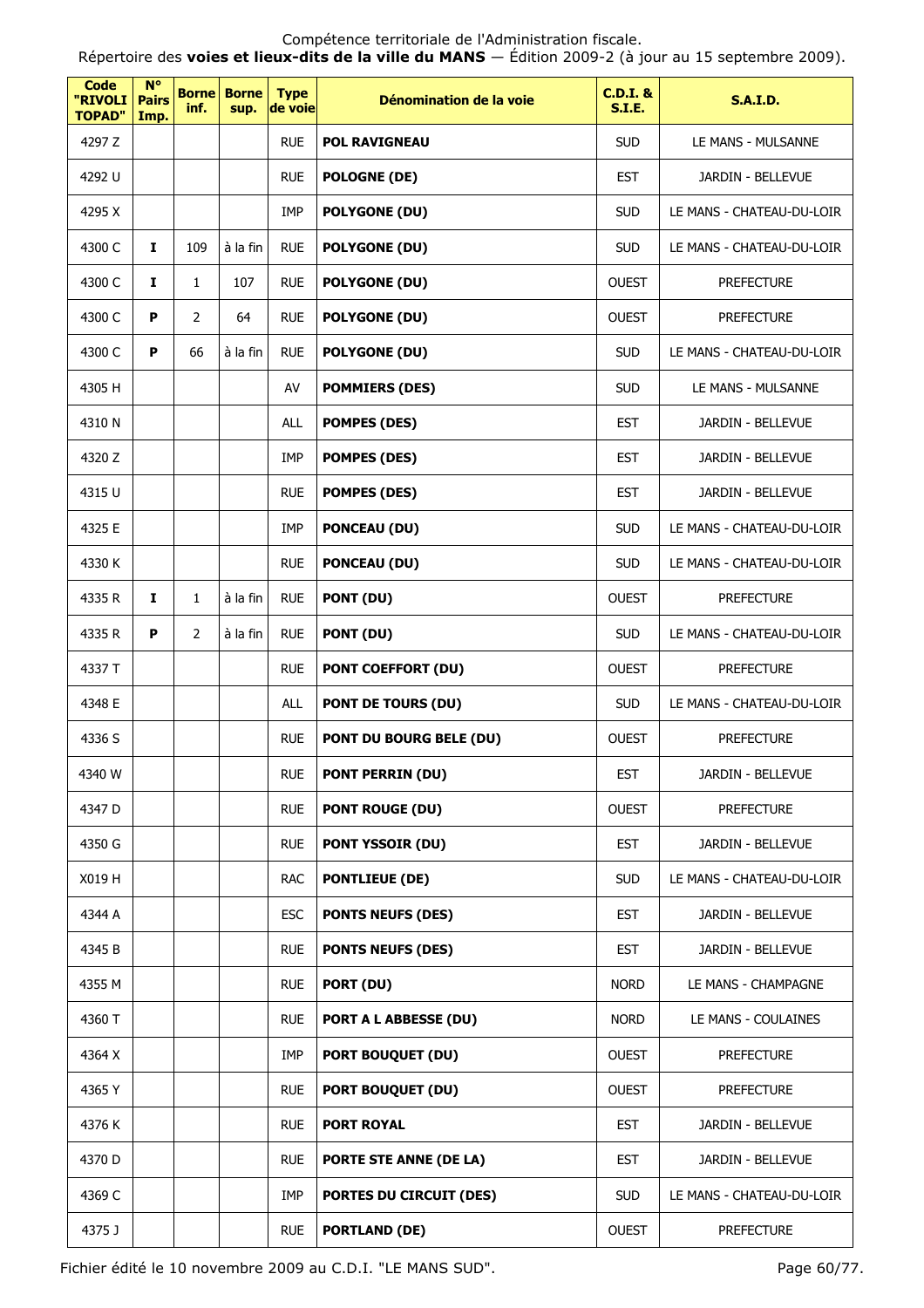Répertoire des **voies et lieux-dits de la ville du MANS** — Édition 2009-2 (à jour au 15 septembre 2009).

| <b>Code</b><br>"RIVOLI<br><b>TOPAD"</b> | $N^{\circ}$<br><b>Pairs</b><br>Imp. | <b>Borne</b><br>inf. | <b>Borne</b><br>sup. | <b>Type</b><br>de voie | Dénomination de la voie        | <b>C.D.I. &amp;</b><br><b>S.I.E.</b> | <b>S.A.I.D.</b>           |
|-----------------------------------------|-------------------------------------|----------------------|----------------------|------------------------|--------------------------------|--------------------------------------|---------------------------|
| 4377L                                   |                                     |                      |                      | <b>RUE</b>             | <b>PORTUGAL (DU)</b>           | <b>EST</b>                           | JARDIN - BELLEVUE         |
| 4378 M                                  |                                     |                      |                      | <b>RUE</b>             | <b>POSSONNIERE</b>             | <b>NORD</b>                          | LE MANS - COULAINES       |
| 4382 S                                  |                                     |                      |                      | <b>ALL</b>             | <b>POTAGERS (DES)</b>          | <b>OUEST</b>                         | <b>PREFECTURE</b>         |
| 4379 N                                  |                                     |                      |                      | <b>ALL</b>             | <b>POTERIE (DE LA)</b>         | <b>OUEST</b>                         | <b>PREFECTURE</b>         |
| 4380 P                                  |                                     |                      |                      | IMP                    | <b>POUDRIERE (DE LA)</b>       | <b>SUD</b>                           | LE MANS - MULSANNE        |
| 4385V                                   |                                     |                      |                      | <b>RUE</b>             | <b>POULES (DES)</b>            | <b>EST</b>                           | JARDIN - BELLEVUE         |
| <b>B302 N</b>                           |                                     |                      |                      |                        | <b>POUPARDIERES (LES)</b>      | <b>NORD</b>                          | LE MANS - CHAMPAGNE       |
| B303 P                                  |                                     |                      |                      |                        | <b>POURRI</b>                  | <b>SUD</b>                           | LE MANS - MULSANNE        |
| 4390 A                                  |                                     |                      |                      | <b>ALL</b>             | <b>PRAIRIE (DE LA)</b>         | <b>OUEST</b>                         | <b>PREFECTURE</b>         |
| 4395 F                                  |                                     |                      |                      | <b>RUE</b>             | <b>PRAIRIE (DE LA)</b>         | <b>SUD</b>                           | LE MANS - MULSANNE        |
| 4391 B                                  |                                     |                      |                      | <b>ALL</b>             | <b>PRAIRIES DE FUNAY (DES)</b> | <b>SUD</b>                           | LE MANS - MULSANNE        |
| <b>B304 R</b>                           |                                     |                      |                      |                        | <b>PRAIRIES DE FUNAY (LES)</b> | <b>SUD</b>                           | LE MANS - MULSANNE        |
| 4400L                                   |                                     |                      |                      | <b>ALL</b>             | <b>PRAIRIES DE L HUISNE</b>    | <b>SUD</b>                           | LE MANS - MULSANNE        |
| 4405 S                                  |                                     |                      |                      | PL                     | PRE (DU)                       | <b>NORD</b>                          | LE MANS - COULAINES       |
| 4410 X                                  |                                     |                      |                      | <b>RUE</b>             | PRE (DU)                       | <b>NORD</b>                          | LE MANS - COULAINES       |
| 4411Y                                   |                                     |                      |                      | SQ                     | PRE (DU)                       | <b>NORD</b>                          | LE MANS - COULAINES       |
| <b>B305 S</b>                           |                                     |                      |                      |                        | PRE (LE)                       | <b>SUD</b>                           | LE MANS - MULSANNE        |
| B306 T                                  |                                     |                      |                      |                        | PRE BAS (LE)                   | <b>EST</b>                           | JARDIN - BELLEVUE         |
| B307 U                                  |                                     |                      |                      |                        | <b>PRE CREUX (LE)</b>          | <b>NORD</b>                          | LE MANS - CHAMPAGNE       |
| <b>B308 V</b>                           |                                     |                      |                      |                        | PRE DE DEVANT (LE)             | <b>NORD</b>                          | LE MANS - CHAMPAGNE       |
| <b>B309 W</b>                           |                                     |                      |                      |                        | PRE DE L AIR (LE)              | <b>SUD</b>                           | LE MANS - CHATEAU-DU-LOIR |
| B310 X                                  |                                     |                      |                      |                        | PRE DE L EPINE                 | <b>OUEST</b>                         | <b>PREFECTURE</b>         |
| <b>B311 Y</b>                           |                                     |                      |                      |                        | PRE DE LA BOULAIE (LE)         | <b>SUD</b>                           | LE MANS - CHATEAU-DU-LOIR |
| B312 Z                                  |                                     |                      |                      |                        | <b>PRE DE LA CHENEVASSIERE</b> | <b>SUD</b>                           | LE MANS - MULSANNE        |
| B313 A                                  |                                     |                      |                      |                        | PRE DE LA COULEE               | <b>OUEST</b>                         | <b>PREFECTURE</b>         |
| <b>B314 B</b>                           |                                     |                      |                      |                        | <b>PRE DE LA MAISON NEUVE</b>  | <b>SUD</b>                           | LE MANS - CHATEAU-DU-LOIR |
| B315 C                                  |                                     |                      |                      |                        | <b>PRE DE LA MARE</b>          | <b>OUEST</b>                         | <b>PREFECTURE</b>         |
| B316 D                                  |                                     |                      |                      |                        | PRE DE LA PAILLERIE (LE)       | <b>SUD</b>                           | LE MANS - CHATEAU-DU-LOIR |
| B317 E                                  |                                     |                      |                      |                        | PRE DE LA ROUTE                | <b>SUD</b>                           | LE MANS - CHATEAU-DU-LOIR |
| <b>B318 F</b>                           |                                     |                      |                      |                        | <b>PRE DES BARRES</b>          | <b>SUD</b>                           | LE MANS - CHATEAU-DU-LOIR |
| B320 H                                  |                                     |                      |                      |                        | <b>PRE DES COURBES</b>         | <b>OUEST</b>                         | <b>PREFECTURE</b>         |
| B319 G                                  |                                     |                      |                      |                        | PRE DES COURBES (LE)           | <b>OUEST</b>                         | <b>PREFECTURE</b>         |

Fichier édité le 10 novembre 2009 au C.D.I. "LE MANS SUD". Page 61/77.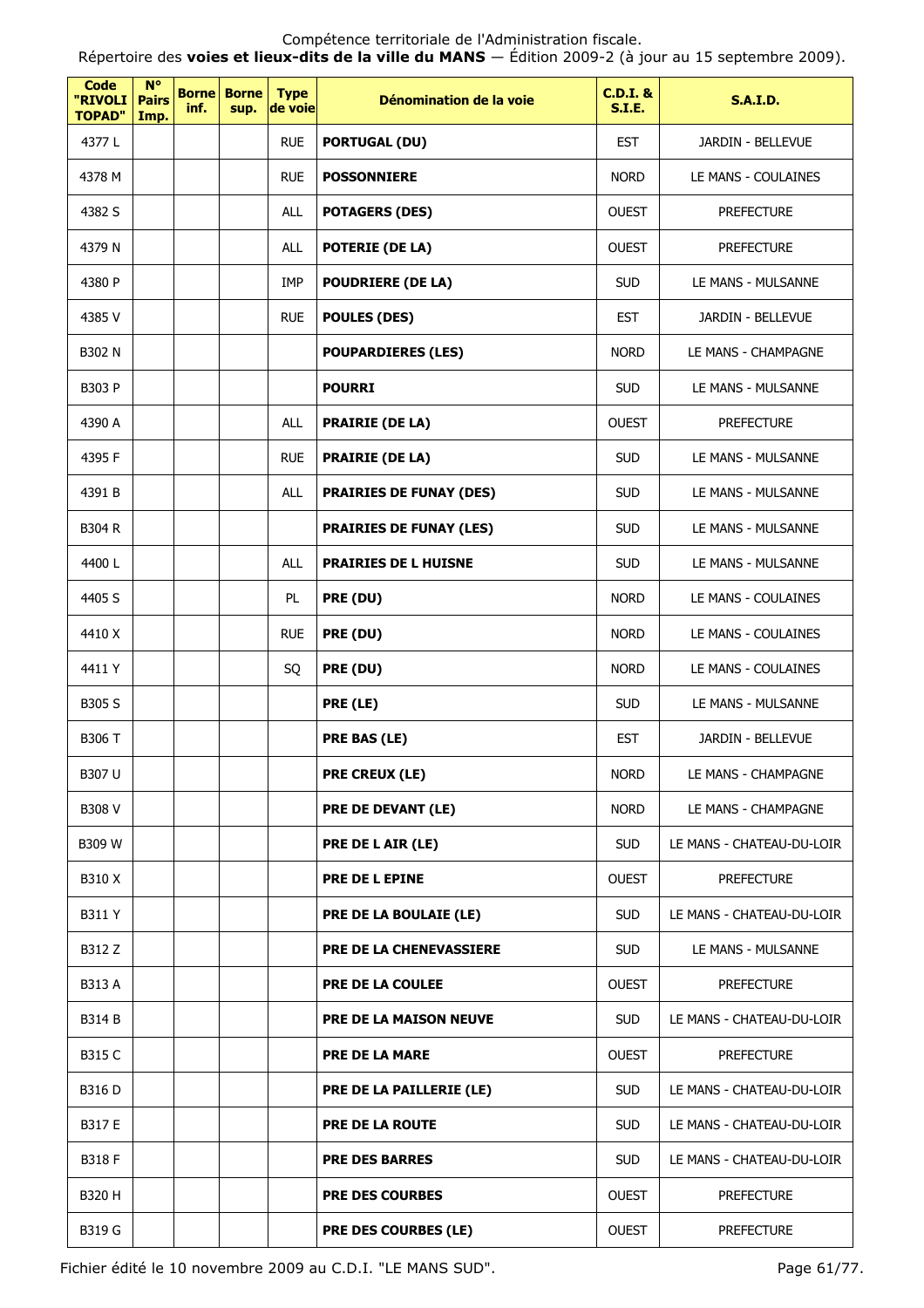Répertoire des **voies et lieux-dits de la ville du MANS** — Édition 2009-2 (à jour au 15 septembre 2009).

| <b>Code</b><br>"RIVOLI<br><b>TOPAD"</b> | $N^{\circ}$<br><b>Pairs</b><br>Imp. | inf.           | <b>Borne Borne</b><br>sup. | <b>Type</b><br>de voie | Dénomination de la voie       | <b>C.D.I. &amp;</b><br><b>S.I.E.</b> | <b>S.A.I.D.</b>           |
|-----------------------------------------|-------------------------------------|----------------|----------------------------|------------------------|-------------------------------|--------------------------------------|---------------------------|
| B321 J                                  |                                     |                |                            |                        | <b>PRE DES FONTAINES (LE)</b> | <b>NORD</b>                          | LE MANS - CHAMPAGNE       |
| <b>B322 K</b>                           |                                     |                |                            |                        | <b>PRE DES FOURNEAUX</b>      | <b>SUD</b>                           | LE MANS - CHATEAU-DU-LOIR |
| B323L                                   |                                     |                |                            |                        | PRE DES RUES (LE)             | <b>NORD</b>                          | LE MANS - CHAMPAGNE       |
| B324 M                                  |                                     |                |                            |                        | PRE DES SAULES (LE)           | <b>OUEST</b>                         | <b>PREFECTURE</b>         |
| <b>B325 N</b>                           |                                     |                |                            |                        | <b>PRE DU BAS DE LA COUR</b>  | <b>OUEST</b>                         | <b>PREFECTURE</b>         |
| B326 P                                  |                                     |                |                            |                        | <b>PRE DU BOURG</b>           | <b>OUEST</b>                         | <b>PREFECTURE</b>         |
| <b>B327 R</b>                           |                                     |                |                            |                        | <b>PRE DU CANAL</b>           | <b>OUEST</b>                         | <b>PREFECTURE</b>         |
| <b>B328 S</b>                           |                                     |                |                            |                        | <b>PRE DU CHATEAU</b>         | <b>SUD</b>                           | LE MANS - CHATEAU-DU-LOIR |
| B329 T                                  |                                     |                |                            |                        | <b>PRE DU FRENE (LE)</b>      | <b>SUD</b>                           | LE MANS - CHATEAU-DU-LOIR |
| B331 V                                  |                                     |                |                            |                        | <b>PRE DU LARGE</b>           | <b>OUEST</b>                         | <b>PREFECTURE</b>         |
| B330 U                                  |                                     |                |                            |                        | PRE DU LARGE (LE)             | <b>OUEST</b>                         | <b>PREFECTURE</b>         |
| B332 W                                  |                                     |                |                            |                        | PRE DU POUT (LE)              | <b>OUEST</b>                         | <b>PREFECTURE</b>         |
| B333 X                                  |                                     |                |                            |                        | PRE DU RIBAY (LE)             | <b>NORD</b>                          | LE MANS - CHAMPAGNE       |
| <b>B334 Y</b>                           |                                     |                |                            |                        | <b>PRE PICARD (LE)</b>        | <b>SUD</b>                           | LE MANS - CHATEAU-DU-LOIR |
| 4415 C                                  |                                     |                |                            | <b>IMP</b>             | <b>PREAU (DE)</b>             | <b>SUD</b>                           | LE MANS - CHATEAU-DU-LOIR |
| 4420 H                                  |                                     |                |                            | <b>RUE</b>             | <b>PREAU (DE)</b>             | <b>SUD</b>                           | LE MANS - CHATEAU-DU-LOIR |
| B335 Z                                  |                                     |                |                            |                        | PREE (LA)                     | <b>SUD</b>                           | LE MANS - CHATEAU-DU-LOIR |
| 4422 K                                  |                                     |                |                            | <b>RLE</b>             | PREE DENISE (DE LA)           | <b>NORD</b>                          | LE MANS - COULAINES       |
| 4426 P                                  |                                     |                |                            | <b>RUE</b>             | <b>PREFECTURE (DE LA)</b>     | <b>OUEST</b>                         | <b>PREFECTURE</b>         |
| 4427 R                                  |                                     |                |                            | <b>RUE</b>             | <b>PREFORTIER (DU)</b>        | <b>OUEST</b>                         | <b>PREFECTURE</b>         |
| 4435 Z                                  | Ι.                                  | 43             | à la fin                   | <b>RUE</b>             | <b>PREMARTINE</b>             | <b>EST</b>                           | JARDIN - BELLEVUE         |
| 4435 Z                                  | 1                                   | $\mathbf{1}$   | 41                         | <b>RUE</b>             | <b>PREMARTINE</b>             | <b>EST</b>                           | MONTFORT - SAINTE-CROIX   |
| 4435 Z                                  | P                                   | $\overline{2}$ | 26                         | <b>RUE</b>             | <b>PREMARTINE</b>             | <b>EST</b>                           | MONTFORT - SAINTE-CROIX   |
| 4435 Z                                  | P                                   | 28             | à la fin                   | <b>RUE</b>             | <b>PREMARTINE</b>             | <b>EST</b>                           | JARDIN - BELLEVUE         |
| 4430 U                                  |                                     |                |                            | <b>RTE</b>             | <b>PREMARTINE (DE)</b>        | <b>EST</b>                           | JARDIN - BELLEVUE         |
| 4437 B                                  |                                     |                |                            | BD                     | PREMIERE DIV FRANCAISE LIBRE  | <b>EST</b>                           | JARDIN - BELLEVUE         |
| 4440 E                                  |                                     |                |                            | <b>RUE</b>             | <b>PRESCHE (DE LA)</b>        | <b>EST</b>                           | MONTFORT - SAINTE-CROIX   |
| 4445 K                                  |                                     |                |                            | <b>CHE</b>             | <b>PRESLE (DE LA)</b>         | <b>NORD</b>                          | LE MANS - CHAMPAGNE       |
| B336 A                                  |                                     |                |                            |                        | <b>PRESLE (LA)</b>            | <b>NORD</b>                          | LE MANS - CHAMPAGNE       |
| 4448 N                                  |                                     |                |                            | <b>CHE</b>             | <b>PRESSOIR ROCHETTE (DU)</b> | <b>OUEST</b>                         | <b>PREFECTURE</b>         |
| 4450 R                                  |                                     |                |                            | <b>RUE</b>             | <b>PRIMEVERES (DES)</b>       | <b>EST</b>                           | MONTFORT - SAINTE-CROIX   |
| 4455 W                                  |                                     |                |                            | <b>RUE</b>             | <b>PRINTEMPS (DU)</b>         | <b>SUD</b>                           | LE MANS - MULSANNE        |

Fichier édité le 10 novembre 2009 au C.D.I. "LE MANS SUD". Page 62/77.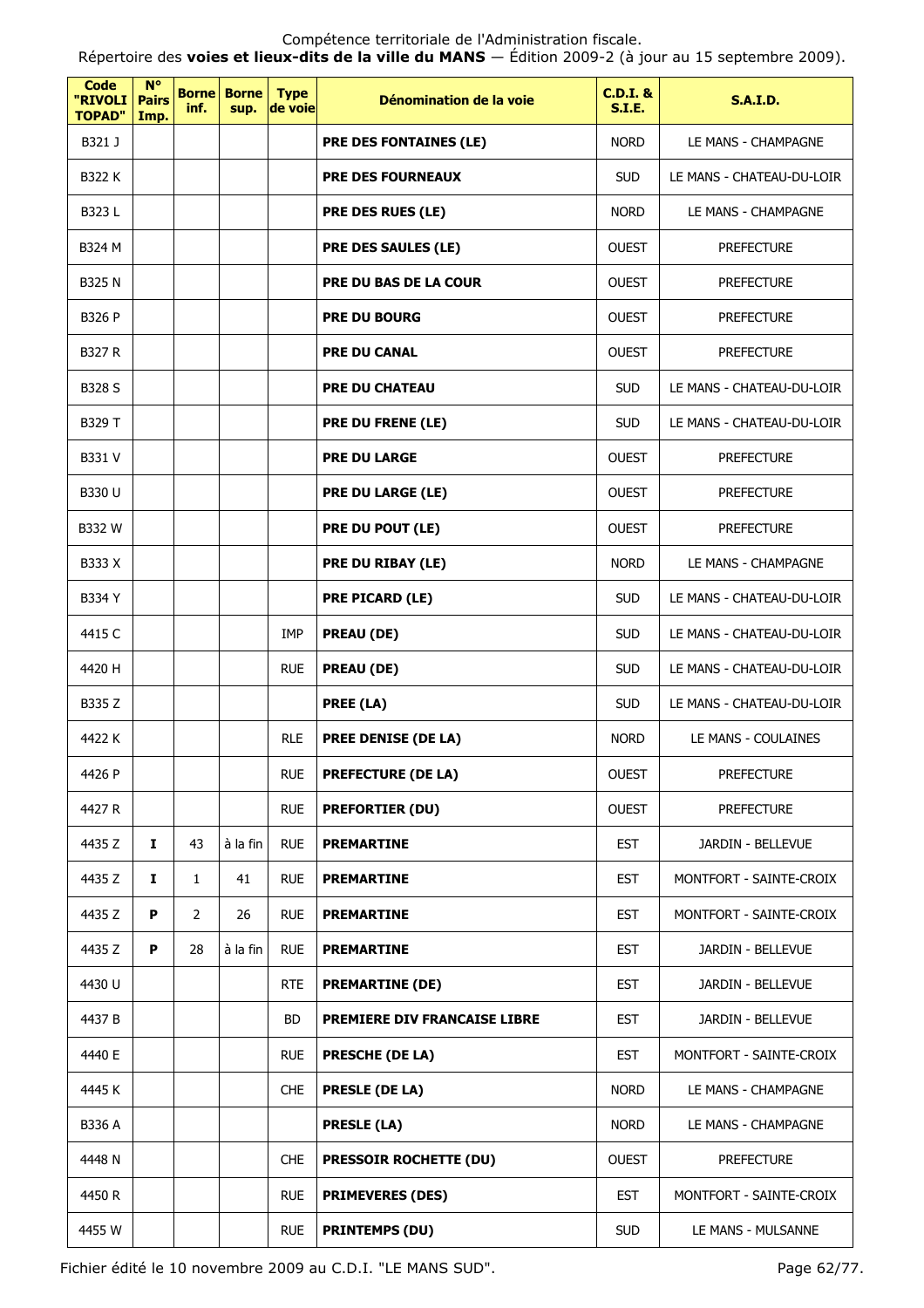| <b>Code</b><br>"RIVOLI<br><b>TOPAD"</b> | $N^{\circ}$<br><b>Pairs</b><br>Imp. | inf.           | <b>Borne Borne</b><br>sup. | <b>Type</b><br>de voie | Dénomination de la voie        | <b>C.D.I. &amp;</b><br><b>S.I.E.</b> | <b>S.A.I.D.</b>           |
|-----------------------------------------|-------------------------------------|----------------|----------------------------|------------------------|--------------------------------|--------------------------------------|---------------------------|
| <b>B337 B</b>                           |                                     |                |                            |                        | <b>PRISON (LA)</b>             | <b>NORD</b>                          | LE MANS - CHAMPAGNE       |
| 4460 B                                  | $\mathbf{I}$                        | 17             | à la fin                   | <b>RUE</b>             | <b>PROGRES (DU)</b>            | <b>SUD</b>                           | LE MANS - CHATEAU-DU-LOIR |
| 4460 B                                  | I.                                  | $\mathbf{1}$   | 15                         | <b>RUE</b>             | <b>PROGRES (DU)</b>            | <b>OUEST</b>                         | <b>PREFECTURE</b>         |
| 4460 B                                  | P                                   | $\overline{2}$ | 14                         | <b>RUE</b>             | <b>PROGRES (DU)</b>            | <b>OUEST</b>                         | <b>PREFECTURE</b>         |
| 4460 B                                  | P                                   | 16             | à la fin                   | <b>RUE</b>             | <b>PROGRES (DU)</b>            | <b>SUD</b>                           | LE MANS - CHATEAU-DU-LOIR |
| 4462D                                   |                                     |                |                            | ALL                    | <b>PROMENADES (DES)</b>        | <b>SUD</b>                           | LE MANS - CHATEAU-DU-LOIR |
| 4464 F                                  |                                     |                |                            | <b>ALL</b>             | <b>PROSPER MERIMEE</b>         | <b>SUD</b>                           | LE MANS - CHATEAU-DU-LOIR |
| 4470 M                                  |                                     |                |                            | <b>RUE</b>             | <b>PUITS DE LA CHAINE (DU)</b> | <b>NORD</b>                          | LE MANS - CHAMPAGNE       |
| B339 D                                  |                                     |                |                            |                        | <b>PUITS FONDU</b>             | <b>NORD</b>                          | LE MANS - CHAMPAGNE       |
| 4474 S                                  |                                     |                |                            | <b>ALL</b>             | <b>PYRAMIDES (DES)</b>         | <b>SUD</b>                           | LE MANS - CHATEAU-DU-LOIR |
| 4475 T                                  |                                     |                |                            | <b>RUE</b>             | <b>PYRAMIDES (DES)</b>         | <b>SUD</b>                           | LE MANS - CHATEAU-DU-LOIR |
| 4476 U                                  |                                     |                |                            | <b>RUE</b>             | <b>PYRENEES (DES)</b>          | <b>EST</b>                           | MONTFORT - SAINTE-CROIX   |
| 4479 X                                  |                                     |                |                            | <b>BD</b>              | <b>PYTHAGORE</b>               | <b>NORD</b>                          | LE MANS - CHAMPAGNE       |
| 4480Y                                   |                                     |                |                            | IMP                    | <b>QUAIS (DES)</b>             | <b>NORD</b>                          | LE MANS - CHAMPAGNE       |
| 4485 D                                  |                                     |                |                            | <b>RUE</b>             | <b>QUATRE SEPTEMBRE (DU)</b>   | <b>OUEST</b>                         | <b>PREFECTURE</b>         |
| 4490 J                                  |                                     |                |                            | <b>RUE</b>             | <b>QUATRE VENTS (DES)</b>      | <b>SUD</b>                           | LE MANS - MULSANNE        |
| 4491 K                                  |                                     |                |                            | <b>RUE</b>             | <b>QUEBEC (DE)</b>             | <b>NORD</b>                          | LE MANS - COULAINES       |
| B340 E                                  |                                     |                |                            |                        | <b>QUEURIE (LA)</b>            | <b>NORD</b>                          | LE MANS - CHAMPAGNE       |
| 4493 M                                  |                                     |                |                            | <b>RUE</b>             | <b>RABAT (DE)</b>              | <b>EST</b>                           | JARDIN - BELLEVUE         |
| 4495 P                                  |                                     |                |                            | <b>RUE</b>             | <b>RACHEL</b>                  | <b>EST</b>                           | JARDIN - BELLEVUE         |
| 4500 V                                  |                                     |                |                            | <b>RUE</b>             | <b>RACINE</b>                  | <b>OUEST</b>                         | <b>PREFECTURE</b>         |
| B341 F                                  |                                     |                |                            |                        | <b>RAFEUX (LES)</b>            | <b>OUEST</b>                         | <b>PREFECTURE</b>         |
| 4505 A                                  |                                     |                |                            | <b>RUE</b>             | <b>RAIL (DU)</b>               | <b>SUD</b>                           | LE MANS - MULSANNE        |
| 4510 F                                  |                                     |                |                            | ALL                    | <b>RAINERIES (DES)</b>         | <b>SUD</b>                           | LE MANS - CHATEAU-DU-LOIR |
| B342 G                                  |                                     |                |                            |                        | <b>RAINERIES (LES)</b>         | <b>SUD</b>                           | LE MANS - CHATEAU-DU-LOIR |
| 4515L                                   |                                     |                |                            | ALL                    | <b>RAPHAEL</b>                 | <b>SUD</b>                           | LE MANS - CHATEAU-DU-LOIR |
| 4520 S                                  |                                     |                |                            | <b>RUE</b>             | <b>RASPAIL</b>                 | <b>SUD</b>                           | LE MANS - CHATEAU-DU-LOIR |
| 4522 U                                  |                                     |                |                            | PL                     | <b>RAYMOND ADELET</b>          | <b>SUD</b>                           | LE MANS - CHATEAU-DU-LOIR |
| 4525 X                                  |                                     |                |                            | <b>RUE</b>             | <b>RAYMOND PERSIGAN</b>        | <b>SUD</b>                           | LE MANS - MULSANNE        |
| 4527 Z                                  |                                     |                |                            | <b>RUE</b>             | <b>RAYMOND SOMMER</b>          | <b>SUD</b>                           | LE MANS - CHATEAU-DU-LOIR |
| 4529 B                                  |                                     |                |                            | <b>RUE</b>             | <b>REAUMUR</b>                 | <b>NORD</b>                          | LE MANS - CHAMPAGNE       |
| 4530 C                                  |                                     |                |                            | <b>RUE</b>             | <b>REBECCA</b>                 | <b>EST</b>                           | JARDIN - BELLEVUE         |

Fichier édité le 10 novembre 2009 au C.D.I. "LE MANS SUD". Page 63/77.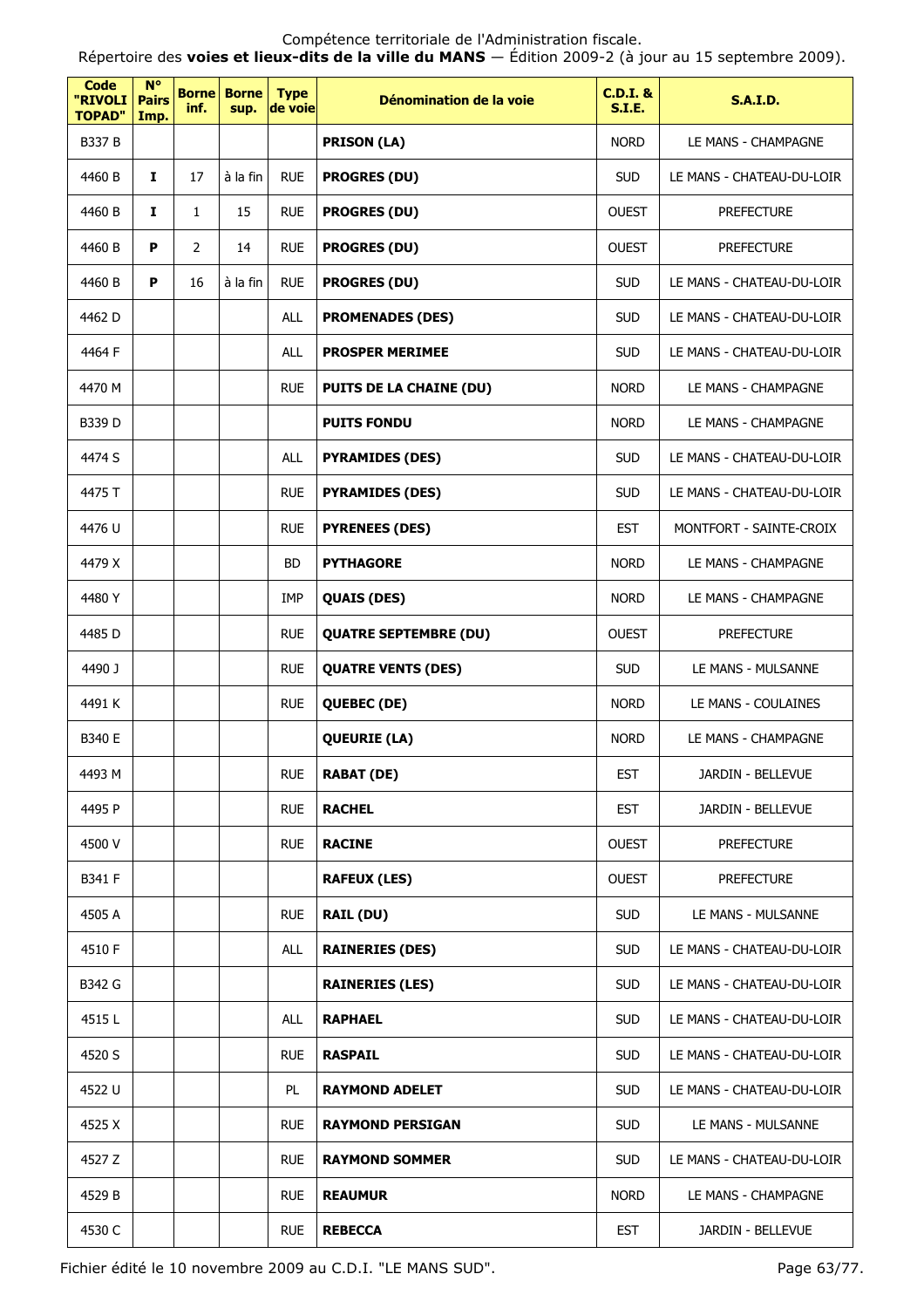Répertoire des **voies et lieux-dits de la ville du MANS** — Édition 2009-2 (à jour au 15 septembre 2009).

| <b>Code</b><br>"RIVOLI<br><b>TOPAD"</b> | <b>N°</b><br><b>Pairs</b><br>Imp. | inf.         | <b>Borne Borne</b><br>sup. | <b>Type</b><br>de voie | Dénomination de la voie        | <b>C.D.I. &amp;</b><br><b>S.I.E.</b> | <b>S.A.I.D.</b>           |
|-----------------------------------------|-----------------------------------|--------------|----------------------------|------------------------|--------------------------------|--------------------------------------|---------------------------|
| 4535 H                                  |                                   |              |                            | <b>RUE</b>             | <b>RECREATION (DE LA)</b>      | <b>NORD</b>                          | LE MANS - COULAINES       |
| 4540 N                                  |                                   |              |                            | <b>ALL</b>             | <b>REFOUR</b>                  | <b>OUEST</b>                         | <b>PREFECTURE</b>         |
| 4545 U                                  |                                   |              |                            | <b>RUE</b>             | <b>REINE BERENGERE (DE LA)</b> | <b>EST</b>                           | JARDIN - BELLEVUE         |
| 4551 A                                  |                                   |              |                            | ALL                    | <b>REMBRANDT</b>               | <b>SUD</b>                           | LE MANS - CHATEAU-DU-LOIR |
| 4550 Z                                  |                                   |              |                            | AV                     | <b>REMBRANDT</b>               | <b>SUD</b>                           | LE MANS - CHATEAU-DU-LOIR |
| 4555 E                                  |                                   |              |                            | <b>RUE</b>             | <b>REMPART (DU)</b>            | <b>EST</b>                           | JARDIN - BELLEVUE         |
| 4560 K                                  |                                   |              |                            | <b>ALL</b>             | <b>RENAULT</b>                 | <b>NORD</b>                          | LE MANS - COULAINES       |
| 4564 P                                  |                                   |              |                            | IMP                    | <b>RENE BARDET</b>             | <b>EST</b>                           | JARDIN - BELLEVUE         |
| 4565 R                                  |                                   |              |                            | <b>RUE</b>             | <b>RENE BARDET</b>             | <b>EST</b>                           | JARDIN - BELLEVUE         |
| 4570 W                                  |                                   |              |                            | <b>RUE</b>             | <b>RENE BECHEPAY</b>           | <b>OUEST</b>                         | <b>PREFECTURE</b>         |
| 4572 Y                                  |                                   |              |                            | <b>RUE</b>             | <b>RENE BIOLAY</b>             | <b>SUD</b>                           | LE MANS - MULSANNE        |
| 4574 A                                  |                                   |              |                            | <b>BD</b>              | <b>RENE CASSIN</b>             | <b>SUD</b>                           | LE MANS - CHATEAU-DU-LOIR |
| 4576 C                                  |                                   |              |                            | <b>RUE</b>             | <b>RENE CLAIR</b>              | <b>NORD</b>                          | LE MANS - CHAMPAGNE       |
| 4577 D                                  |                                   |              |                            | <b>RUE</b>             | <b>RENE COTY</b>               | <b>EST</b>                           | JARDIN - BELLEVUE         |
| 4575B                                   |                                   |              |                            | <b>RUE</b>             | <b>RENE DE CHATEAUBRIAND</b>   | <b>OUEST</b>                         | <b>PREFECTURE</b>         |
| 4580 G                                  |                                   |              |                            | <b>RUE</b>             | <b>RENE HATET</b>              | <b>EST</b>                           | JARDIN - BELLEVUE         |
| 4582 J                                  |                                   |              |                            | AV                     | <b>RENE LAENNEC</b>            | <b>NORD</b>                          | LE MANS - CHAMPAGNE       |
| 4583 K                                  |                                   |              |                            | IMP                    | <b>RENE LEBRUN</b>             | <b>SUD</b>                           | LE MANS - MULSANNE        |
| 4585 M                                  |                                   |              |                            | PL                     | <b>RENE LELIEVRE</b>           | <b>EST</b>                           | MONTFORT - SAINTE-CROIX   |
| 4590 T                                  |                                   |              |                            | <b>BD</b>              | <b>RENE LEVASSEUR</b>          | <b>NORD</b>                          | LE MANS - CHAMPAGNE       |
| 4595 Y                                  |                                   |              |                            | <b>RUE</b>             | <b>RENE MALLET</b>             | <b>NORD</b>                          | LE MANS - CHAMPAGNE       |
| 4598 B                                  |                                   |              |                            | <b>RUE</b>             | <b>RENE PANHARD</b>            | <b>NORD</b>                          | LE MANS - COULAINES       |
| 4600 D                                  |                                   |              |                            | <b>RUE</b>             | <b>RENEE AUDUC</b>             | <b>NORD</b>                          | LE MANS - CHAMPAGNE       |
| 4602 F                                  |                                   |              |                            |                        | <b>RENNE (LE)</b>              | <b>EST</b>                           | JARDIN - BELLEVUE         |
| 4603 G                                  |                                   |              |                            | <b>RUE</b>             | <b>RENNES (DE)</b>             | <b>SUD</b>                           | LE MANS - MULSANNE        |
| 4605 J                                  |                                   |              |                            | <b>RUE</b>             | <b>RENOIR</b>                  | <b>SUD</b>                           | LE MANS - CHATEAU-DU-LOIR |
| 4610 P                                  |                                   |              |                            | <b>IMP</b>             | <b>RENOUVEAU (DU)</b>          | <b>OUEST</b>                         | <b>PREFECTURE</b>         |
| 4615V                                   |                                   |              |                            | <b>RUE</b>             | <b>REPOS (DU)</b>              | <b>SUD</b>                           | LE MANS - MULSANNE        |
| 4620 A                                  | Ι.                                | 45           | 49                         | PL                     | <b>REPUBLIQUE (DE LA)</b>      | <b>EST</b>                           | JARDIN - BELLEVUE         |
| 4620 A                                  | 1                                 | 51           | à la fin                   | PL                     | <b>REPUBLIQUE (DE LA)</b>      | <b>NORD</b>                          | LE MANS - CHAMPAGNE       |
| 4620 A                                  | 1                                 | $\mathbf{1}$ | 43                         | PL                     | <b>REPUBLIQUE (DE LA)</b>      | <b>NORD</b>                          | LE MANS - CHAMPAGNE       |
| 4620 A                                  | P                                 | 50           | à la fin                   | PL                     | <b>REPUBLIQUE (DE LA)</b>      | <b>NORD</b>                          | LE MANS - CHAMPAGNE       |

Fichier édité le 10 novembre 2009 au C.D.I. "LE MANS SUD". Page 64/77.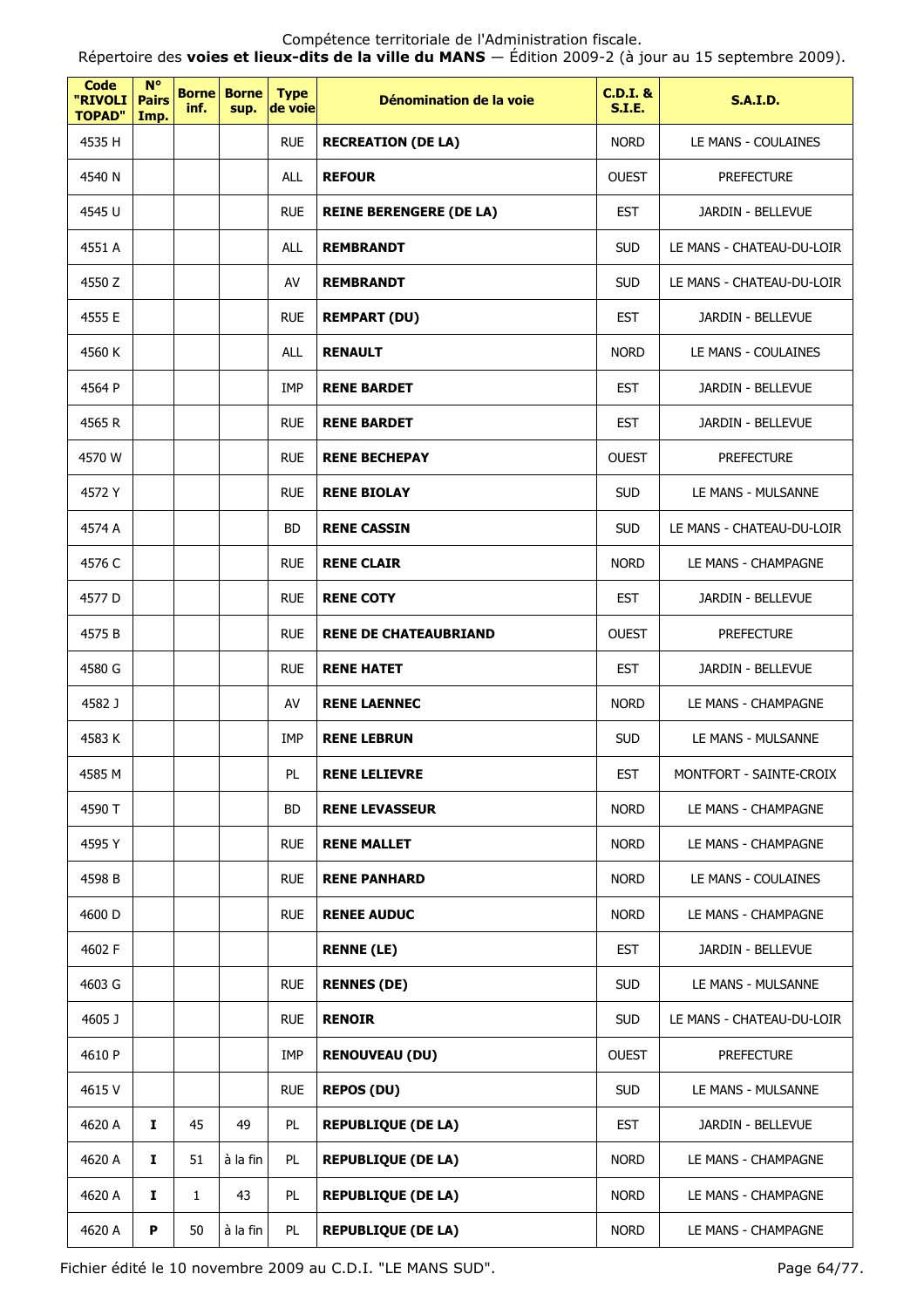Répertoire des **voies et lieux-dits de la ville du MANS** — Édition 2009-2 (à jour au 15 septembre 2009).

| <b>Code</b><br>"RIVOLI<br><b>TOPAD"</b> | <b>N°</b><br><b>Pairs</b><br>Imp. | <b>Borne</b><br>inf. | <b>Borne</b><br>sup. | <b>Type</b><br>de voie | Dénomination de la voie          | $C.D.I.$ &<br><b>S.I.E.</b> | <b>S.A.I.D.</b>           |
|-----------------------------------------|-----------------------------------|----------------------|----------------------|------------------------|----------------------------------|-----------------------------|---------------------------|
| 4620 A                                  | P                                 | 2                    | 42                   | PL                     | <b>REPUBLIQUE (DE LA)</b>        | <b>NORD</b>                 | LE MANS - CHAMPAGNE       |
| 4620 A                                  | P                                 | 44                   | 48                   | PL                     | <b>REPUBLIQUE (DE LA)</b>        | <b>EST</b>                  | JARDIN - BELLEVUE         |
| 4625 F                                  |                                   |                      |                      | <b>RUE</b>             | <b>RESISTANTS INTERNES (DES)</b> | <b>SUD</b>                  | LE MANS - MULSANNE        |
| 4630 L                                  |                                   |                      |                      | <b>RUE</b>             | <b>REVEIL (DU)</b>               | <b>SUD</b>                  | LE MANS - CHATEAU-DU-LOIR |
| B343 H                                  |                                   |                      |                      |                        | <b>REVEILLON</b>                 | <b>EST</b>                  | JARDIN - BELLEVUE         |
| 4635 S                                  |                                   |                      |                      | AV                     | <b>RHIN ET DANUBE</b>            | <b>NORD</b>                 | LE MANS - COULAINES       |
| 4638 V                                  |                                   |                      |                      | <b>RUE</b>             | <b>RIBAY (DU)</b>                | <b>NORD</b>                 | LE MANS - CHAMPAGNE       |
| B344 J                                  |                                   |                      |                      |                        | <b>RIBAY (LE)</b>                | <b>NORD</b>                 | LE MANS - CHAMPAGNE       |
| <b>B345 K</b>                           |                                   |                      |                      |                        | <b>RIBAY LE CHAMP (LE)</b>       | <b>NORD</b>                 | LE MANS - CHAMPAGNE       |
| 4641 Y                                  |                                   |                      |                      | <b>ALL</b>             | <b>RICHARD</b>                   | <b>SUD</b>                  | LE MANS - MULSANNE        |
| 4640 X                                  |                                   |                      |                      | <b>RUE</b>             | <b>RICHARD</b>                   | <b>SUD</b>                  | LE MANS - MULSANNE        |
| 4645 C                                  |                                   |                      |                      | <b>RUE</b>             | <b>RICHARD WAGNER</b>            | <b>SUD</b>                  | LE MANS - CHATEAU-DU-LOIR |
| 4650 H                                  | I.                                | $\overline{7}$       | à la fin             | <b>RUE</b>             | <b>RICHEBOURG (DE)</b>           | <b>OUEST</b>                | <b>PREFECTURE</b>         |
| 4650 H                                  | I                                 | $\mathbf{1}$         | 5                    | <b>RUE</b>             | <b>RICHEBOURG (DE)</b>           | <b>OUEST</b>                | <b>PREFECTURE</b>         |
| 4650 H                                  | P                                 | $\overline{2}$       | 6                    | <b>RUE</b>             | <b>RICHEBOURG (DE)</b>           | <b>OUEST</b>                | <b>PREFECTURE</b>         |
| 4650 H                                  | P                                 | 8                    | à la fin             | <b>RUE</b>             | <b>RICHEBOURG (DE)</b>           | <b>OUEST</b>                | <b>PREFECTURE</b>         |
| 4655N                                   |                                   |                      |                      | <b>RUE</b>             | <b>RICHEDOUE</b>                 | <b>NORD</b>                 | LE MANS - CHAMPAGNE       |
| 4657 R                                  |                                   |                      |                      | IMP                    | <b>RICHELIEU</b>                 | <b>OUEST</b>                | <b>PREFECTURE</b>         |
| 4658 S                                  |                                   |                      |                      |                        | <b>RIDAL</b>                     | EST                         | JARDIN - BELLEVUE         |
| 4660 U                                  |                                   |                      |                      | <b>RUE</b>             | RIF (DU)                         | <b>SUD</b>                  | LE MANS - CHATEAU-DU-LOIR |
| 4662 W                                  |                                   |                      |                      | <b>BD</b>              | <b>RIFFAUDIERES (DES)</b>        | <b>OUEST</b>                | <b>PREFECTURE</b>         |
| 4663 X                                  |                                   |                      |                      | <b>RUE</b>             | <b>RIGA (DE)</b>                 | <b>EST</b>                  | JARDIN - BELLEVUE         |
| 4665 Z                                  |                                   |                      |                      | <b>RUE</b>             | <b>RIVAULT DE FLURANCE</b>       | <b>OUEST</b>                | <b>PREFECTURE</b>         |
| 4670 E                                  |                                   |                      |                      | <b>ALL</b>             | <b>RIVE SARTHE</b>               | <b>OUEST</b>                | <b>PREFECTURE</b>         |
| 4675 K                                  |                                   |                      |                      | <b>RUE</b>             | <b>RIVE SARTHE</b>               | <b>OUEST</b>                | <b>PREFECTURE</b>         |
| 4679 P                                  |                                   |                      |                      | <b>RLE</b>             | <b>RIVIERE (DE LA)</b>           | <b>EST</b>                  | JARDIN - BELLEVUE         |
| 4680 R                                  | 1                                 | 15                   | à la fin             | <b>RUE</b>             | <b>RIVIERE (DE LA)</b>           | <b>EST</b>                  | JARDIN - BELLEVUE         |
| 4680 R                                  | 1                                 | $\mathbf{1}$         | 13                   | <b>RUE</b>             | <b>RIVIERE (DE LA)</b>           | <b>EST</b>                  | MONTFORT - SAINTE-CROIX   |
| 4680 R                                  | P                                 | $\overline{2}$       | 8                    | <b>RUE</b>             | <b>RIVIERE (DE LA)</b>           | <b>EST</b>                  | MONTFORT - SAINTE-CROIX   |
| 4680 R                                  | P                                 | 10                   | à la fin             | <b>RUE</b>             | <b>RIVIERE (DE LA)</b>           | <b>EST</b>                  | JARDIN - BELLEVUE         |
| 4685 W                                  |                                   |                      |                      | <b>RUE</b>             | <b>RIVOLI (DE)</b>               | <b>NORD</b>                 | LE MANS - CHAMPAGNE       |
| 4687Y                                   |                                   |                      |                      | <b>RUE</b>             | <b>ROBERT BARANY</b>             | <b>NORD</b>                 | LE MANS - COULAINES       |

Fichier édité le 10 novembre 2009 au C.D.I. "LE MANS SUD". Page 65/77.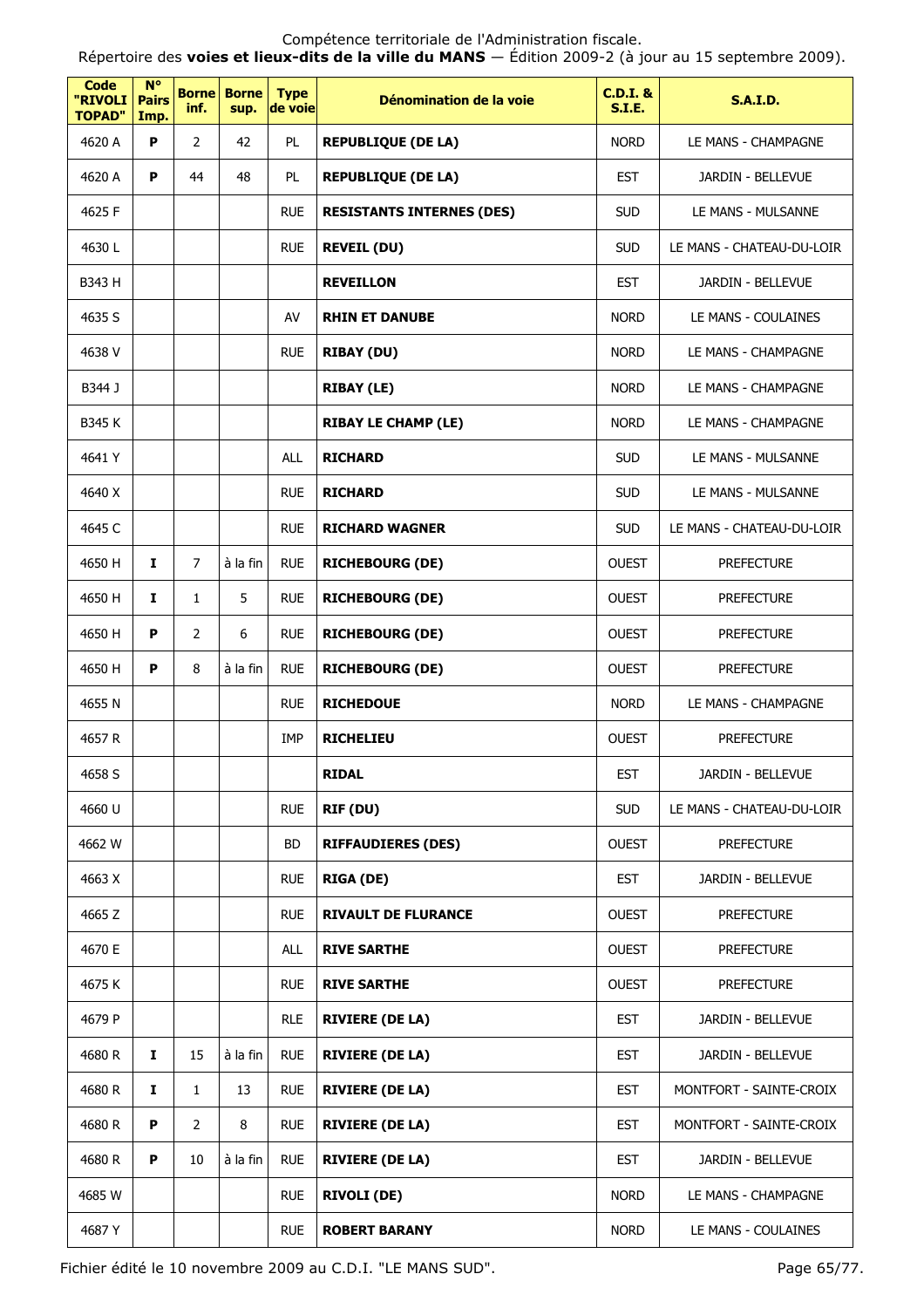Répertoire des **voies et lieux-dits de la ville du MANS** — Édition 2009-2 (à jour au 15 septembre 2009).

| <b>Code</b><br>"RIVOLI<br><b>TOPAD"</b> | $N^{\circ}$<br><b>Pairs</b><br>Imp. | <b>Borne</b><br>inf. | <b>Borne</b><br>sup. | <b>Type</b><br>de voie | Dénomination de la voie      | <b>C.D.I. &amp;</b><br><b>S.I.E.</b> | <b>S.A.I.D.</b>           |
|-----------------------------------------|-------------------------------------|----------------------|----------------------|------------------------|------------------------------|--------------------------------------|---------------------------|
| 4690 B                                  |                                     |                      |                      | <b>RUE</b>             | <b>ROBERT BENOIST</b>        | <b>SUD</b>                           | LE MANS - MULSANNE        |
| 4691 C                                  |                                     |                      |                      | <b>RUE</b>             | <b>ROBERT COLLET</b>         | <b>SUD</b>                           | LE MANS - MULSANNE        |
| 4693 E                                  |                                     |                      |                      | <b>RUE</b>             | <b>ROBERT DESNOS</b>         | <b>EST</b>                           | MONTFORT - SAINTE-CROIX   |
| 4695 G                                  |                                     |                      |                      | <b>RUE</b>             | <b>ROBERT FREULON</b>        | <b>SUD</b>                           | LE MANS - CHATEAU-DU-LOIR |
| 4700 M                                  |                                     |                      |                      | <b>RUE</b>             | <b>ROBERT GARNIER</b>        | <b>EST</b>                           | MONTFORT - SAINTE-CROIX   |
| 4702 P                                  |                                     |                      |                      | <b>BD</b>              | <b>ROBERT JARRY</b>          | <b>OUEST</b>                         | <b>PREFECTURE</b>         |
| 4705 T                                  |                                     |                      |                      | <b>RUE</b>             | <b>ROBERT MONTAGNE</b>       | <b>NORD</b>                          | LE MANS - COULAINES       |
| 4707 V                                  |                                     |                      |                      | <b>BD</b>              | <b>ROBERT SCHUMANN</b>       | <b>EST</b>                           | JARDIN - BELLEVUE         |
| 4708 W                                  |                                     |                      |                      | <b>RUE</b>             | <b>ROBERT SURCOUF</b>        | <b>NORD</b>                          | LE MANS - COULAINES       |
| 4710Y                                   |                                     |                      |                      | <b>RUE</b>             | <b>ROBERT TRIGER</b>         | <b>EST</b>                           | JARDIN - BELLEVUE         |
| 4713B                                   |                                     |                      |                      | <b>RUE</b>             | <b>ROBERTO ROSSELLINI</b>    | <b>EST</b>                           | MONTFORT - SAINTE-CROIX   |
| 4714C                                   |                                     |                      |                      | <b>RUE</b>             | <b>ROBERVAL</b>              | <b>OUEST</b>                         | <b>PREFECTURE</b>         |
| 4715 D                                  |                                     |                      |                      | IMP                    | <b>ROBIDAS</b>               | <b>EST</b>                           | MONTFORT - SAINTE-CROIX   |
| B346 L                                  |                                     |                      |                      |                        | <b>ROBIN DES BOIS</b>        | <b>NORD</b>                          | LE MANS - CHAMPAGNE       |
| 4716 E                                  |                                     |                      |                      | <b>CHE</b>             | <b>ROBIN DES BOIS (DE)</b>   | <b>NORD</b>                          | LE MANS - CHAMPAGNE       |
| 4718 G                                  |                                     |                      |                      | <b>RUE</b>             | <b>ROCHE CRAPAUD (DE LA)</b> | <b>EST</b>                           | JARDIN - BELLEVUE         |
| 3025 S                                  |                                     |                      |                      | <b>RUE</b>             | <b>ROCHELLE (DE LA)</b>      | <b>NORD</b>                          | LE MANS - COULAINES       |
| 4720 J                                  |                                     |                      |                      | <b>BD</b>              | <b>RODIN</b>                 | <b>SUD</b>                           | LE MANS - CHATEAU-DU-LOIR |
| 4725 P                                  |                                     |                      |                      | <b>RUE</b>             | <b>RODOLPHE DIESEL</b>       | SUD                                  | LE MANS - MULSANNE        |
| 4730 V                                  |                                     |                      |                      | <b>RUE</b>             | <b>ROEMER</b>                | <b>EST</b>                           | MONTFORT - SAINTE-CROIX   |
| A090 W                                  |                                     |                      |                      | <b>CIT</b>             | <b>ROGER</b>                 | <b>OUEST</b>                         | <b>PREFECTURE</b>         |
| 4736 B                                  |                                     |                      |                      | BD                     | <b>ROGER BOUVET</b>          | <b>NORD</b>                          | LE MANS - COULAINES       |
| 4738 D                                  |                                     |                      |                      | <b>RUE</b>             | <b>ROGER DE LA FRESNAYE</b>  | <b>SUD</b>                           | LE MANS - MULSANNE        |
| 4737 C                                  |                                     |                      |                      | <b>ALL</b>             | <b>ROGER HARDEL</b>          | <b>EST</b>                           | MONTFORT - SAINTE-CROIX   |
| 4740 F                                  | $\mathbf{I}$                        | 105                  | à la fin             | <b>RUE</b>             | <b>ROGER SALENGRO</b>        | <b>SUD</b>                           | LE MANS - CHATEAU-DU-LOIR |
| 4740 F                                  | 1                                   | $\mathbf{1}$         | 103                  | <b>RUE</b>             | <b>ROGER SALENGRO</b>        | <b>OUEST</b>                         | <b>PREFECTURE</b>         |
| 4740 F                                  | P                                   | 2                    | à la fin             | <b>RUE</b>             | <b>ROGER SALENGRO</b>        | <b>OUEST</b>                         | <b>PREFECTURE</b>         |
| 4742 H                                  |                                     |                      |                      | <b>RUE</b>             | <b>ROITELETS (DES)</b>       | <b>EST</b>                           | JARDIN - BELLEVUE         |
| 4743 J                                  |                                     |                      |                      | <b>RUE</b>             | <b>ROLAND DORGELES</b>       | <b>EST</b>                           | JARDIN - BELLEVUE         |
| 4745L                                   |                                     |                      |                      | <b>RUE</b>             | <b>ROLAND GARROS</b>         | <b>SUD</b>                           | LE MANS - CHATEAU-DU-LOIR |
| 4750 S                                  |                                     |                      |                      | <b>RUE</b>             | <b>ROMAIN DURAND</b>         | <b>OUEST</b>                         | <b>PREFECTURE</b>         |
| 4752 U                                  |                                     |                      |                      | <b>RUE</b>             | <b>ROMAIN ROLLAND</b>        | <b>EST</b>                           | JARDIN - BELLEVUE         |

Fichier édité le 10 novembre 2009 au C.D.I. "LE MANS SUD". Page 66/77.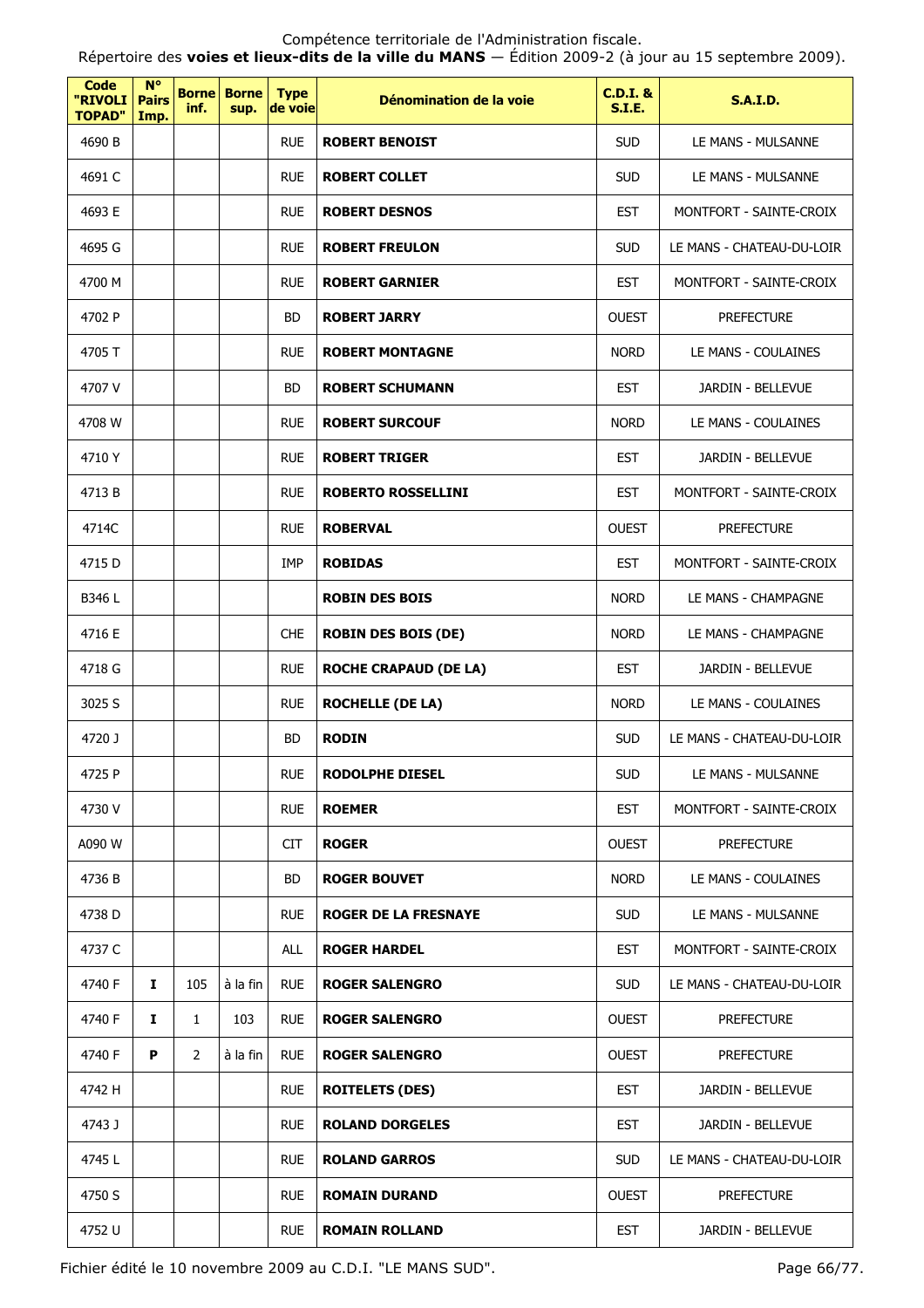Répertoire des **voies et lieux-dits de la ville du MANS** — Édition 2009-2 (à jour au 15 septembre 2009).

| Code<br>"RIVOLI<br><b>TOPAD"</b> | <b>N°</b><br><b>Pairs</b><br>Imp. | <b>Borne</b><br>inf. | <b>Borne</b><br>sup. | <b>Type</b><br>de voie | Dénomination de la voie        | $C.D.I.$ &<br><b>S.I.E.</b> | <b>S.A.I.D.</b>           |
|----------------------------------|-----------------------------------|----------------------|----------------------|------------------------|--------------------------------|-----------------------------|---------------------------|
| 4753 V                           |                                   |                      |                      | <b>RUE</b>             | <b>ROMARINS (DES)</b>          | <b>EST</b>                  | JARDIN - BELLEVUE         |
| <b>B348 N</b>                    |                                   |                      |                      |                        | <b>RONCERAY (LE)</b>           | <b>SUD</b>                  | LE MANS - CHATEAU-DU-LOIR |
| 4755 X                           |                                   |                      |                      | <b>CHE</b>             | <b>RONDE ST GEORGES (DE)</b>   | <b>OUEST</b>                | <b>PREFECTURE</b>         |
| 4760 C                           |                                   |                      |                      | <b>RUE</b>             | <b>ROSE (DE LA)</b>            | <b>NORD</b>                 | LE MANS - CHAMPAGNE       |
| 4761 D                           |                                   |                      |                      | <b>ALL</b>             | <b>ROSE DES SABLES</b>         | <b>SUD</b>                  | LE MANS - CHATEAU-DU-LOIR |
| 4763 F                           |                                   |                      |                      | ALL                    | <b>ROSEICOLLIS (DES)</b>       | <b>EST</b>                  | JARDIN - BELLEVUE         |
| 4765 H                           |                                   |                      |                      | <b>RUE</b>             | <b>ROSIERS (DES)</b>           | <b>EST</b>                  | JARDIN - BELLEVUE         |
| 4770 N                           |                                   |                      |                      | <b>RUE</b>             | <b>ROSSIGNOLS (DES)</b>        | <b>EST</b>                  | JARDIN - BELLEVUE         |
| 4775 U                           |                                   |                      |                      | <b>RUE</b>             | <b>ROSSINI</b>                 | <b>SUD</b>                  | LE MANS - CHATEAU-DU-LOIR |
| 4776 V                           |                                   |                      |                      | AV                     | <b>ROSTOV SUR LE DON (DE)</b>  | <b>EST</b>                  | JARDIN - BELLEVUE         |
| 4778 X                           |                                   |                      |                      | <b>RUE</b>             | <b>ROTTERDAM (DE)</b>          | <b>EST</b>                  | <b>JARDIN - BELLEVUE</b>  |
| 4780 Z                           |                                   |                      |                      | <b>RUE</b>             | <b>ROTTES (DES)</b>            | <b>EST</b>                  | JARDIN - BELLEVUE         |
| 4785 E                           |                                   |                      |                      | ALL                    | <b>ROUEN (DE)</b>              | <b>NORD</b>                 | LE MANS - COULAINES       |
| 4788 H                           |                                   |                      |                      | <b>CHE</b>             | <b>ROUGE</b>                   | <b>OUEST</b>                | <b>PREFECTURE</b>         |
| 4789 J                           |                                   |                      |                      | PON                    | <b>ROUGE</b>                   | <b>OUEST</b>                | <b>PREFECTURE</b>         |
| B349 P                           |                                   |                      |                      |                        | <b>ROUGES GOUTTIERES (LES)</b> | <b>SUD</b>                  | LE MANS - MULSANNE        |
| 4790 K                           |                                   |                      |                      | <b>RTE</b>             | <b>ROUILLON (DE)</b>           | <b>NORD</b>                 | LE MANS - CHAMPAGNE       |
| 4795 R                           | I                                 | $\mathbf{1}$         | à la fin             | <b>RUE</b>             | <b>ROUILLON (DE)</b>           | <b>OUEST</b>                | <b>PREFECTURE</b>         |
| 4795 R                           | P.                                | 2                    | à la fin             | <b>RUE</b>             | <b>ROUILLON (DE)</b>           | <b>NORD</b>                 | LE MANS - CHAMPAGNE       |
| X023 M                           |                                   |                      |                      | <b>RUI</b>             | <b>ROULE CROTTE</b>            | <b>SUD</b>                  | LE MANS - CHATEAU-DU-LOIR |
| 4796 S                           |                                   |                      |                      | <b>RUE</b>             | <b>ROUMANIE (DE)</b>           | <b>EST</b>                  | JARDIN - BELLEVUE         |
| <b>B350 R</b>                    |                                   |                      |                      |                        | <b>ROUSSELIERE (LA)</b>        | <b>NORD</b>                 | LE MANS - CHAMPAGNE       |
| 4799 V                           |                                   |                      |                      | <b>RUE</b>             | <b>ROUSSET (DU)</b>            | <b>SUD</b>                  | LE MANS - CHATEAU-DU-LOIR |
| 4798 U                           |                                   |                      |                      | <b>RUE</b>             | <b>ROUSSILLON (DU)</b>         | <b>EST</b>                  | MONTFORT - SAINTE-CROIX   |
| 4800 W                           |                                   |                      |                      | <b>RTE</b>             | <b>RUAUDIN (DE)</b>            | <b>SUD</b>                  | LE MANS - MULSANNE        |
| 4805B                            | $\mathbf{I}$                      | 187                  | à la fin             | <b>RUE</b>             | <b>RUAUDIN (DE)</b>            | <b>SUD</b>                  | LE MANS - MULSANNE        |
| 4805B                            | I                                 | 1                    | 185                  | <b>RUE</b>             | <b>RUAUDIN (DE)</b>            | <b>SUD</b>                  | LE MANS - MULSANNE        |
| 4805B                            | P                                 | $\overline{2}$       | 210                  | <b>RUE</b>             | <b>RUAUDIN (DE)</b>            | <b>SUD</b>                  | LE MANS - MULSANNE        |
| 4805B                            | P                                 | 212                  | à la fin             | <b>RUE</b>             | <b>RUAUDIN (DE)</b>            | <b>SUD</b>                  | LE MANS - MULSANNE        |
| 4810 G                           | Ι.                                | $\mathbf{1}$         | à la fin             | AV                     | <b>RUBILLARD</b>               | <b>NORD</b>                 | LE MANS - CHAMPAGNE       |
| 4810 G                           | P                                 | 210                  | à la fin             | AV                     | <b>RUBILLARD</b>               | <b>NORD</b>                 | LE MANS - CHAMPAGNE       |
| 4810 G                           | P                                 | $\overline{2}$       | 208                  | AV                     | <b>RUBILLARD</b>               | <b>NORD</b>                 | LE MANS - COULAINES       |

Fichier édité le 10 novembre 2009 au C.D.I. "LE MANS SUD". Page 67/77.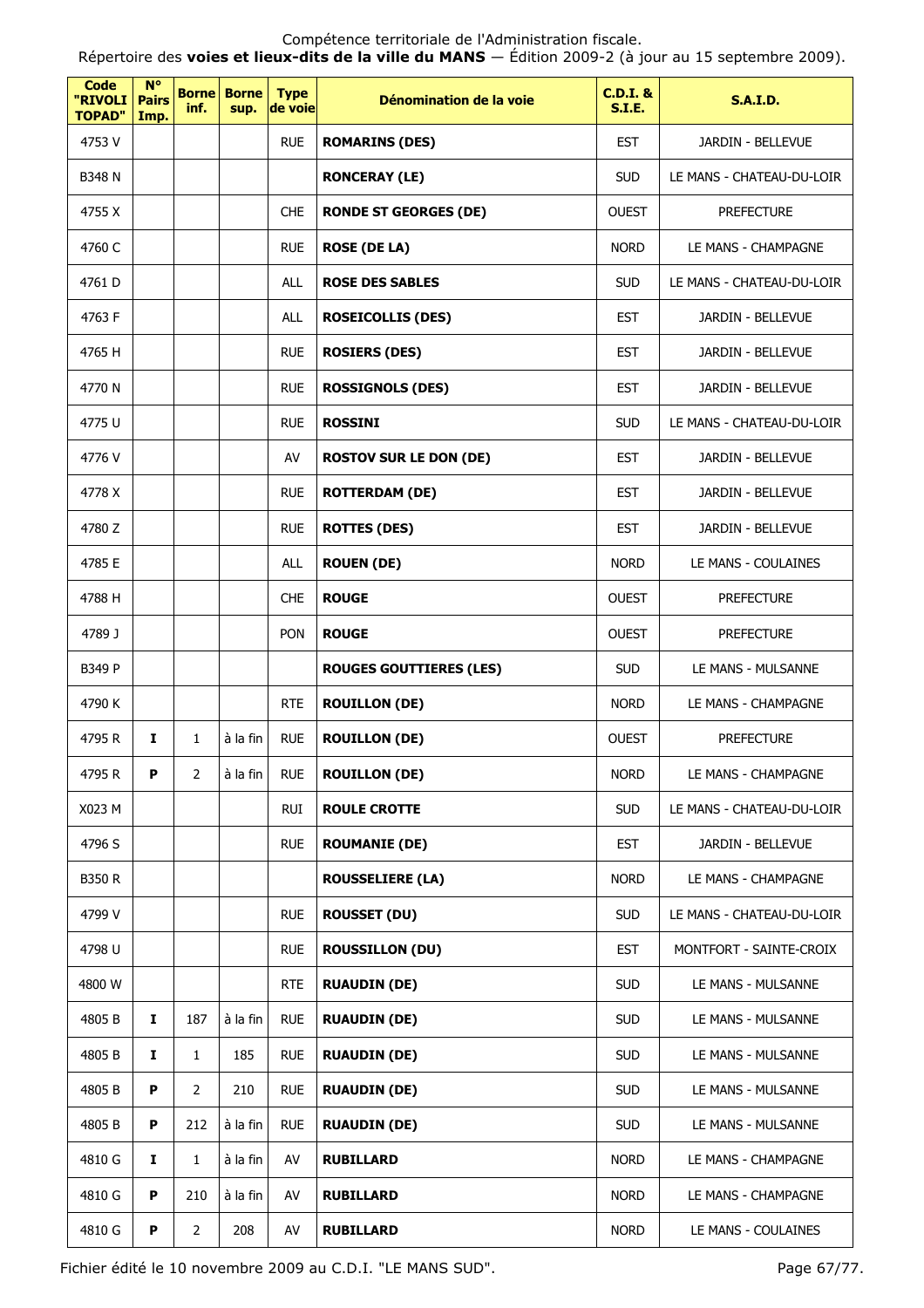| Code<br>"RIVOLI<br><b>TOPAD"</b> | $N^{\circ}$<br><b>Pairs</b><br>Imp. | <b>Borne</b><br>inf. | <b>Borne</b><br>sup. | <b>Type</b><br>de voie | Dénomination de la voie  | <b>C.D.I. &amp;</b><br>S.I.E. | <b>S.A.I.D.</b>         |
|----------------------------------|-------------------------------------|----------------------|----------------------|------------------------|--------------------------|-------------------------------|-------------------------|
| B351 S                           |                                     |                      |                      |                        | <b>RUCHEVRE</b>          | <b>NORD</b>                   | LE MANS - COULAINES     |
| B352 T                           |                                     |                      |                      |                        | <b>RUELLE VERTE (LA)</b> | <b>NORD</b>                   | LE MANS - CHAMPAGNE     |
| 4812 J                           |                                     |                      |                      | <b>CHE</b>             | <b>RUELLES (DES)</b>     | <b>NORD</b>                   | LE MANS - COULAINES     |
| B353 U                           |                                     |                      |                      |                        | <b>RUELLES (LES)</b>     | <b>NORD</b>                   | LE MANS - COULAINES     |
| 4815 M                           |                                     |                      |                      | IMP                    | <b>RUISSEAU (DU)</b>     | <b>NORD</b>                   | LE MANS - COULAINES     |
| 4820 T                           |                                     |                      |                      | IMP                    | <b>SABLE (DE)</b>        | <b>OUEST</b>                  | <b>PREFECTURE</b>       |
| 4825Y                            |                                     |                      |                      | <b>RUE</b>             | <b>SABLE (DE)</b>        | <b>OUEST</b>                  | <b>PREFECTURE</b>       |
| 4830 D                           |                                     |                      |                      | <b>RUE</b>             | <b>SABLES D'OR (DES)</b> | <b>OUEST</b>                  | <b>PREFECTURE</b>       |
| 4839 N                           |                                     |                      |                      | PL                     | <b>SABLONS (DES)</b>     | <b>EST</b>                    | MONTFORT - SAINTE-CROIX |
| 4840 P                           | 1                                   | 117                  | à la fin             | <b>RUE</b>             | <b>SABLONS (DES)</b>     | <b>EST</b>                    | MONTFORT - SAINTE-CROIX |
| 4840 P                           | $\mathbf{I}$                        | $\mathbf{1}$         | 115                  | <b>RUE</b>             | <b>SABLONS (DES)</b>     | <b>SUD</b>                    | LE MANS - MULSANNE      |
| 4840 P                           | P                                   | $\overline{2}$       | 92                   | <b>RUE</b>             | <b>SABLONS (DES)</b>     | <b>SUD</b>                    | LE MANS - MULSANNE      |
| 4840 P                           | P                                   | 94                   | à la fin             | <b>RUE</b>             | <b>SABLONS (DES)</b>     | <b>EST</b>                    | MONTFORT - SAINTE-CROIX |
| 4845 V                           |                                     |                      |                      | <b>RUE</b>             | <b>SACHA GUITRY</b>      | <b>EST</b>                    | JARDIN - BELLEVUE       |
| 4846 W                           |                                     |                      |                      | ALL                    | <b>SACHE (DE)</b>        | <b>OUEST</b>                  | <b>PREFECTURE</b>       |
| 4850 A                           |                                     |                      |                      | <b>RUE</b>             | <b>SAGEBIEN</b>          | <b>OUEST</b>                  | <b>PREFECTURE</b>       |
| 4853D                            |                                     |                      |                      | ALL                    | <b>SAGITTAIRE</b>        | <b>OUEST</b>                  | <b>PREFECTURE</b>       |
| 4855 F                           |                                     |                      |                      | <b>RUE</b>             | <b>SAGOT</b>             | <b>OUEST</b>                  | <b>PREFECTURE</b>       |
| 4860L                            |                                     |                      |                      | <b>RUE</b>             | <b>SAINT ANDRE</b>       | <b>SUD</b>                    | LE MANS - MULSANNE      |
| 4865 S                           |                                     |                      |                      | <b>RTE</b>             | <b>SAINT AUBIN (DE)</b>  | <b>NORD</b>                   | LE MANS - COULAINES     |
| 4870 X                           |                                     |                      |                      | <b>RUE</b>             | <b>SAINT AUBIN (DE)</b>  | <b>NORD</b>                   | LE MANS - COULAINES     |
| 4874 B                           |                                     |                      |                      | PL                     | <b>SAINT BENOIT</b>      | <b>EST</b>                    | JARDIN - BELLEVUE       |
| 4875 C                           |                                     |                      |                      | <b>RUE</b>             | <b>SAINT BENOIT</b>      | <b>EST</b>                    | JARDIN - BELLEVUE       |
| 4880 H                           |                                     |                      |                      | <b>RUE</b>             | <b>SAINT BERTRAND</b>    | <b>SUD</b>                    | LE MANS - MULSANNE      |
| B354 V                           |                                     |                      |                      |                        | <b>SAINT BLAISE</b>      | <b>EST</b>                    | JARDIN - BELLEVUE       |
| 4890 U                           |                                     |                      |                      | <b>RUE</b>             | <b>SAINT CHARLES</b>     | <b>NORD</b>                   | LE MANS - CHAMPAGNE     |
| 4892 W                           |                                     |                      |                      | <b>RUE</b>             | <b>SAINT CHRISTOPHE</b>  | <b>NORD</b>                   | LE MANS - COULAINES     |
| 4894 Y                           |                                     |                      |                      | <b>CRS</b>             | <b>SAINT DAMIEN</b>      | <b>EST</b>                    | JARDIN - BELLEVUE       |
| 4895 Z                           |                                     |                      |                      | <b>RUE</b>             | <b>SAINT FLACEAU</b>     | <b>EST</b>                    | JARDIN - BELLEVUE       |
| 4900 E                           |                                     |                      |                      | PL                     | <b>SAINT HILAIRE</b>     | <b>EST</b>                    | JARDIN - BELLEVUE       |
| 4905 K                           |                                     |                      |                      | <b>RUE</b>             | <b>SAINT HILAIRE</b>     | <b>EST</b>                    | JARDIN - BELLEVUE       |
| 4910 R                           |                                     |                      |                      | <b>RUE</b>             | <b>SAINT HONORE</b>      | <b>EST</b>                    | JARDIN - BELLEVUE       |

Fichier édité le 10 novembre 2009 au C.D.I. "LE MANS SUD". Page 68/77.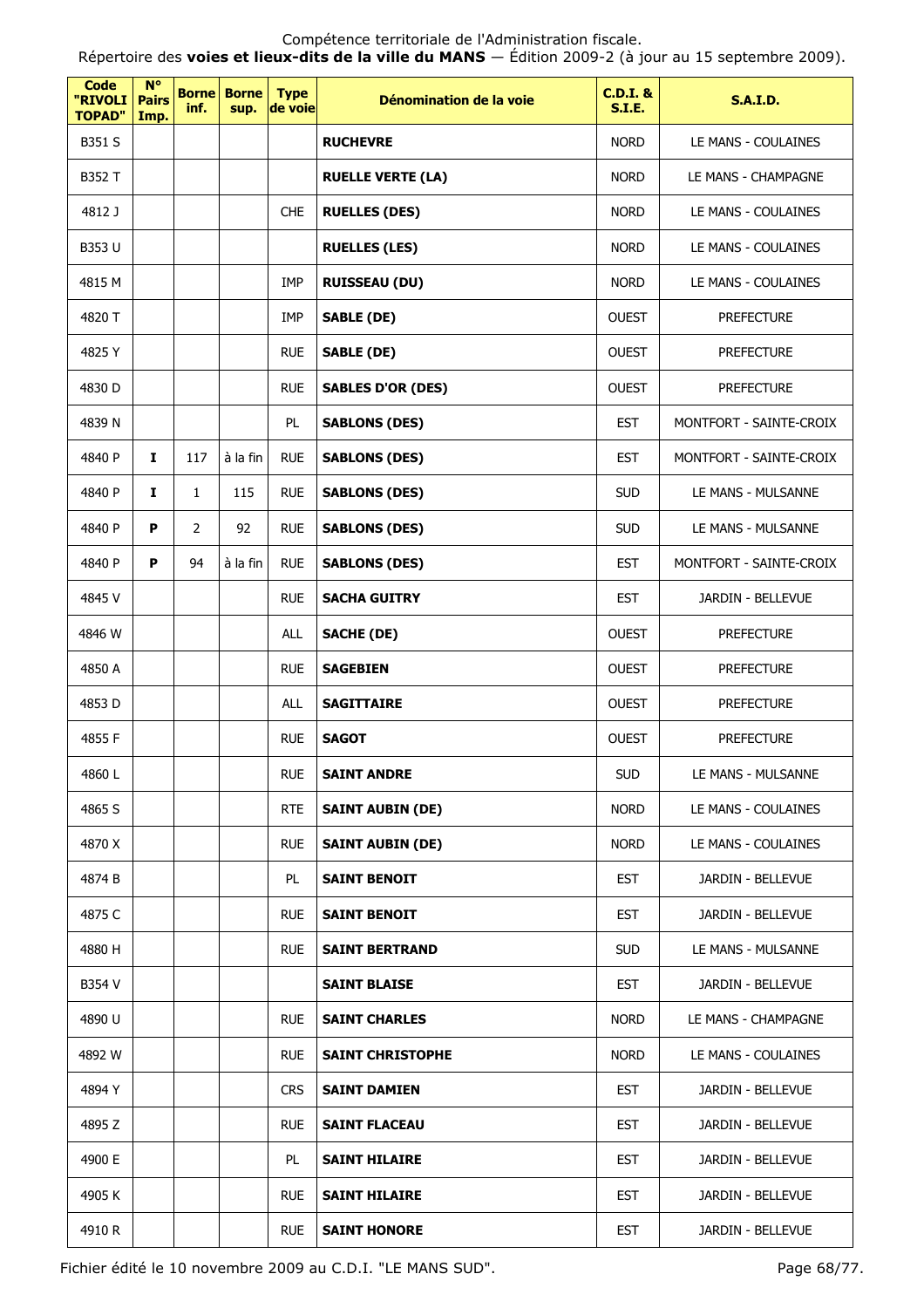Répertoire des **voies et lieux-dits de la ville du MANS** — Édition 2009-2 (à jour au 15 septembre 2009).

| <b>Code</b><br>"RIVOLI<br><b>TOPAD"</b> | $N^{\circ}$<br><b>Pairs</b><br>Imp. | <b>Borne</b><br>inf. | <b>Borne</b><br>sup. | <b>Type</b><br>de voie | Dénomination de la voie       | <b>C.D.I. &amp;</b><br><b>S.I.E.</b> | <b>S.A.I.D.</b>           |
|-----------------------------------------|-------------------------------------|----------------------|----------------------|------------------------|-------------------------------|--------------------------------------|---------------------------|
| 4915 W                                  |                                     |                      |                      | <b>RUE</b>             | <b>SAINT JACQUES</b>          | <b>EST</b>                           | JARDIN - BELLEVUE         |
| 4920 B                                  |                                     |                      |                      | PL                     | <b>SAINT JEAN</b>             | <b>NORD</b>                          | LE MANS - COULAINES       |
| 4925 G                                  |                                     |                      |                      | <b>RUE</b>             | <b>SAINT JEAN</b>             | <b>NORD</b>                          | LE MANS - COULAINES       |
| 4935 T                                  |                                     |                      |                      | <b>RUE</b>             | <b>SAINT MARTIN</b>           | <b>EST</b>                           | JARDIN - BELLEVUE         |
| 4938 W                                  |                                     |                      |                      | <b>BD</b>              | <b>SAINT MICHEL</b>           | <b>EST</b>                           | JARDIN - BELLEVUE         |
| 4940 Y                                  |                                     |                      |                      | PL                     | <b>SAINT MICHEL</b>           | <b>EST</b>                           | JARDIN - BELLEVUE         |
| 4945 D                                  |                                     |                      |                      | <b>RUE</b>             | <b>SAINT NAZAIRE (DE)</b>     | <b>NORD</b>                          | LE MANS - COULAINES       |
| 4950 J                                  |                                     |                      |                      | PL                     | <b>SAINT NICOLAS</b>          | <b>EST</b>                           | JARDIN - BELLEVUE         |
| 4956 R                                  |                                     |                      |                      | <b>RUE</b>             | <b>SAINT PAVACE</b>           | <b>EST</b>                           | JARDIN - BELLEVUE         |
| 4955 P                                  |                                     |                      |                      | <b>CHE</b>             | <b>SAINT PAVACE (DE)</b>      | <b>EST</b>                           | JARDIN - BELLEVUE         |
| 4960 V                                  |                                     |                      |                      | <b>RUE</b>             | <b>SAINT PAVIN DES CHAMPS</b> | <b>NORD</b>                          | LE MANS - CHAMPAGNE       |
| 4965 A                                  |                                     |                      |                      | <b>RUE</b>             | <b>SAINT PAVIN LA CITE</b>    | <b>EST</b>                           | JARDIN - BELLEVUE         |
| 4970 F                                  |                                     |                      |                      | PL                     | <b>SAINT PIERRE</b>           | <b>EST</b>                           | JARDIN - BELLEVUE         |
| 4975L                                   |                                     |                      |                      | <b>RUE</b>             | <b>SAINT SAENS</b>            | <b>SUD</b>                           | LE MANS - CHATEAU-DU-LOIR |
| 4976 M                                  |                                     |                      |                      | <b>RUE</b>             | <b>SAINT SEBASTIEN (DE)</b>   | <b>EST</b>                           | JARDIN - BELLEVUE         |
| 4977 N                                  |                                     |                      |                      | <b>RUE</b>             | <b>SAINT SIMON</b>            | <b>NORD</b>                          | LE MANS - COULAINES       |
| 4979 R                                  |                                     |                      |                      | <b>CRS</b>             | <b>SAINT VICTEUR</b>          | <b>NORD</b>                          | LE MANS - COULAINES       |
| 4980 S                                  |                                     |                      |                      | <b>RUE</b>             | <b>SAINT VICTEUR</b>          | <b>NORD</b>                          | LE MANS - COULAINES       |
| 4985 X                                  |                                     |                      |                      | PL                     | <b>SAINT VINCENT</b>          | <b>EST</b>                           | JARDIN - BELLEVUE         |
| 4990 C                                  |                                     |                      |                      | <b>RLE</b>             | <b>SAINTE BARBE</b>           | <b>EST</b>                           | JARDIN - BELLEVUE         |
| 4995 H                                  |                                     |                      |                      | <b>IMP</b>             | <b>SAINTE CATHERINE</b>       | <b>EST</b>                           | JARDIN - BELLEVUE         |
| 5000 N                                  |                                     |                      |                      | <b>RUE</b>             | <b>SAINTE CROIX</b>           | <b>EST</b>                           | MONTFORT - SAINTE-CROIX   |
| 5005 U                                  |                                     |                      |                      | <b>RUE</b>             | <b>SAINTE HELENE</b>          | <b>SUD</b>                           | LE MANS - MULSANNE        |
| 5010 Z                                  |                                     |                      |                      | <b>RUE</b>             | <b>SAINTE MARIE</b>           | <b>EST</b>                           | JARDIN - BELLEVUE         |
| 5015 E                                  |                                     |                      |                      | <b>RUE</b>             | <b>SAINTONGE (DE)</b>         | <b>SUD</b>                           | LE MANS - CHATEAU-DU-LOIR |
| 5017 G                                  |                                     |                      |                      | <b>ALL</b>             | <b>SAMUEL CHAMPLAIN</b>       | <b>NORD</b>                          | LE MANS - CHAMPAGNE       |
| 5018 H                                  |                                     |                      |                      | <b>RUE</b>             | <b>SANTANDER (DE)</b>         | <b>EST</b>                           | JARDIN - BELLEVUE         |
| 5068 M                                  |                                     |                      |                      | <b>RUE</b>             | <b>SANTIAGO (DE)</b>          | <b>EST</b>                           | JARDIN - BELLEVUE         |
| 5019 J                                  |                                     |                      |                      | ALL                    | <b>SANTORIN</b>               | <b>SUD</b>                           | LE MANS - MULSANNE        |
| <b>B355 W</b>                           |                                     |                      |                      |                        | SAPIN DE LA PIECE DE DERRIERE | <b>SUD</b>                           | LE MANS - CHATEAU-DU-LOIR |
| B356 X                                  |                                     |                      |                      |                        | <b>SAPINIERE (LA)</b>         | <b>SUD</b>                           | LE MANS - MULSANNE        |
| B357 Y                                  |                                     |                      |                      |                        | SAPINIERE DE DEVANT           | <b>SUD</b>                           | LE MANS - MULSANNE        |

Fichier édité le 10 novembre 2009 au C.D.I. "LE MANS SUD". Page 69/77.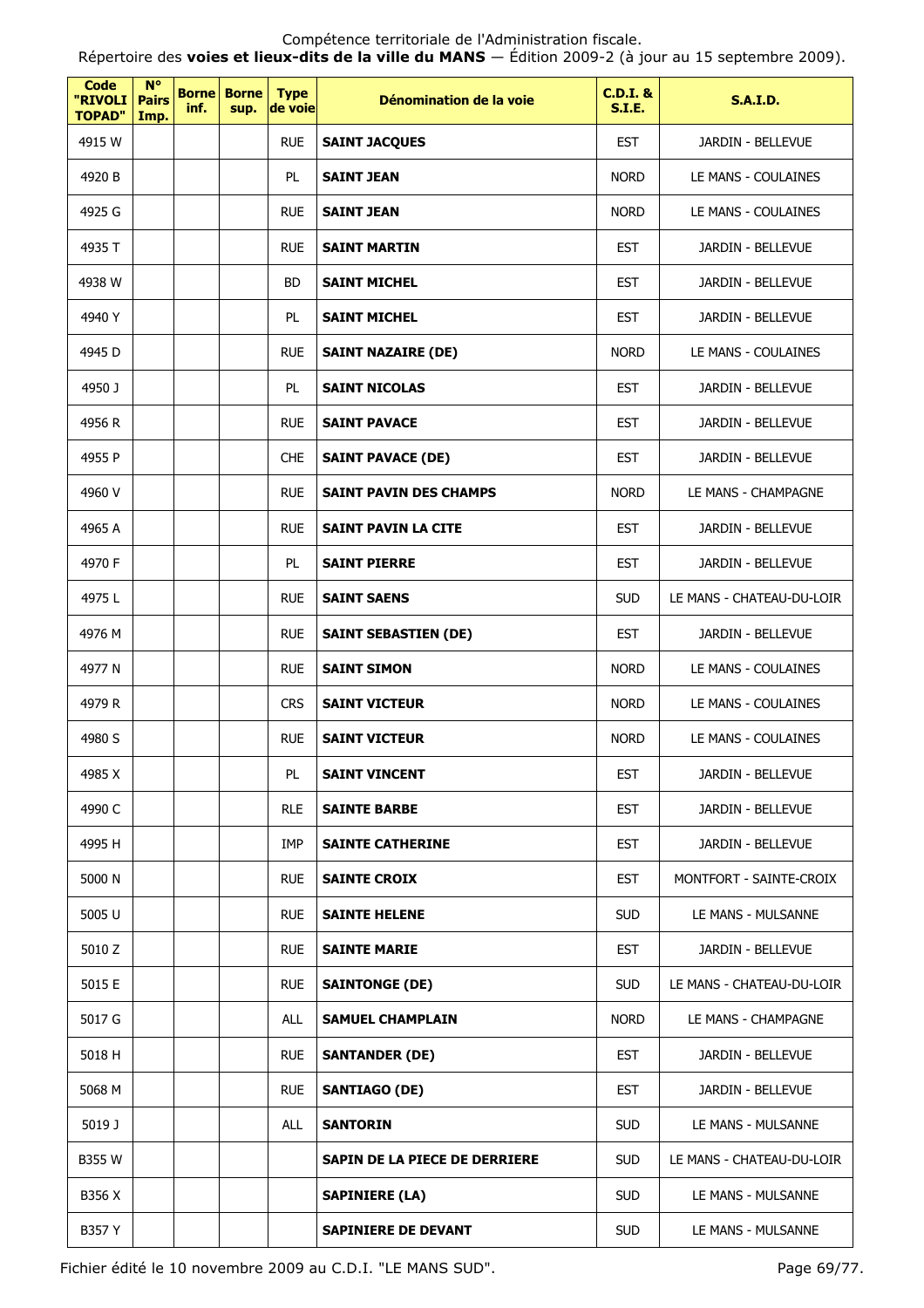Répertoire des **voies et lieux-dits de la ville du MANS** — Édition 2009-2 (à jour au 15 septembre 2009).

| Code<br>"RIVOLI<br><b>TOPAD"</b> | <b>N°</b><br><b>Pairs</b><br>Imp. | <b>Borne</b><br>inf. | <b>Borne</b><br>sup. | <b>Type</b><br>de voie | Dénomination de la voie             | $C.D.I.$ &<br>S.I.E. | <b>S.A.I.D.</b>           |
|----------------------------------|-----------------------------------|----------------------|----------------------|------------------------|-------------------------------------|----------------------|---------------------------|
| B358 Z                           |                                   |                      |                      |                        | <b>SAPINIERE DE GUETTELOUP</b>      | <b>SUD</b>           | LE MANS - CHATEAU-DU-LOIR |
| B359 A                           |                                   |                      |                      |                        | SAPINIERE DE LA MESANGERIE          | <b>SUD</b>           | LE MANS - CHATEAU-DU-LOIR |
| <b>B360 B</b>                    |                                   |                      |                      |                        | <b>SAPINIERE DE LA PELOUSE (LA)</b> | <b>OUEST</b>         | <b>PREFECTURE</b>         |
| B361 C                           |                                   |                      |                      |                        | <b>SAPINIERE DE LANDEREAU</b>       | <b>SUD</b>           | LE MANS - MULSANNE        |
| <b>B362 D</b>                    |                                   |                      |                      |                        | <b>SAPINIERE DE PORT BELLEU</b>     | <b>SUD</b>           | LE MANS - CHATEAU-DU-LOIR |
| <b>B363 E</b>                    |                                   |                      |                      |                        | <b>SAPINIERE DES GRANDS SABLONS</b> | <b>OUEST</b>         | <b>PREFECTURE</b>         |
| B364 F                           |                                   |                      |                      |                        | <b>SAPINIERE DES LANDES (LA)</b>    | <b>SUD</b>           | LE MANS - MULSANNE        |
| B365 G                           |                                   |                      |                      |                        | <b>SAPINIERE DES PENTES</b>         | <b>SUD</b>           | LE MANS - MULSANNE        |
| B366 H                           |                                   |                      |                      |                        | <b>SAPINIERE DES SABLONS</b>        | <b>OUEST</b>         | <b>PREFECTURE</b>         |
| B367 J                           |                                   |                      |                      |                        | <b>SAPINIERE DU FOUILLET</b>        | <b>SUD</b>           | LE MANS - MULSANNE        |
| 5020 K                           |                                   |                      |                      | <b>RUE</b>             | <b>SAPINS (DES)</b>                 | <b>SUD</b>           | LE MANS - MULSANNE        |
| 5023 N                           |                                   |                      |                      | <b>RUE</b>             | <b>SARAGOSSE (DE)</b>               | <b>EST</b>           | JARDIN - BELLEVUE         |
| 5024 P                           |                                   |                      |                      | <b>RUE</b>             | <b>SARDAIGNE (DE)</b>               | <b>EST</b>           | JARDIN - BELLEVUE         |
| 5025 R                           |                                   |                      |                      | <b>RTE</b>             | <b>SARGE (DE)</b>                   | <b>EST</b>           | JARDIN - BELLEVUE         |
| 5030 W                           |                                   |                      |                      | <b>RUE</b>             | <b>SARGE (DE)</b>                   | <b>EST</b>           | JARDIN - BELLEVUE         |
| 5035 B                           |                                   |                      |                      | <b>RUE</b>             | <b>SARRAZIN</b>                     | <b>OUEST</b>         | <b>PREFECTURE</b>         |
| 5040 G                           |                                   |                      |                      | <b>RUE</b>             | <b>SARTHE (DE)</b>                  | <b>OUEST</b>         | <b>PREFECTURE</b>         |
| X024 N                           |                                   |                      |                      |                        | <b>SARTHE (LA)</b>                  | <b>NORD</b>          | LE MANS - COULAINES       |
| 5045 M                           |                                   |                      |                      | <b>RUE</b>             | <b>SAUGES (DES)</b>                 | <b>SUD</b>           | LE MANS - MULSANNE        |
| 5050 T                           |                                   |                      |                      | <b>RUE</b>             | <b>SAULES (DES)</b>                 | <b>OUEST</b>         | <b>PREFECTURE</b>         |
| 5055 Y                           |                                   |                      |                      | <b>RUE</b>             | <b>SAVOIE (DE LA)</b>               | <b>SUD</b>           | LE MANS - CHATEAU-DU-LOIR |
| 5057 A                           |                                   |                      |                      | AV                     | <b>SAVORGNAN DE BRAZZA</b>          | <b>EST</b>           | JARDIN - BELLEVUE         |
| 5059 C                           |                                   |                      |                      | PL                     | <b>SCARRON</b>                      | <b>SUD</b>           | LE MANS - MULSANNE        |
| 5060 D                           |                                   |                      |                      | <b>RUE</b>             | <b>SCARRON</b>                      | <b>SUD</b>           | LE MANS - MULSANNE        |
| 5065 J                           |                                   |                      |                      | IMP                    | <b>SCARRON PARC</b>                 | <b>SUD</b>           | LE MANS - CHATEAU-DU-LOIR |
| 5070 P                           |                                   |                      |                      | <b>RUE</b>             | <b>SCH DAVIS</b>                    | <b>SUD</b>           | LE MANS - MULSANNE        |
| 5072 S                           |                                   |                      |                      | <b>ALL</b>             | <b>SCHUBERT</b>                     | <b>SUD</b>           | LE MANS - CHATEAU-DU-LOIR |
| 5073 T                           |                                   |                      |                      | <b>RUE</b>             | <b>SEGOVIE (DE)</b>                 | <b>EST</b>           | JARDIN - BELLEVUE         |
| 5077 X                           |                                   |                      |                      | <b>RUE</b>             | <b>SERGE BRINDEAU</b>               | <b>OUEST</b>         | <b>PREFECTURE</b>         |
| 5080 A                           |                                   |                      |                      | <b>RUE</b>             | <b>SERGENT LEBOUC (DU)</b>          | <b>NORD</b>          | LE MANS - COULAINES       |
| 5083 D                           |                                   |                      |                      | ALL                    | <b>SERRANT (DE)</b>                 | <b>NORD</b>          | LE MANS - COULAINES       |
| 5085F                            |                                   |                      |                      | <b>RUE</b>             | <b>SETE (DE)</b>                    | <b>NORD</b>          | LE MANS - COULAINES       |

Fichier édité le 10 novembre 2009 au C.D.I. "LE MANS SUD". Page 70/77.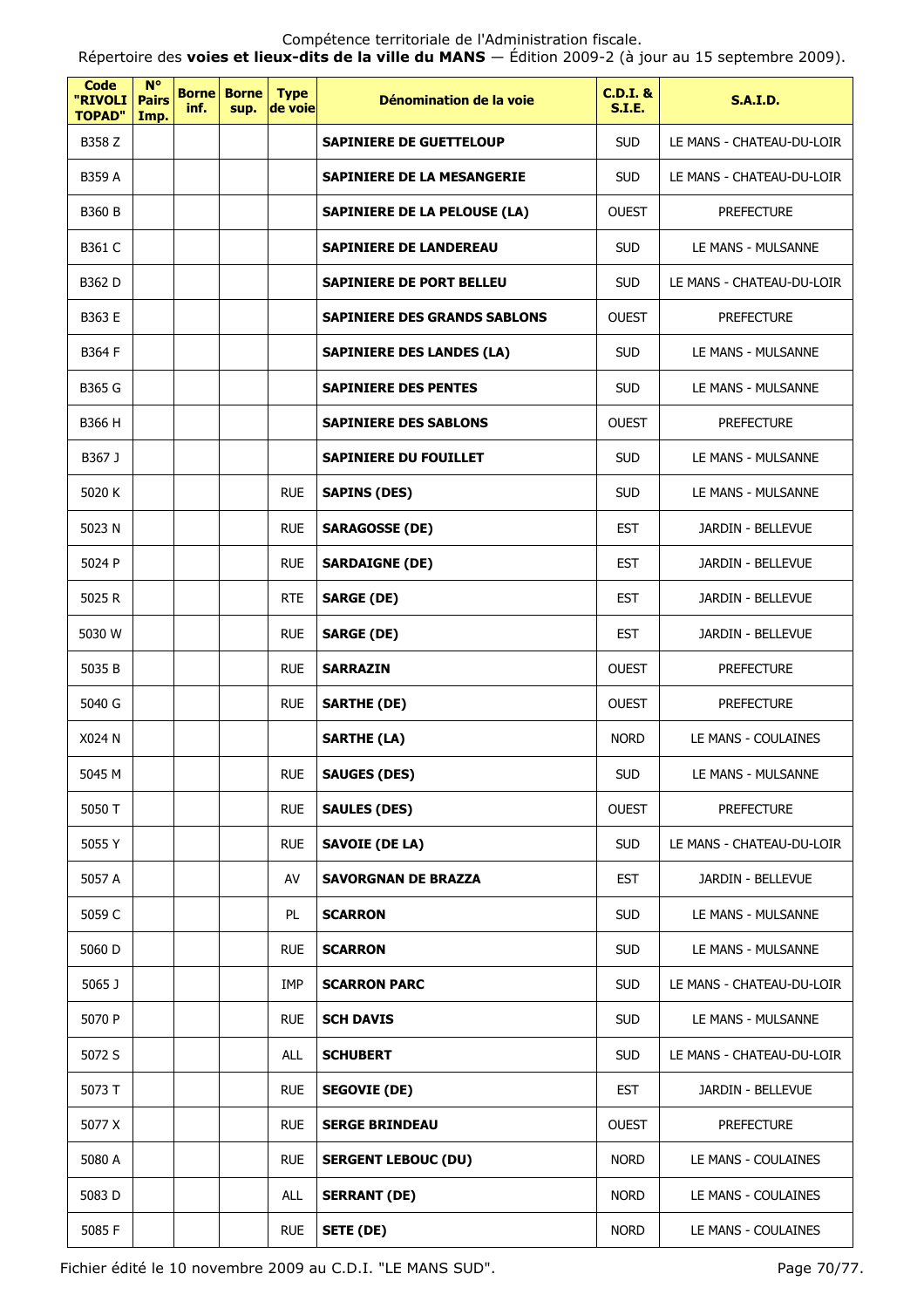| <b>Code</b><br>"RIVOLI<br><b>TOPAD"</b> | $N^{\circ}$<br><b>Pairs</b><br>Imp. | inf.           | <b>Borne Borne</b><br>sup. | <b>Type</b><br>de voie | Dénomination de la voie       | <b>C.D.I. &amp;</b><br><b>S.I.E.</b> | <b>S.A.I.D.</b>           |
|-----------------------------------------|-------------------------------------|----------------|----------------------------|------------------------|-------------------------------|--------------------------------------|---------------------------|
| 5086 G                                  |                                     |                |                            | <b>RUE</b>             | <b>SETIF (DE)</b>             | <b>EST</b>                           | JARDIN - BELLEVUE         |
| 5087 H                                  |                                     |                |                            | <b>RUE</b>             | <b>SEVILLE (DE)</b>           | <b>EST</b>                           | JARDIN - BELLEVUE         |
| 5089 K                                  |                                     |                |                            | <b>RUE</b>             | <b>SICILE (DE)</b>            | <b>EST</b>                           | <b>JARDIN - BELLEVUE</b>  |
| 5090L                                   |                                     |                |                            | <b>RUE</b>             | <b>SIEYES</b>                 | <b>NORD</b>                          | LE MANS - COULAINES       |
| 5095 S                                  |                                     |                |                            | <b>RUE</b>             | <b>SIMONE</b>                 | <b>EST</b>                           | JARDIN - BELLEVUE         |
| 5096 T                                  |                                     |                |                            | <b>RUE</b>             | <b>SIMONE DE BEAUVOIR</b>     | <b>EST</b>                           | JARDIN - BELLEVUE         |
| 5098 V                                  |                                     |                |                            | <b>RUE</b>             | <b>SIMONE SIGNORET</b>        | <b>NORD</b>                          | LE MANS - CHAMPAGNE       |
| 5100 X                                  |                                     |                |                            | <b>RUE</b>             | <b>SINAULT (DE)</b>           | <b>EST</b>                           | JARDIN - BELLEVUE         |
| 5103 A                                  |                                     |                |                            | PL                     | <b>SINCLAIR LEWIS</b>         | <b>NORD</b>                          | LE MANS - COULAINES       |
| 5102 Z                                  |                                     |                |                            | PL                     | <b>SIRENE (DE LA)</b>         | <b>EST</b>                           | JARDIN - BELLEVUE         |
| <b>B368 K</b>                           |                                     |                |                            |                        | <b>SIX JOURNAUX (LES)</b>     | <b>SUD</b>                           | LE MANS - CHATEAU-DU-LOIR |
| 5104 B                                  |                                     |                |                            | <b>RUE</b>             | <b>SOCRATE</b>                | <b>NORD</b>                          | LE MANS - COULAINES       |
| 5110 H                                  |                                     |                |                            | ALL                    | <b>SOLEIL (DU)</b>            | <b>SUD</b>                           | LE MANS - MULSANNE        |
| 5120 U                                  |                                     |                |                            | <b>RUE</b>             | <b>SOLEIL (DU)</b>            | <b>SUD</b>                           | LE MANS - MULSANNE        |
| 5105 C                                  |                                     |                |                            | <b>RUE</b>             | <b>SOLITUDE (DE LA)</b>       | <b>EST</b>                           | MONTFORT - SAINTE-CROIX   |
| 5125 Z                                  |                                     |                |                            | <b>RUE</b>             | <b>SOMME (DE LA)</b>          | <b>SUD</b>                           | LE MANS - MULSANNE        |
| 5127 B                                  |                                     |                |                            | <b>RUE</b>             | <b>SONIA DELAUNAY</b>         | <b>SUD</b>                           | LE MANS - MULSANNE        |
| 5130 E                                  |                                     |                |                            | <b>RUE</b>             | <b>SORBIERS (DES)</b>         | <b>SUD</b>                           | LE MANS - MULSANNE        |
| 5132 G                                  |                                     |                |                            | <b>RUE</b>             | <b>SOURCES (DES)</b>          | <b>SUD</b>                           | LE MANS - MULSANNE        |
| B369L                                   |                                     |                |                            |                        | <b>SOURCES (LES)</b>          | <b>SUD</b>                           | LE MANS - MULSANNE        |
| 5133 H                                  |                                     |                |                            | PL                     | <b>SOUVENIR FRANCAIS (DU)</b> | <b>NORD</b>                          | LE MANS - COULAINES       |
| 5135 K                                  |                                     |                |                            | <b>RUE</b>             | <b>SPOUTNIK (DU)</b>          | <b>OUEST</b>                         | <b>PREFECTURE</b>         |
| X020 J                                  |                                     |                |                            | <b>RAC</b>             | <b>ST GEORGES (DE)</b>        | <b>OUEST</b>                         | <b>PREFECTURE</b>         |
| 5140 R                                  | Ι.                                  | $\mathbf{1}$   | à la fin                   | <b>RUE</b>             | <b>STADE SAINT-EXUPERY</b>    | <b>SUD</b>                           | LE MANS - CHATEAU-DU-LOIR |
| 5140 R                                  | P                                   | $\overline{2}$ | à la fin                   | <b>RUE</b>             | <b>STADE SAINT-EXUPERY</b>    | <b>OUEST</b>                         | <b>PREFECTURE</b>         |
| 5145 W                                  | $\mathbf{I}$                        | 39             | à la fin                   | PL                     | <b>STALINGRAD</b>             | <b>NORD</b>                          | LE MANS - CHAMPAGNE       |
| 5145 W                                  | 1                                   | $\mathbf{1}$   | 37                         | PL                     | <b>STALINGRAD</b>             | <b>OUEST</b>                         | <b>PREFECTURE</b>         |
| 5145 W                                  | P                                   | 40             | à la fin                   | PL                     | <b>STALINGRAD</b>             | <b>NORD</b>                          | LE MANS - CHAMPAGNE       |
| 5145 W                                  | P                                   | $\overline{2}$ | 38                         | PL                     | STALINGRAD                    | <b>OUEST</b>                         | <b>PREFECTURE</b>         |
| 5142 T                                  |                                     |                |                            | <b>RUE</b>             | <b>STENDHAL (DE)</b>          | <b>EST</b>                           | MONTFORT - SAINTE-CROIX   |
| 5143 U                                  |                                     |                |                            | <b>RUE</b>             | <b>STEPHANE MALLARME</b>      | <b>EST</b>                           | JARDIN - BELLEVUE         |
| 5144 V                                  |                                     |                |                            | <b>CRS</b>             | <b>STERNES (DES)</b>          | <b>EST</b>                           | JARDIN - BELLEVUE         |

Fichier édité le 10 novembre 2009 au C.D.I. "LE MANS SUD". Page 71/77.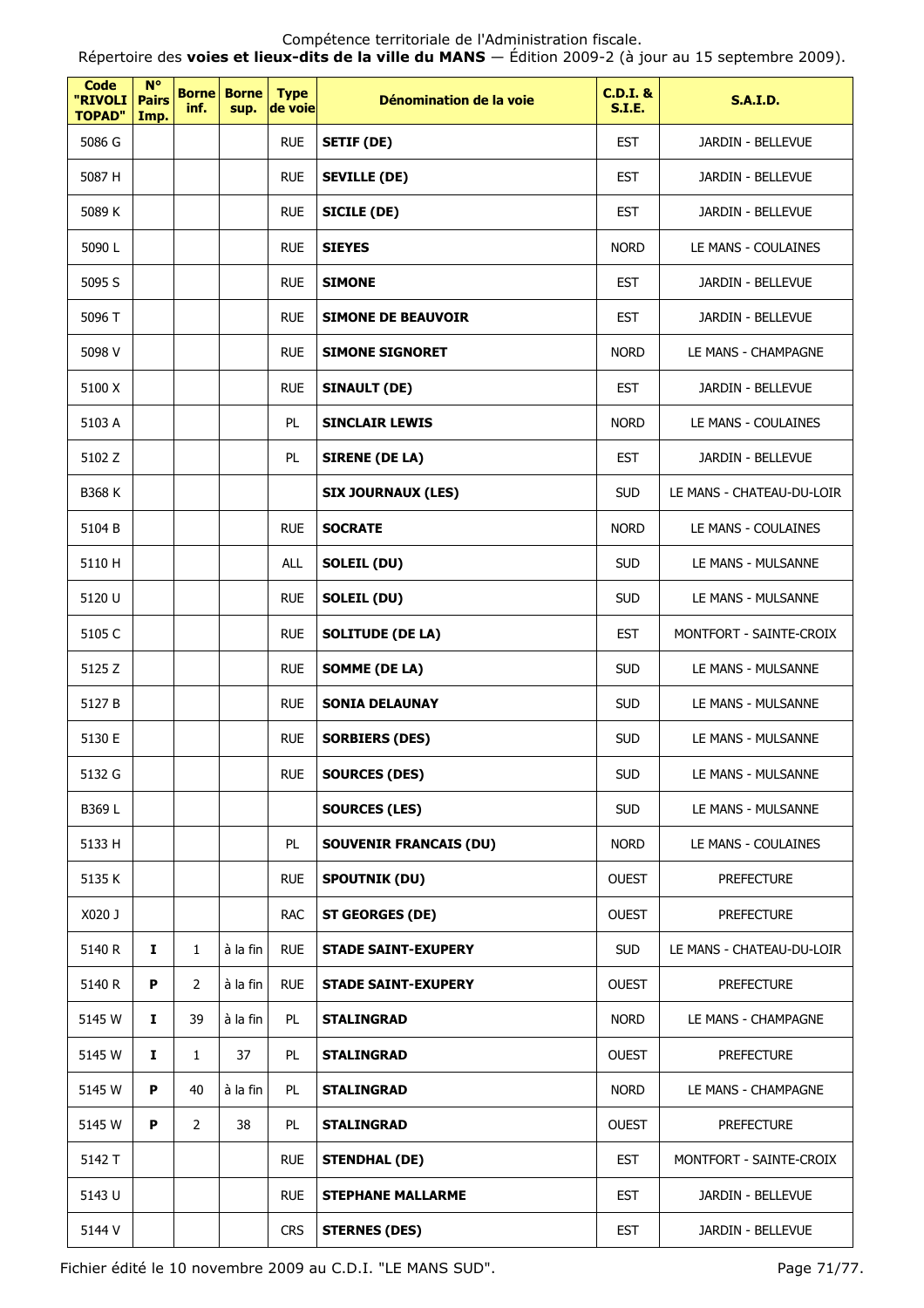| <b>Code</b><br>"RIVOLI<br><b>TOPAD"</b> | $N^{\circ}$<br><b>Pairs</b><br>Imp. | <b>Borne</b><br>inf. | <b>Borne</b><br>sup. | <b>Type</b><br>de voie | Dénomination de la voie      | $C.D.I.$ &<br><b>S.I.E.</b> | <b>S.A.I.D.</b>           |
|-----------------------------------------|-------------------------------------|----------------------|----------------------|------------------------|------------------------------|-----------------------------|---------------------------|
| 5146 C                                  |                                     |                      |                      | <b>RUE</b>             | <b>STOCKHOLM (DE)</b>        | <b>EST</b>                  | JARDIN - BELLEVUE         |
| 5148 Z                                  |                                     |                      |                      | <b>RUE</b>             | <b>STRASBOURG (DE)</b>       | <b>SUD</b>                  | LE MANS - MULSANNE        |
| 5147 Y                                  |                                     |                      |                      | <b>RUE</b>             | <b>SUEDE (DE)</b>            | <b>EST</b>                  | JARDIN - BELLEVUE         |
| 5150 B                                  |                                     |                      |                      | IMP                    | <b>SUIFFERIE (DE LA)</b>     | <b>NORD</b>                 | LE MANS - CHAMPAGNE       |
| 5152 D                                  |                                     |                      |                      | <b>RUE</b>             | <b>SUISSE (DE)</b>           | <b>EST</b>                  | JARDIN - BELLEVUE         |
| 5153 E                                  |                                     |                      |                      | <b>RUE</b>             | <b>SULLY PRUD HOMME</b>      | <b>EST</b>                  | MONTFORT - SAINTE-CROIX   |
| 5155 G                                  |                                     |                      |                      | <b>RUE</b>             | <b>SUZANNE</b>               | <b>EST</b>                  | JARDIN - BELLEVUE         |
| 5159L                                   |                                     |                      |                      | <b>ALL</b>             | <b>SUZANNE VALADON</b>       | <b>SUD</b>                  | LE MANS - MULSANNE        |
| 5167 V                                  |                                     |                      |                      | <b>RUE</b>             | <b>SYDNEY THOMAS</b>         | <b>OUEST</b>                | <b>PREFECTURE</b>         |
| 5165 T                                  |                                     |                      |                      | <b>RUE</b>             | <b>SYDNEY (DE)</b>           | <b>OUEST</b>                | <b>PREFECTURE</b>         |
| 5166 U                                  |                                     |                      |                      | <b>RUE</b>             | <b>SYMPHORINES (DES)</b>     | <b>EST</b>                  | JARDIN - BELLEVUE         |
| 5168 W                                  |                                     |                      |                      | PON                    | <b>TABACS (DES)</b>          | <b>OUEST</b>                | <b>PREFECTURE</b>         |
| B370 M                                  |                                     |                      |                      |                        | <b>TAILLIS (LE)</b>          | <b>SUD</b>                  | LE MANS - MULSANNE        |
| <b>B371 N</b>                           |                                     |                      |                      |                        | <b>TAILLIS DE LA BOULAIE</b> | <b>SUD</b>                  | LE MANS - CHATEAU-DU-LOIR |
| <b>B372 P</b>                           |                                     |                      |                      |                        | <b>TAILLIS DES FOURNEAUX</b> | <b>SUD</b>                  | LE MANS - CHATEAU-DU-LOIR |
| <b>B373 R</b>                           |                                     |                      |                      |                        | <b>TAILLIS DES SAPINS</b>    | <b>OUEST</b>                | <b>PREFECTURE</b>         |
| B374 S                                  |                                     |                      |                      |                        | <b>TAILLIS NAVOT (LE)</b>    | <b>NORD</b>                 | LE MANS - CHAMPAGNE       |
| 5169 X                                  |                                     |                      |                      | <b>RUE</b>             | <b>TALLINN (DE)</b>          | <b>EST</b>                  | JARDIN - BELLEVUE         |
| B375 T                                  |                                     |                      |                      |                        | <b>TALVASIERE (LES)</b>      | <b>NORD</b>                 | LE MANS - CHAMPAGNE       |
| 5170 Y                                  |                                     |                      |                      | <b>RUE</b>             | <b>TAMARIS (DES)</b>         | <b>OUEST</b>                | <b>PREFECTURE</b>         |
| 5176 E                                  |                                     |                      |                      | IMP                    | <b>TAMBOURS (DES)</b>        | <b>NORD</b>                 | LE MANS - CHAMPAGNE       |
| 5175 D                                  |                                     |                      |                      | <b>RUE</b>             | <b>TAMBOURS (DES)</b>        | <b>NORD</b>                 | LE MANS - CHAMPAGNE       |
| 5179 H                                  |                                     |                      |                      | <b>RUE</b>             | <b>TANGER (DE)</b>           | <b>EST</b>                  | JARDIN - BELLEVUE         |
| 5177 F                                  |                                     |                      |                      | <b>RUE</b>             | <b>TARRAGONE (DE)</b>        | <b>EST</b>                  | JARDIN - BELLEVUE         |
| 5178 G                                  |                                     |                      |                      | <b>RUE</b>             | <b>TARRASA (DE)</b>          | <b>EST</b>                  | JARDIN - BELLEVUE         |
| 5180 J                                  |                                     |                      |                      | <b>RUE</b>             | <b>TASCHER (DE)</b>          | <b>EST</b>                  | MONTFORT - SAINTE-CROIX   |
| 5185 P                                  |                                     |                      |                      | <b>RUE</b>             | <b>TCHAIKOVSKI</b>           | <b>SUD</b>                  | LE MANS - CHATEAU-DU-LOIR |
| 5187 S                                  |                                     |                      |                      | <b>RUE</b>             | <b>TCHECOSLOVAQUIE (DE)</b>  | <b>EST</b>                  | JARDIN - BELLEVUE         |
| 5190 V                                  |                                     |                      |                      | <b>RUE</b>             | <b>TEILLAIE (DE LA)</b>      | <b>NORD</b>                 | LE MANS - COULAINES       |
| 5192 X                                  |                                     |                      |                      | <b>RUE</b>             | <b>TENNIS (DES)</b>          | <b>SUD</b>                  | LE MANS - MULSANNE        |
| 5195 A                                  |                                     |                      |                      | <b>CRS</b>             | <b>TERRAS (DU)</b>           | <b>SUD</b>                  | LE MANS - MULSANNE        |
| B376 U                                  |                                     |                      |                      |                        | <b>TERRAS (LE)</b>           | <b>NORD</b>                 | LE MANS - COULAINES       |

Fichier édité le 10 novembre 2009 au C.D.I. "LE MANS SUD". Page 72/77.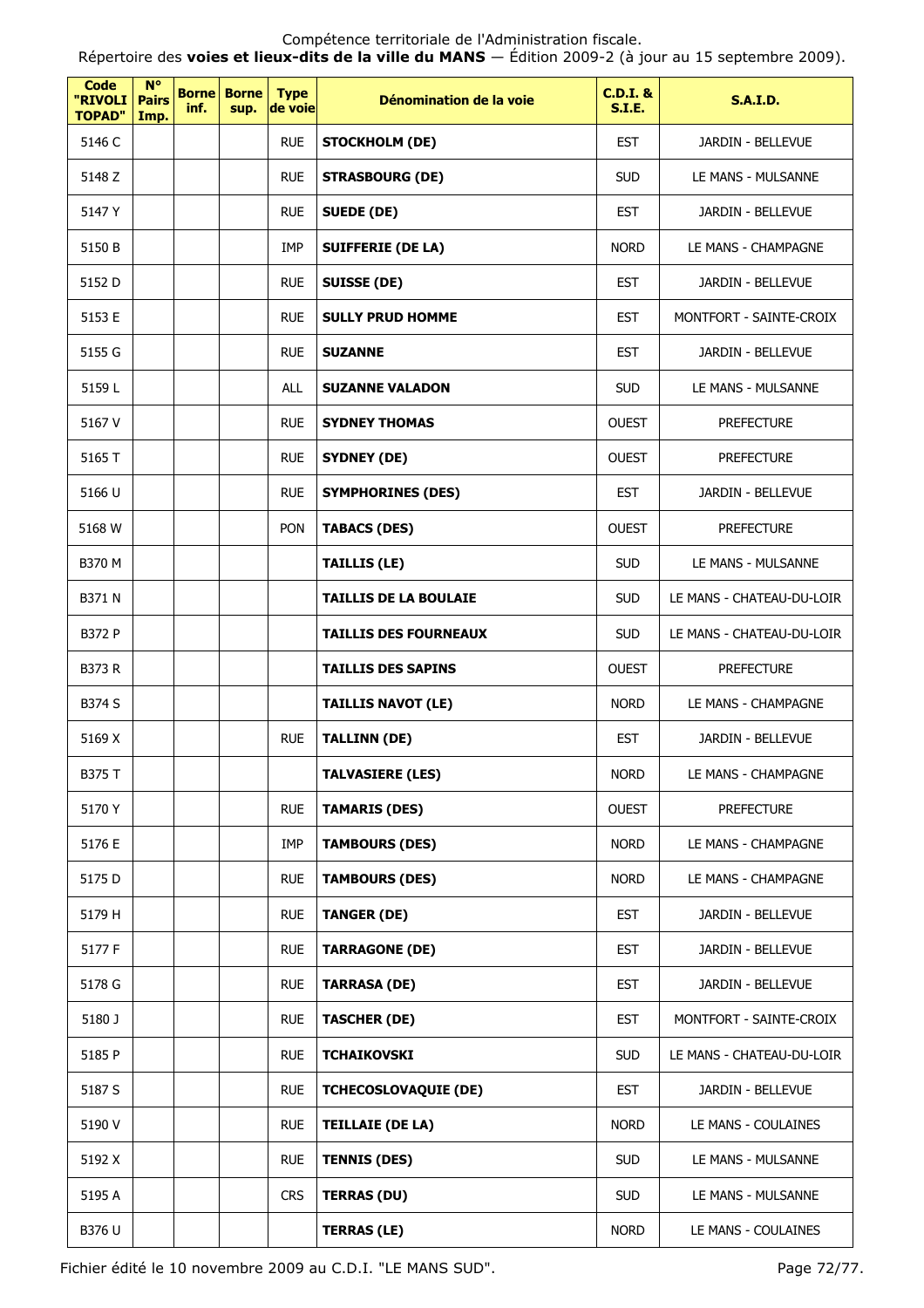Répertoire des **voies et lieux-dits de la ville du MANS** — Édition 2009-2 (à jour au 15 septembre 2009).

| Code<br>"RIVOLI<br><b>TOPAD"</b> | <b>N°</b><br><b>Pairs</b><br>Imp. | <b>Borne</b><br>inf. | <b>Borne</b><br>sup. | <b>Type</b><br>de voie | Dénomination de la voie          | <b>C.D.I. &amp;</b><br>S.I.E. | <b>S.A.I.D.</b>           |
|----------------------------------|-----------------------------------|----------------------|----------------------|------------------------|----------------------------------|-------------------------------|---------------------------|
| B377 V                           |                                   |                      |                      |                        | <b>TERRAS OUEST (LE)</b>         | <b>NORD</b>                   | LE MANS - COULAINES       |
| 5200 F                           |                                   |                      |                      | <b>RUE</b>             | <b>TERRASSES (DES)</b>           | <b>EST</b>                    | JARDIN - BELLEVUE         |
| 5205L                            |                                   |                      |                      | <b>RUE</b>             | <b>TERTRE (DU)</b>               | <b>NORD</b>                   | LE MANS - CHAMPAGNE       |
| 5207 N                           |                                   |                      |                      | <b>RLE</b>             | <b>TERTRE BRARD (DU)</b>         | <b>NORD</b>                   | LE MANS - COULAINES       |
| <b>B378 W</b>                    |                                   |                      |                      |                        | <b>TERTRE BRARD (LE)</b>         | <b>NORD</b>                   | LE MANS - COULAINES       |
| 5210 S                           |                                   |                      |                      | <b>RUE</b>             | <b>TERTRE MAIGRET (DU)</b>       | <b>EST</b>                    | JARDIN - BELLEVUE         |
| B379 X                           |                                   |                      |                      |                        | <b>TERTRE ROUGE (LE)</b>         | <b>SUD</b>                    | LE MANS - CHATEAU-DU-LOIR |
| 5215 X                           |                                   |                      |                      | <b>RUE</b>             | <b>TERTRE ST ANDRE (DU)</b>      | <b>EST</b>                    | MONTFORT - SAINTE-CROIX   |
| 5219 B                           |                                   |                      |                      | <b>IMP</b>             | <b>TERTRE ST LAURENT (DU)</b>    | <b>EST</b>                    | JARDIN - BELLEVUE         |
| 5220 C                           |                                   |                      |                      | <b>RUE</b>             | <b>TERTRE ST LAURENT (DU)</b>    | <b>EST</b>                    | JARDIN - BELLEVUE         |
| 5225 H                           |                                   |                      |                      | <b>RUE</b>             | <b>TERTRE ST PIERRE (DU)</b>     | <b>EST</b>                    | MONTFORT - SAINTE-CROIX   |
| 5236 V                           |                                   |                      |                      | <b>RUE</b>             | <b>THALES DE MILLET (DE)</b>     | <b>NORD</b>                   | LE MANS - CHAMPAGNE       |
| 5237 W                           |                                   |                      |                      | <b>RUE</b>             | <b>THEODORE DE BANVILLE</b>      | <b>EST</b>                    | JARDIN - BELLEVUE         |
| 5238 X                           |                                   |                      |                      | <b>RUE</b>             | <b>THEODORE MONOD</b>            | <b>NORD</b>                   | LE MANS - CHAMPAGNE       |
| 5240 Z                           |                                   |                      |                      | <b>RUE</b>             | <b>THEOPHRASTE RENAUDOT</b>      | <b>SUD</b>                    | LE MANS - MULSANNE        |
| 5242 B                           |                                   |                      |                      | <b>RUE</b>             | <b>THERESE BERTRAND-FONTAINE</b> | <b>OUEST</b>                  | <b>PREFECTURE</b>         |
| 5245 E                           |                                   |                      |                      | <b>RUE</b>             | <b>THIERRY DE MARTEL</b>         | <b>OUEST</b>                  | <b>PREFECTURE</b>         |
| 5262 Y                           |                                   |                      |                      | <b>RUE</b>             | <b>THOMAS EDISON</b>             | <b>NORD</b>                   | LE MANS - COULAINES       |
| 5250 K                           |                                   |                      |                      | <b>RUE</b>             | THORE                            | SUD                           | LE MANS - MULSANNE        |
| 5260 W                           |                                   |                      |                      | <b>RUE</b>             | <b>TILLEULS (DES)</b>            | <b>SUD</b>                    | LE MANS - CHATEAU-DU-LOIR |
| 5261 X                           |                                   |                      |                      | <b>IMP</b>             | <b>TIMONIERE (DE LA)</b>         | <b>SUD</b>                    | LE MANS - CHATEAU-DU-LOIR |
| <b>B380Y</b>                     |                                   |                      |                      |                        | <b>TIMONIERE (LA)</b>            | <b>SUD</b>                    | LE MANS - CHATEAU-DU-LOIR |
| 5263 Z                           |                                   |                      |                      | <b>RUE</b>             | <b>TOLEDE (DE)</b>               | <b>EST</b>                    | JARDIN - BELLEVUE         |
| 5265 B                           | I.                                | $\mathbf{1}$         | à la fin             | <b>RUE</b>             | <b>TORCE (DE)</b>                | <b>SUD</b>                    | LE MANS - CHATEAU-DU-LOIR |
| 5265 B                           | P                                 | $\overline{2}$       | à la fin             | <b>RUE</b>             | <b>TORCE (DE)</b>                | <b>OUEST</b>                  | <b>PREFECTURE</b>         |
| 5270 G                           |                                   |                      |                      | <b>RUE</b>             | <b>TOULON (DE)</b>               | <b>NORD</b>                   | LE MANS - COULAINES       |
| 5271 H                           |                                   |                      |                      | AV                     | <b>TOULOUSE (DE)</b>             | <b>SUD</b>                    | LE MANS - MULSANNE        |
| A100 G                           |                                   |                      |                      | <b>CIT</b>             | <b>TOUPIN</b>                    | <b>OUEST</b>                  | <b>PREFECTURE</b>         |
| 5280 T                           |                                   |                      |                      | <b>RUE</b>             | <b>TOURAINE (DE)</b>             | <b>SUD</b>                    | LE MANS - CHATEAU-DU-LOIR |
| 5285 Y                           |                                   |                      |                      | <b>RUE</b>             | <b>TOURNIQUET (DU)</b>           | <b>NORD</b>                   | LE MANS - CHAMPAGNE       |
| 5290 D                           |                                   |                      |                      | <b>RTE</b>             | <b>TOURS (DE)</b>                | <b>SUD</b>                    | LE MANS - CHATEAU-DU-LOIR |
| 5295 J                           |                                   |                      |                      | <b>RUE</b>             | <b>TOUSSAINT</b>                 | <b>NORD</b>                   | LE MANS - CHAMPAGNE       |

Fichier édité le 10 novembre 2009 au C.D.I. "LE MANS SUD". Page 73/77.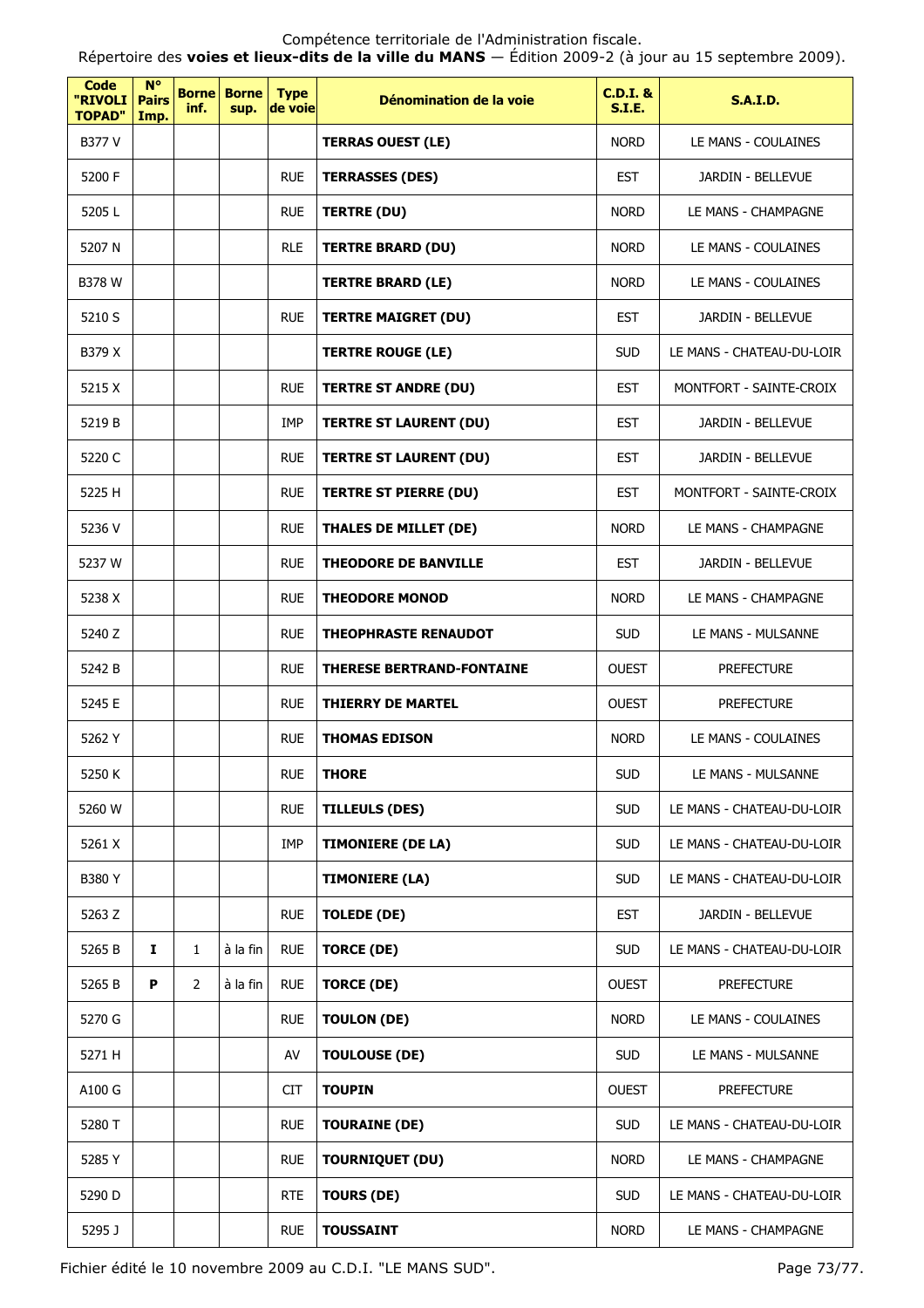Répertoire des **voies et lieux-dits de la ville du MANS** — Édition 2009-2 (à jour au 15 septembre 2009).

| Code<br>"RIVOLI<br><b>TOPAD"</b> | <b>N°</b><br><b>Pairs</b><br>Imp. | <b>Borne</b><br>inf. | <b>Borne</b><br>sup. | <b>Type</b><br>de voie | Dénomination de la voie           | <b>C.D.I. &amp;</b><br><b>S.I.E.</b> | <b>S.A.I.D.</b>           |
|----------------------------------|-----------------------------------|----------------------|----------------------|------------------------|-----------------------------------|--------------------------------------|---------------------------|
| B381 Z                           |                                   |                      |                      |                        | <b>TRANSONNIER (LA)</b>           | <b>EST</b>                           | JARDIN - BELLEVUE         |
| 5305 V                           |                                   |                      |                      | <b>RUE</b>             | <b>TRAVERSIERE ACACIAS</b>        | <b>OUEST</b>                         | <b>PREFECTURE</b>         |
| 5300 P                           |                                   |                      |                      | <b>RUE</b>             | <b>TRAVERSIERE BEAUFILS</b>       | <b>SUD</b>                           | LE MANS - MULSANNE        |
| 5315 F                           | 1                                 | $\mathbf{1}$         | à la fin             | <b>RUE</b>             | <b>TRENTROISIEME MOBILES (DU)</b> | <b>EST</b>                           | MONTFORT - SAINTE-CROIX   |
| 5315 F                           | P                                 | $\overline{2}$       | à la fin             | <b>RUE</b>             | <b>TRENTROISIEME MOBILES (DU)</b> | <b>EST</b>                           | <b>JARDIN - BELLEVUE</b>  |
| 5320L                            |                                   |                      |                      | <b>RUE</b>             | <b>TRINITE (DE LA)</b>            | <b>OUEST</b>                         | <b>PREFECTURE</b>         |
| 5326 T                           |                                   |                      |                      | <b>RUE</b>             | <b>TRIPOLI (DE)</b>               | <b>EST</b>                           | JARDIN - BELLEVUE         |
| 5330 X                           |                                   |                      |                      | <b>RUE</b>             | <b>TRISTAN BERNARD</b>            | <b>EST</b>                           | JARDIN - BELLEVUE         |
| B402 X                           |                                   |                      |                      |                        | <b>TROCHE (LA)</b>                | <b>OUEST</b>                         | <b>PREFECTURE</b>         |
| 5335 C                           |                                   |                      |                      | <b>RUE</b>             | <b>TROIS SONNETTES (DES)</b>      | <b>EST</b>                           | JARDIN - BELLEVUE         |
| 5340 H                           |                                   |                      |                      | <b>RUE</b>             | TRUIE QUI FILE (DE LA)            | <b>EST</b>                           | JARDIN - BELLEVUE         |
| 5343L                            |                                   |                      |                      | <b>ALL</b>             | <b>TUILERIE (DE LA)</b>           | <b>OUEST</b>                         | <b>PREFECTURE</b>         |
| 5347 R                           |                                   |                      |                      | IMP                    | <b>TULIPES (DES)</b>              | <b>NORD</b>                          | LE MANS - CHAMPAGNE       |
| X009 X                           |                                   |                      |                      | <b>ESC</b>             | <b>TUNNEL (DU)</b>                | <b>EST</b>                           | JARDIN - BELLEVUE         |
| 5352 W                           |                                   |                      |                      | <b>RUE</b>             | <b>TURQUIE (DE)</b>               | <b>EST</b>                           | JARDIN - BELLEVUE         |
| B382 A                           |                                   |                      |                      |                        | <b>TUSCULAN</b>                   | <b>NORD</b>                          | LE MANS - CHAMPAGNE       |
| 5355 Z                           |                                   |                      |                      | IMP                    | <b>TYROL (DE)</b>                 | <b>EST</b>                           | MONTFORT - SAINTE-CROIX   |
| 5360 E                           |                                   |                      |                      | <b>RUE</b>             | <b>UNION (DE L')</b>              | <b>NORD</b>                          | LE MANS - CHAMPAGNE       |
| 5365 K                           |                                   |                      |                      | <b>RUE</b>             | <b>URSULINES (DES)</b>            | EST                                  | MONTFORT - SAINTE-CROIX   |
| 5366L                            |                                   |                      |                      | SQ                     | <b>URSULINES (DES)</b>            | <b>EST</b>                           | JARDIN - BELLEVUE         |
| 5370 R                           |                                   |                      |                      | <b>RUE</b>             | USINE (DE L')                     | <b>OUEST</b>                         | <b>PREFECTURE</b>         |
| 5372 T                           |                                   |                      |                      | <b>RUE</b>             | USSE (D')                         | <b>NORD</b>                          | LE MANS - COULAINES       |
| 5376 X                           |                                   |                      |                      | ALL                    | <b>VAL DE L HUISNE (DU)</b>       | <b>EST</b>                           | JARDIN - BELLEVUE         |
| 5375 W                           |                                   |                      |                      | <b>RUE</b>             | VAL DE LOIR (DU)                  | <b>SUD</b>                           | LE MANS - CHATEAU-DU-LOIR |
| 5377 Y                           |                                   |                      |                      | <b>ALL</b>             | <b>VALENCAY (DE)</b>              | <b>NORD</b>                          | LE MANS - COULAINES       |
| 5378 Z                           |                                   |                      |                      | <b>RUE</b>             | <b>VALENCE (DE)</b>               | <b>EST</b>                           | JARDIN - BELLEVUE         |
| <b>B383 B</b>                    |                                   |                      |                      |                        | <b>VALLEE DE ST BLAISE</b>        | <b>EST</b>                           | JARDIN - BELLEVUE         |
| B384 C                           |                                   |                      |                      |                        | <b>VALLEE SAINTE BLAISE</b>       | <b>EST</b>                           | JARDIN - BELLEVUE         |
| 5379 A                           |                                   |                      |                      | <b>RUE</b>             | <b>VALLEE ST BLAISE (DE LA)</b>   | <b>EST</b>                           | JARDIN - BELLEVUE         |
| 5380 B                           |                                   |                      |                      | IMP                    | <b>VALMY</b>                      | <b>NORD</b>                          | LE MANS - CHAMPAGNE       |
| 5385 G                           |                                   |                      |                      | <b>RUE</b>             | <b>VALMY (DE)</b>                 | <b>NORD</b>                          | LE MANS - CHAMPAGNE       |
| 5387 J                           |                                   |                      |                      | <b>RUE</b>             | <b>VALPARAISO (DE)</b>            | <b>EST</b>                           | JARDIN - BELLEVUE         |

Fichier édité le 10 novembre 2009 au C.D.I. "LE MANS SUD". Page 74/77.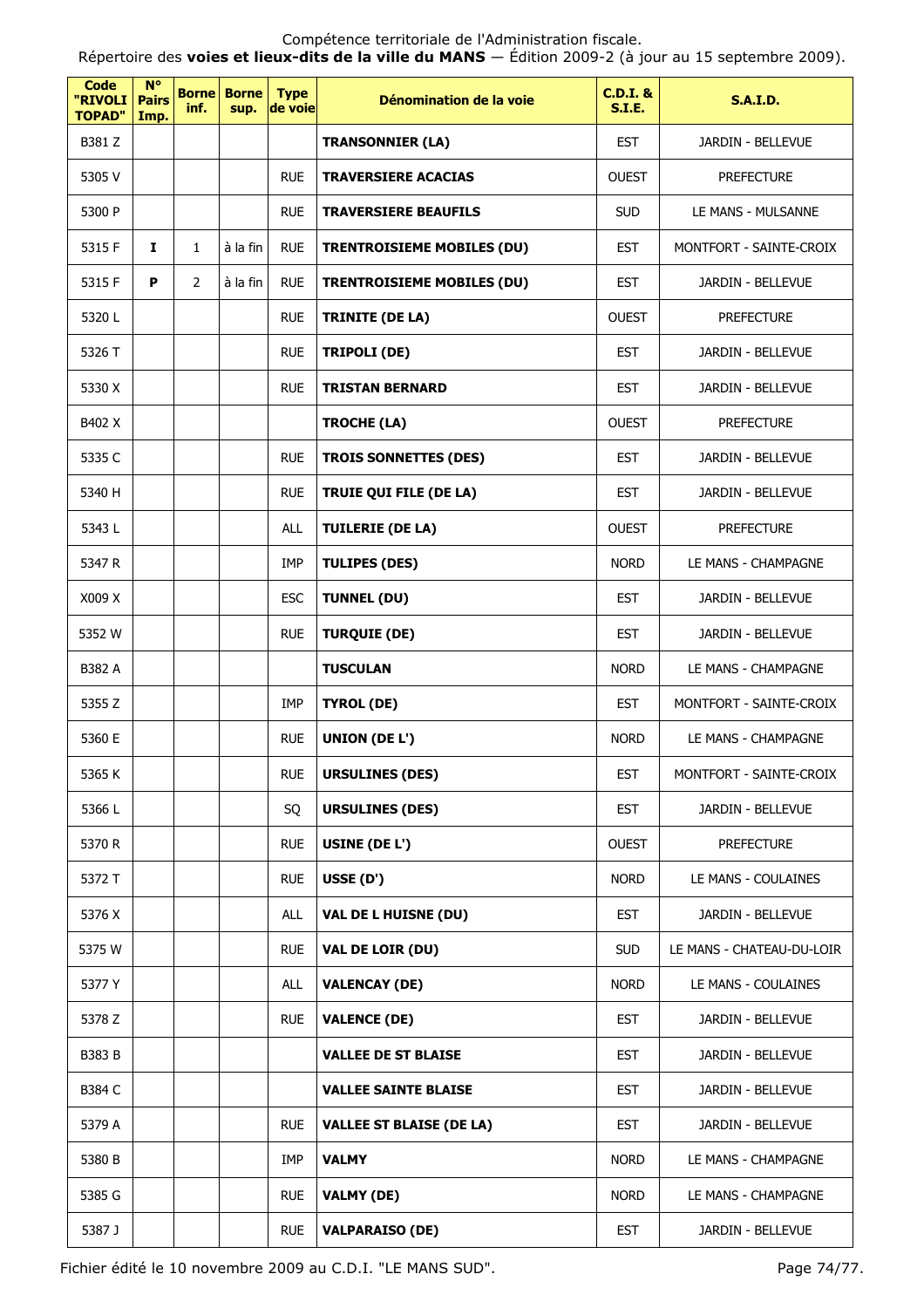Répertoire des **voies et lieux-dits de la ville du MANS** — Édition 2009-2 (à jour au 15 septembre 2009).

| Code<br>"RIVOLI<br><b>TOPAD"</b> | $N^{\circ}$<br><b>Pairs</b><br>Imp. | inf.           | <b>Borne Borne</b><br>sup. | <b>Type</b><br>de voie | Dénomination de la voie    | <b>C.D.I. &amp;</b><br><b>S.I.E.</b> | <b>S.A.I.D.</b>           |
|----------------------------------|-------------------------------------|----------------|----------------------------|------------------------|----------------------------|--------------------------------------|---------------------------|
| 5390 M                           |                                     |                |                            | <b>RUE</b>             | <b>VAN GOGH</b>            | <b>SUD</b>                           | LE MANS - CHATEAU-DU-LOIR |
| 5395 T                           |                                     |                |                            | <b>RUE</b>             | <b>VAN VOOREN</b>          | <b>NORD</b>                          | LE MANS - COULAINES       |
| 5392 P                           |                                     |                |                            | <b>RUE</b>             | <b>VANNEAUX (DES)</b>      | <b>EST</b>                           | JARDIN - BELLEVUE         |
| 5400 Y                           |                                     |                |                            | <b>RUE</b>             | <b>VANNERIE (DE LA)</b>    | <b>OUEST</b>                         | <b>PREFECTURE</b>         |
| 5402 A                           |                                     |                |                            | <b>ALL</b>             | <b>VASCO DE GAMA</b>       | <b>NORD</b>                          | LE MANS - CHAMPAGNE       |
| 5403 B                           |                                     |                |                            | <b>ALL</b>             | <b>VASSIEUX (DE)</b>       | <b>SUD</b>                           | LE MANS - CHATEAU-DU-LOIR |
| 5405 D                           |                                     |                |                            | <b>RUE</b>             | <b>VAUBAN</b>              | <b>SUD</b>                           | LE MANS - MULSANNE        |
| 5410 J                           |                                     |                |                            | <b>RUE</b>             | <b>VAUCELLES (DE)</b>      | <b>SUD</b>                           | LE MANS - MULSANNE        |
| 5415 P                           |                                     |                |                            | <b>RUE</b>             | <b>VAUGAUTHIER (DE)</b>    | <b>EST</b>                           | JARDIN - BELLEVUE         |
| 5417 S                           | 1                                   | $\mathbf{1}$   | à la fin                   | <b>CHE</b>             | <b>VAUGUYON (DE)</b>       | <b>SUD</b>                           | LE MANS - MULSANNE        |
| 5417 S                           | P                                   | $\overline{2}$ | à la fin                   | <b>CHE</b>             | <b>VAUGUYON (DE)</b>       | <b>SUD</b>                           | LE MANS - MULSANNE        |
| B385 D                           |                                     |                |                            |                        | <b>VAUTOUCHARD</b>         | <b>EST</b>                           | MONTFORT - SAINTE-CROIX   |
| 5420 V                           |                                     |                |                            | <b>RUE</b>             | <b>VAUX (DE)</b>           | <b>EST</b>                           | JARDIN - BELLEVUE         |
| B386 E                           |                                     |                |                            |                        | <b>VEAUGOT</b>             | <b>NORD</b>                          | LE MANS - CHAMPAGNE       |
| 5425 A                           |                                     |                |                            | <b>PL</b>              | <b>VENDEE (DE LA)</b>      | <b>SUD</b>                           | LE MANS - CHATEAU-DU-LOIR |
| 5430 F                           |                                     |                |                            | <b>RUE</b>             | <b>VERCORS (DU)</b>        | <b>SUD</b>                           | LE MANS - CHATEAU-DU-LOIR |
| 3961 J                           |                                     |                |                            | <b>PAR</b>             | <b>VERDIGNE (DE)</b>       | <b>EST</b>                           | JARDIN - BELLEVUE         |
| 5435L                            |                                     |                |                            | <b>RUE</b>             | <b>VERDUN (DE)</b>         | <b>SUD</b>                           | LE MANS - MULSANNE        |
| <b>B387 F</b>                    |                                     |                |                            |                        | <b>VERGER (LE)</b>         | <b>SUD</b>                           | LE MANS - CHATEAU-DU-LOIR |
| 5440 S                           |                                     |                |                            | IMP                    | <b>VERGNES (DES)</b>       | <b>OUEST</b>                         | <b>PREFECTURE</b>         |
| 5439 R                           |                                     |                |                            | <b>RUE</b>             | <b>VERGNES (DES)</b>       | <b>OUEST</b>                         | <b>PREFECTURE</b>         |
| 5445 X                           |                                     |                |                            | <b>ALL</b>             | <b>VERLAINE</b>            | <b>EST</b>                           | JARDIN - BELLEVUE         |
| 5450 C                           |                                     |                |                            | <b>RUE</b>             | <b>VERRERIE (DE LA)</b>    | <b>EST</b>                           | JARDIN - BELLEVUE         |
| 5456 J                           |                                     |                |                            | <b>CHE</b>             | <b>VERT GALANT (DU)</b>    | <b>SUD</b>                           | LE MANS - CHATEAU-DU-LOIR |
| 5455 H                           |                                     |                |                            | <b>RUE</b>             | <b>VERT GALANT (DU)</b>    | <b>NORD</b>                          | LE MANS - CHAMPAGNE       |
| <b>B388 G</b>                    |                                     |                |                            |                        | <b>VERT GALANT (LE)</b>    | <b>SUD</b>                           | LE MANS - CHATEAU-DU-LOIR |
| 5454 G                           |                                     |                |                            | ALL                    | <b>VERTE</b>               | <b>SUD</b>                           | LE MANS - MULSANNE        |
| 5460 N                           |                                     |                |                            | <b>RUE</b>             | VICHY (DE)                 | <b>SUD</b>                           | LE MANS - MULSANNE        |
| 5465 U                           | Ι.                                  | $\mathbf{1}$   | à la fin                   | <b>RUE</b>             | <b>VICTIMES DU NAZISME</b> | <b>EST</b>                           | JARDIN - BELLEVUE         |
| 5465 U                           | P                                   | $\overline{2}$ | à la fin                   | <b>RUE</b>             | <b>VICTIMES DU NAZISME</b> | <b>EST</b>                           | JARDIN - BELLEVUE         |
| 5470 Z                           | Ι.                                  | $\mathbf{1}$   | à la fin                   | <b>RUE</b>             | <b>VICTOR BONHOMMET</b>    | <b>NORD</b>                          | LE MANS - CHAMPAGNE       |
| 5470 Z                           | $\boldsymbol{\mathsf{P}}$           | $\overline{2}$ | à la fin                   | <b>RUE</b>             | <b>VICTOR BONHOMMET</b>    | <b>EST</b>                           | JARDIN - BELLEVUE         |

Fichier édité le 10 novembre 2009 au C.D.I. "LE MANS SUD". Page 75/77.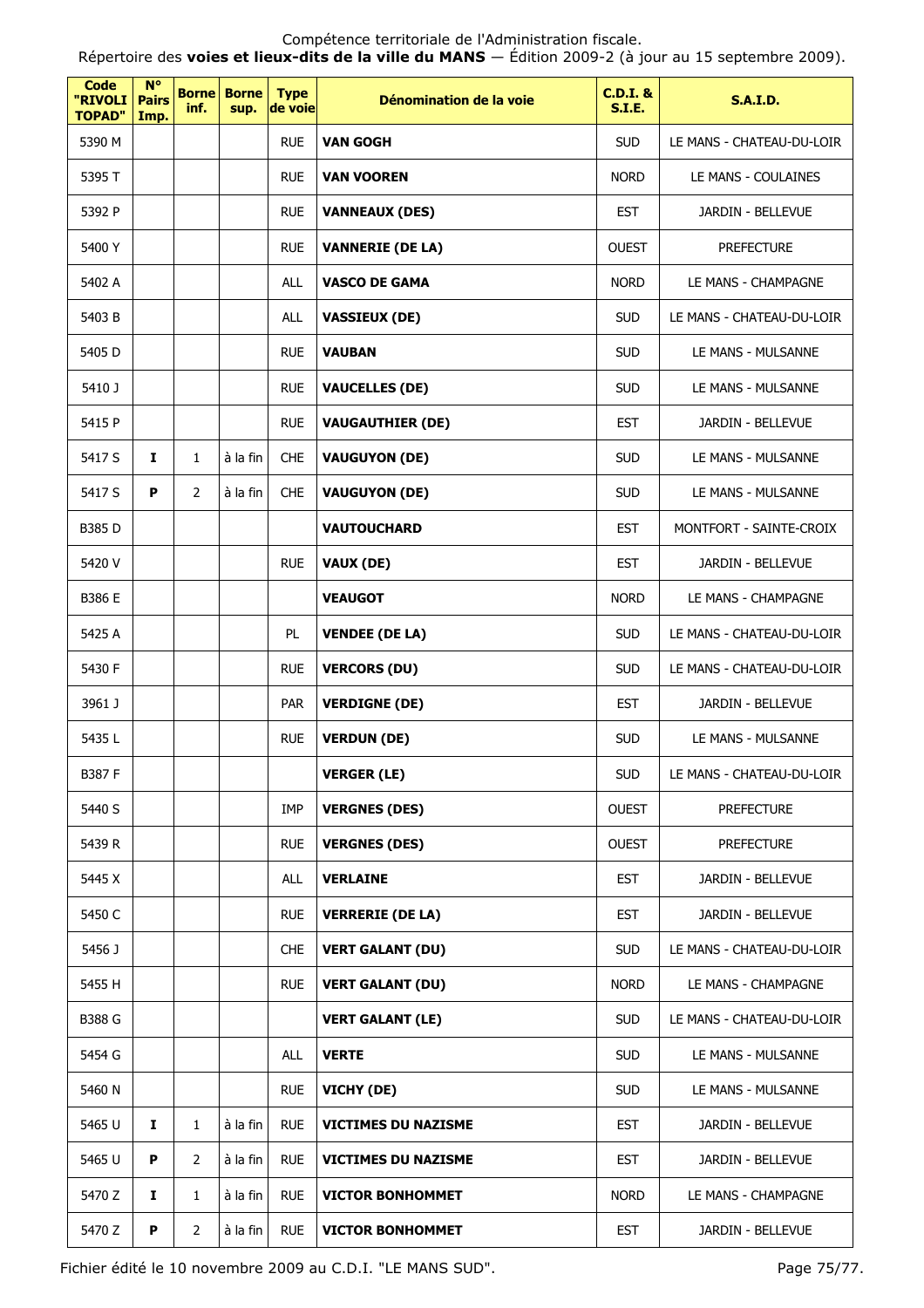Répertoire des **voies et lieux-dits de la ville du MANS** — Édition 2009-2 (à jour au 15 septembre 2009).

| <b>Code</b><br>"RIVOLI<br><b>TOPAD"</b> | $N^{\circ}$<br><b>Pairs</b><br>Imp. | <b>Borne</b><br>inf. | <b>Borne</b><br>sup. | <b>Type</b><br>de voie | Dénomination de la voie             | $C.D.I.$ &<br><b>S.I.E.</b> | <b>S.A.I.D.</b>           |
|-----------------------------------------|-------------------------------------|----------------------|----------------------|------------------------|-------------------------------------|-----------------------------|---------------------------|
| 5472 B                                  |                                     |                      |                      | <b>RUE</b>             | <b>VICTOR HEMERY</b>                | <b>SUD</b>                  | LE MANS - MULSANNE        |
| 5475 E                                  |                                     |                      |                      | <b>RUE</b>             | <b>VICTOR HUGO</b>                  | <b>OUEST</b>                | <b>PREFECTURE</b>         |
| 5480 K                                  |                                     |                      |                      | <b>RUE</b>             | <b>VICTORIA</b>                     | <b>OUEST</b>                | <b>PREFECTURE</b>         |
| B389 H                                  |                                     |                      |                      |                        | <b>VIEIL HETRE (LE)</b>             | <b>NORD</b>                 | LE MANS - CHAMPAGNE       |
| 5485 R                                  |                                     |                      |                      | <b>RUE</b>             | <b>VIEILLE PORTE (DE LA)</b>        | <b>EST</b>                  | JARDIN - BELLEVUE         |
| 5486 S                                  |                                     |                      |                      | <b>ESC</b>             | <b>VIEILLE POTERNE (DE LA)</b>      | <b>EST</b>                  | JARDIN - BELLEVUE         |
| B390 J                                  |                                     |                      |                      |                        | <b>VIEILLE VIGNE (LA)</b>           | <b>NORD</b>                 | LE MANS - CHAMPAGNE       |
| B391 K                                  |                                     |                      |                      |                        | <b>VIEUX CHEM DE SARGE</b>          | <b>EST</b>                  | JARDIN - BELLEVUE         |
| 5490 W                                  |                                     |                      |                      | <b>CHE</b>             | <b>VIEUX COLOMBIER (DU)</b>         | <b>OUEST</b>                | <b>PREFECTURE</b>         |
| X007 V                                  |                                     |                      |                      | <b>CHE</b>             | <b>VIEUX HETRE A LA FUTAIE (DU)</b> | <b>NORD</b>                 | LE MANS - CHAMPAGNE       |
| 5495 B                                  |                                     |                      |                      | <b>RUE</b>             | <b>VIEUX LOUP (DU)</b>              | <b>OUEST</b>                | <b>PREFECTURE</b>         |
| B392L                                   |                                     |                      |                      |                        | VIGNE (LA)                          | <b>EST</b>                  | JARDIN - BELLEVUE         |
| B393 M                                  |                                     |                      |                      |                        | <b>VIGNEAU (LE)</b>                 | <b>SUD</b>                  | LE MANS - CHATEAU-DU-LOIR |
| 5494 A                                  |                                     |                      |                      | <b>ALL</b>             | VIGO (DE)                           | <b>EST</b>                  | JARDIN - BELLEVUE         |
| 5230 N                                  |                                     |                      |                      | <b>IMP</b>             | <b>VILLA DE TESSE</b>               | <b>EST</b>                  | MONTFORT - SAINTE-CROIX   |
| 5496 C                                  |                                     |                      |                      | <b>ALL</b>             | <b>VILLANDRY (DE)</b>               | <b>NORD</b>                 | LE MANS - COULAINES       |
| 5498 E                                  |                                     |                      |                      | <b>CHE</b>             | <b>VILLARET (DU)</b>                | <b>EST</b>                  | JARDIN - BELLEVUE         |
| 5497 <sub>D</sub>                       |                                     |                      |                      | <b>RUE</b>             | <b>VILLARET (DU)</b>                | <b>EST</b>                  | JARDIN - BELLEVUE         |
| B395 P                                  |                                     |                      |                      |                        | <b>VILLARET (LE)</b>                | <b>EST</b>                  | JARDIN - BELLEVUE         |
| 5500 G                                  |                                     |                      |                      | <b>RUE</b>             | <b>VILLENEUVE (DE)</b>              | <b>SUD</b>                  | LE MANS - MULSANNE        |
| 5502 J                                  |                                     |                      |                      | <b>RUE</b>             | <b>VILNIUS (DE)</b>                 | <b>EST</b>                  | JARDIN - BELLEVUE         |
| 5507 P                                  |                                     |                      |                      | <b>RUE</b>             | <b>VINCENT AURIOL</b>               | <b>EST</b>                  | JARDIN - BELLEVUE         |
| 5506 N                                  |                                     |                      |                      | <b>RUE</b>             | <b>VINCENT SCOTTO</b>               | <b>NORD</b>                 | LE MANS - CHAMPAGNE       |
| 5508 R                                  |                                     |                      |                      | <b>RUE</b>             | <b>VINGT QUATRE HEURES (DES)</b>    | <b>SUD</b>                  | LE MANS - CHATEAU-DU-LOIR |
| 5505 M                                  |                                     |                      |                      | IMP                    | <b>VIOLETTES (DES)</b>              | <b>SUD</b>                  | LE MANS - MULSANNE        |
| 5510 T                                  |                                     |                      |                      | <b>RUE</b>             | VITTEL (DE)                         | <b>SUD</b>                  | LE MANS - MULSANNE        |
| 5515 Y                                  |                                     |                      |                      | <b>ALL</b>             | <b>VIVALDI</b>                      | <b>SUD</b>                  | LE MANS - CHATEAU-DU-LOIR |
| 5518B                                   |                                     |                      |                      | <b>RUE</b>             | <b>VOIE LACTEE (DE LA)</b>          | <b>OUEST</b>                | <b>PREFECTURE</b>         |
| 5519 C                                  |                                     |                      |                      | AV                     | <b>VOLOS (DE)</b>                   | <b>SUD</b>                  | LE MANS - MULSANNE        |
| 5520 D                                  |                                     |                      |                      | <b>RUE</b>             | <b>VOLTAIRE</b>                     | <b>NORD</b>                 | LE MANS - COULAINES       |
| 5523 G                                  |                                     |                      |                      | <b>RUE</b>             | <b>VOSGES (DES)</b>                 | <b>EST</b>                  | MONTFORT - SAINTE-CROIX   |
| 5525 J                                  |                                     |                      |                      | IMP                    | <b>WAGRAM</b>                       | <b>OUEST</b>                | <b>PREFECTURE</b>         |

Fichier édité le 10 novembre 2009 au C.D.I. "LE MANS SUD". Page 76/77.